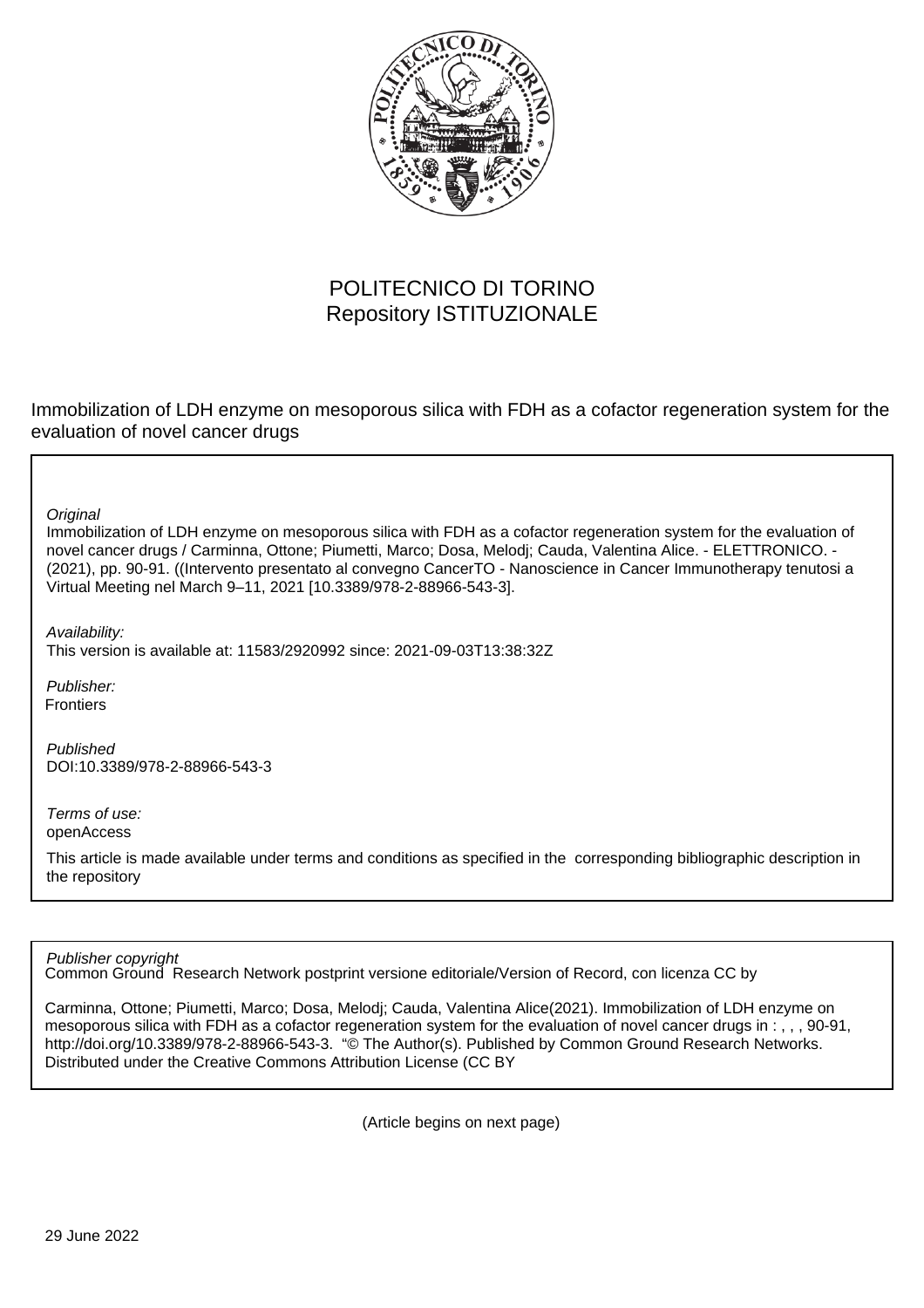# CANCERTO - NANOSCIENCE IN CANCER IMMUNOTHERAPY

Vietual avoir

Virtual Event - March 9–11, 2021

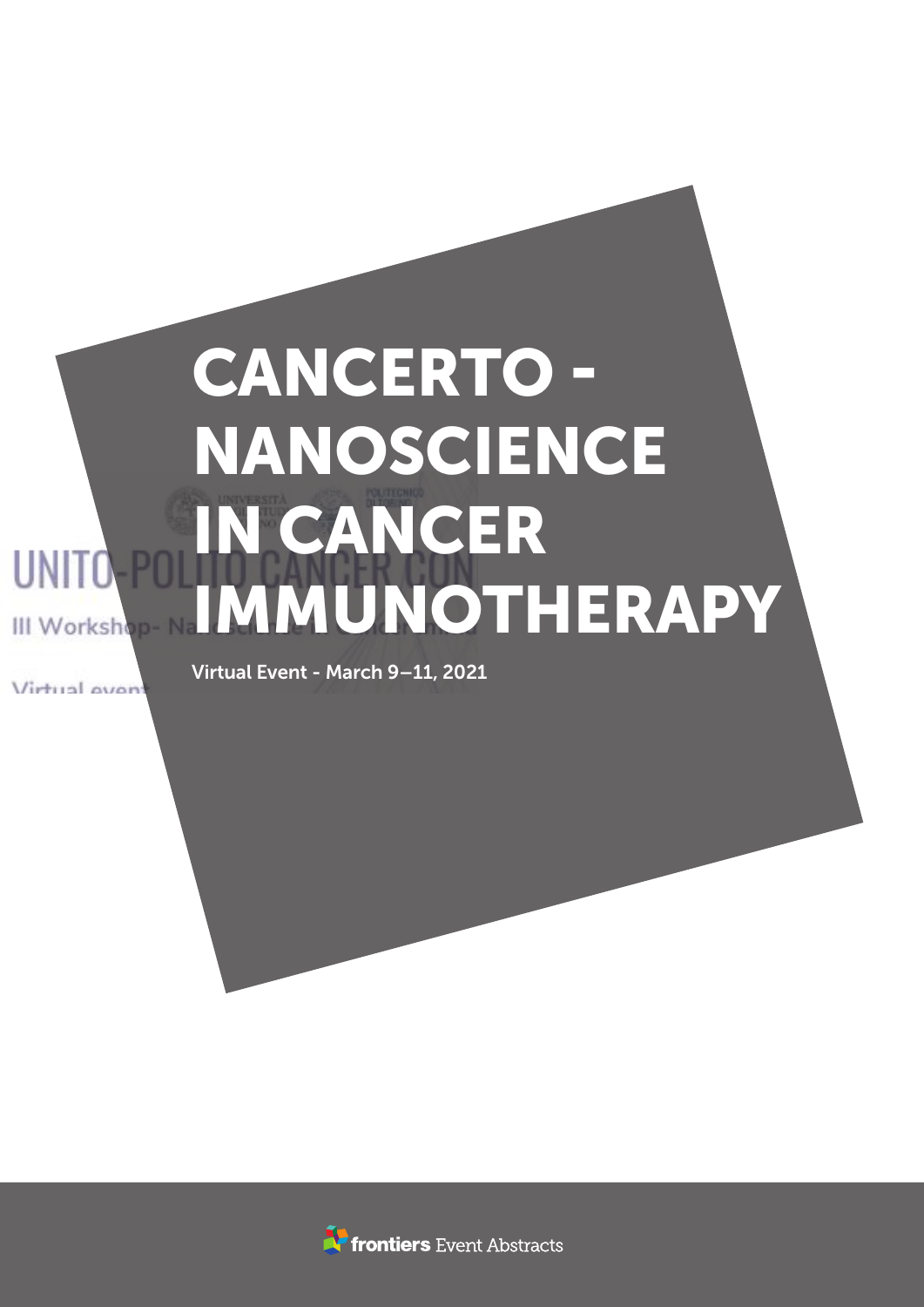## CANCERTO - NANOSCIENCE IN CANCER IMMUNOTHERAPY

ISBN: 978-2-88966-543-3 DOI: 10.3389/978-2-88966-543-3

Citation: Gloria Berlier, Irene Carmagnola, Valentina Cauda, Valeria Chiono, Marco Deriu, Tania Limongi, Clara Mattu, Paola Cappello, Valentina Comunanza, Luca Primo, Alberto Puliafito, Giorgio Scagliotti. (2021). CancerTO - Nanoscience in Cancer Immunotherapy.



March 9-11, 2021, Virtual Event

The abstracts in this collection have not been subject to any Frontiers peer review or checks, and are not endorsed by Frontiers. They are made available through the Frontiers publishing platform as a service to conference organizers and presenters. The copyright in the individual abstracts is owned by the author of each abstract or his/her employer unless otherwise stated. Each abstract, as well as the collection of abstracts, are published under a Creative Commons CC-BY 4.0 (attribution) licence (https://creativecommons.org/licenses/by/4.0/) and may thus be reproduced, translated, adapted and be the subject of derivative works provided the authors and Frontiers are attributed.

For Frontiers' terms and conditions please see https://www.frontiersin.org/legal/terms-and-conditions.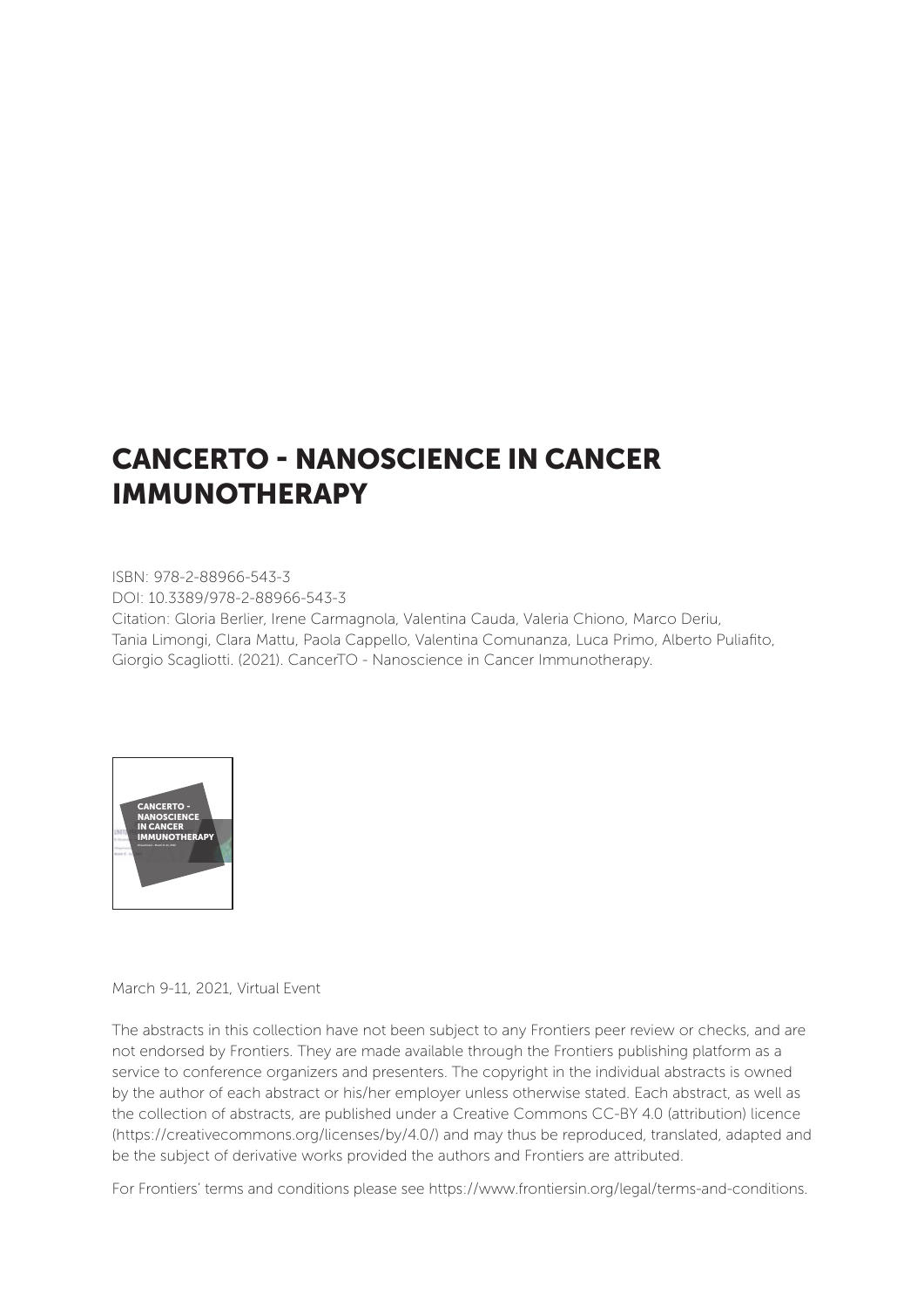## Table of Contents

- 10 Welcome to the CancerTO Nanoscience in Cancer Immunotherapy
- 14 Programme
- 20 Federico Bussolino, Eugenio Brusa: Editorial by chairmen
- 23 Valentina Cauda, Giulia Adriani, Valeria Chiono, Clara Mattu, Marco Deriu: CancerTO: Nanoscience in cancer immunotherapy
- 24 Hilaria Mollica, Teo Yi Juan, Alrina Tan, Andrea Pavesi, Paolo Decuzzi, Giulia Adriani: Study infiltrating lymphocytes in a 3D microfluidic pancreatic tumor model
- 26 Silvia Brugiapaglia, Sara Bulfamante, Laura Follia, Claudia Curcio, Daniele Giordano, Rosella Spadi, Maria Antonietta Satolli, Lisa Bonello, Paola Cappello, **Francesco Novelli:** In pancreatic cancer patients chemotherapy, but not immune checkpoint blockade, rescues effector T cell response to tumor associated antigens
- 28 Claudia Curcio, Cecilia Roux, Laura Conti,Roberta Curto, Sara Bulfamante, Gianluca Mucciolo, Silvia Brugiapaglia, Alessandro Scagliotti, Alessandra Ghigo, Paola Cappello, Dario Livio Longo, Emilio Hirsch, Francesco Novelli: Effectiveness of DNA vaccination and PI3Kgamma inhibition in pancreatic cancer
- 30 Gianluca Mucciolo, Claudia Curcio, Cecilia Roux, Roberta Curto, Giuseppina Barutello, Silvia Brugiapaglia, Alessandro Scagliotti, Francesco Novelli, Paola Cappello: Interleukin 17A depletion: A promising adjuvant strategy to increase DNA-vaccination efficacy in Pancreatic Ductal Adenocarcinoma treatment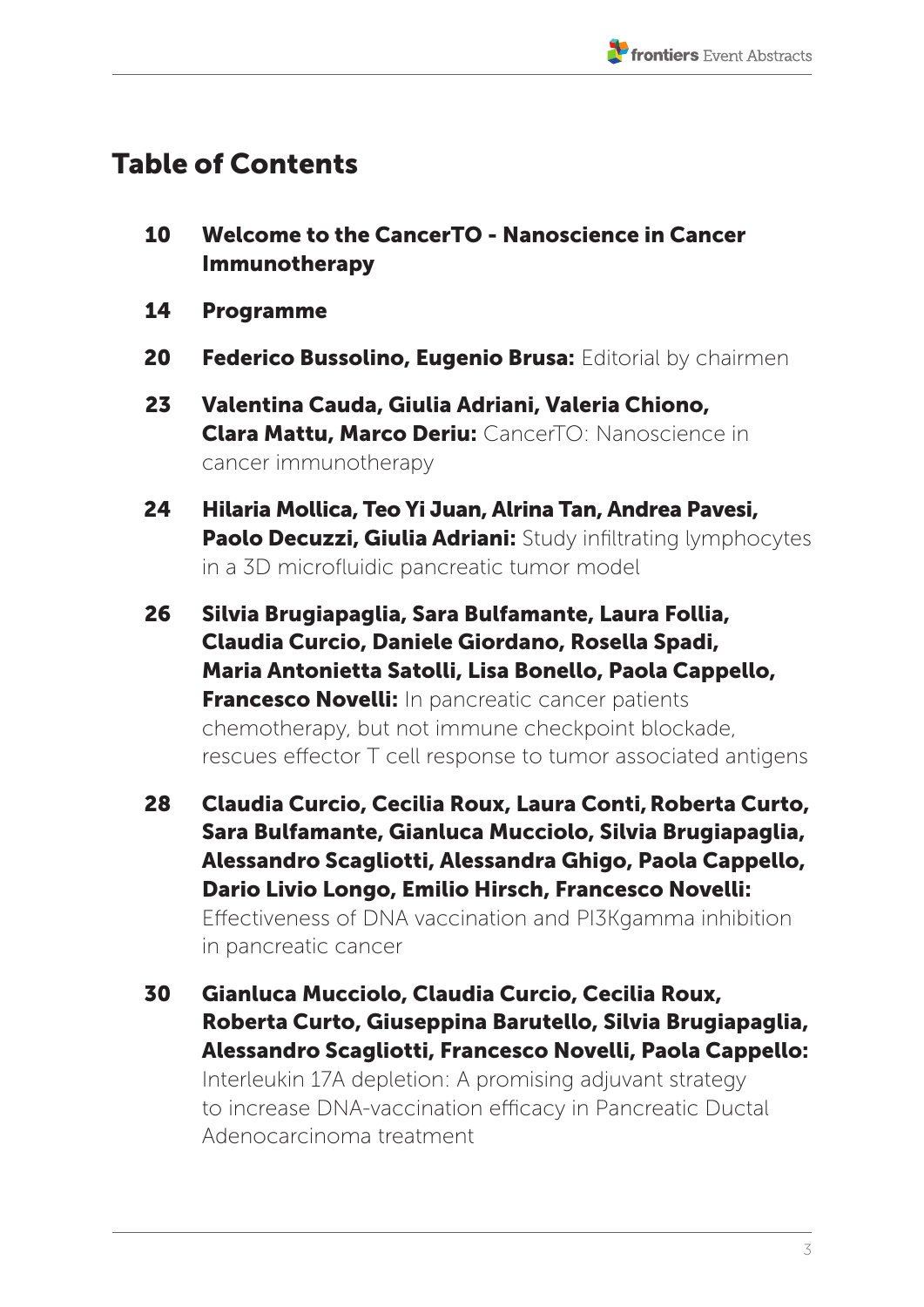- 32 Clément Anfray, Carmen Fernandez Varela, Francesco Mainini, José Crecente-Campo, María José Alonso, Fernando Torres Andón, Paola Allavena: Reprogramming Tumor Associated Macrophages using Polymeric Nanocapsules loaded with TLR ligands for the treatment of lung cancer
- 34 Corsini Michela, Ravelli Cosetta, Grillo Elisabetta, **Mitola Stefania:** The extracellular matrix produced by tumor cells harboring TKRs substitution R1032Q modifies adhesive and migratory characteristics of endothelial cells
- 36 Elisa Bergaggio, Wei-Tien Tai, Andrea Aroldi, Inês Mota, Diego Alvarado, Elisa Landoni, Jasna Metovic, Manuel Nüesch, Rafael Blasco-Patiño, Gianpietro Dotti, Mauro Papotti, Roberto Chiarle: Generation of ALK CAR-T Cells for Neuroblastoma therapy
- 37 G. Delfanti, F. Cortesi, C. Garavaglia, M.Consonni, H. Shen, G. Casorati, P. Dellabona: Dual targeting of cancer and suppressive myeloid cells by tumor-redirected iNKT cells and antigen-carrying microparticles
- 39 Federica Riccardo, Lidia Tarone, Davide Giacobino, Mariateresa Camerino, Giuseppina Barutello, Maddalena Arigoni, Elisabetta Bolli, Selina Iussich, Sergio Occhipinti, Soldano Ferrone, Paolo Buracco, Federica Cavallo: A chimeric Human/Dog CSPG4 DNA vaccine reveals potential therapeutic effects for the treatment of melanoma
- 41 Lorena Quirico, Francesca Orso, Sofia Bertone, Carla L. Esposito, Priscila Cirilo, Vittorio de Franciscis, **Daniela Taverna:** AXL-based chimeric aptamers for targeted cancer therapy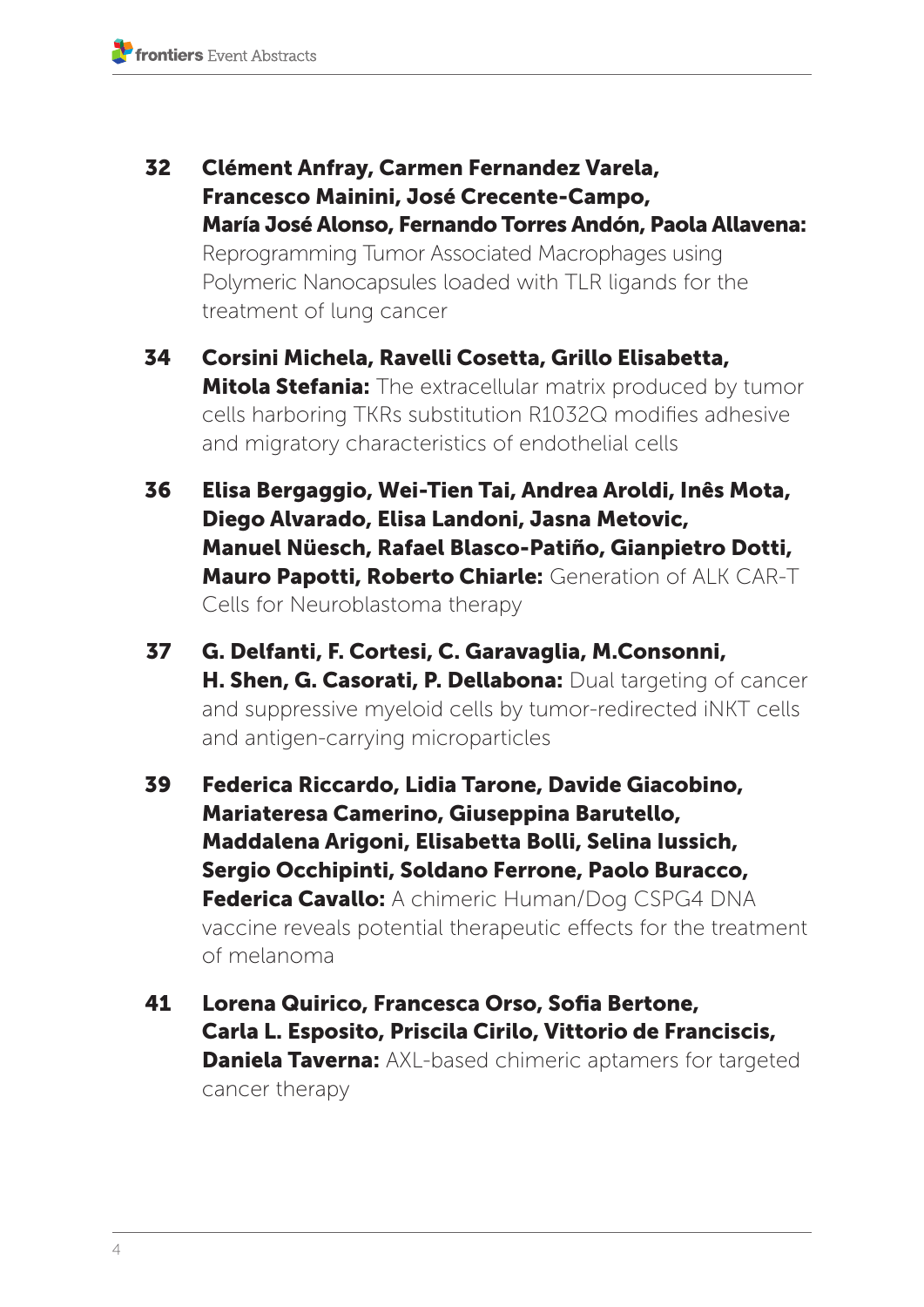- 44 Muhlis Akman, Dimas Carolina Belisario, Martina Godel, Virginia Campani, Maria Pia Patrizio, Lorena Scotti, Claudia Maria Hattinger, Giuseppe De Rosa, Massimo Donadelli, Massimo Serra, Joanna Kopecka, **Chiara Riganti:** A new chemo-immune-sensitizing strategy based on self-assembling nanoparticles encapsulating zoledronic acid
- **46 Chiara Ambrogio:** Novel approaches to target oncogenic KRAS complex assembly at the cell membrane
- 48 Giuseppina Barutello, Federica Riccardo, Claudia Voena, Giulia Peppino,Elisabetta Bolli,Elena Quaglino, Roberto Chiarle, Federica Cavallo: Maternal immunization against ALK: A new weapon against Neuroblastoma
- 50 Davide Botteri, Maria Sittig, Benjamin Dietzek, **Kalina Peneva:** Water soluble NIR absorbing chromophores based on perylene and Si-Rhodamine scaffolds for fluorescence guided surgery
- 52 Marco Campisi, Claudia Voena, Ines Mota, Enrico Patrucco, Roger D. Kamm, Valeria Chiono, Roberto Chiarle: *In vitro* model of ALK+ Anaplastic Large cells lymphoma and vascular interactions and prediction of drug efficacy in a 3D microfluidic chip
- 55 Cosmin Butnarasu, Nadia Barbero, Claudia Barolo, **Sonja Visentin:** Squaraine dyes as fluorescent turn-on probes for the detection of mucin
- 57 Marco Carofiglio, Marco Laurenti, Luisa Racca, Sugata Barui, Nadia Garino, Valentina Cauda: Development of multifunctional iron-doped ZnO nanoparticles addressing pancreatic cancer cells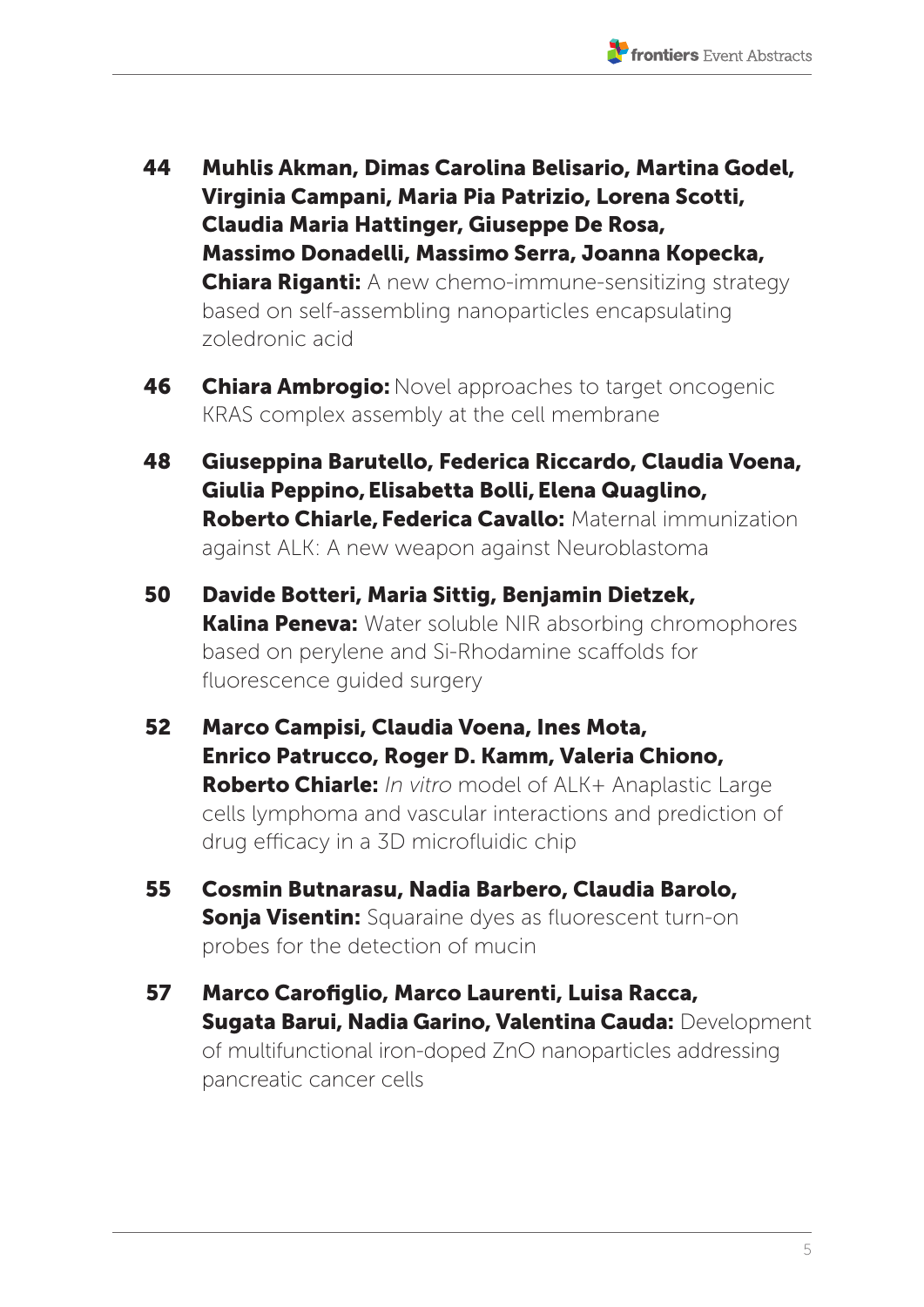- 61 Giulia Peppino, Giuseppina Barutello, Roberto Ruiu, Maddalena Arigoni, Federica Riccardo, Laura Conti, Raffaele Adolfo Calogero, Elena Quaglino: Teneurin 4 as novel triple negative breast cancer-associated antigen and potential biomarker
- 63 Gloria Ciniero, Francesco Gentile, Ahmed H. Elmenoufy, Emeline Cros-Perrial, Frederick G. West, Michael Weinfeld, Marco A. Deriu, Lars P. Jordheim, Jack A. Tuszynski: Bypassing cancer drug resistance mechanisms by tuning ERCC1-XPF and p53 activity
- 66 Lidia Tarone, Davide Giacobino, Selina Iussich, Paolo Buracco, Federica Cavallo, Federica Riccardo: Investigating the role of CSPG4 as a target for immunotherapy in osteosarcoma
- 69 Valentina Comunanza, Chiara Gigliotti, Valentina Martin, Simona Lamba, Claudio Isella, Enzo Medico, Alberto Bardelli, Dario Sangiolo, Federica di Nicolantonio, Federico Bussolino: BRAF and VEGF targeting in melanoma stimulates tumor immunity that increases efficacy of immune checkpoint inhibitor
- 71 Luisa de Latouliere, Isabella Manni, Giulia Piaggio: In vivo imaging of macro-environment before tumor appearance: A novel approach to identify early tumor biomarkers in pancreatic cancer
- 74 Antonino Di Lorenzo, Elisabetta Bolli, Elena Quaglino, Roberto Ruiu, Federica Cavallo, Laura Conti: Toll-Like Receptor 2 targeting impairs breast cancer progression and overcomes resistance to chemotherapy
- 76 Bianca Dumontel, Francesca Susa, Tania Limongi, Marta Canta, Luisa Racca, Nadia Garino, Doriana Debellis, Roberto Marotta, Valentina Cauda: Zinc oxide nanocrystals shielded by extracellular vesicles as hybrid nanoconstructs against cancer cells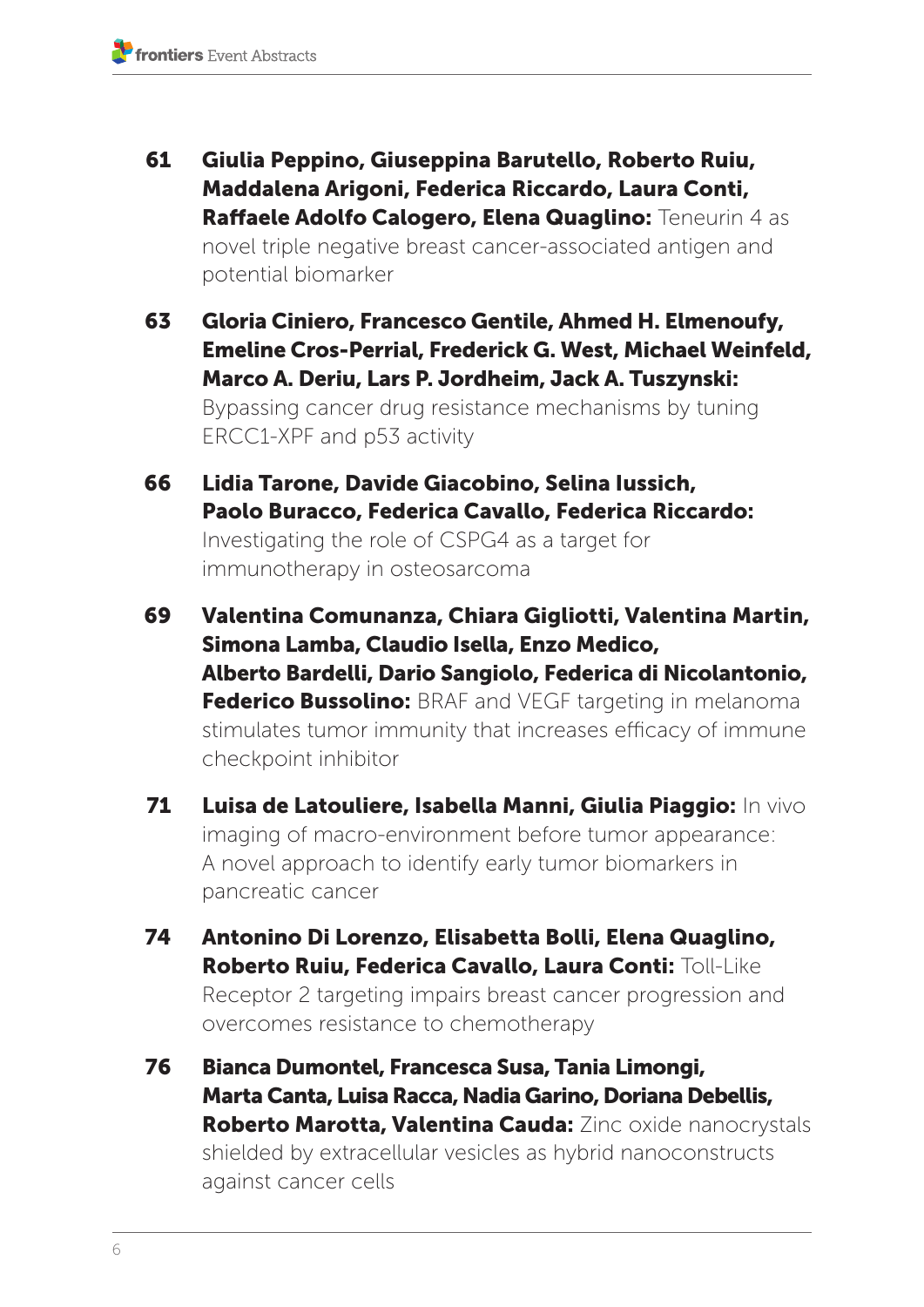- 78 F Oltolina, A D'Urso, A Peigneux, G Iglesias Salto, D Colangelo, C Jiménez-Lopez, M Prat: In vitro and in vivo magnetic drug targeting by using biomimetic magnetite nanoparticles
- 80 Adriana Rosa Gambardella, Sara Andreone, Jacopo Mancini, Adele De Ninno, Giovanna Ziccheddu, Cristiana Zanetti, Isabella Parolini, Luca Businaro, Claudia Afferni, Fabrizio Mattei, Giovanna Schiavoni: IL-33 activates eosinophils to influence tumor cell phenotype and the microenvironment
- 83 Martina Godel, Joanna Jopecka, Elisabetta Teodori, Marialessandra Contino, Chiara Riganti: P-glycoprotein inhibitors as inducers of immunogenic cell death
- 85 Sofia La Vecchia: Predictive factors gender-related of response to Pembrolizumab in non-small cell lung cancer
- 87 Irene Lepori, Marianna Vitiello, Elisabetta Barresi, Paolo Maria Tentori, Monica Evangelista, Giovanni Signore, Lorena Tedeschi, Claudia Gravekamp, Francesco Cardarelli, Sabrina Taliani, Federico Da Settimo, Sloan Siegrist, Laura Poliseno: Doxorubicin-decorated attenuated *Listeria monocytogenes* (Dox-Lmat): A new chemoimmunotherapeutic "Smart Pill"
- 90 Carminna Ottone, Marco Piumetti, Melodj Dosa, Valentina Cauda: Immobilization of LDH enzyme on mesoporous silica with FDH as a cofactor regeneration system for the evaluation of novel cancer drugs
- 92 Lorenzo Pallante, Eric Adriano Zizzi, Marcello Miceli, Gianvito Grasso, Adam Huczynski, Jack A. Tuszynski, Marco A. Deriu: Understanding the molecular binding mechanism of colchicine derivatives targeting  $\beta$ III human tubulin isotype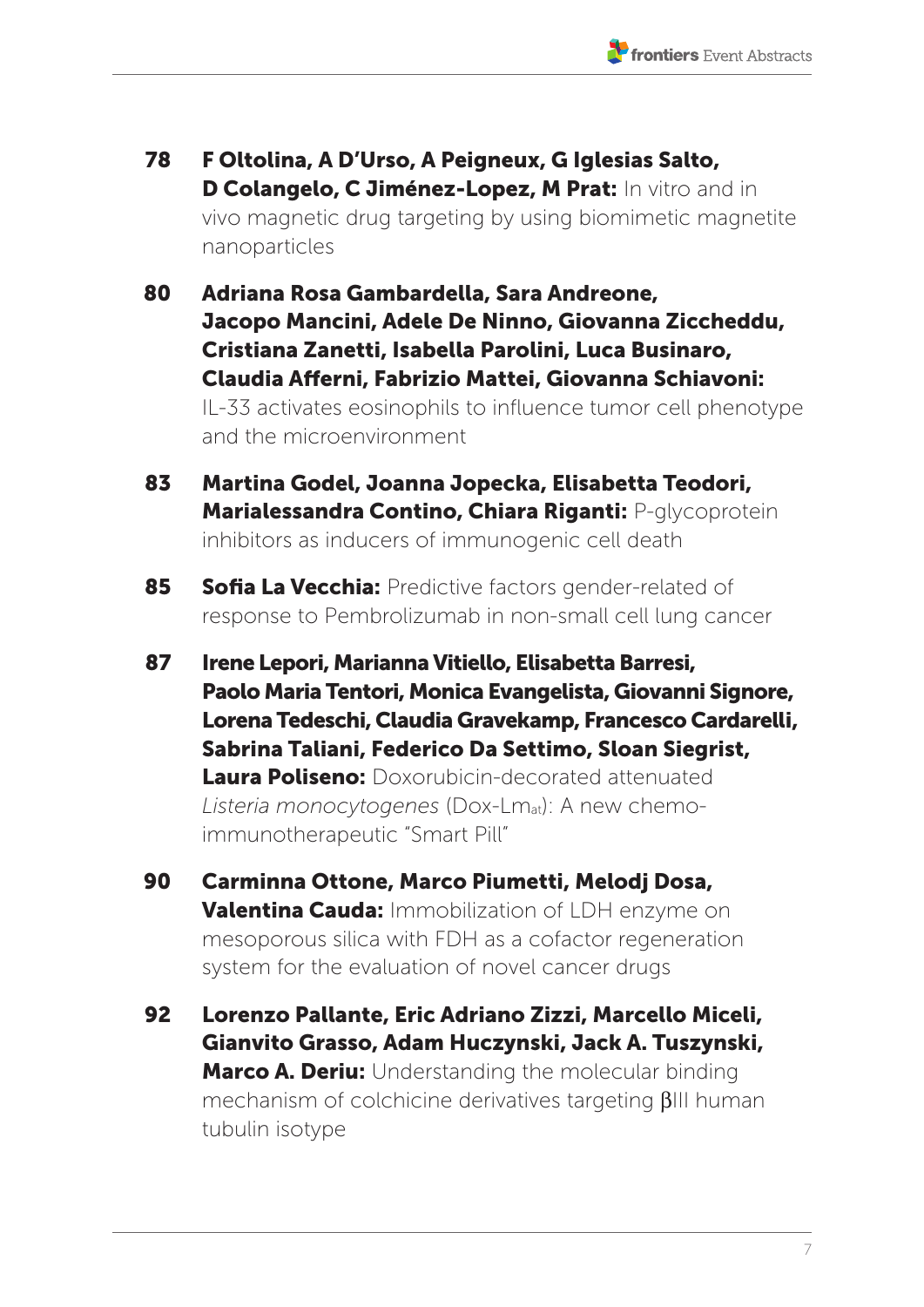- 95 Miriam Palmiero, Ilenia Iaia, Valentina Monica, Laura Di Blasio, Barbara Peracino, Alberto Puliafito, **Luca Primo:** Collective aggregation dynamics of cancer cells
- 97 Federica Capozzi, Giorgia Giordano, Maria Laura Centomo, Elisa Prola, Erika Fiorino, Giulia Mesiano, Alessandra Merlini, Giulio Ferrero, Annamaria Massa, Valeria Leuci, Loretta Gammaitoni, Massimo Aglietta, Dario Sangiolo, Giovanni Grignani, Ymera Pignochino: HLA-independent killer lymphocytes and chemo-targeted therapy: An integrated approach against uterine leiomyosarcoma and other soft tissue sarcomas
- **100 Carlotta Pontremoli:** Synthesis and characterization of organic and hybrid photosensitizers for photodynamic therapy
- 102 L. Racca, T. Limongi, V. Vighetto, B. Dumontel, A. Ancona, M. Canta, G. Canavese, N. Garino, V. Cauda: Zinc oxide nanocrystals and ultrasound: A new strategy to fight cervical cancer
- 104 Roberto Ruiu, Chiara Cossu, Laura Conti, Luca Ponzone, Elisabetta Bolli, Enzo Calautti, Federica Cavallo:

Investigating the cystine/glutamate antiporter xCT in the interaction between mammary cancer and the immune system

- 106 Alessandro Scagliotti, Cecilia Roux, Claudia Curcio, Gianluca Mucciolo, Silvia Brugiapaglia, Francesco Novelli, **Paola Cappello:** Characterization of PIRB role in modulating pancreatic cancer immune infiltrate
- 108 Filip Stojceski, Stefano Muscat, Andrea Danani, **Gianvito Grasso:** Cell penetrating peptides folding mechanism and cellular translocation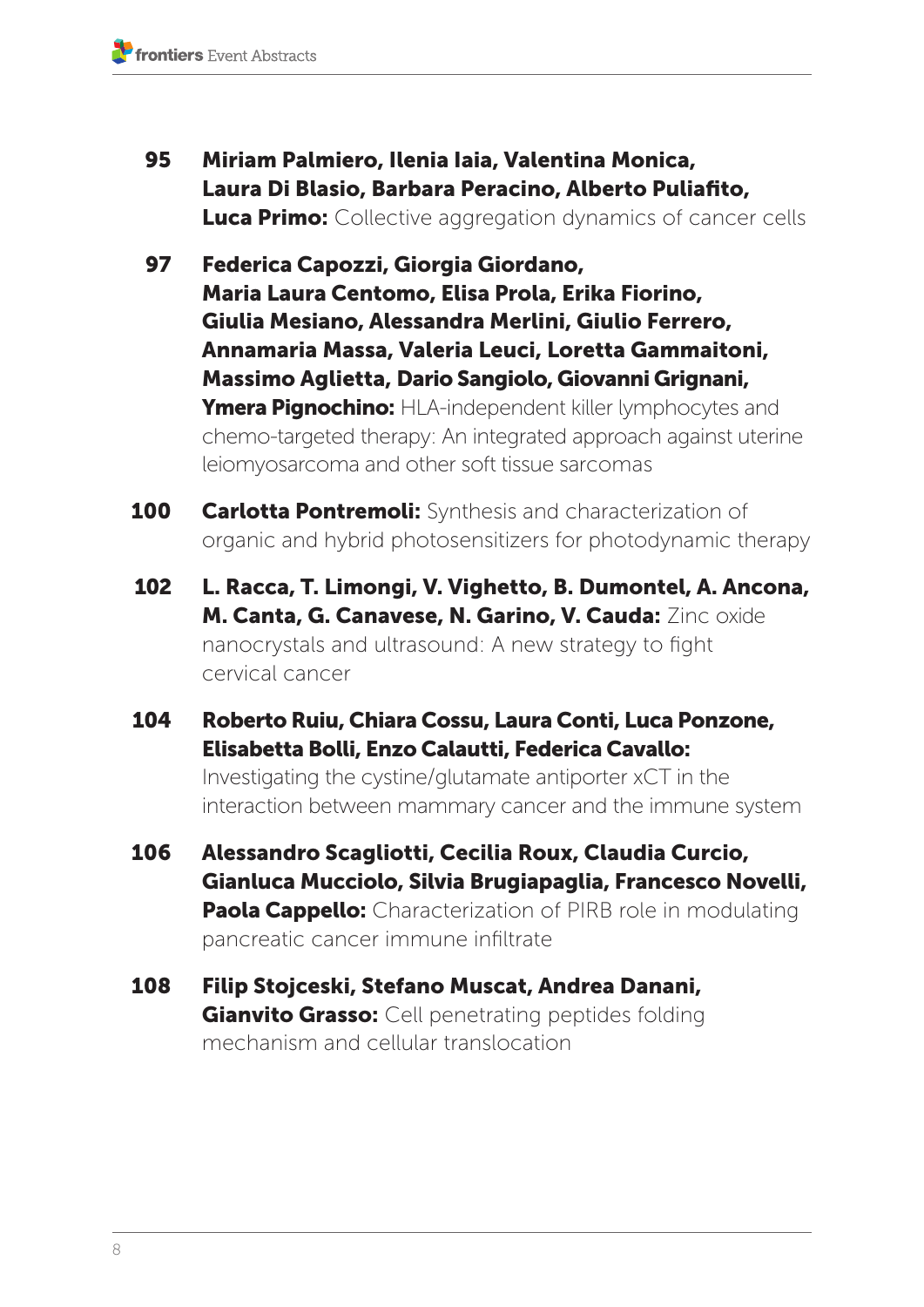- 111 Francesca Susa, Tania Limongi, Luisa Racca, Doriana Debellis, Roberto Marotta, Roberto Pisano, Valentina Cauda: Extracellular vesicles: From isolation to cancer therapy applications
- 113 Marta Truffi, Leopoldo Sitia, Arianna Bonizzi, Serena Mazzucchelli, Sara Negri, Cristina Sottani, Elena Grignani, Maria Antonietta Rizzuto, Davide Prosperi, Luca Sorrentino, Carlo Morasso, Raffaelel Allevi, Filippo Silva, Marta Sevieri, Fabio Corsi: Cancer-associated fibroblasts targeting and killing using FAP-selective ferritin nanodrugs
- 115 V. Vighetto, A. Ancona, L. Racca, T. Limongi, A. Troia, **G. Canavese, V. Cauda:** Zinc oxide nanocrystals combined with ultrasound for the controlled generation of Reactive Oxygen Species
- 117 Claudia Voena, Cristina Mastini, Marco Campisi, Carlotta Costa, Chiara Ambrogio, Giulia Germena, Silvia Peola, Cinzia Martinengo, Enrico Patrucco, Ines Mota, Maddalena Arigoni, Martina Olivero, Raffaele Calogero, Valeria Chiono, Roger D. Kamm, Emilio Hirsch, Jon Aster, Roberto Chiarle: The perivascular niche protects ALK+ lymphoma cells from ALK inhibition through the CCL19/21-CCR7 axis
- 120 Eric A. Zizzi, Lorenzo Pallante, Marcello Miceli, Krzysztof Sztandera, Mateusz Bątal, Jack A. Tuszynski, **Marco A. Deriu:** PAMAM and PPI dendrimers as potential anti-cancer drug carriers: A computational investigation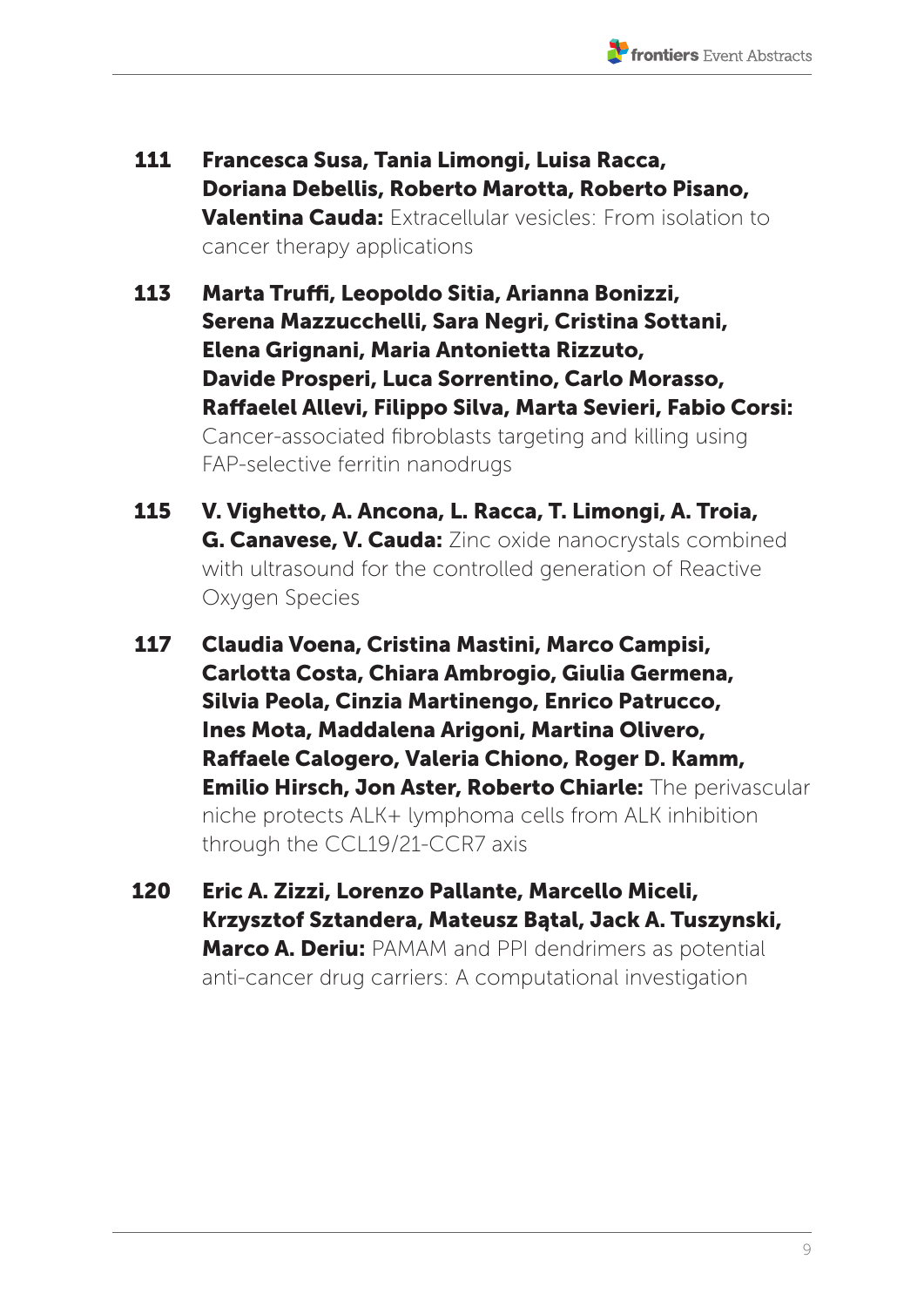## Welcome to the CancerTO - Nanoscience in Cancer Immunotherapy

Cancer is a complex systemic disorder arising from the altered function of multiple cellular and molecular mechanisms. One of the systems malfunctioning in cancer is the immune system. Restoring and improving the ability of the immune system to effectively recognize and eradicate cancer is the main focus of immunotherapy, a topic which has garnered recent and significant interest. The initial excitement about immunotherapy, however, has been challenged by its limited efficacy in certain patient populations and the development of adverse effects such as therapeutic resistance and autoimmunity. At the same time, a number of advances in the field of nanotechnology could potentially address the challenges faced by modern immunotherapeutics and allow immunotherapy to reach full therapeutic success.

This e-book collects the abstracts presented to the international workshop "CancerTO: Nanoscience in Cancer Immunotherapy" virtually held on March 9-11th, 2021 and based in Turin, Italy.

The online meeting allowed to share the most recent scientific advances made in the nanotechnology field that could help to overcome some of the limitations that cancer immunotherapy is currently facing in terms of inadequate efficacy and side effects.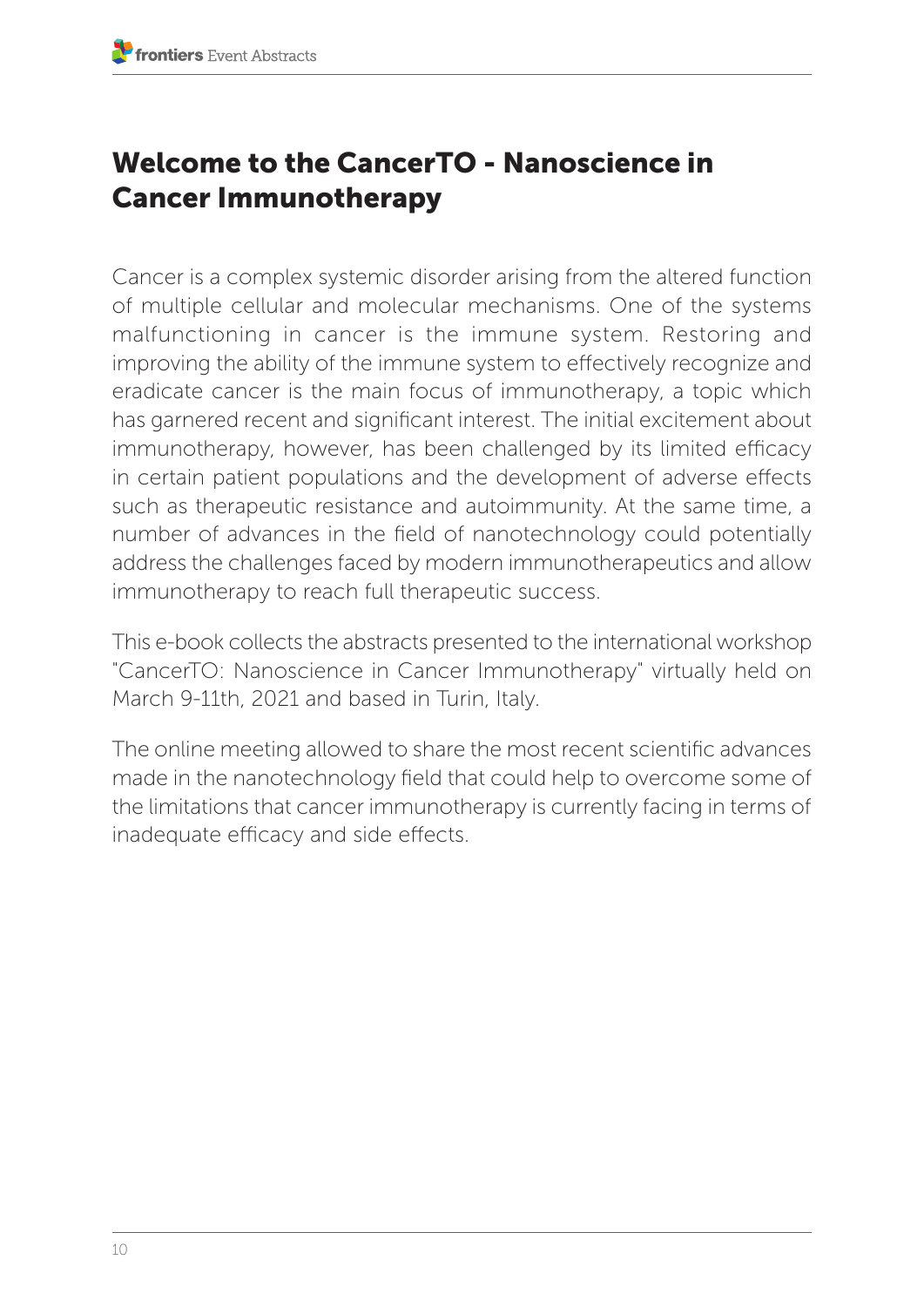## Unito-Polito Conference Series in Cancer Nanoscience in Cancer Immunotherapy

## March, 9 th – 11 th 2021

## Virtual Event

#### AIMS OF THE WORKSHOP – CALL FOR ABSTRACTS

The Nanoscience in Cancer Immunotherapy Workshop (NCIW), to be held in Turin from March 9-11 2021, is an international meeting jointly organized by the Università and Politecnico of Turin with the aim to provide a platform for discussion on the most recent advances in tumor immunology with a focus on nano bio-technology as a strategy to foster the impact of immunotherapy on cancer treatment.

The main goal of the NCIW is to provide a challenging transdisciplinary environment where life and nano scientists can exchange their knowledge and latest findings to accelerate and improve the coordinated progress of oncology, drug development and delivery. The program covers topics from basic research in tumor immunology to the latest advancements in the design of complex tissue models and of nanotechnology based delivery systems in cancer immunotherapy.

#### LIST OF ORGANIZERS

Chairmen Eugenio BRUSA (PoliTo), Federico BUSSOLINO (UniTo)

#### Organising Committee

Gloria BERLIER (UniTo) Irene CARMAGNOLA (PoliTo) Valentina CAUDA (PoliTo) Valeria CHIONO (PoliTo) Marco DERIU (PoliTo) Tania LIMONGI (PoliTo) Clara MATTU (PoliTo) Paola CAPPELLO (UniTo) Valentina COMUNANZA (UniTo) Luca PRIMO (UniTo) Alberto PULIAFITO (UniTo) Giorgio SCAGLIOTTI (UniTo)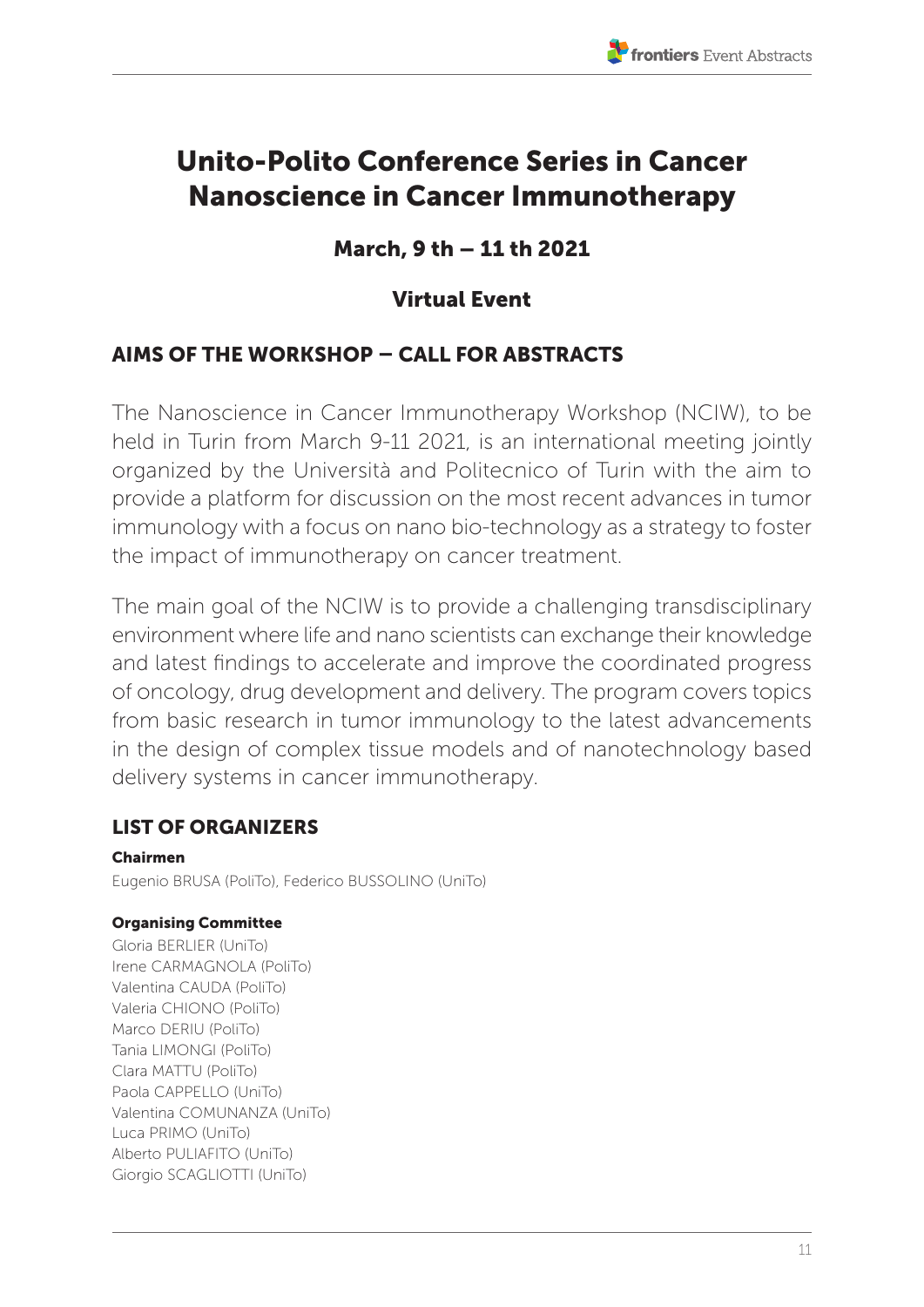#### Faculty

Giulia ADRIANI Paola ALLAVENA Gabriele BERGERS Giovanni CIRIELLO Luisa DE COLA Henner FARIN Dmitry GABRILOVICH Jérome GALON Kairbaan HODIVALA-DILKE Joao MANO Samuel MOK Cornelis MELIEF Jen MORTON Massimiliano PAGANI Mariolina SALIO Anna SCHWENDEMAN Haifa SHEN Melody SWARTZ David TING Fiona WATT

#### Official Website

https://www.cancerto.it

#### Provider ECM

IKOS srl Accr. N. 1809 Via Legnano, 26 10128 Torino Tel. 011.377717 Mail: servizioclienti@ikossrl.com - www.ikosecm.it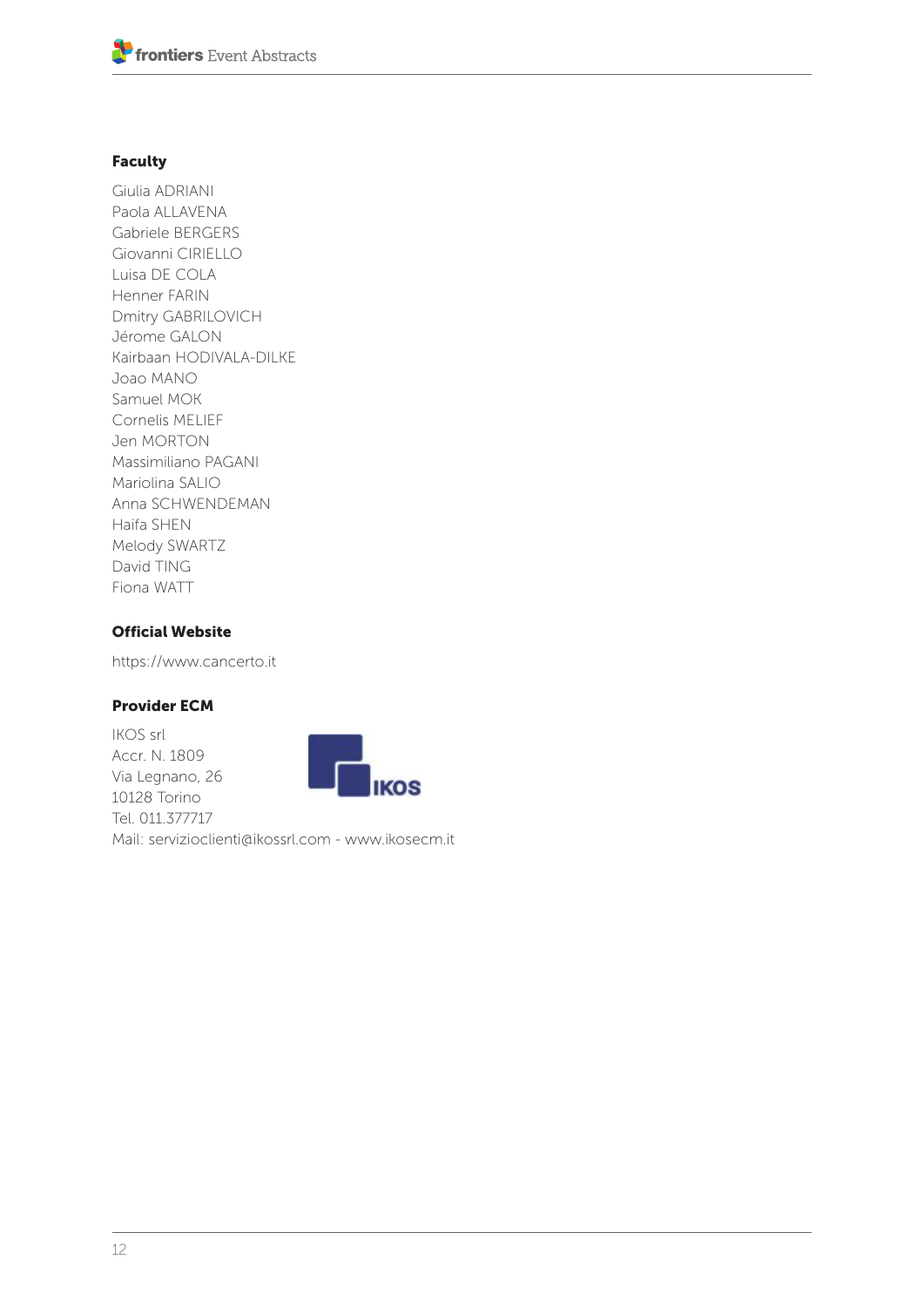

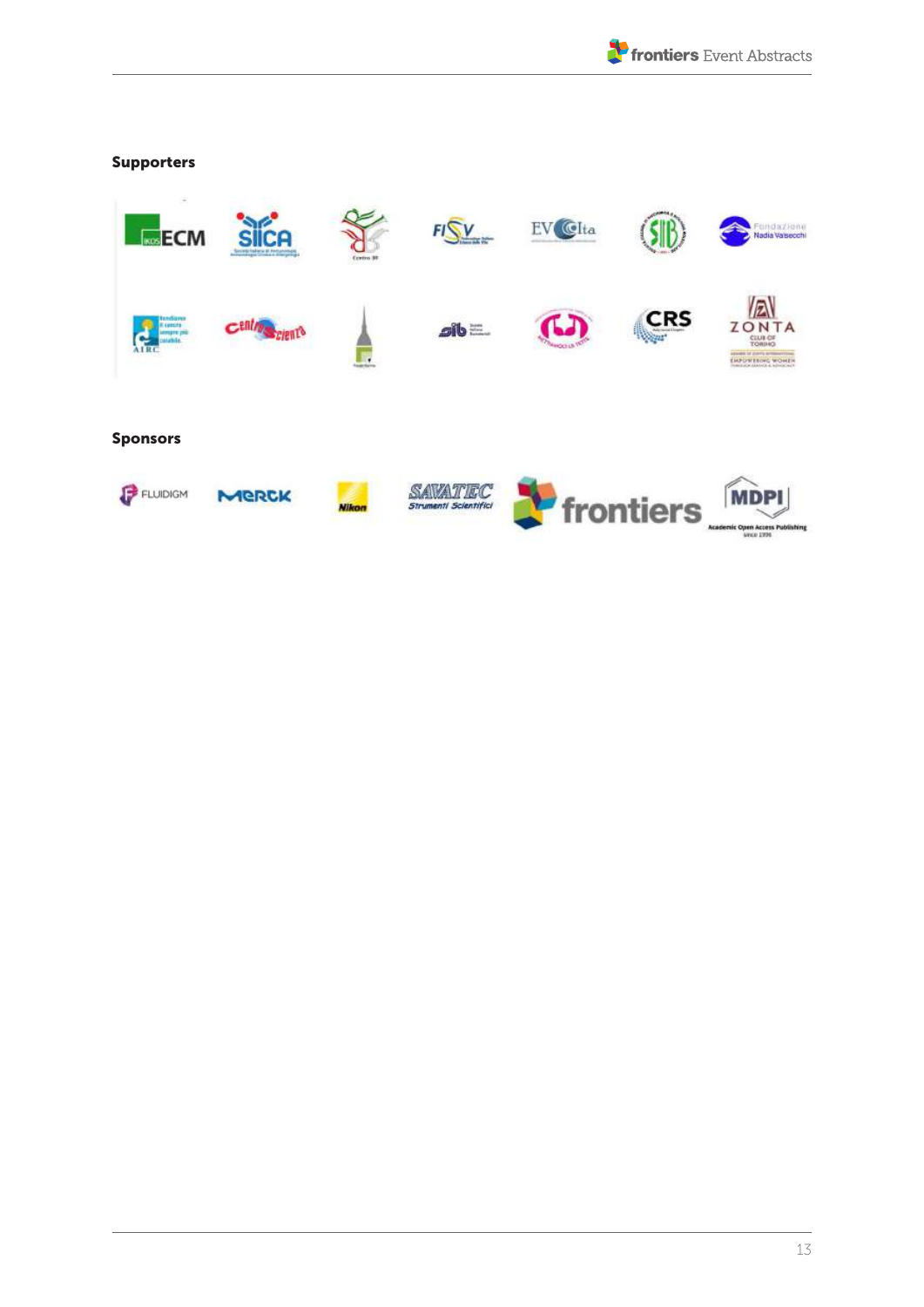## Programme

| March, 9th 2021                                                                            |                                                                                                                                                     |  |
|--------------------------------------------------------------------------------------------|-----------------------------------------------------------------------------------------------------------------------------------------------------|--|
| $14.30 - 14.45$                                                                            | <b>Official Greetings</b>                                                                                                                           |  |
| $14.45 - 14.55$                                                                            | - Introduction and Program Presentation<br>(Federico Bussolino - Eugenio Brusa)                                                                     |  |
|                                                                                            | <b>Opening Lecture</b>                                                                                                                              |  |
| $14.55 - 15.20$                                                                            | <b>Haifa Shen - Methodist Hospital Research</b><br>Institute, Houston (TX, USA)                                                                     |  |
|                                                                                            | Therapeutic Cancer NanoVaccine                                                                                                                      |  |
| A Role for Nanoscience in Cancer Immunotherapy Chairs:<br>Gloria Berlier - Valentina Cauda |                                                                                                                                                     |  |
| $15.20 - 15.45$                                                                            | Jen Morton - Beatson Institute, CRUK<br><b>Glasgow Center, Glasgow (UK)</b>                                                                         |  |
|                                                                                            | Exploring Opportunities for Immunotherapy in Mouse Models of<br>Pancreatic Cancer                                                                   |  |
|                                                                                            |                                                                                                                                                     |  |
| $15.45 - 16:10$                                                                            | <b>Cornelis Melief - Department of</b><br><b>Immunohematology and Blood</b><br><b>Transfusion Leiden University Medical</b><br>Center, Leiden, (NL) |  |
|                                                                                            | Combination Immunotherapy of Cancer Involving Therapeutics<br>Vaccination                                                                           |  |
| $16.15 - 16.45$                                                                            | <b>Workshop - Merck Life Science Srl</b><br><b>Ludivine Grosjean</b>                                                                                |  |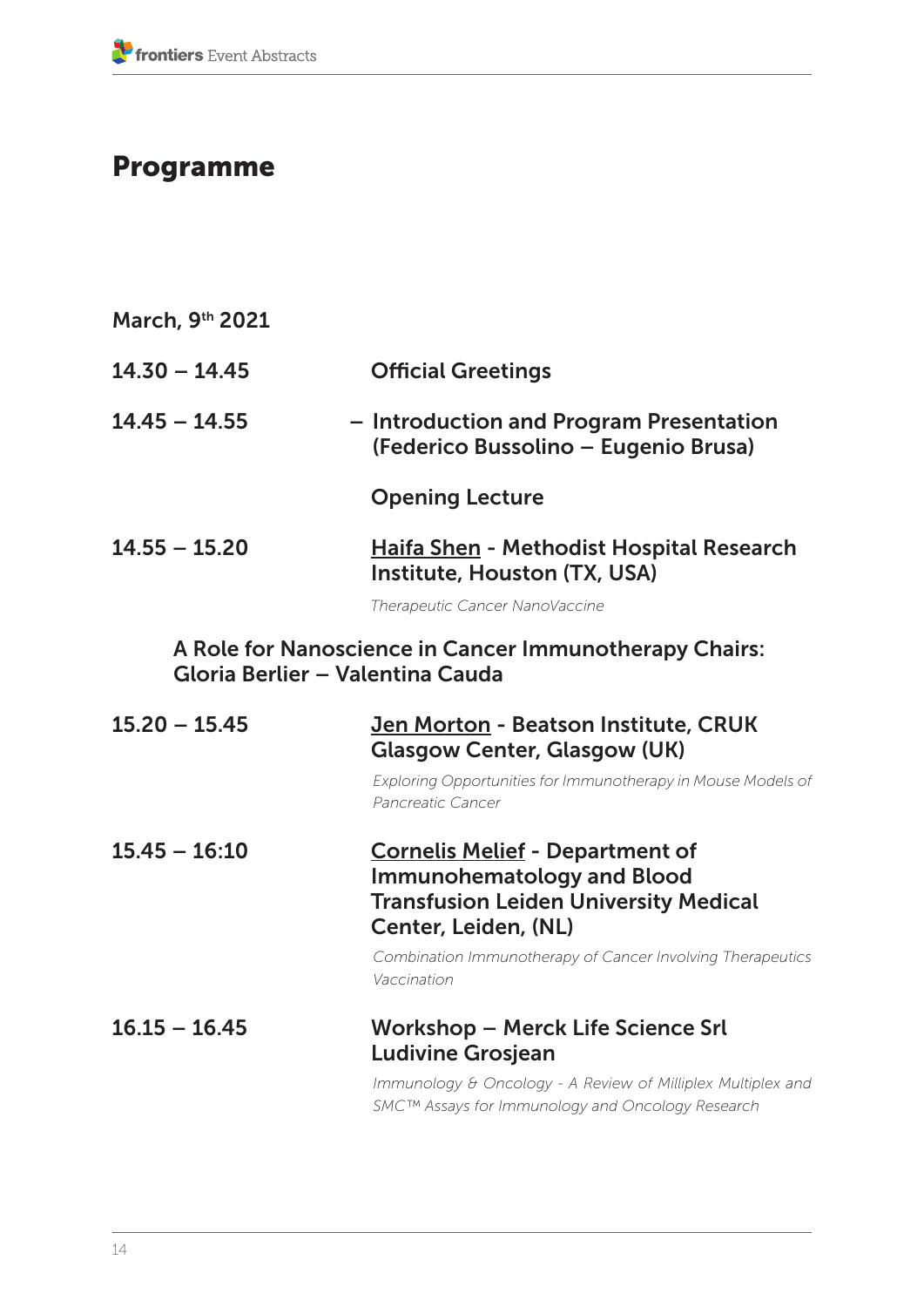| $16.50 - 17.20$                                                                  | <b>Short Talks Selected Among the Submitted</b><br><b>Abstracts</b>                                                                                      |  |
|----------------------------------------------------------------------------------|----------------------------------------------------------------------------------------------------------------------------------------------------------|--|
| $16.50 - 17.05$                                                                  | <b>Veronica Vighetto</b>                                                                                                                                 |  |
|                                                                                  | Zinc Oxide Nanocrystals Combined with Ultrasound for the<br>Controlled Generation of Reactive Oxygen Species                                             |  |
| $17.05 - 17.20$                                                                  | Lorenzo Pallante                                                                                                                                         |  |
|                                                                                  | Understanding the Molecular Binding Mechanism of Colchicine<br>Derivatives Targeting <i>BIII Human Tubulin Isotype</i>                                   |  |
| $17.20 - 17.35$                                                                  | Gloria Delfanti                                                                                                                                          |  |
|                                                                                  | Dual Targeting of Cancer and Suppressive Myeloid Cells by Tumor-<br>redirected iNKT Cells and Antigen-carrying Microparticles                            |  |
| $17.35 - 17.50$                                                                  | Annarita D'urso                                                                                                                                          |  |
|                                                                                  | In Vitro and In Vivo Magnetic Drug Targeting by Using Biomimetic<br>Magnetite Nanoparticles                                                              |  |
| $17.50 - 18.15$                                                                  | Luisa De Cola - Istituto di Ricerche<br>Farmacologiche Mario Negri, Milan (I)                                                                            |  |
|                                                                                  | Nanocarriers for Biomolecules Delivery                                                                                                                   |  |
| $18.20 - 18.40$                                                                  | Virtual room for poster presentation                                                                                                                     |  |
|                                                                                  | "Just The Woman I am" Keynote Lecture                                                                                                                    |  |
| $18.45 - 19.10$                                                                  | Fiona Watt - Centre for Stem Cells &<br><b>Regenerative Medicine King's College</b><br>London (UK)                                                       |  |
|                                                                                  | Exploring the Ecosystem of Oral Cancer                                                                                                                   |  |
| March, 10th 2021                                                                 |                                                                                                                                                          |  |
| <b>Tumor Microenvironment and Models Chairs:</b><br>Valeria Chiono - Clara Mattu |                                                                                                                                                          |  |
| $14.55 - 15.20$                                                                  | <b>David Ting - Massachusetts General</b><br>Hospital - Cancer Center, Boston (MA, USA)<br>Single Cell Technologies to Define Intratumoral Heterogeneity |  |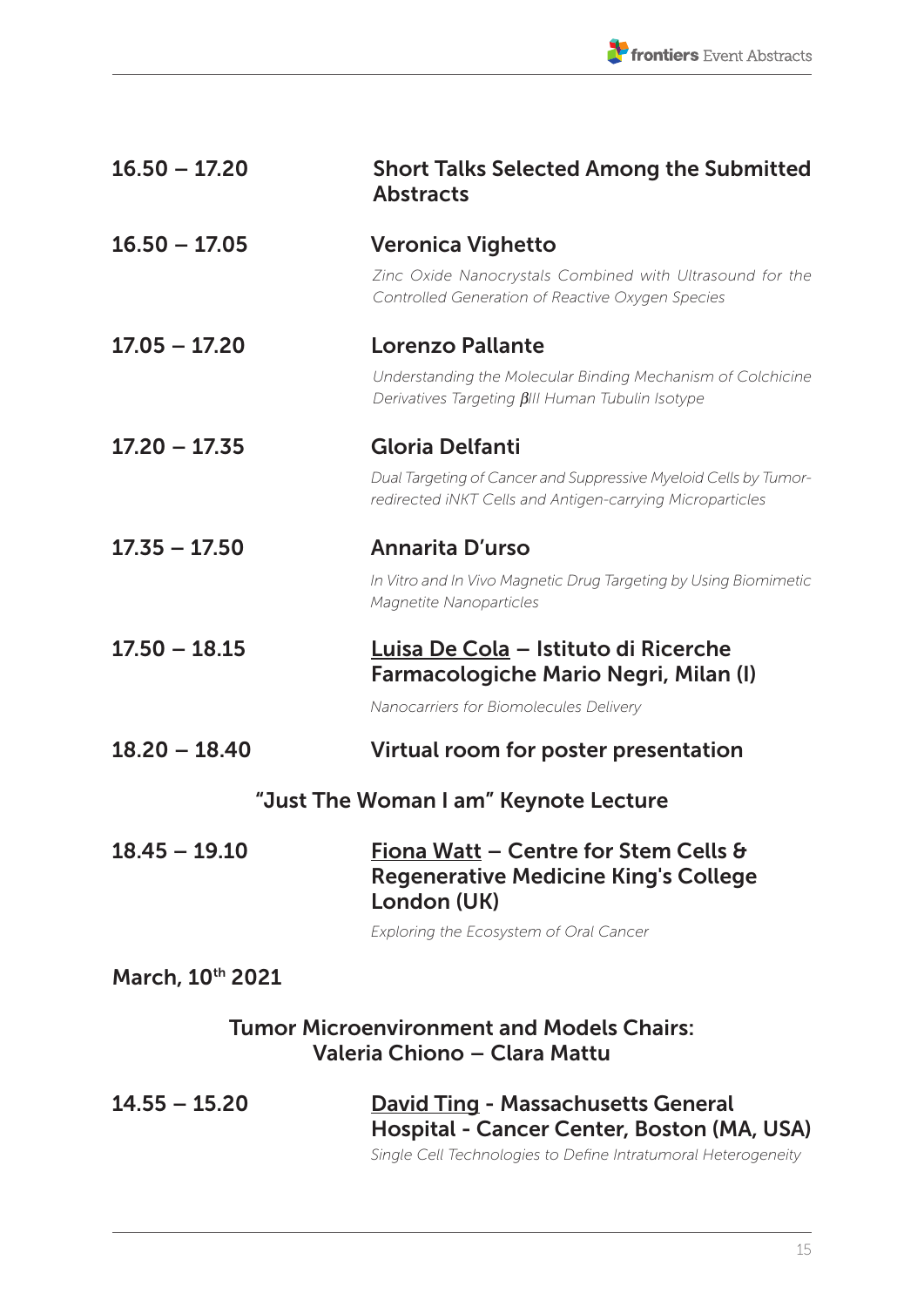| $15.20 - 15.45$ | Giulia Adriani - Singapore Immunology<br>Network (SIgN) Agency for Science,<br><b>Technology and Research. Singapore</b>                          |
|-----------------|---------------------------------------------------------------------------------------------------------------------------------------------------|
|                 | 3D Microfluidic Model of Tumor Microenvironment for Pre-clinical<br>Screening of Immunotherapies                                                  |
| $15.45 - 16.15$ | - Short Talks Selected Among the Submitted<br><b>Abstracts</b>                                                                                    |
| $15.45 - 16.15$ | Chiara Ambrogio                                                                                                                                   |
|                 | Novel Approaches to Target Oncogenic KRAS Complex Assembly<br>at the Cell Membrane                                                                |
| $16.00 - 16.15$ | Gianluca Mucciolo                                                                                                                                 |
|                 | Interleukin 17A Depletion: A Promising Adjuvant Strategy to Increase<br>DNA-Vaccination Efficacy in Pancreatic Ductal Adenocarcinoma<br>Treatment |
| $16.15 - 16.45$ | Kairbaan Hodivala-Dilke - Barts Cancer<br>Institute London, London (UK)<br>New Routes for Vascular Modulation                                     |
| $16.45 - 17.10$ | Joao Mano - Department of Chemistry -<br>University of Aveiro, Aveiro (Portugal)<br>Soft Biomaterials for Engineering 3D Cancer Models            |
| $17.15 - 17.55$ | <b>Short Talks Selected Among the Submitted</b><br><b>Abstracts</b>                                                                               |
| $17.15 - 17.30$ | <b>Martina Godel</b>                                                                                                                              |
|                 | P-glycoprotein Inhibitors as Inducers of Immunogenic Cell Death                                                                                   |
| $17.30 - 17.45$ | <b>Antonino DI Lorenzo</b>                                                                                                                        |
|                 | Toll-Like Receptor 2 Targeting Impairs Breast Cancer Progression<br>and Overcomes Resistance to Chemotherapy                                      |
| $17.45 - 18.00$ | <b>Claudia Voena</b>                                                                                                                              |
|                 | The Perivascular Niche Protects ALK+ Lymphoma Cells from ALK<br>Inhibition through the CCL19/21-CCR7 Axis                                         |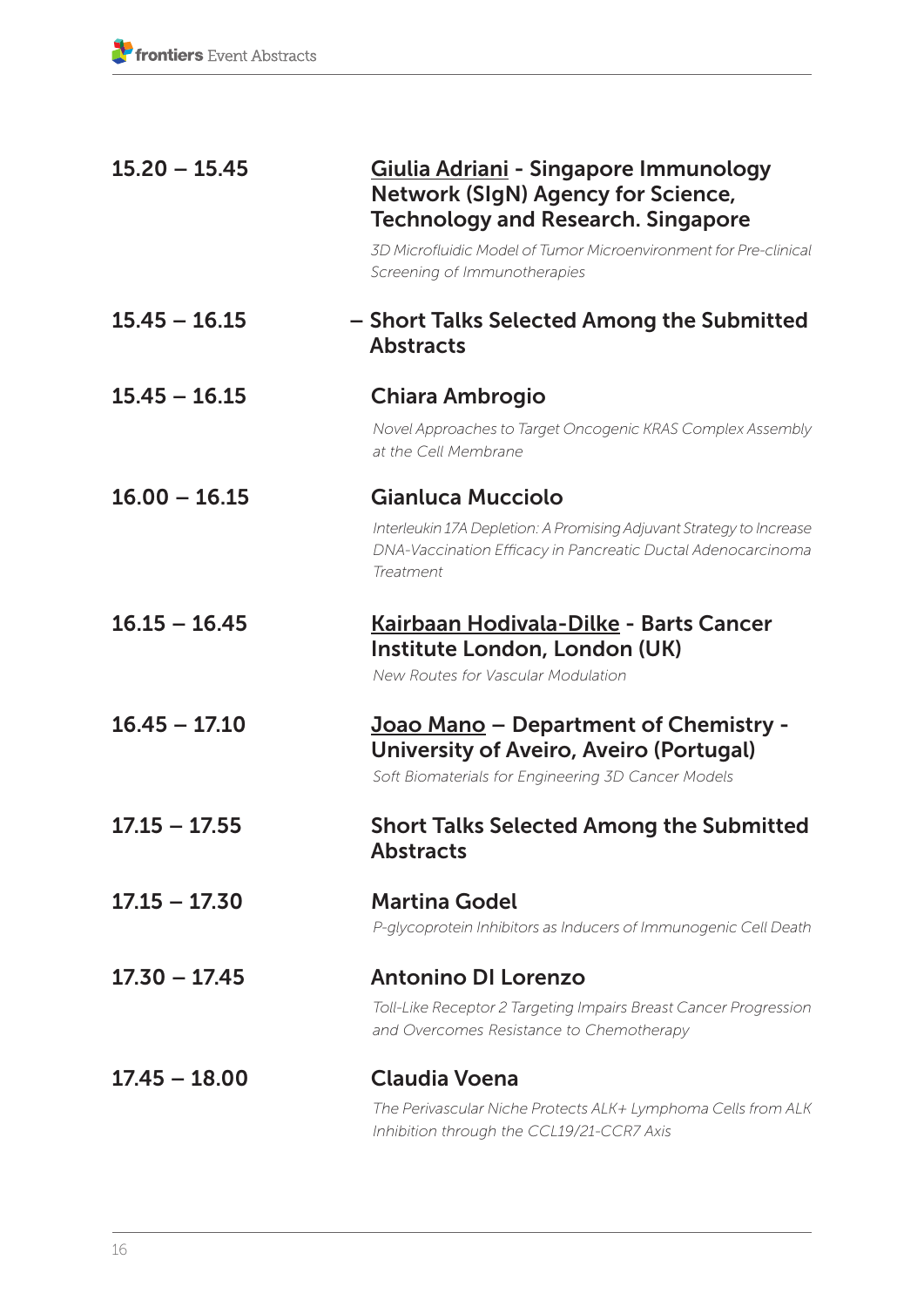| $18.00 - 18.15$                                                                     | <b>Marco Campisi</b>                                                                                                                                                                       |  |
|-------------------------------------------------------------------------------------|--------------------------------------------------------------------------------------------------------------------------------------------------------------------------------------------|--|
|                                                                                     | In Vitro Model of ALK+ Anaplastic Large Cells Lymphoma and<br>Vascular Interactions and Prediction of Drug Efficacy in a 3D<br>Microfluidic Chip                                           |  |
| $18.20 - 18.40$                                                                     | <b>Virtual Room for Poster Presentation</b>                                                                                                                                                |  |
| <b>Cell-Based Immunotherapy</b><br>Chairs: Paola Cappello - Marco Agostino Deriu    |                                                                                                                                                                                            |  |
| $18.45 - 19.10$                                                                     | Mariolina Salio - MRC Human Immunology<br>Unit, WIMM, University of Oxford (UK)<br>Harnessing Innate-like T cells in Cancer Immunotherapy                                                  |  |
| $19.10 - 19.35$                                                                     | <b>Samuel MOK - University of Texas - MD</b><br><b>Anderson Cancer Center, Houston</b><br>(TX, USA)<br>Anticancer Immunotherapy by MFAP5 Blockade Suppresses<br>Ovarian Cancer Progression |  |
| March, 11th 2021                                                                    |                                                                                                                                                                                            |  |
| <b>Myeloid Cells Orchestrate Tumor Response</b><br><b>Chair: Federico Bussolino</b> |                                                                                                                                                                                            |  |
| $14.30 - 14.55$                                                                     | Paola Allavena - Humanitas University,<br>Rozzano (I)                                                                                                                                      |  |
|                                                                                     | Macrophage Reprogramming Using TLR-Agonist-loaded Polymeric<br>Nanocapsules for the Treatment of Cancer                                                                                    |  |
| $14.55 - 15.20$                                                                     | <b>Dmitry Gabrilovich - AstraZeneca I</b><br>Oncology R&D (USA)<br>Regulation of Tumor Microenvironment by Myeloid-derived<br><b>Suppressor Cells</b>                                      |  |
| $15.20 - 15.30$                                                                     | <b>Awards Assignment</b>                                                                                                                                                                   |  |
|                                                                                     |                                                                                                                                                                                            |  |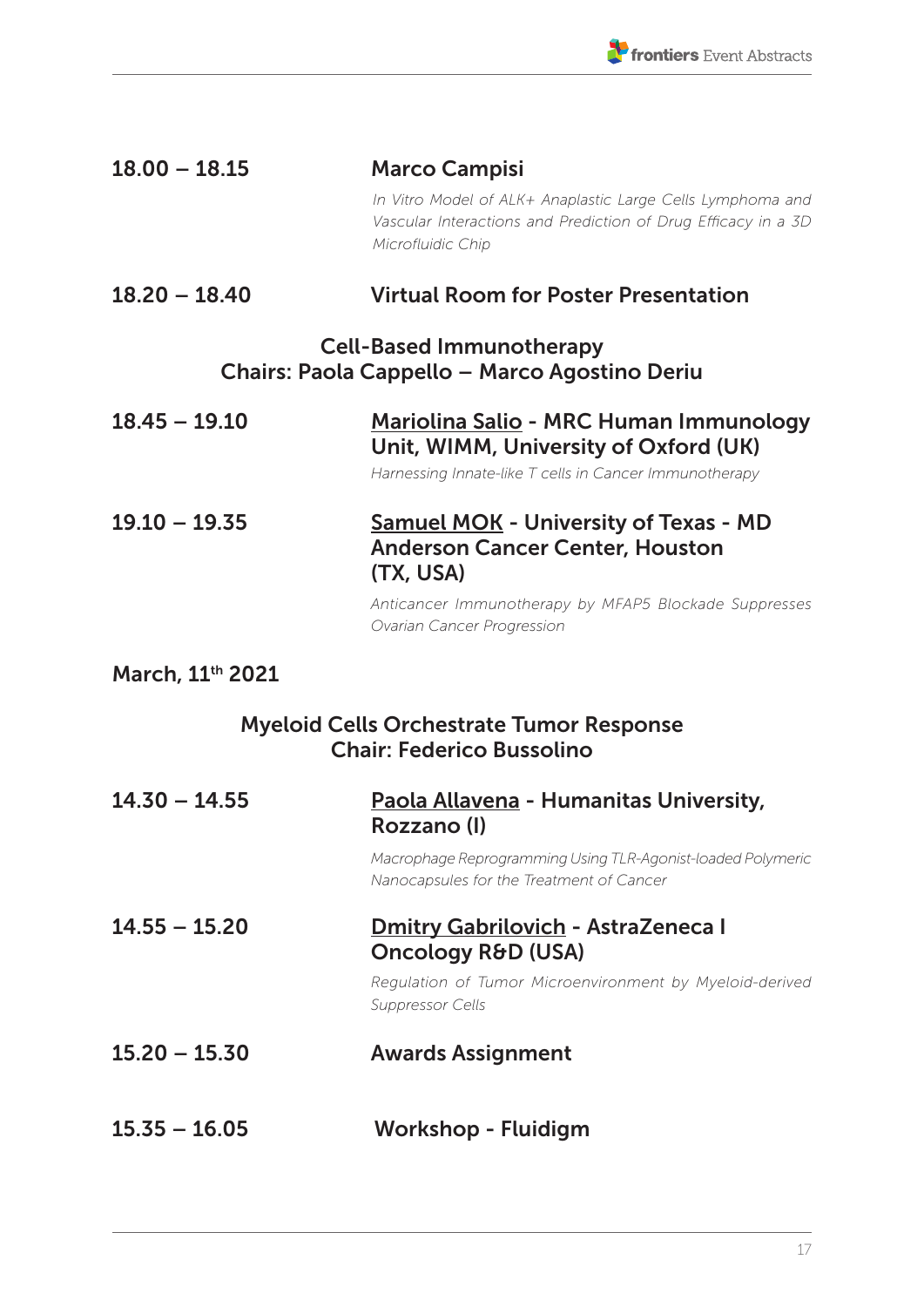#### Roberto Spada

*Advancing Breakthroughs in Immuno-Oncology Research from Cell Types to Tissue: Analyse >40 Functional and Phenotypic Markers Simultaneously on the Helios and Hyperion™ Imaging System, Powered by CyTOF® Technology*

#### Keynote Lecture

#### 16.10 – 16.35 Melody Swartz - Pritzker School of Molecular Engineering - University of Chicago (MI, USA)

#### Emerging Technologies In Cancer Immunology Chairs: Luca Primo – Alberto Puliafito

| $16.35 - 17.10$ | Massimiliano Pagani - Ifom (The FIRC<br>Institute for Molecular Oncology) and<br>UNIMI, Milan (I)<br>Organoid Models to Decipher the Interplay between Tumor and<br>the Immune System                              |
|-----------------|--------------------------------------------------------------------------------------------------------------------------------------------------------------------------------------------------------------------|
| $17.10 - 17.35$ | Giovanni Ciriello - Université de Lausanne,<br>Lausanne, (CH)<br>Cancer Evolutionary Dependencies                                                                                                                  |
| $17.35 - 18.00$ | Jérome Galon - Laboratory of Integrative<br>Cancer Immunology, Sorbonne Université,<br><b>Sorbonne Paris (F)</b><br>The Immune Contexture in the Era of Cancer Immunotherapy                                       |
| $18.00 - 18.25$ | Henner Farin - Georg-Speyer-Haus - Institute<br><b>Tumor Biology and Experimental Therapy,</b><br>Frankfurt (D)<br>Patient-derived Tumor Organoids to Model Stromal Interactions<br>and Cell-based Immunotherapies |
| $18.25 - 18.40$ | <b>Concluding Remarks - (Federico</b><br><b>Bussolino – Eugenio Brusa)</b>                                                                                                                                         |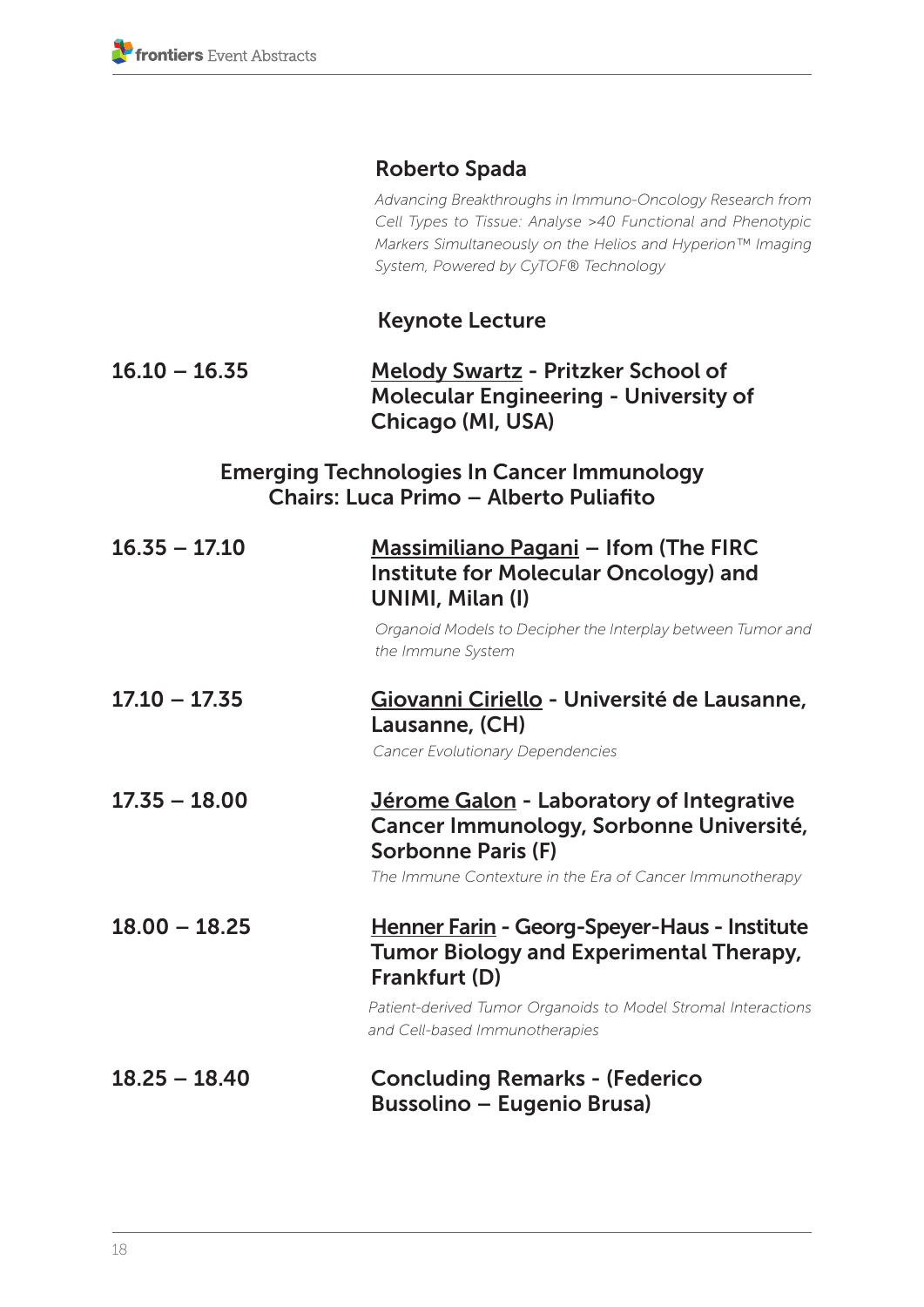List of abstracts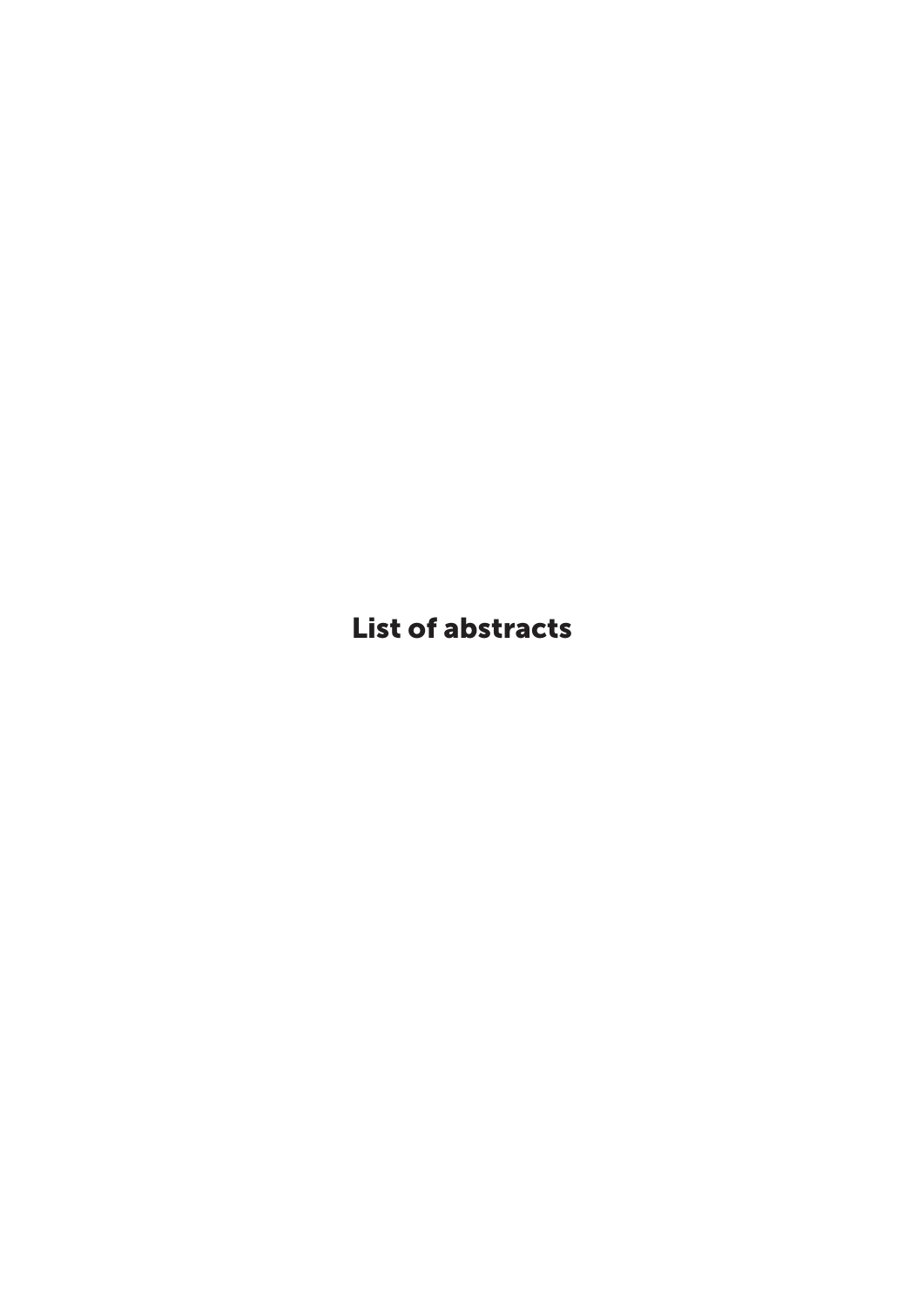# Editorial by chairmen

## Federico Bussolino1 \*, Eugenio Brusa2\*

*1 Department of Oncology, University of Turin, Turin, Italy 2 Dipartimento di Ingegneria Meccanica e Aerospaziale, Politecnico di Torino, Turin, Italy – Director of Doctoral School \*ederico.bussolino@unito.it, eugenio.brusa@polito.it*

Interdisciplinary research is a way to solve problems whose solutions cannot be found in a single area of research but need the integration of tools, concepts, theories and results from more disciplines. This strategy comes at a cost for researchers because interdisciplinarity has its own set of unique challenges, ranging from communication issues to the requirement of specific grants and allocation of credits among a team.

However, some of the most relevant leaps forward in biomedicine have been arisen from interdisciplinary researchers: from radioactivity and nuclear Chemistry, to magnetic nuclear resonance, optical imaging, bio-inspired materials and so on and so forth.

Since 2016 the Università of Torino (UniTo) and the Politecnico of Torino (PoliTo) have been organizing in Torino city (Italy) the UniTO-PoliTO Conference Series in Cancer. These workshops aim at discussing challenging and groundbreaking topics in Oncology, which require interdisciplinary approaches encompassing Medicine, Biology, Chemistry, Physics, Technology, Engineering and Computer Science. These workshops are sponsored by the running race Just the Woman I am, held every March 8th in Torino and organized by "Centro Universitario Sportivo -Torino"(www.custorino.it) to celebrate the Women's Day.

The first ever workshop (Enabling technologies in 3D cancer organoids) took place March 8th -9th, 2016 focused on the interdisciplinary effort to improve 3D cell culture by the use of innovative materials, favoring organoid assembly and the development of new imaging tools to navigate inside tumor organoids. The second workshop (Imaging of Cancer Dynamics) took place March 7<sup>th</sup> -9<sup>th</sup>, 2018 and discussed the newest imaging technologies at different spatial scales to improve in vitro and in vivo knowledge in cellular and tissue oncology. Due to the Sars-2-Covid outbreak, the III edition (Nanoscience in Cancer Immunotherapy) was postponed from March 2020 to March 9<sup>th</sup>-11<sup>th</sup> 2021 and organized in a virtual way.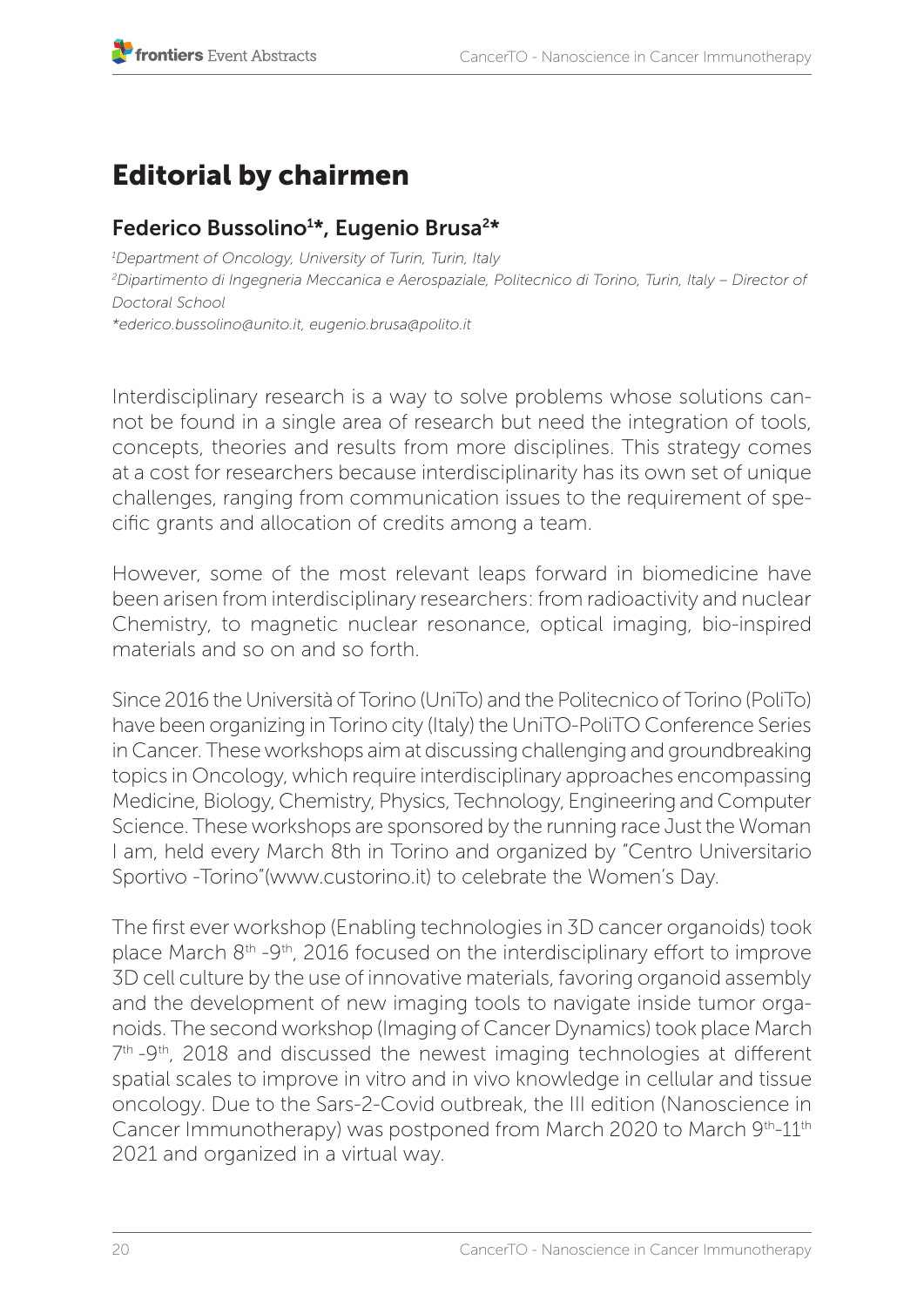The workshop has provided a platform for discussion on the most recent advances in tumor immunology with a focus on nano-biotechnology as a strategy to foster the impact of immunotherapy on cancer treatment from the drug development and delivery to the design of more suitable preclinical models.

The exploitation of immune system to fight cancer has characterized the whole history of oncology with up and down promises and enthusiasms [1,2]. The first clinical attempts to treat cancer date back to 1883 when Fehleisen and Busch independently observed a remarkable tumor shrinking after erysipelas infection. At the end of eighteenth century, William Cooley continued and improved these studies by showing an evident regression of sarcoma lesions in patients inoculated with bacterial culture derived from erysipelas lesions. However, the vague scientific bases of this treatment and the risk of infections suggested physicians to abandon this strategy for many decades and to pursue surgery and radiotherapy for the treatment of tumors.

The second half of nineteenth century has been characterized by the identification of many cellular players (T cells, NK, dendritic cells, macrophages) of the immune system as well as of many soluble mediators (cytokines, chemokines) involved in the immune response to cancer. These findings have been represented the background for the current renaissance of cancer immunotherapy, but already they allowed to pioneer bone marrow transplant as a treatment for hematological cancers, a method that is still used today.

It is possible to date the restart of immunotherapy as a powerful tool to contrast cancer at the beginning on this century with the discovery that the immune checkpoint pathways, which normally maintain self-tolerance, can be co-opted by cancer cell to evade immune attacks. Monoclonal antibodies halting immune checkpoints can unleash anti-tumor immunity and control the progression of many tumors. Furthermore, new positive impulses are characterizing the progress in vaccine-mediated strategies (autologous and allogenic cancer vaccine) [3] and a new frontier is emerging: the adoptive cell therapy. It exploits the tools of gene and cell therapy and involves the isolation of patient's T cells, which are tumor-specific, genetic modification and multiplication of those cells in the laboratory and then re-injection back to the patient circulation to kill cancer cells [4].

Nevertheless, immune check point blockade, adoptive cell therapy and vaccination have limitations, which are reflected by the restricted patient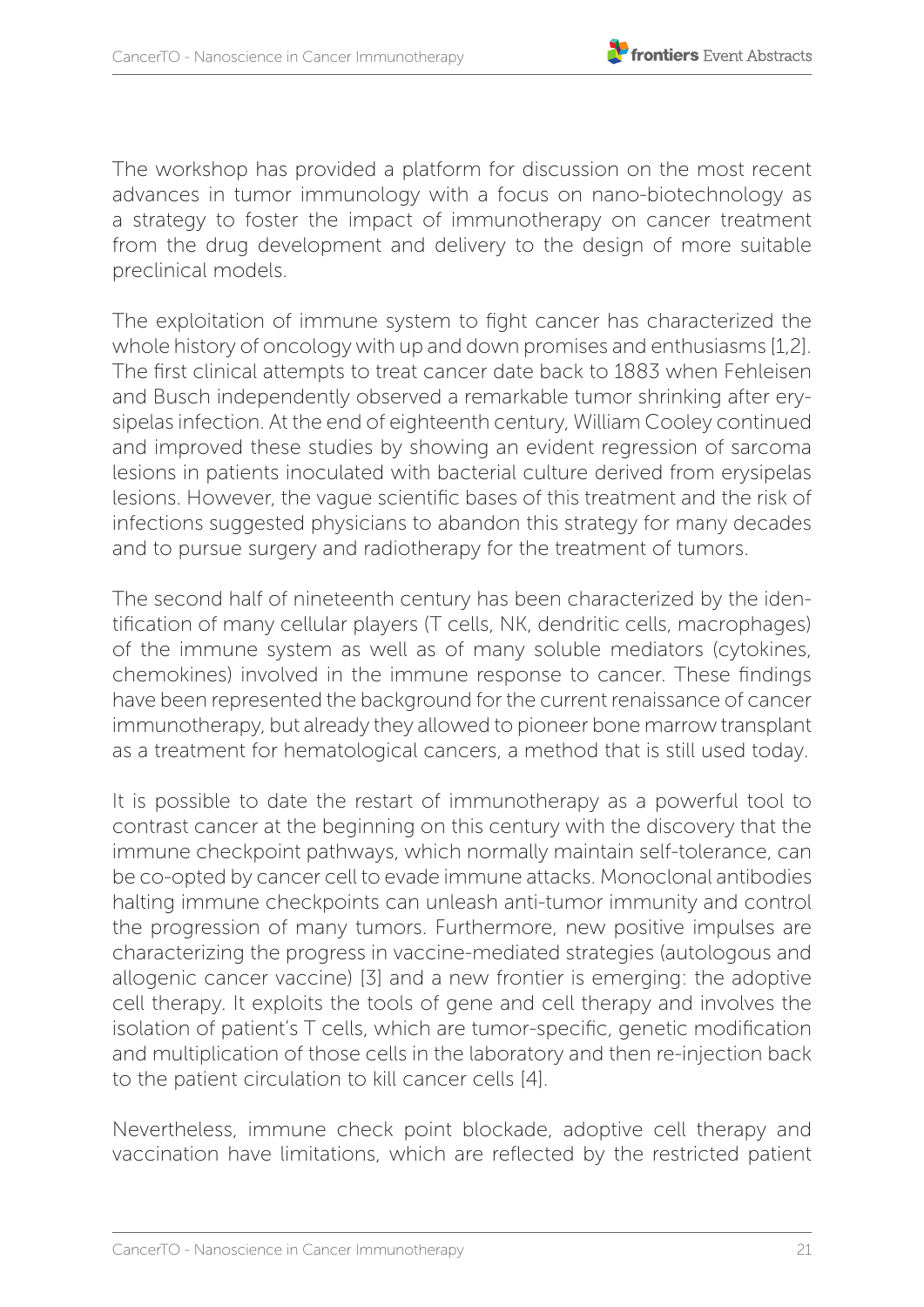populations that benefit from these therapeutic regimens. Therefore, increasing research attention has shifted to understanding the biological basis of these variable responses, to identifying biomarkers that can predict which patients are likely to respond or not respond to these therapies, to delaying the occurrence of resistance, to improving the drug delivery.

The main themes discussed and developed by the workshop aimed at focusing on the most significant problems in cancer immunotherapy and how technology can contribute to their solutions. This unique gathering of international experts presented current research and discussed key issues to apply nanoscience to improve immunotherapy and offered a good opportunity for young scientists to present their data.

There were 20 faculty speakers, 10 short-oral presentations dedicated to young scientists, 2 poster sessions including 42 different posters, 2 independent industry expert sessions and more than 300 attendees. Additionally, abstracts were approved for publication, poster presentation and/or oral presentation, as reported in the following.

#### REFERENCES

- [1] Oiseth SJ, Aziz MS. Cancer immunotherapy: a brief review of the history, possibilities, and challenges ahead. J Cancer Metastasis Treat (2017) 3:250-261. http://dx.doi. org/10.20517/2394-4722.2017.41;
- [2] P. Dobosz, T. Dzieciątkowski The Intriguing History of Cancer Immunotherapy Front. Immunol. (2019) https://doi.org/10.3389/fimmu.2019.02965
- [3] Hu, Z., Ott, P. & Wu, C. Towards personalized, tumour-specific, therapeutic vaccines for cancer. Nat Rev Immunol 18, 168–182 (2018). https://doi.org/10.1038/nri.2017.131
- [4] Carl H June, Michel Sadelain Chimeric Antigen Receptor Therapy N Engl J Med 2018 Jul 5;379(1):64-73. doi: 10.1056/NEJMra1706169.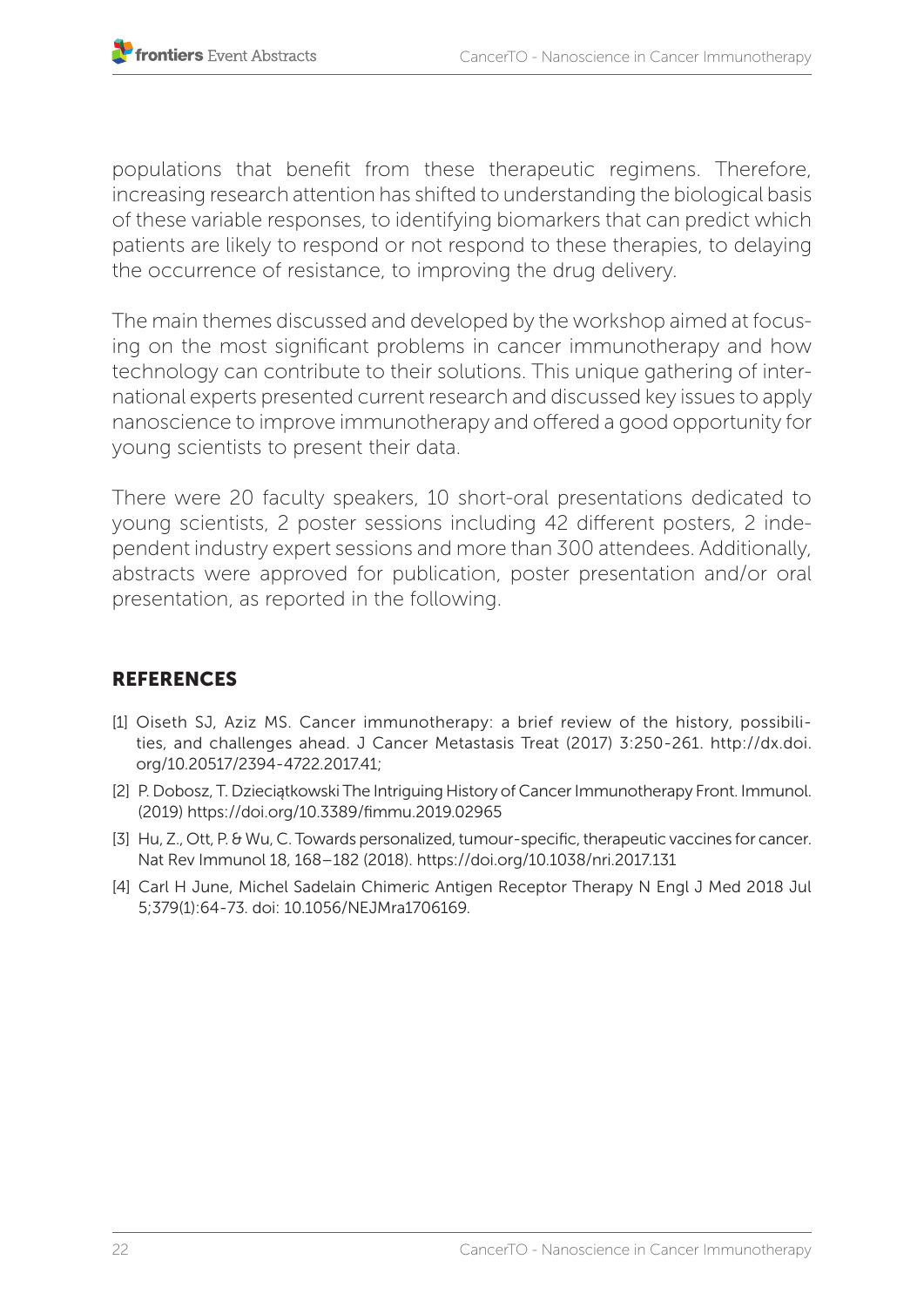## CancerTO: Nanoscience in cancer immunotherapy

#### Valentina Cauda<sup>1</sup>\*, Giulia Adriani<sup>2</sup>\*, Valeria Chiono<sup>3</sup>\*, Clara Mattu<sup>3</sup>\*, Marco Deriu3\*

*1 Department of Applied Science and Technology, Politecnico di Torino, Corso Duca degli Abruzzi, Turin Italy*

*2 Singapore Immunology Network, A\*STAR, 8A Biomedical Groove, Singapore*

*3 Department of Mechanical and Aerospace Engineering, Politecnico di Torino, Corso Duca degli Abruzzi, Turin Italy*

*\*valentina.cauda@polito.it, giulia\_adriani@immunol.a-star.edu.sg, valeria.chiono@polito.it, clara.mattu@polito.it, marco.deriu@polito.it* 

Cancer is a complex systemic disorder arising from the altered function of multiple cellular and molecular mechanisms. One of the systems malfunctioning in cancer is the immune system. Restoring and improving the ability of the immune system to effectively recognize and eradicate cancer is the main focus of immunotherapy, a topic which has garnered recent and significant interest. The initial excitement about immunotherapy, however, has been challenged by its limited efficacy in certain patient populations and the development of adverse effects such as therapeutic resistance and autoimmunity. At the same time, a number of advances in the field of nanotechnology could potentially address the challenges faced by modern immunotherapeutics and allow immunotherapy to reach full therapeutic success.

This e-book collects the abstracts presented to the international workshop "CancerTO: Nanoscience in Cancer Immunotherapy" virtually held on March 9-11<sup>th</sup>, 2021 and based in Turin, Italy.

The online meeting allowed to share the most recent scientific advances made in the nanotechnology field that could help to overcome some of the limitations that cancer immunotherapy is currently facing in terms of inadequate efficacy and side effects.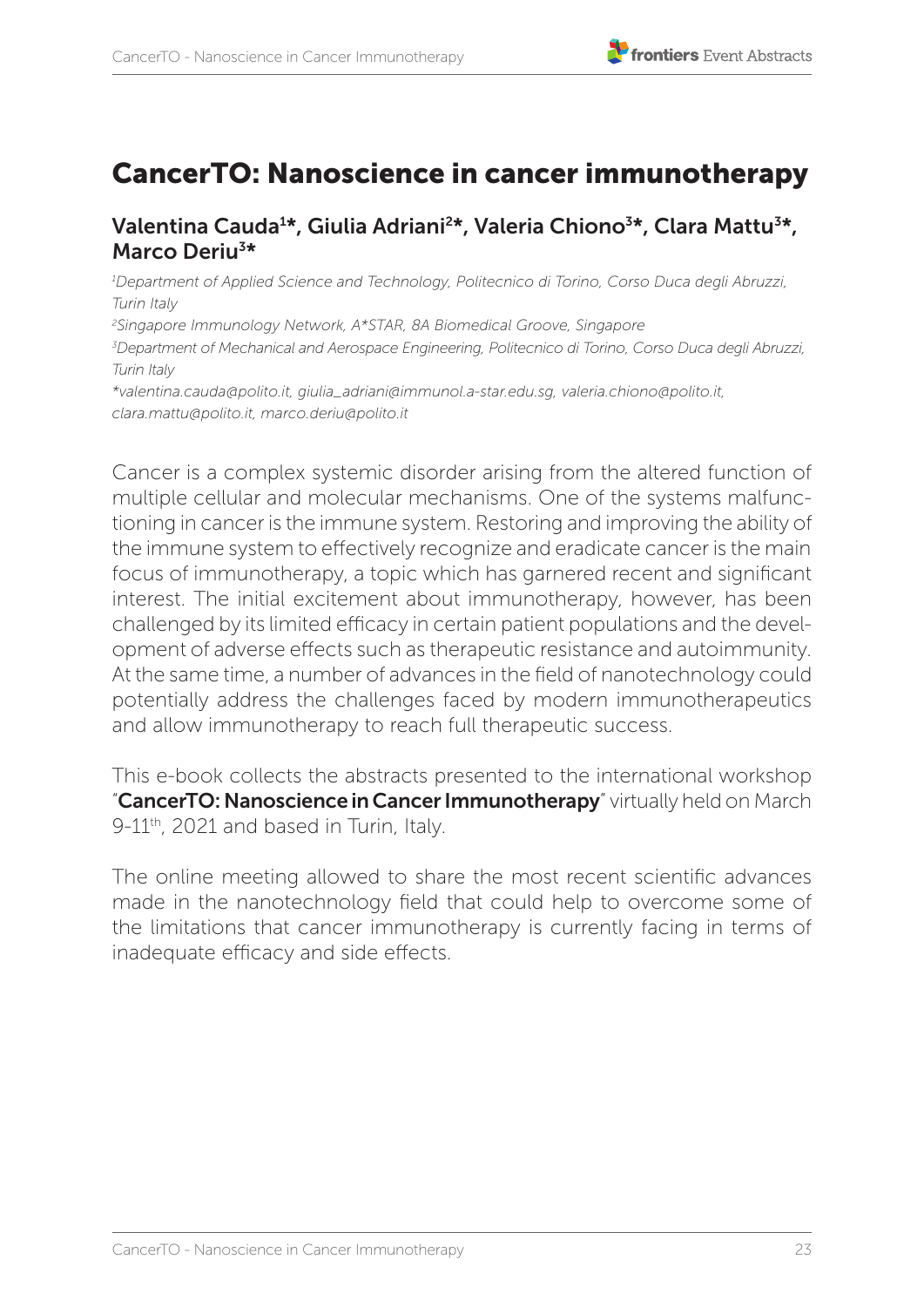## Study infiltrating lymphocytes in a 3D microfluidic pancreatic tumor model

#### Hilaria Mollica<sup>1,2</sup>, Teo Yi Juan<sup>2</sup>, Alrina Tan<sup>2</sup>, Andrea Pavesi<sup>3</sup>, Paolo Decuzzi<sup>1\*</sup>, Giulia Adriani<sup>2\*</sup>

*1 Laboratory of Nanotechnology for Precision Medicine, Italian Institute of technology, Via Morego, Genoa, Italy 2 Singapore Immunology Network, A\*STAR, 8A Biomedical Groove, Singapore 3 Institute of Molecular and Cell Biology, A\*STAR, 61 Biopolis Drive, Singapore \*giulia\_adriani@immunol.a-star.edu.sg, Paolo.Decuzzi@iit.it*

#### **OBJECTIVES**

Immunotherapy applications have achieved tremendous advances in cancer treatment and *in vitro* assays can be beneficial to study interactions of immune cells with tumor. Two dimensional (2D) *in vitro* systems have demonstrated a great value in the biomedical research but they fail to reproduce the complexity of *in vivo* systems. Therefore, we developed a three dimensional (3D) pancreatic tumor model within a microfluidic device with the aim of overcoming some limitations of 2D systems and provide more physiologically relevant results. Specifically, we investigated the mechanism of T cell infiltration across the vasculature in pancreatic ductal adenocarcinoma.

#### METHODS

The microfluidic chip is composed by three channels, the central gel region and two lateral media channels. T cells were isolated from peripheral blood mononuclear cells from blood of healthy donors. T cell were activated with CD3/CD28 magnetic beads. Human pancreatic adenocarcinoma cells (Panc-1) were cultured in a collagen type I matrix in the central chamber of the device. Human umbilical vein endothelial cells (HUVEC) expressing green fluorescent protein (GFP+) and pancreatic stellate cells (PSC) were cultured in the lateral fluidic channels. After HUVEC formed an endothelial monolayer, T cells were added into the vascular channel and allowed to transmigrate across the endothelial barrier to reach the tumor region.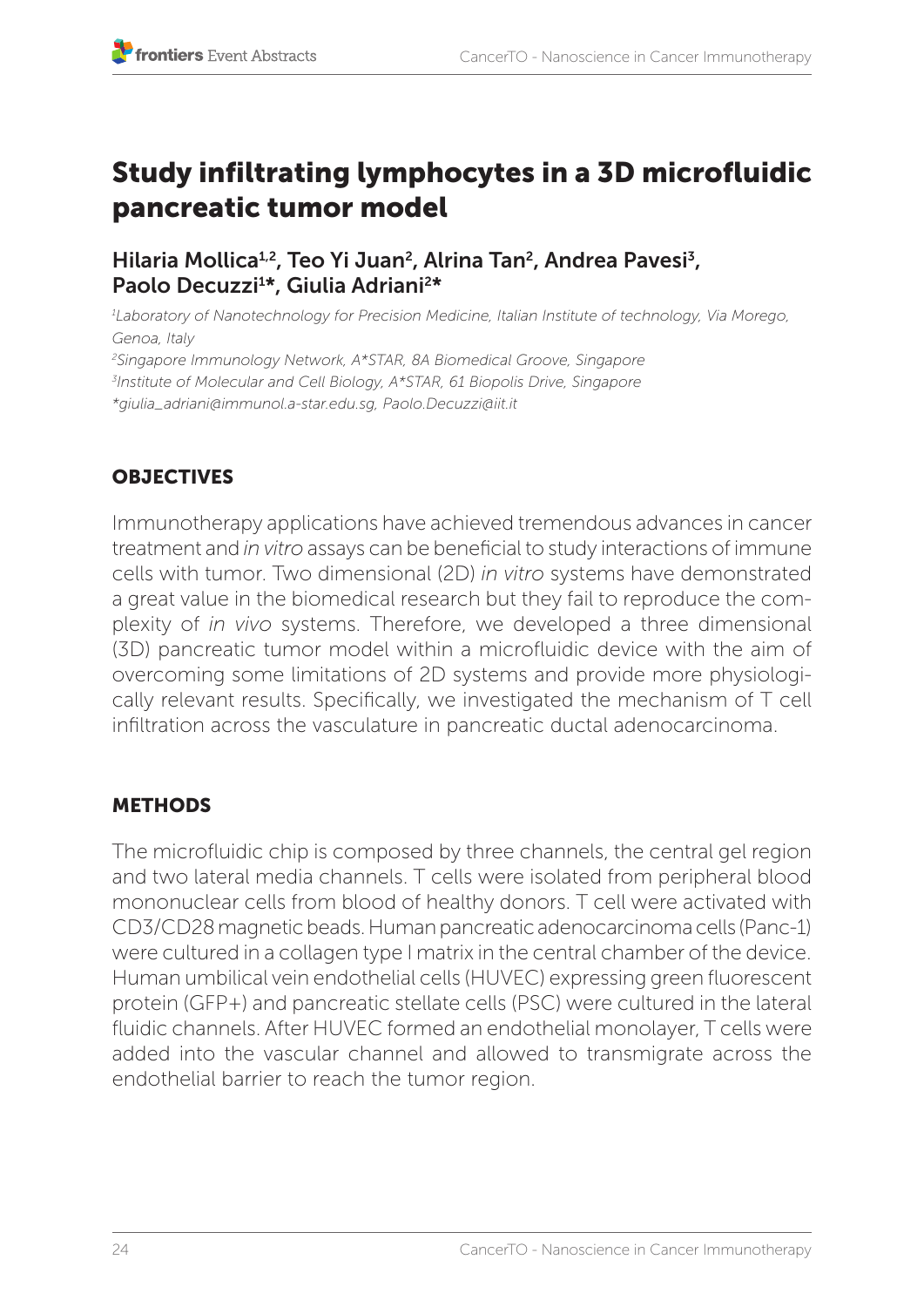#### RESULTS

The 3D PDAC model was used to assess the ability of T cell to infiltrate within the tumor region. T cell population was divided in T cell activated and T cell not activated as verified by flow cytometry. T cell infiltration was quantitatively evaluated as a function of the T cell activation, presence of vasculature and tumor microenvironment. The presence of the endothelial barrier reduced T cell infiltration, confirming the key role played by the blood vessels in controlling T cell trafficking. Activated T cells migrated more than not-activated T cells towards the tumor and, indeed, without tumor cells in the matrix both T cells presented a similar migration toward the PSC.

#### CONCLUSIONS

Our results support the use of 3D microfluidic systems to reproduce a physiological 3D tumor model to study trans-endothelial migration of T cell.

#### ACKNOWLEDGMENTS

This work was supported by a core grant to Singapore Immunology Network (SIgN) from Agency for Science, Technology and Research (A\*STAR) to GA and by a National Medical Research Council (NMRC) Open Fund Young Individual Research Grant (OFYIRG18nov-0002) to AP and GA.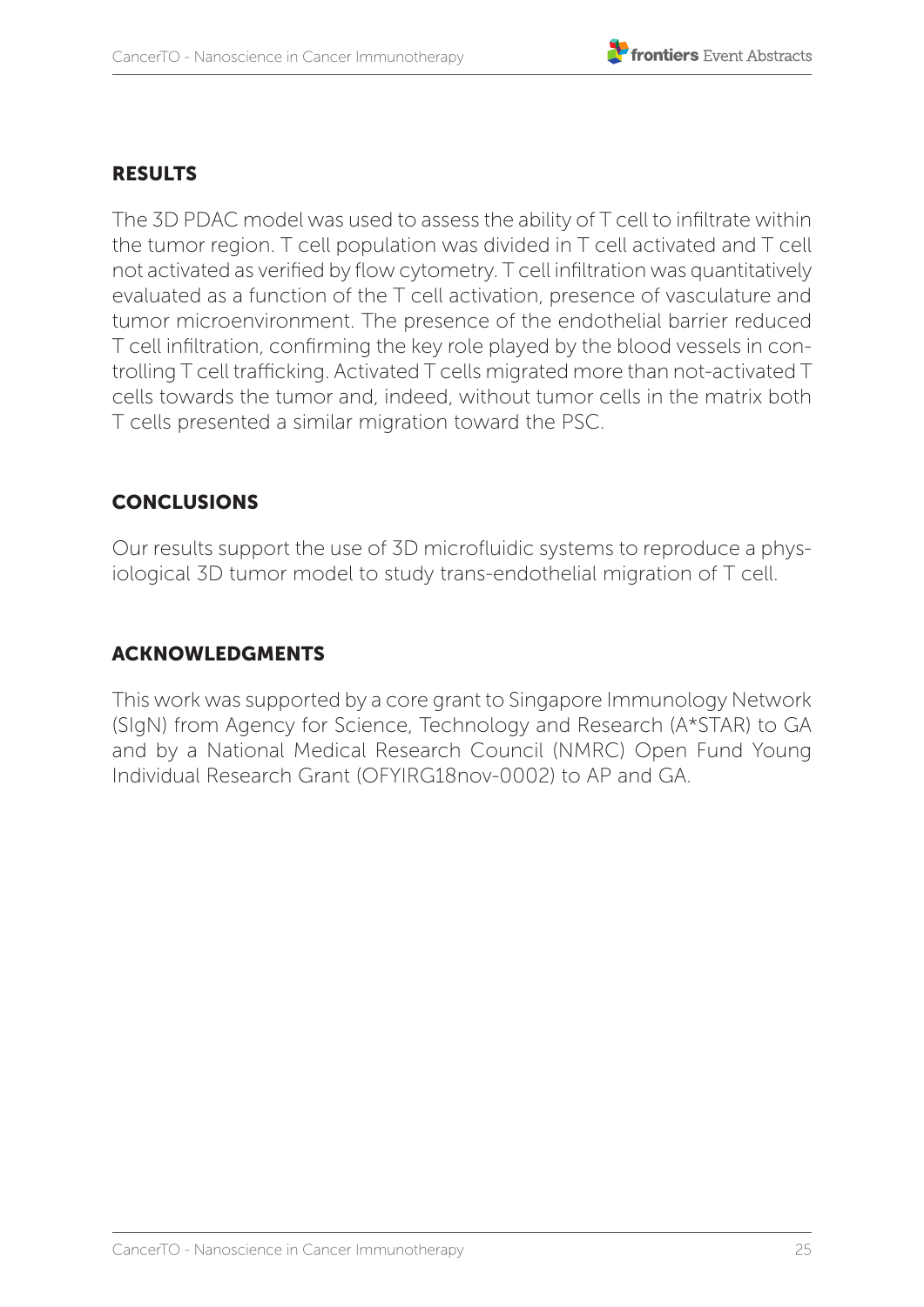## In pancreatic cancer patients chemotherapy, but not immune checkpoint blockade, rescues effector T cell response to tumor associated antigens

Silvia Brugiapaglia<sup>1,2</sup>, Sara Bulfamante<sup>1,2</sup>, Laura Follia<sup>1,3</sup>, Claudia Curcio<sup>1,2</sup>, Daniele Giordano<sup>1</sup>, Rosella Spadi<sup>4</sup>, Maria Antonietta Satolli<sup>4,5</sup>, Lisa Bonello<sup>1</sup>, Paola Cappello<sup>1,2,6</sup>, Francesco Novelli<sup>1,2,6\*</sup>

*1 Department of Molecular Biotechnology and Health Sciences, University of Turin, Turin, Italy 2 Center for Experimental Research and Medical Studies (CERMS), AOU Città della Salute e della Scienza di Torino, Turin, Italy*

*3 Computer Science Department, University of Turin, Turin, Italy*

*4Centro Oncologico Ematologico Subalpino, AOU Città della Salute e della Scienza, Turin, Italy 5 Department of Surgical Sciences, University of Turin, Turin, Italy*

*6 Department of Molecular Biotechnology and Health Sciences, Molecular Biotechnology Center, Turin, Italy \*franco.novelli@unito.it, Phone number: +39 0116336886*

## **OBJECTIVES**

Pancreatic Ductal Adenocarcinoma (PDA) is an almost incurable tumor mostly resistant to chemotherapy (CT). Clinical trials with immune checkpoint blockade (ICB) failed to increase PDA patient survival. We recently demonstrated that CT enhances the adaptive immune response of PDA patients to four tumor associated antigens (TAA), namely ENO1, FUBP1, K2C8 and G3P [1]. Understanding how to better induce an effector response following TAA stimulation is critical to set up efficient precision immunotherapy in PDA.

#### **METHODS**

Peripheral blood mononuclear cells (PBMC) from 18 PDA patients, before and after one round of gemcitabine-based CT, were stimulated *in vitro* with recombinant protein of TAA (ENO1, FUBP1, K2C8 or G3P) in the presence or absence of ICB (anti-CTLA4 and anti-PD1) to evaluate proliferative T cell response. Cytokine production of IFN-g and IL-10 was assessed by ELISA. Clonal T cell receptor beta (TRB) gene rearrangements were identified and tracked using Next-Generation Sequencing.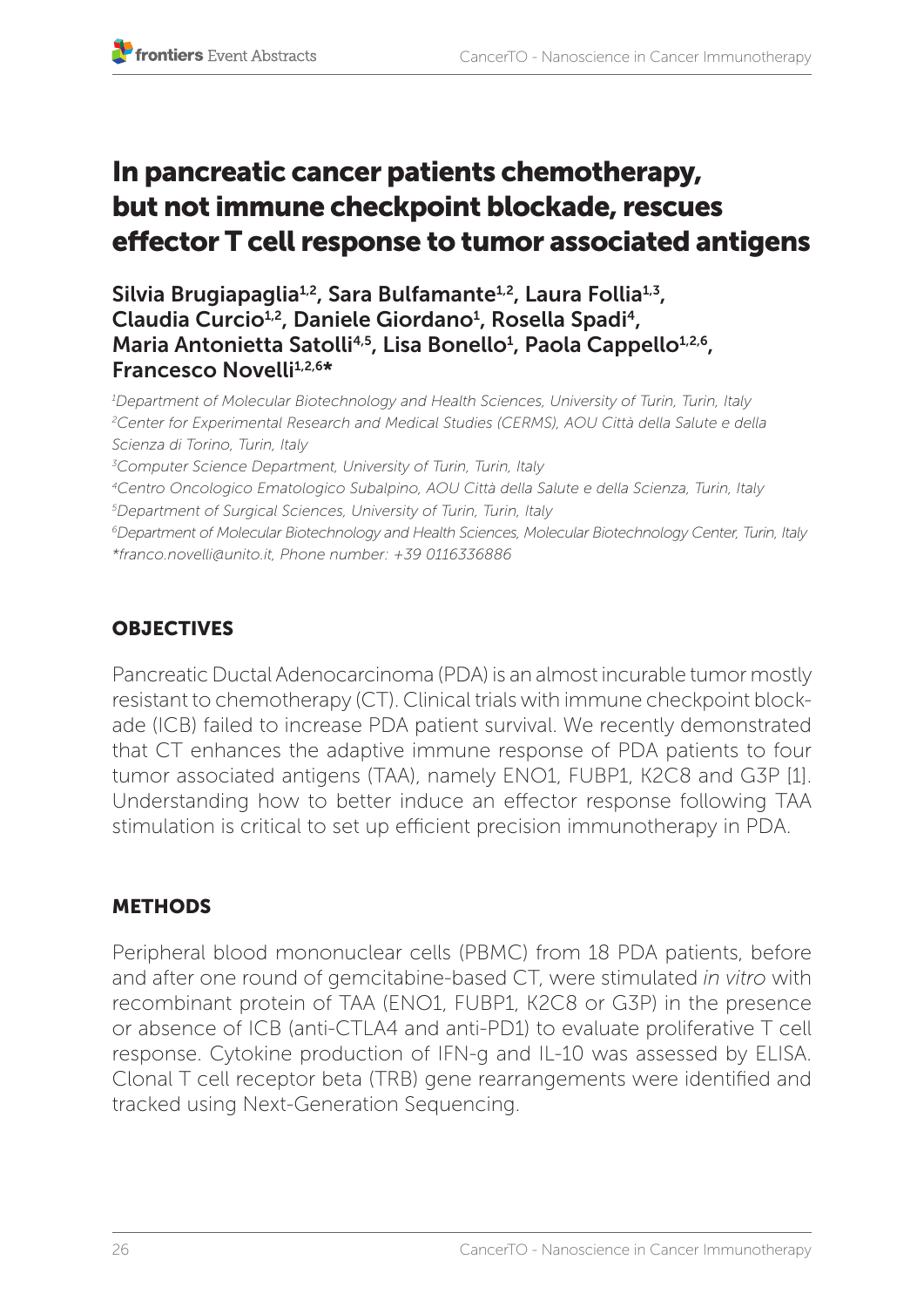#### **RESULTS**

ICB abolished high proliferative responses to TAA before and after CT, while the same were maintained after CT with an increased number of TAA recognized per patients that positively correlates with their survival. Both before and after CT, ICB decreased the number of high IFN-g responses, whereas these were significantly increased after CT. Clustering analysis of the effector versus regulatory tone based on IFN-g/IL-10 ratio, identified three distinct groups of patients: in "CT responder" group the effector tone was increased or maintained after CT; in "exhausted" one the effector tone was lost after CT and in "non-responder" one the regulatory tone was predominant before and after CT. The expansion of TAA-specific T cell clones was observed by TRB repertoire sequencing and, of note, the percentage of these TAA-specific V-J rearrangements was to a larger extent after CT.

#### **CONCLUSIONS**

Better than ICB, CT alone shifted the immunological tone toward an effector phenotype, with a significant gain of TAA-induced effector T cell response. The expansion of V-J rearrangements due to TAA stimulation was enhanced by CT, suggesting a stronger reactivity of precise TAA-specific T cell clones after CT. These data suggest a strategy based on CT in combination with precision immunotherapy might be considered in selected responder PDA patients.

#### REFERENCE

[1] Mandili G, Curcio C, Bulfamante S*, et al* In pancreatic cancer, chemotherapy increases antitumor responses to tumor-associated antigens and potentiates DNA vaccination. *Journal for ImmunoTherapy of Cancer* 2020; 8:e001071.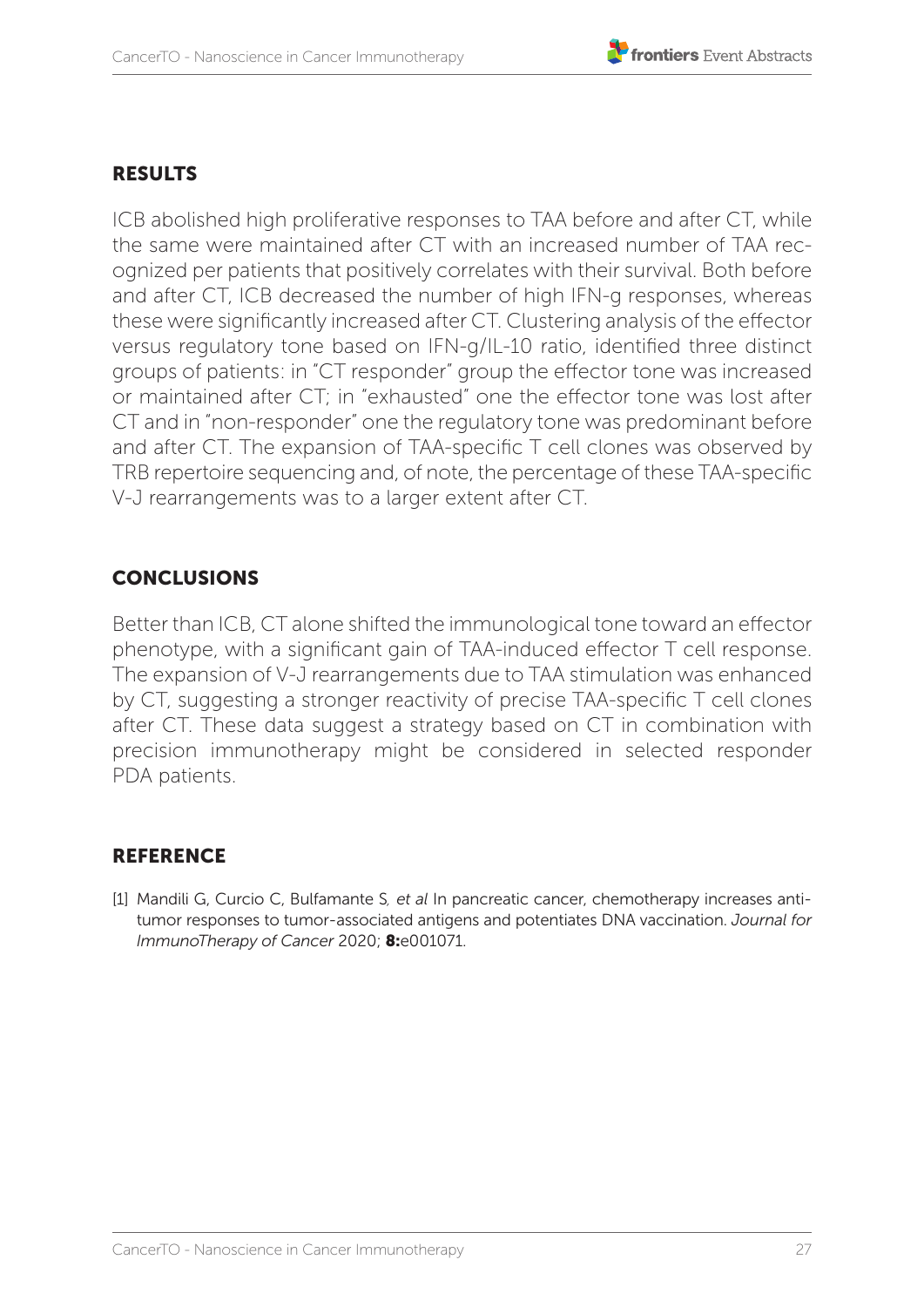## Effectiveness of DNA vaccination and PI3Kgamma inhibition in pancreatic cancer

Claudia Curcio<sup>1,2</sup>, Cecilia Roux<sup>1,2</sup>, Laura Conti<sup>1,3</sup>, Roberta Curto<sup>1,2</sup>, Sara Bulfamante<sup>1,2</sup>, Gianluca Mucciolo<sup>1,2</sup>, Silvia Brugiapaglia<sup>1,2</sup>, Alessandro Scagliotti<sup>1,2</sup>, Alessandra Ghigo<sup>1,3</sup>, Paola Cappello<sup>1,2</sup>, Dario Livio Longo<sup>3,4</sup>, Emilio Hirsch<sup>1,3</sup>, Francesco Novelli<sup>1,2,3</sup>

*1 Department of Molecular Biotechnology and Healthy Sciences, University of Turin, Via Nizza, Turin 2 Center for Experimental Research and Medical Studies (CERMS), Via Santena, Turin 3 Molecular Biotechnology Center, University of Turin, Via Nizza, Turin 4Institute of Biostructures and Bioimaging (CNR), Via Nizza, Turin \*claudia.curcio@unito.it* 

#### **BACKGROUND**

Pancreatic ductal adenocarcinoma (PDA) is the fourth leading cause of cancer mortality in developed countries, with one of the poorest prognoses among all cancers. Although 10-15% of patients are candidates for gross total surgical resection, recurrence is frequent, and the overall 5-year survival rate is around 10%. Using a proteomic approach, we have identified alpha-Enolase 1 (ENO1) as PDA-associated antigen. We have shown that ENO1 DNA vaccination efficiently prolongs survival of engineered mice that spontaneously develop PDA (both KC and KPC mice). Targeting of Phosphoinositide-3- kinase (PI3K) gamma and delta isoforms is an effective way to inhibit the suppressive activity of immune-regulatory cells, thus strengthening the anticancer immune response. Recently, we also have demonstrated that PI3K gamma play a critical role in PDA by driving the recruitment of myeloid derived suppressor cells into tumor tissues and it's genetic or pharmacologic inhibition effectively inhibits PDA progression and metastasis. In this study we assessed the hypothesis that the targeting of myeloid derived suppressor cells, via pharmacological PI3Kgamma inhibition (iPI3Kg), synergizes with ENO1 DNA vaccine by inducing a strong and sustained immune response.

#### **METHODS**

KPC mice were vaccinated four times with ENO1 starting at 4 weeks of age; 2 weeks later mice were treated with the iPI3Kg, for further 2 weeks. At sacrifice humoral and cellular responses were analyzed by enzyme-linked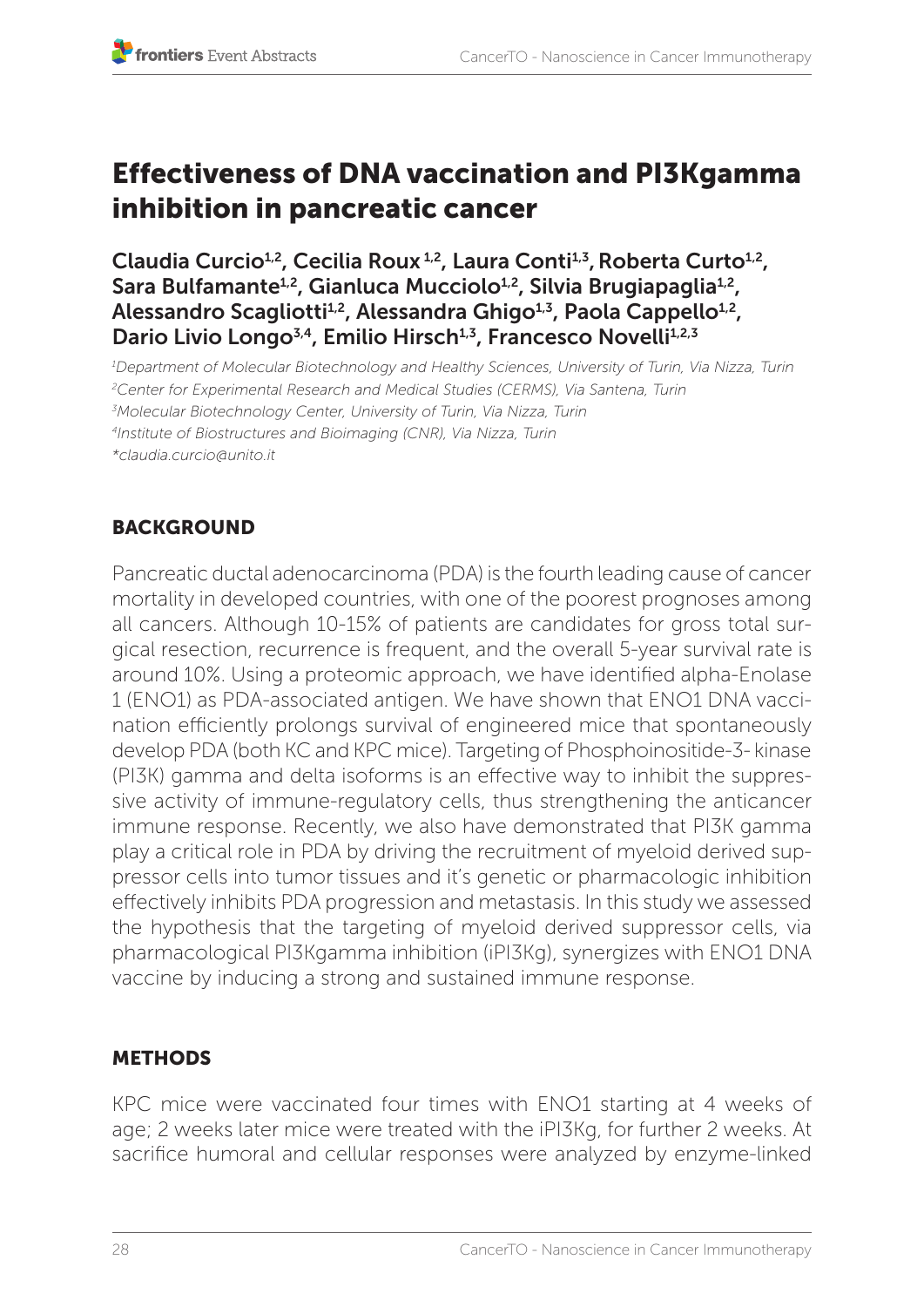immunosorbent assays, flow cytometry, and enzyme-linked immunosorbent spot, cytotoxicity assays, histology and immunohistochemistry (IHC).

#### **RESULTS**

Mice that received ENO1+ iPI3Kg therapy showed a significant decrease in tumor size in comparison to both ENO1 alone and PBS treated mice. This correlated with a decrease of CD11bGr1 positive cells in the blood and an increase of circulating anti-ENO1 specific antibodies in ENO1+ iPI3Kg group in comparison to control mice.

Moreover, the analysis of pancreatic tissues by IHC demonstrated that combined therapy induced an increased number of CD8 and F4/80. In addition, the analysis of the mRNA extracted from formalin fixed paraffin embedded pancreas tissues displayed an increase of Granzyme B in both ENO1 and ENO1+ iPI3Kg and a down modulation of genes involved in fibroblast and stellate cell activation suggesting a modulation of microenvironment in the combined therapy group. Magnetic Resonance Imaging and in particular diffusion-weighted imaging (DWI) was used to monitor tumor progression. DWI showed that mice vaccinated with ENO1 alone displayed an increase of mean apparent diffusion coefficient that significantly decrease after iPI3Kg treatment, correlating with an increase in tumor infiltrating cells.

#### **CONCLUSION**

The treatment with ENO1 plus iPI3Kg is able to reduce tumor size in pancreas, increases immune cell infiltration and modulates stroma cell compartment, making the therapy a suitable approach for PDA treatment.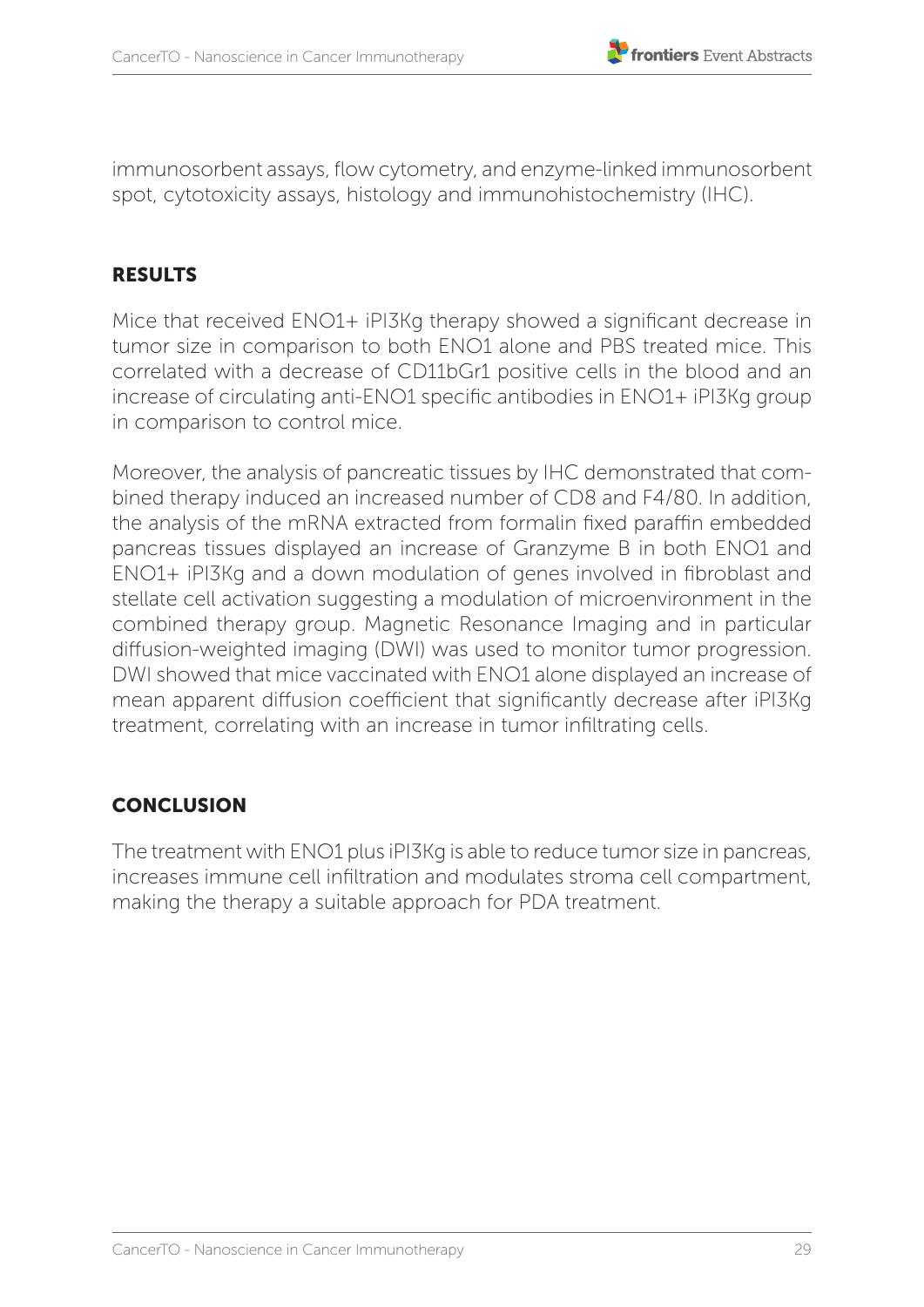## Interleukin 17A depletion: A promising adjuvant strategy to increase DNA-vaccination efficacy in Pancreatic Ductal Adenocarcinoma treatment

Gianluca Mucciolo<sup>1,2\*</sup>, Claudia Curcio<sup>1,2</sup>, Cecilia Roux<sup>1,2</sup>, Roberta Curto<sup>1,2</sup>, Giuseppina Barutello<sup>1,2</sup>, Silvia Brugiapaglia<sup>1,2</sup>, Alessandro Scagliotti<sup>1,2</sup>, Francesco Novelli<sup>1,2,3</sup>, Paola Cappello<sup>1,2,3</sup>

*1 Centro di Ricerca in Medicina Sperimentale – CeRMS, Ospedale San Giovanni Molinette, via Santena, Turin, Italy*

*2 Department of Molecular Biotechnology and Healthy Sciences, University of Turin, via Nizza, Turin, Italy 3 Molecular Biotechnology Center, via Nizza, Turin, Italy*

*\*gianluca.mucciolo@unito.it* 

#### **OBJECTIVES**

Pancreatic Ductal Adenocarcinoma (PDA) remain one of the most lethal tumors because of its highly immunosuppressive microenvironment and the absence of specific therapeutic target. Our lab has demonstrated that, the glycolytic enzyme alpha-enolase (ENO1) is a promising PDA-associated antigen exploitable to boost the cancer immune response. In fact, an ENO1 DNA-based vaccination strategy significantly prolongs survival in genetically engineered mice (GEM) by increasing the T Helper-1 and T Helper- 17 detectable in the spleen. Because of the controversial role of the interleukin-17A (IL17A) and T helper-17 in PDA, we deeply investigated its role in combination with the FNO1 DNA-vaccination

#### **METHODS**

GEM and IL17A-/- mice were crossed and vaccinated at 8 weeks of age every 2 weeks for a total of four vaccination rounds. Mice were constantly monitored and some mice were sacrificed 2 weeks after the last vaccination to collect serum and spleen for in vitro experiments: ELISA, ELISPOT and Flow Cytometry analysis. Moreover, PDA cells were orthotopically injected into the pancreas of syngeneic mice, which were treated or not with anti-IL17A in combination or not with ENO1-DNA vaccine. After one month, mice were euthanized; tumor masses were collected and analyzed by immunohistochemistry and quantitative PCR.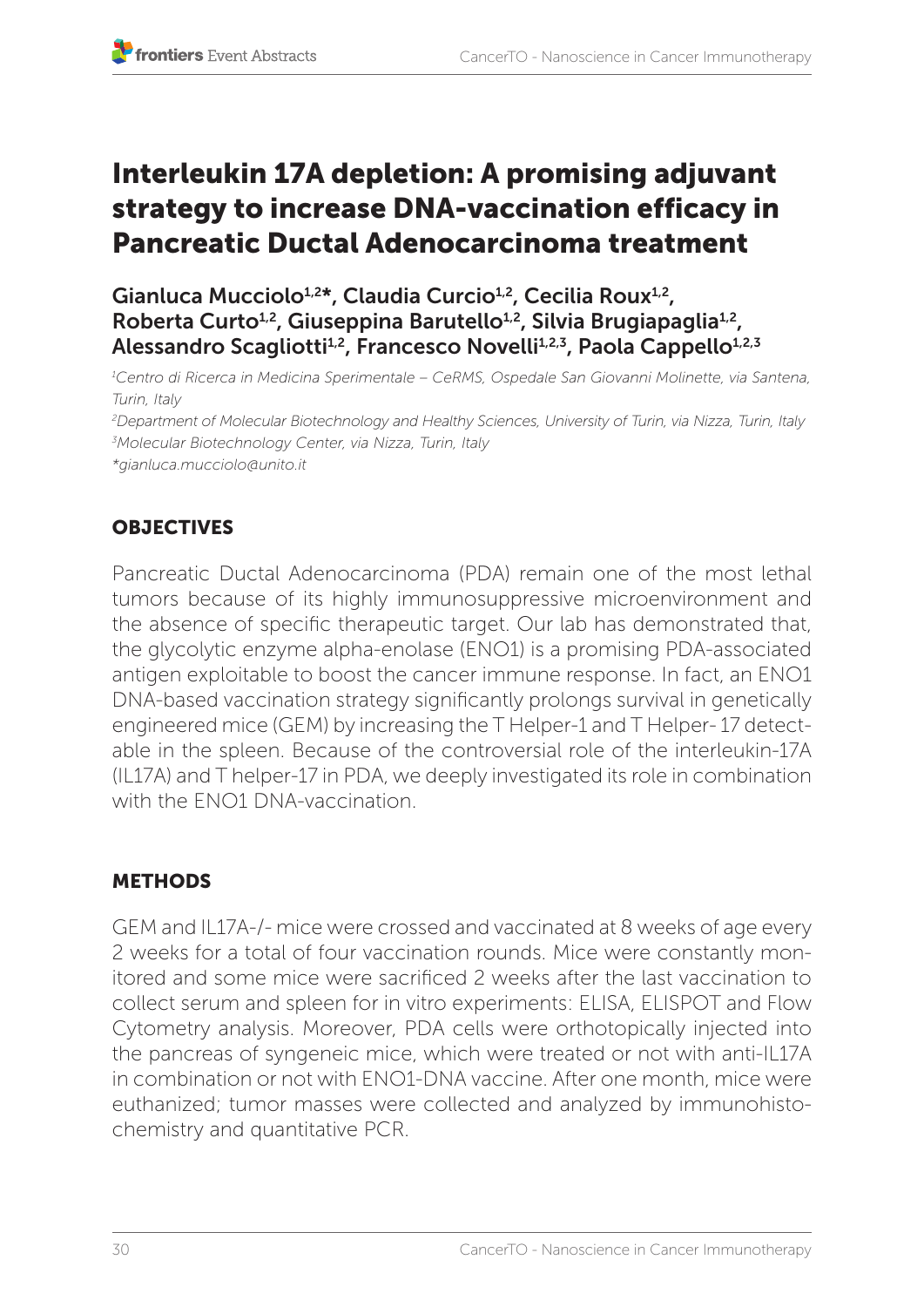#### RESULTS

DNA vaccination prolonged survival of KPC/IL17A-/- mice compared to the non-vaccinated or IL17A proficient mice. Moreover, we observed an enhanced production of anti-ENO1 antibodies and increased number of IFNg-secreting T cells in KPC/IL17A-/- vaccinated mice. The analysis of the tumor infiltrating immune-cells revealed an increase of antigen-presenting cells and more effector/memory CD4+ and CD8+ T cells. PDA orthotopically injected mice treated with the vaccine in association with anti-IL17A antibody displayed a significantly reduced tumor growth that paralleled the induction of cytotoxic T cells not observed in the other groups.

#### CONCLUSIONS

Overall these results candidate the antibody-mediated depletion of IL17A as a potential adjuvant to increase the DNA-vaccination efficacy in PDA treatment.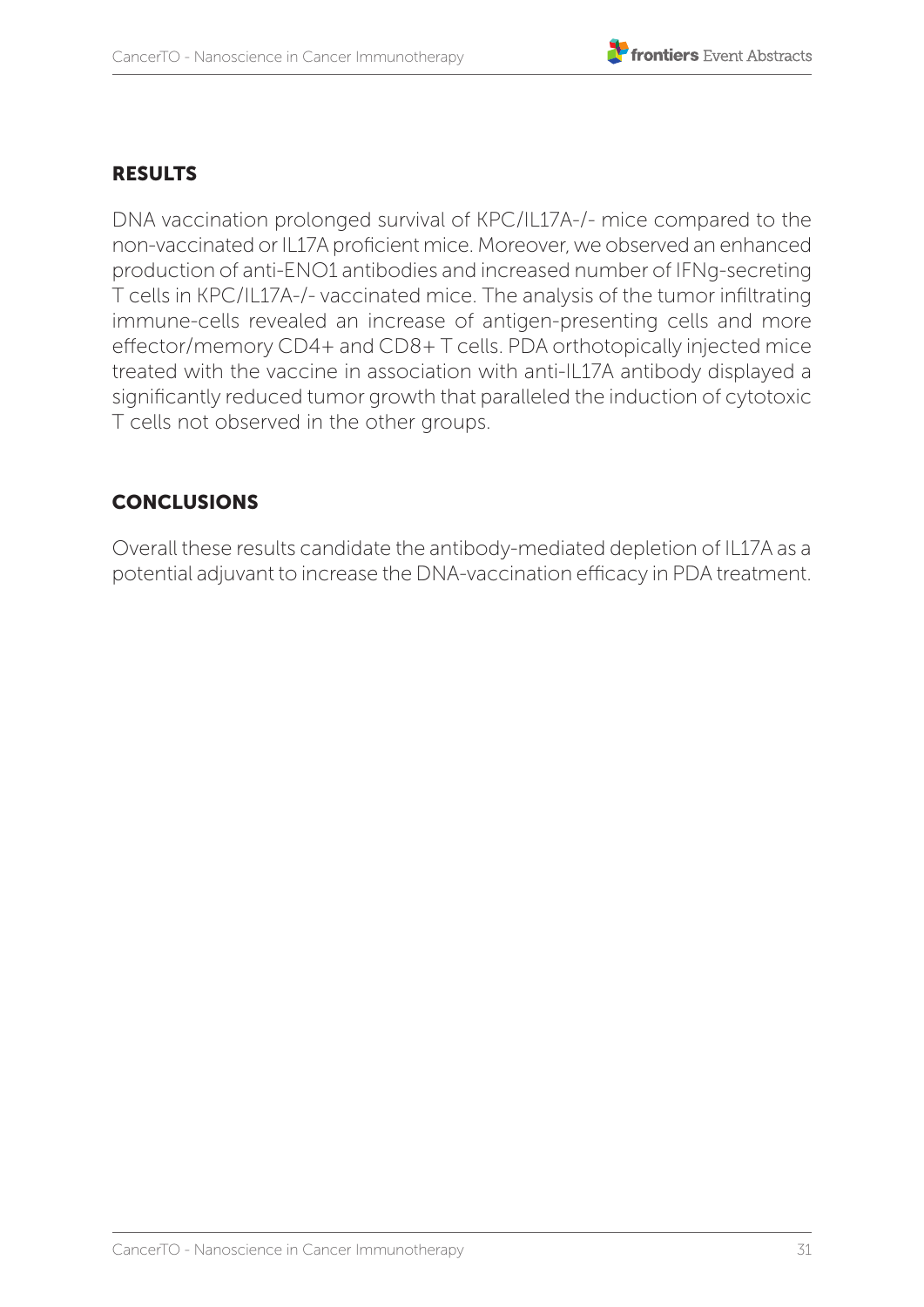## Reprogramming Tumor Associated Macrophages using Polymeric Nanocapsules loaded with TLR ligands for the treatment of lung cancer

Clément Anfray<sup>1\*</sup>, Carmen Fernandez Varela<sup>2</sup>, Francesco Mainini<sup>1</sup>, José Crecente-Campo<sup>2</sup>, María José Alonso<sup>2</sup>, Fernando Torres Andón<sup>1,2</sup>, Paola Allavena1

*1 Clinical and Research Hospital Humanitas, Istituto di Ricovero e Cura a Carattere Scientifico (IRCCS), Rozzano, Milan, Italy 2 Centre for Research in Molecular Medicine and Chronic Diseases (CIMUS), University of Santiago de Compostela, Campus Vida, Santiago de Compostela, Spain \*clement.anfray@humanitasresearch.it* 

Tumor-associated macrophages (TAMs) play a key role in tumor progression, metastasis, and recurrence after treatment. In solid tumors, such as lung cancer, they are a major source of immunosuppression in the tumor microenvironment, hampering and even blocking completely the immune response to fight against cancer cells. Toll like receptors (TLRs) ligands are well-known activators of immunostimulation, however their ability to reprogram TAMs from their M2-tumor-promoting phenotype towards an M1-antitumor mode has still not been effectively achieved in vivo.

Thus, we aimed to develop Polymeric Nanocapsules (NCs) to improve the pharmacokinetics of selected TLR ligands and their ability to reach their receptors (intracellular TLRs) inside TAMs in the tumor microenvironment. Wedeveloped a series of NCs loaded with TLR ligands single or combined into an unique nanostructure. Classical drugs were loaded into the NCs to reach and activate their respective receptors, TLR-3 and TLR-7/8. These TLR-loaded-NCs were characterized by their shape, size, surface charge and drug encapsulation efficiency. In vitro 2D cell cultures, using primary human monocyte derived macrophages alone or combined with cancer cells, have been used to study the toxicity of the TLR-loaded-NCs and their ability to program macrophages into an M1-anti-tumor phenotype. These experiments demonstrated their favorable biocompatibility profile and their ability to enhance the cytotoxic activity of NCs-treated-macrophages towards cancer cells. In an *in vivo* murine subcutaneous lung cancer model, TLRloaded-NCs were able to reduce tumor growth, the most effective formulation being the NCs loaded with TRL ligands combination. Future experiments will be carried out to test these NCs in orthotopic murine lung cancer models.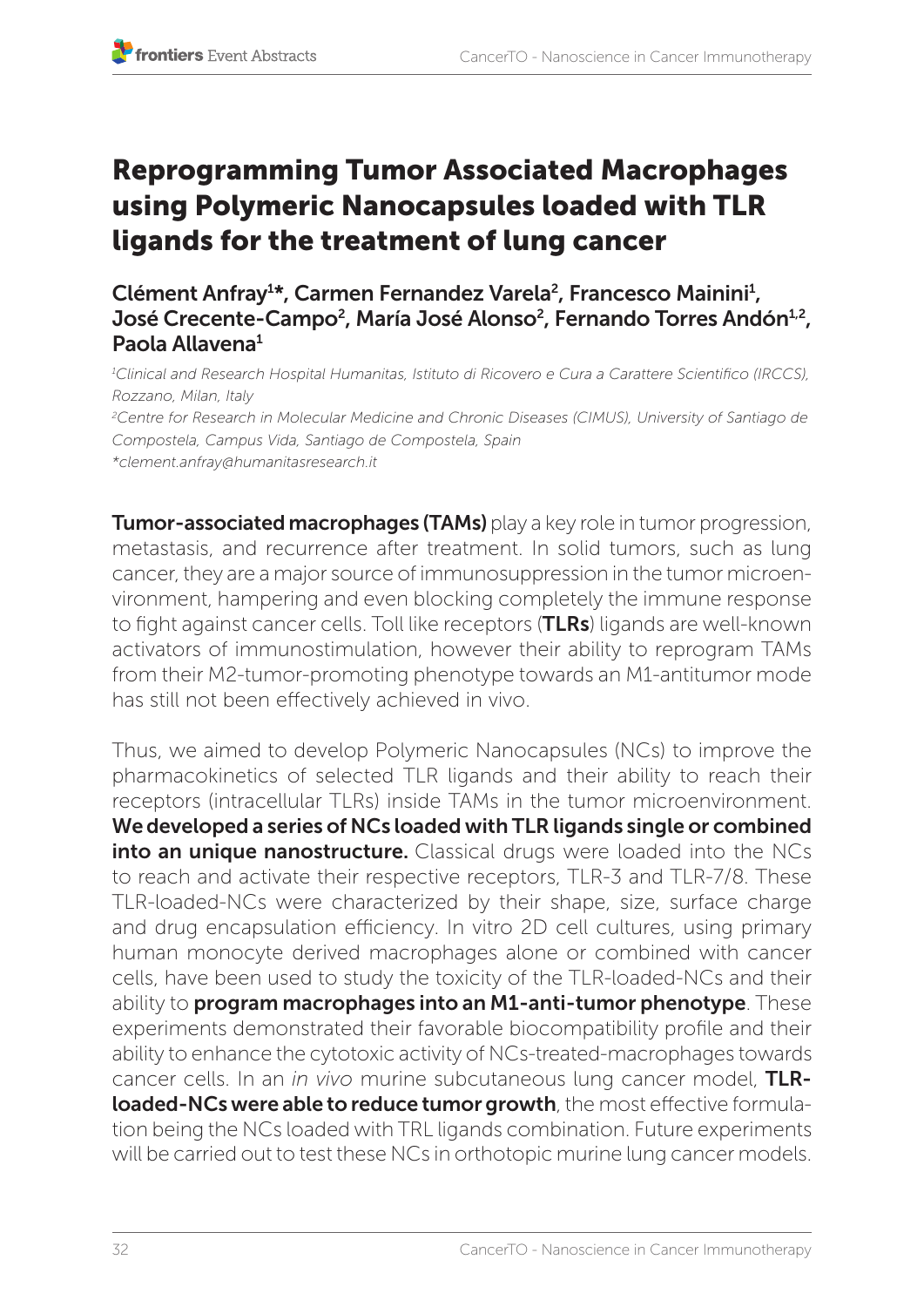#### ACKNOWLEDGMENTS

This work was supported by EuroNanoMed III (2-INTRATARGET project), the Worldwide Cancer Research, UK, and the AECC ("Asociación Española contra el Cáncer, Spain).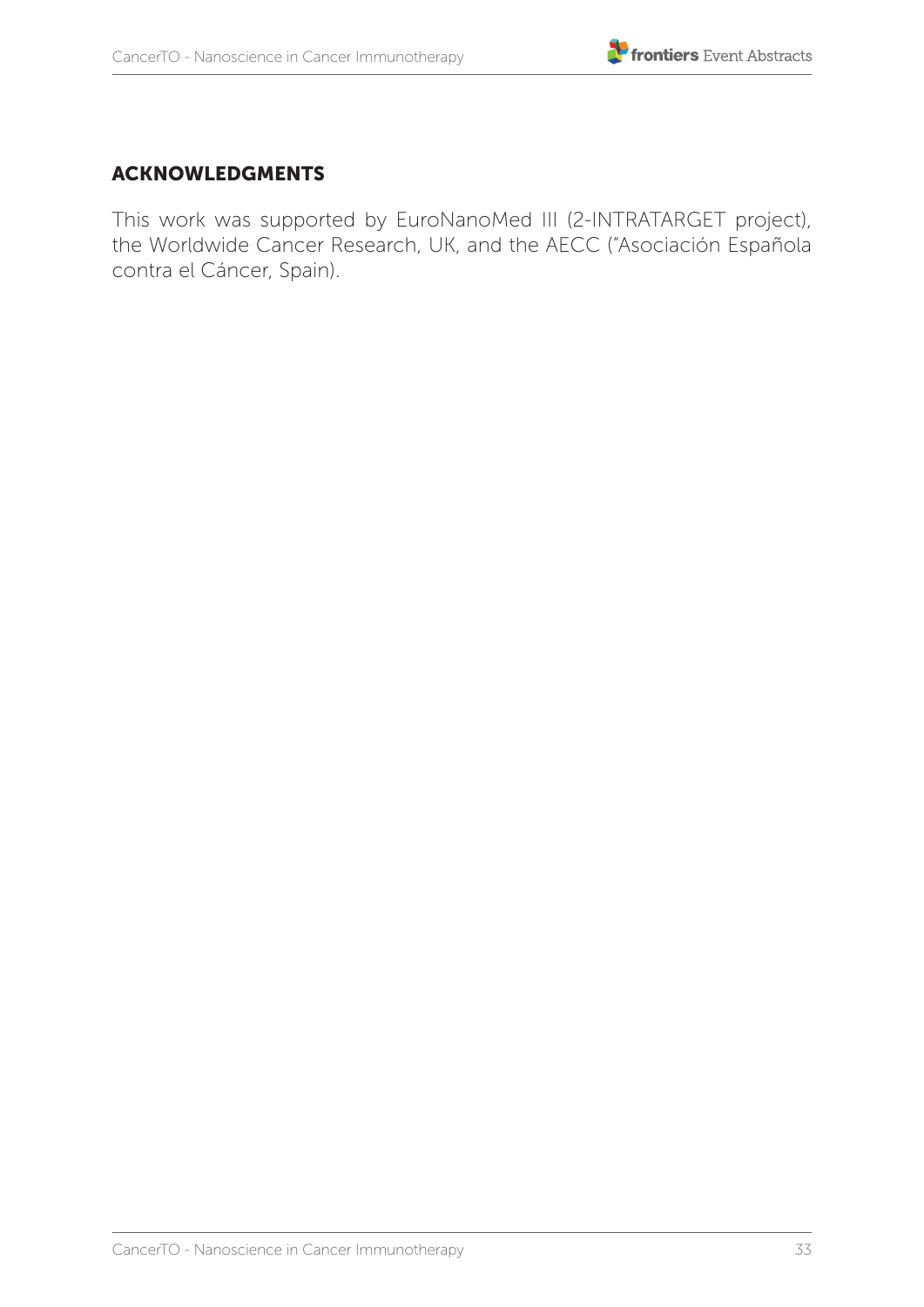## The extracellular matrix produced by tumor cells harboring TKRs substitution R1032Q modifies adhesive and migratory characteristics of endothelial cells

## Corsini Michela, Ravelli Cosetta, Grillo Elisabetta, Mitola Stefania\*

*Department of Molecular and Translational Medicine, University of Brescia. Via Branze, Brescia. Italy \*stefania.mitola@unibs.it, Phone: +39.030.37177312*

#### **OBJECTIVES**

Tumor progression is profoundly influenced by interactions of cancer cells with their environment, consisting of resident and infiltrating host cells, secreted factors, and extracellular matrix proteins that ultimately determine whether the primary tumor can be eradicated, metastasize or establish dormant micrometastases. The tumor microenvironment also modulates tumor metabolism. A tumor may obtain ATP for its anabolism from extracellular microenvironmental macromolecules as well as the therapeutic response. In this highly dynamic environment, tumor-associated endothelial cells (tECs) are the interface between circulating blood cells, tumor cells, and the extracellular matrix (ECM), thereby playing a central role in controlling tumor cell behavior and metastasis formation. In a recent study, we characterized the effects of oncogenic point mutations of VEGFR2 on the growth and metastatization of SK-MEL-31 cells, a model of human melanoma. Among other effects, these mutations lead to an alteration of the ECM. Here we address the role of melanoma-derived ECM on tEC behavior as a mechanical support and metabolic regulator. Understand the interplay between tECs-ECM during the occurrence of R1032Q mutation might therefore to help to clear tumor aggressiveness and propensity to metastasize.

#### **METHODS**

Here we use these melanoma models, which differ only for the expression of VEGFR2 point mutation, to deepen the ECs-ECM interaction in vitro and in vivo using high resolution and FLIM/FRET fluorescent technologies. Endothelial cells behavior was analyzed on decellularized ECM produced by SK-MEL-31 harboring VEGFR2wt or mutated in terms of haptotaxis, forces of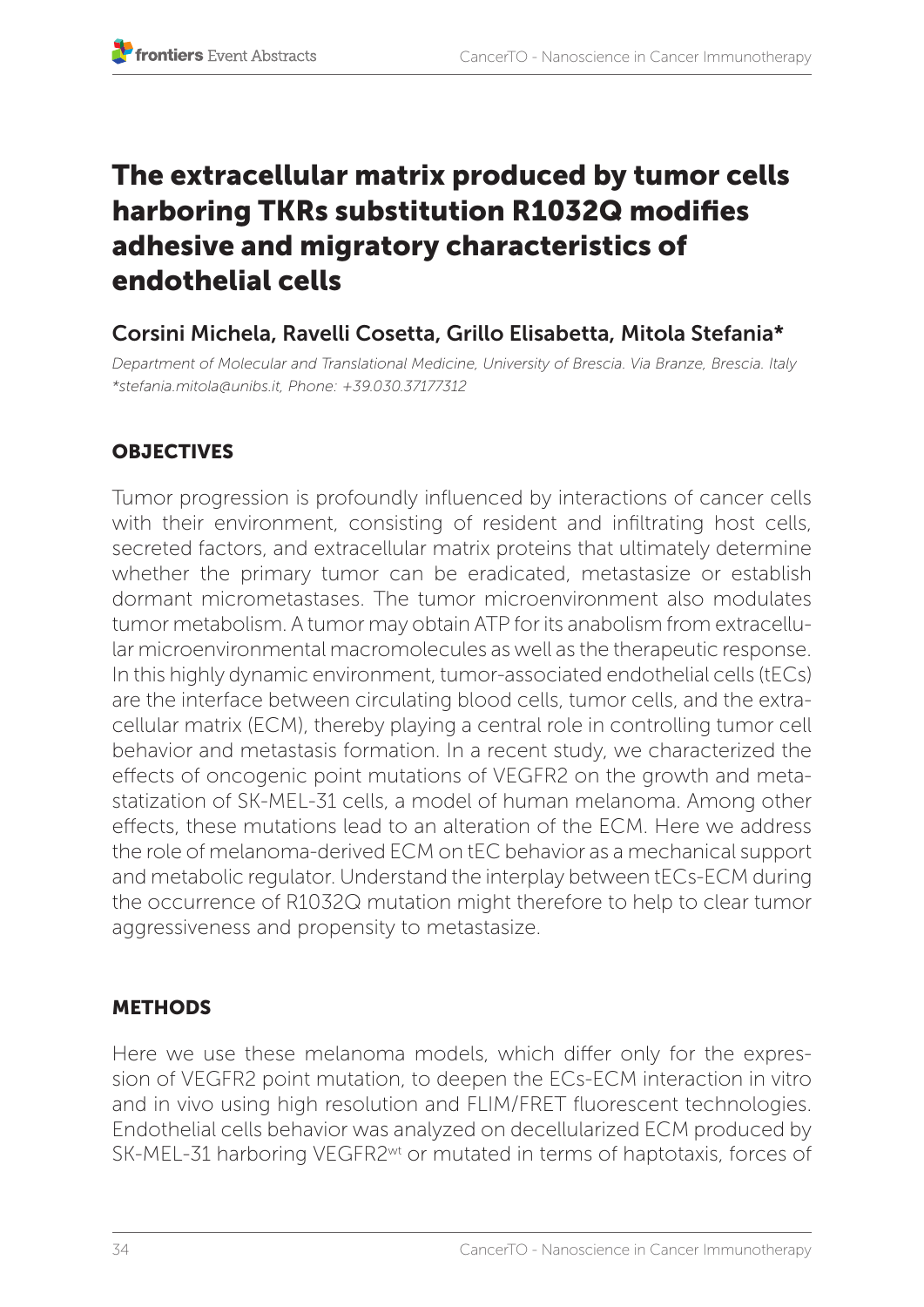adhesion, migration, and cytoskeleton organization. The ECM remodeling was also analyzed in vivo.

#### RESULTS

*In vivo* experiments confirmed the oncogenic activities of R1032Q substitution in VEGFR2. SK-MEL-31 VEGFR2R1032Q growth faster with higher metalloproteases activities and metastatization ability compared to VEGFR2wt expressing tumor. **aPCR** and SHG highlighted that although there is no huge variation in the amount of matrix deposited, in tumors harboring VEGFR2 mutated ECM has a higher organization with the formation of directed matrix bundles and is highly vascularized. In *in vitro* experiments, decellularized ECM of SK-MEL-31 VEGFR2R1032Q supports ECs migration and a cellular monolayer's wound repair. ECs seeded on SK-MEL-31 VEGFR2R1032Q decellularized ECM show disorganization of actin filaments with fewer focal adhesions that also present lower degrees of tyrosine-phosphorylated residues. Despite these results, the adhesion force to ECM, measured with the mechanical biosensor, is similar in ECs plated on ECM produced by SK-MEL-31 expressing wild-type or mutated receptor*.*

#### **CONCLUSION**

Our data suggest that ECs are not only recruited by ECM produced by SK-MEL-31 VEGFR2R1032Q but also are able to modify their phenotype in order to assume adhesive and migratory characteristics that might promote aggressiveness and metastatization of tumors harboring the mutation R1032Q in TKRs.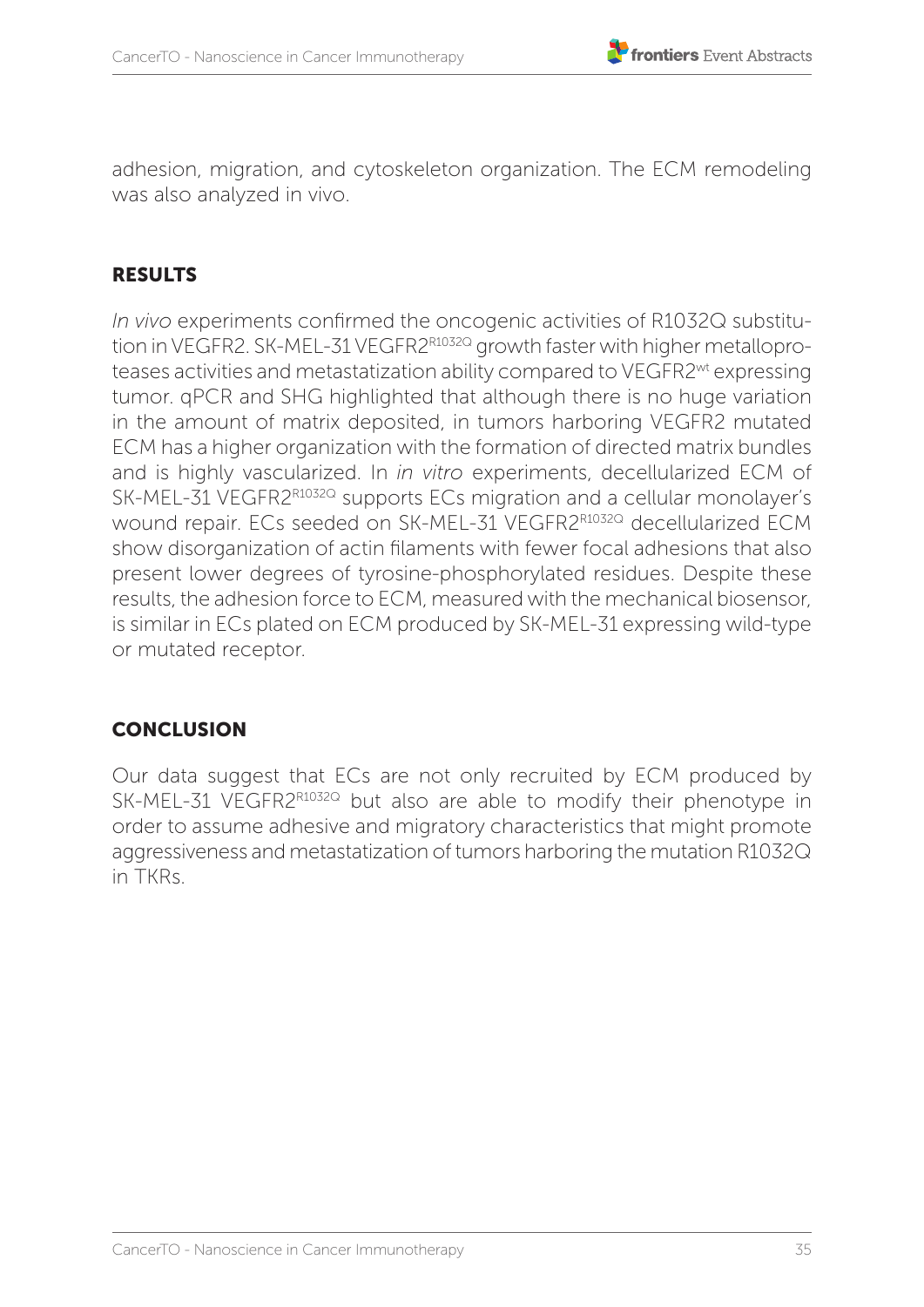# Generation of ALK CAR-T Cells for Neuroblastoma therapy

Elisa Bergaggio<sup>1</sup>, Wei-Tien Tai<sup>1</sup>, Andrea Aroldi<sup>2</sup>, Inês Mota<sup>1</sup>, Diego Alvarado<sup>3</sup>, Elisa Landoni<sup>4</sup>, Jasna Metovic<sup>5</sup>, Manuel Nüesch<sup>1</sup>, Rafael Blasco-Patiño<sup>1</sup>, Gianpietro Dotti<sup>4</sup>, Mauro Papotti<sup>5</sup>, Roberto Chiarle<sup>1\*</sup>

*1 Department of Pathology, Boston Children's Hospital, Harvard Medical School, Boston, MA, USA 2 Haematology Division and Bone Marrow Unit, Ospedale San Gerardo, Monza, Italy 3 Celldex Therapeutics, New Haven, CT, USA 4Lineberger Comprehensive Cancer Center, University of North Carolina at Chapel Hill, Chapel Hill, NC, USA 5 Department of Oncology, University of Torino, Torino, Italy \*roberto.chiarle@childrens.harvard.edu, Phone number: +1 (617) 919-2662*

Neuroblastoma (NB) is the most deadly cancer in children with dismal survival in high-risk patients. The majority of NB express the full length anaplastic lymphoma kinase (ALK) receptor, that typically acts as driver oncogene together with MYCN. In contrast to ALK-driven lung cancer or lymphoma, targeted therapies with ALK tyrosine kinase inhibitors (TKIs), despite encouraging, induce only partial responses in NB. Therefore, additional tools to improve NB treatment are strongly needed. To specifically target NB cells, we developed a series of ALK chimeric antigen receptor (CAR) T constructs from antibodies that recognize both human and mouse ALK. Murine ALK CAR-T cells are able to control the growth of ALK+ leukemia and NB in syngeneic tumor models without detectable toxicity. From the leading candidate, we generated fully humanized ALK CAR-T cells that showed potent in vitro killing activity against a large panel of human NB lines, with activity comparable to GD2 CAR-T cells that are currently in clinical trials for NB patients. Remarkably, ALK CAR-T treatment synergized in vivo with the ALK inhibitor lorlatinib. Mechanistically, lorlatinib not only reduced tumor growth, but enhanced ALK expression on the surface of tumor cells, thereby facilitating ALK CAR-T targeting. Combination of ALK CAR-T cells with lorlatinib resulted in enhanced killing of NB cells and cure or markedly increased survival in mouse models of human metastatic NB even with low ALK expression. These findings support the clinical development of ALK CAR-T cells for NB therapy.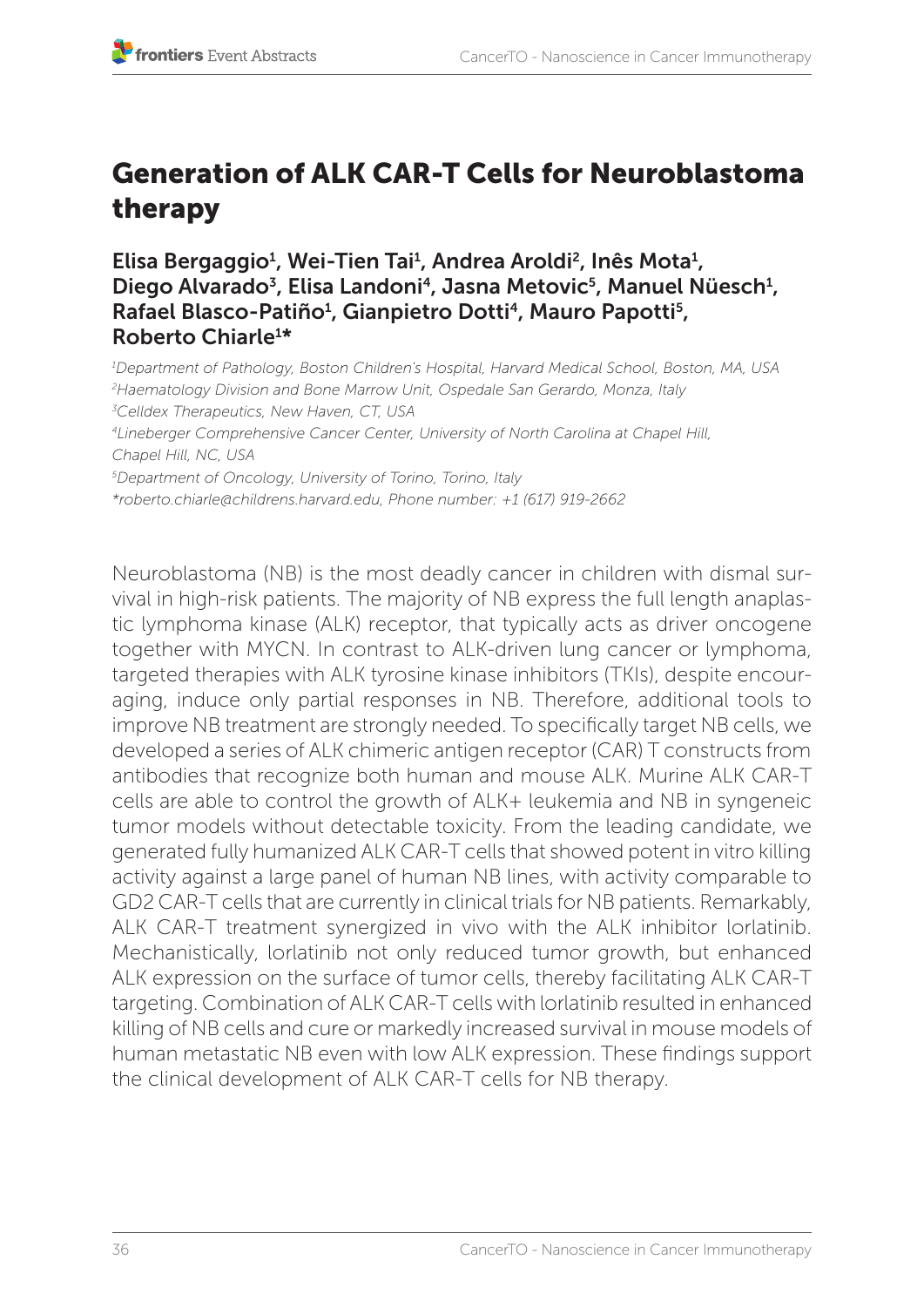# Dual targeting of cancer and suppressive myeloid cells by tumor-redirected iNKT cells and antigen-carrying microparticles

# G. Delfanti\*, F. Cortesi<sup>1,3</sup>, C. Garavaglia<sup>1</sup>, M.Consonni<sup>1</sup>, H. Shen<sup>2</sup>, G. Casorati<sup>1</sup>, P. Dellabona<sup>1</sup>

*1 Experimental Immunology Unit, Division of Immunology, Transplantation and Infectious Diseases, San Raffaele Scientific Institute, Milan, Italy 2 Department of Nanomedicine, Houston Methodist Research Institute, Houston, TX, USA 3 Department of General, University Medical Center Hamburg-Eppendorf, Visceral and Thoracic Surgery Campus Forschung N27, Hamburg, Germany*

*\*delfanti.gloria@hsr.it* 

## **BACKGROUND**

Adoptive immunotherapy with T cells engineered with tumor-specific TCRs or CARs hold promise for the treatment of hematological and solid malignancies. However, suppressive cues generated by the tumor microenvironment (TME) can dampen the efficacy of engineered T cells. Hence, reprograming the TME is considered critical to optimize the current cell therapy approaches. CD1d-restricted invariant natural killer T (iNKT) cells are active component of the TME and participate in the tumor immunosurveillace by restraining cancer-supporting myeloid populations. Retargeting iNKT cells against cancer cells, by transducing tumor-specific TCR genes, may produce enhanced effectors able to concurrently kill malignant cells and modulate detrimental myeloid cells in TME.

## **METHODS**

Mouse iNKT cells were expanded *in vitro*, engineered with TCRs specific for MHC-restricted tumor-associate peptide antigens and assessed either *in vitro* or upon transfer *in vivo* against tumors expressing the nominal tumor associate antigens. Moreover, the adoptive iNKT cell transfer was combined with their local restimulation with the strong agonist  $\alpha$ GalactosylCeramide (αGalCer) delivered using porous silicon microparticle-based nanotherapeutics, which sequentially overcome biological barriers and accumulate at the tumor site.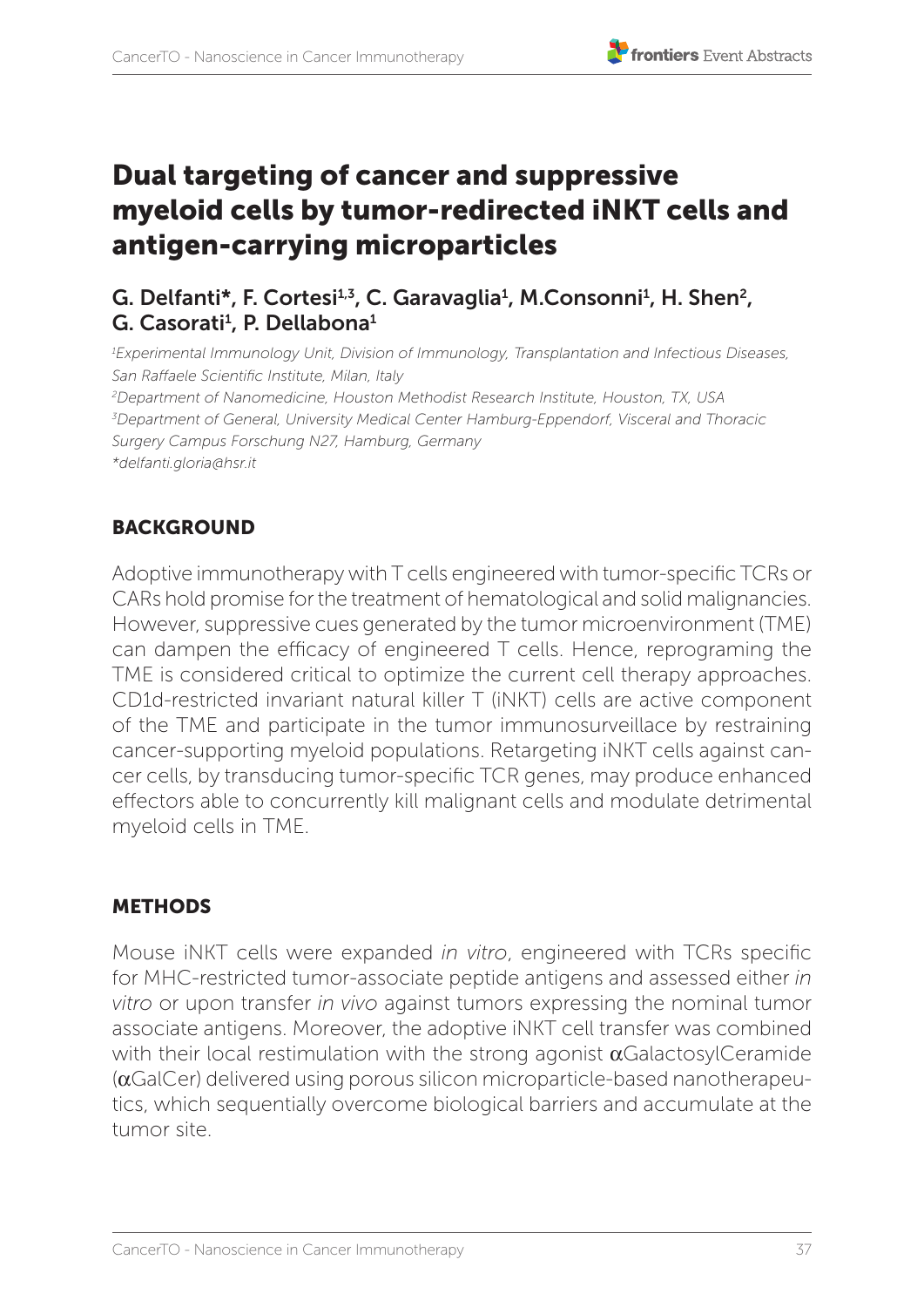# RESULTS

iNKT cells engineered with MHC-restricted TCRs specific for tumor-associate peptide antigens are indeed bi-specific for CD1d- and MHC-restricted antigens *in vitro*. Upon adoptive transfer *in vivo*, TCR-engineered iNKT cells effectively delay the progression of tumors expressing the cognate antigens and remodel the local myeloid components. These dual anti-tumor functions are further sustained by delivering *in vivo* αGalCer using porous silicon microparticles resulting in enhanced tumor control.

# **CONCLUSIONS**

Collectively, these results support the use of tumor-retargeted iNKT cells plus local restimulation to enhance adoptive cell transfer efficacy, suggesting a rational for future therapeutic strategies in cancer patients.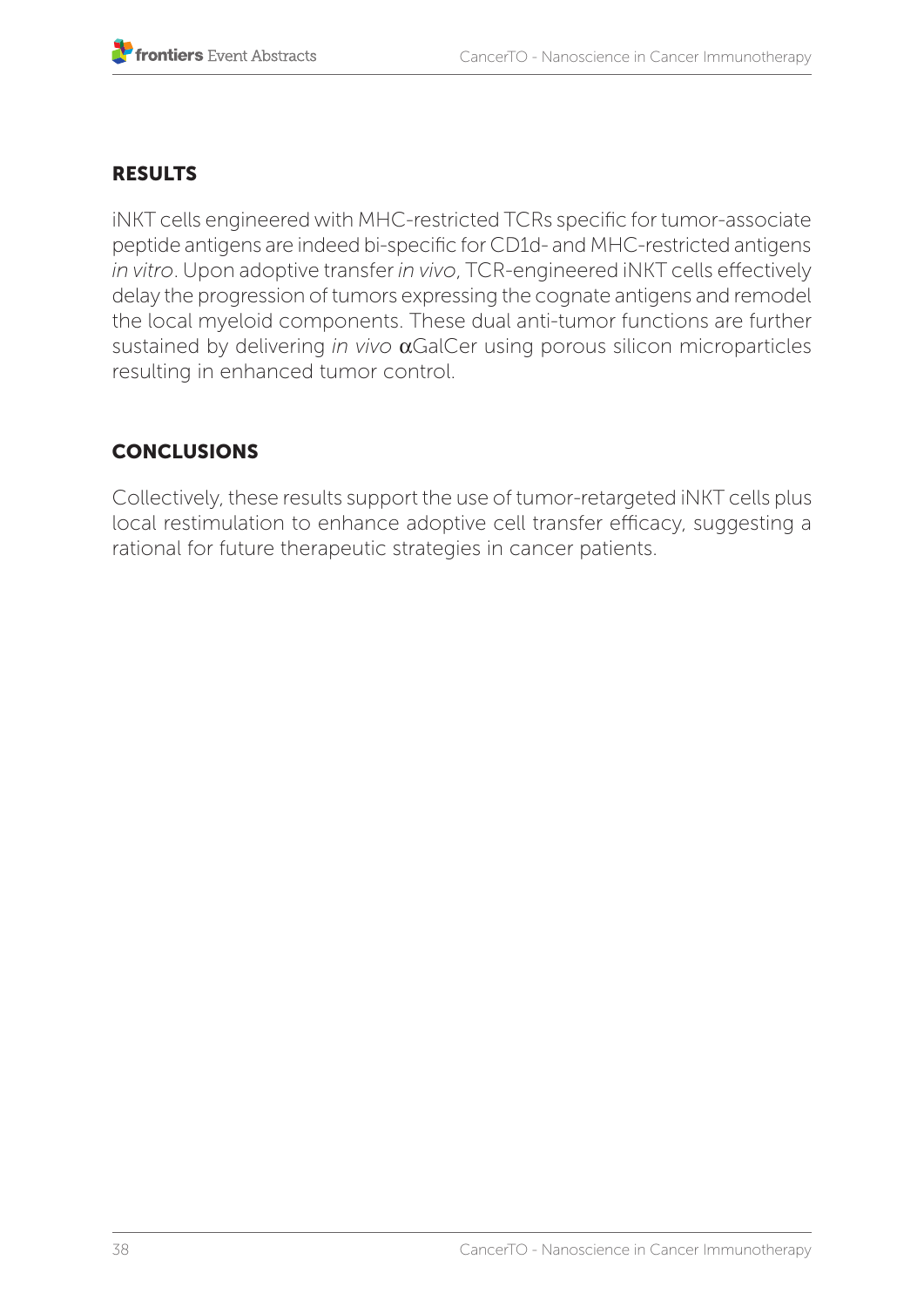# A chimeric Human/Dog CSPG4 DNA vaccine reveals potential therapeutic effects for the treatment of melanoma

## Federica Riccardo<sup>1\*</sup>, Lidia Tarone<sup>1</sup>, Davide Giacobino<sup>2</sup>, Mariateresa Camerino<sup>2</sup>, Giuseppina Barutello<sup>1</sup>, Maddalena Arigoni<sup>1</sup>, Elisabetta Bolli<sup>1</sup>, Selina Iussich<sup>2</sup>, Sergio Occhipinti<sup>3</sup>, Soldano Ferrone<sup>4</sup>, Paolo Buracco<sup>2</sup>, Federica Cavallo<sup>1</sup>

*1 Department of Molecular Biotechnology and Health Sciences, University of Torino, Via Nizza, Torino, Italy 2 Department of Veterinary Sciences, University of Torino, Largo Paolo Braccini, Grugliasco, Italy 3 University of Torino, Centre for Experimental Research and Medical Studies (CERMS), Città della Salute e della Scienza di Torino, Via Santena, Torino, Italy 4Department of Surgery, Harvard Medical School, Massachusetts General Hospital, Fruit Street,* 

*Boston, MA, USA* 

*\*federica.riccardo@unito.it, Phone number: +39 011 670 6458*

# **OBJECTIVES**

Among the most interesting targets for immunotherapeutic approaches, the Chondroitin Sulfate Proteoglycan (CSPG)4 stands out, with low expression in healthy tissues, high expression in several solid tumors and with a key role in cancer progression [1]. Thanks to the translational power of spontaneoustumor bearing dogs as pre-clinical models for human malignancies and the CSPG4 over-expression by both human and canine malignant melanoma (MM), we demonstrated the safety and the clinical effectiveness of a xenogeneic human (Hu)-CSPG4 DNA vaccine in prolonging the overall survival of client-owned canine patients with stage II-III surgically resected CSPG4+ MM [2]. However, Hu-CSPG4 vaccine was barely effective in activating canine and human T cells in vitro. Based on these results, we aimed to increase the effectiveness and the translational power of our approach and to extend it for the treatment of CSPG4+ tumors other than MM.

## METHODS

We generated a hybrid plasmid, derived in part from the Hu- and in part from the dog (Do)-CSPG4 sequences (HuDo-CSPG4). We tested the safety, immunogenicity and anti-tumor potential of HuDo-CSPG4 DNA vaccine in mice, in dogs with stage II-IV surgically resected CSPG4+ MM and in a human setting in vitro.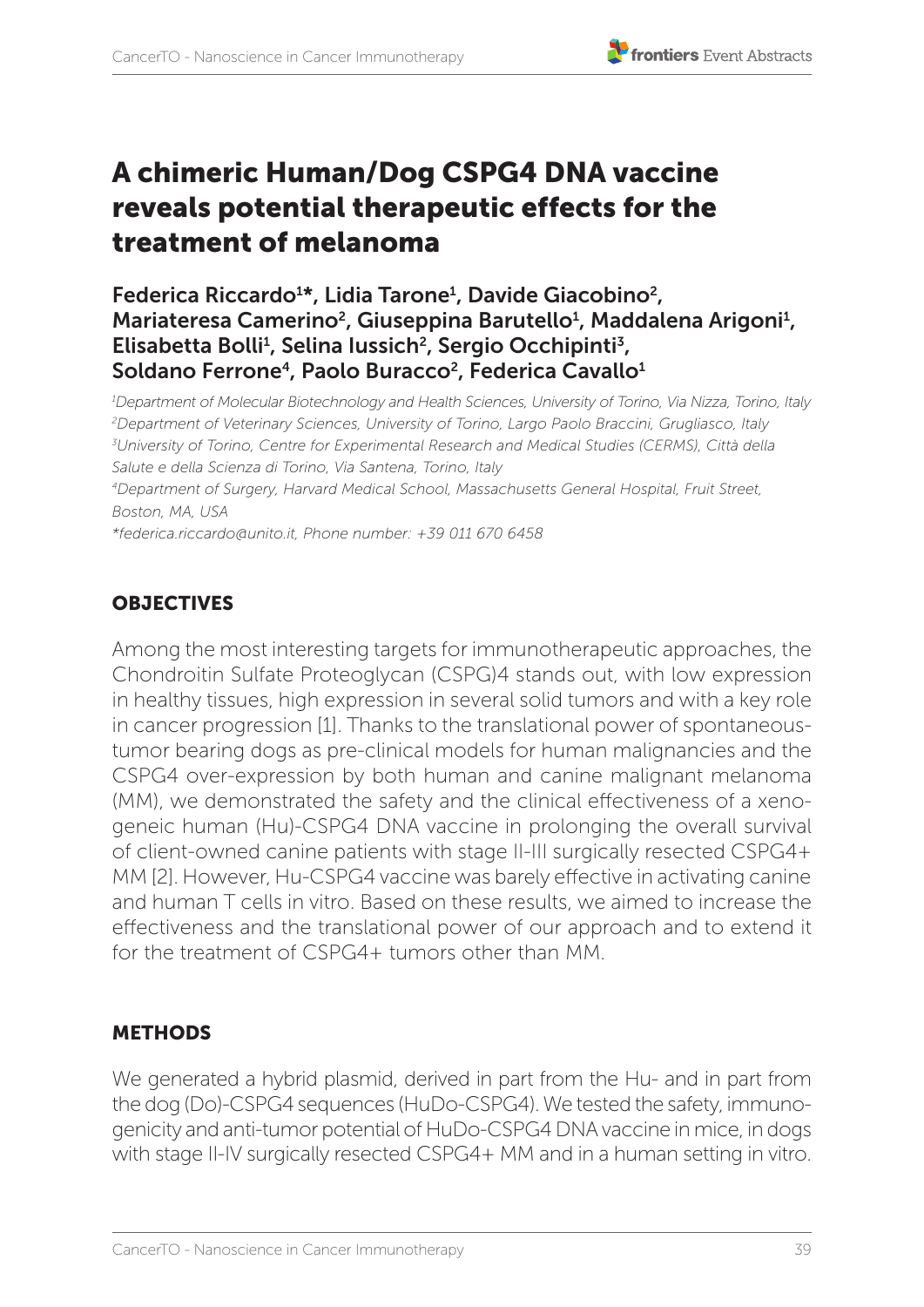## RESULTS

Chimeric HuDo-CSPG4 vaccination is immunogenic and endowed with an anti-tumor potential in mice. In canine patients, the procedure is safe and clinically effective. Indeed, HuDo-CSPG4 significantly increased the overall survival of adjuvantly vaccinated canine MM patients as compared to controls treated with conventional therapies alone. These clinical results were related to the induction of antibodies against both the Hu- and Do-CSPG4, with a higher affinity as compared to those induced by the Hu-CSPG4 DNA vaccine. Moreover, a cytotoxic response against canine MM CSPG4+ cells was detected. Preliminary results obtained in vitro with T cells from human subjects suggested HuDo-CSPG4 could be more immunogenic than Hu-CSPG4 in a human setting.

# **CONCLUSIONS**

These results provide the rationale to propose HuDo-CSPG4 vaccination for the treatment of canine CSPG4+ tumors. Thanks to the power of naturally occurring cancers in dogs as valuable predictive models for cancer immunotherapy response, these data represent a solid basis to stimulate the translation of this approach in a human clinical setting.

## ACKONOWLEDGMENTS

This work was sponsored by Fondazione Ricerca Molinette Onlus Torino, the Italian Ministry of Health, within the 'Progetti ordinari di Ricerca Finalizzata' (RF-2013-02359216). FR was supported by Fondazione Italiana per la Ricerca sul Cancro (FIRC) and Fondazione Umberto Veronesi.

- [1] Rolih V, CSPG4: a prototype oncoantigen for translational immunotherapy studies. Journal of Translational Medicine (2017).
- [2] Riccardo F, CSPG4-Specific Immunity and Survival Prolongation in Dogs with Oral Malignant Melanoma Immunized with Human CSPG4 DNA. Clinical Cancer Research (2014).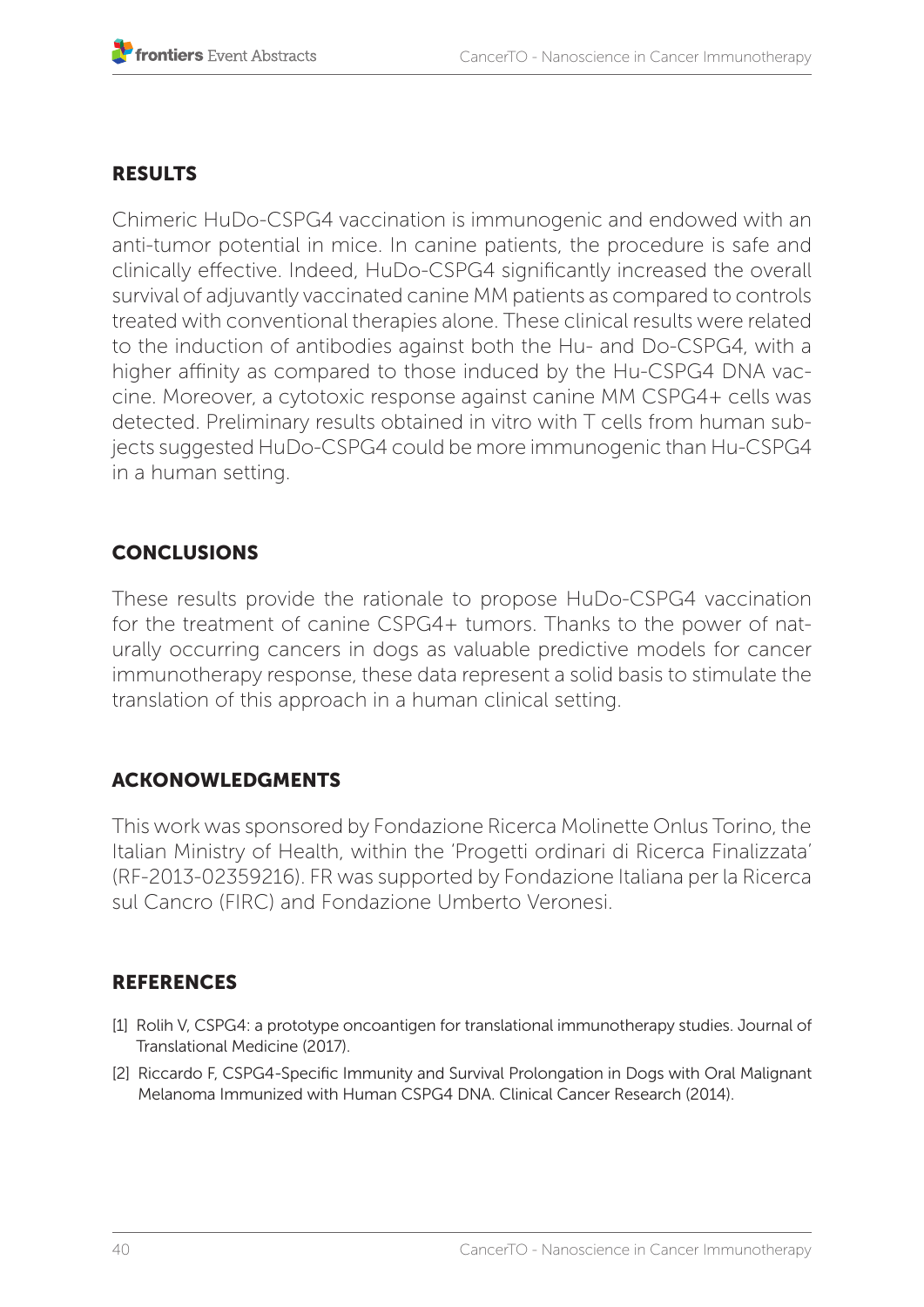# AXL-based chimeric aptamers for targeted cancer therapy

# Lorena Quirico<sup>1\*</sup>, Francesca Orso<sup>1</sup>, Sofia Bertone<sup>1</sup>, Carla L. Esposito<sup>2</sup>, Priscila Cirilo<sup>1</sup>, Vittorio de Franciscis<sup>2</sup>, Daniela Taverna<sup>1</sup>

*1 Dept. Molecular Biotechnology and Health Sciences, Molecular Biotechnology Center (MBC), Via Nizza, Turin, Italy 2 CNR, Institute of endocrinology and experimental oncology, Via Sergio Pansini, Naples, Italy*

*\*lorena.quirico@unito.it, Phone number: +39 3490724747*

### **OBJECTIVES**

miRNAs are small non-coding RNAs acting as negative regulators of gene expression and playing a central role in tumor progression. We previously demonstrated that miR-214 is upregulated in malignant melanomas and triple negative breast tumors and promotes metastatic dissemination by affecting a complex pathway including transcription factors and adhesion molecules as well as the anti-metastatic miR-148b [1, 2]. We recently showed that inhibition of the pro-metastatic miR-214 or increased expression of the anti-metastatic miR-148b could strongly reduce melanoma and breast cancer metastasis formation, thus suggesting the possibility to exploit the miR-214/miR-148b axis for miRNA-based therapeutic approaches [3]. To explore the therapeutic potential of miR-148b and miR-214, we generated conjugated molecules aimed to target miR-148b or miR-214 expression, selectively in tumor cells.

#### METHODS

To modulate miR-148b and miR-214 in cancer cells, we linked miR-148b or miR-214sponge to GL21.T, an aptamer able to specifically bind to AXL, an oncogenic tyrosine kinase receptor highly expressed on several cancer cells [4] and obtained axl-miR-148b (axl-148b) or axl-miR-214sponge chimeric aptamers. Then, we used these conjugates to evaluate metastatic traits *in vitro* and *in vivo* by treating breast cancer and melanoma cells in cultures or mice bearing xenotransplants.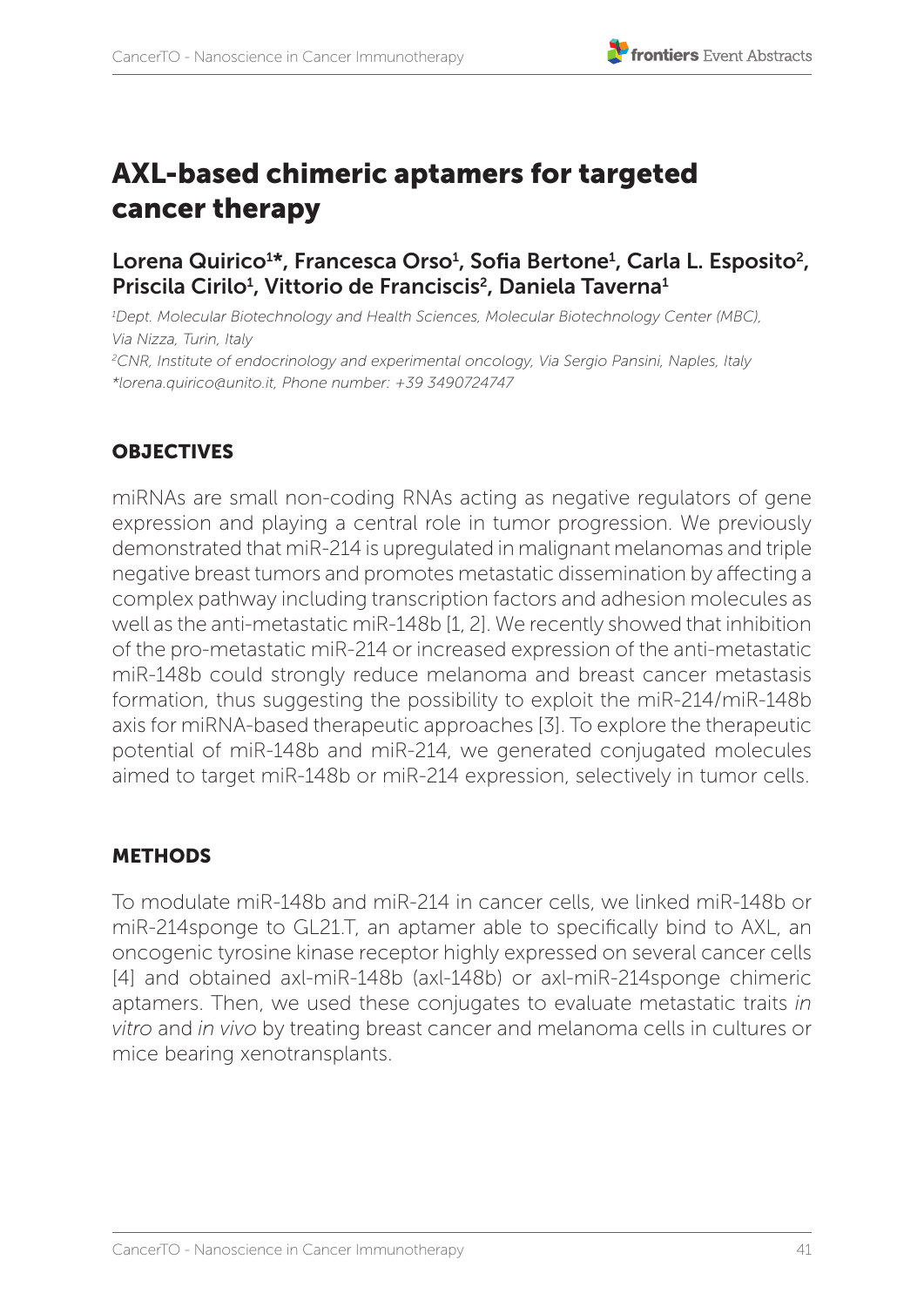## RESULTS

The efficacy of the chimeric aptamers was appreciated when migration of tumor cells through a porous membrane or an endothelial cell monolayer or invasion of a matrigel layer resulted impaired compared to controls. Moreover, the expression of ALCAM and ITGA5, two known miR-148b direct targets, and of ITGA3 and TFAP2G, both shown to be miR-214 targets, was modulated. More importantly, the chimeric aptamers acted on mammosphere formation *in vitro*, promoted apoptosis and necrosis in primary tumors and blocked tumor cell dissemination and metastatization in mice when injected intratumorally. Relevantly, the GL21.T aptamer *per se* also participated to cell dissemination inhibition. Moreover, with the goal to make a systemic delivery possible, we increased the molecular weight of our conjugate by adding Polyethylene Glycol (PEG) to reduce its renal clearance, and obtained promising results.

## **CONCLUSIONS**

From our data, we can conclude that axl-miR-148b and axl-miR-214sponge can be specifically delivered to AXL-expressing cancer cells to block tumor cell spreading. We believe that axl-based chimeric aptamers are promising tools against tumor progression that could be soon transferred to the clinics.

## ACKONOWLEDGMENTS

Thanks to AIRC; Fondazione CRT 2017; Progetto di ricerca di Ateneo 2017/ SanPaolo Torino; Italian Ministry of Health 2018; PoC 2020.

- [1] Penna E, Orso F, Cimino D, Tenaglia E, Lembo A, Quaglino E, Poliseno L, Haimovic A, Osella-Abate S, De Pittà C, Pinatel E, Stadler MB, Provero P, Bernengo MG, Osman I, Taverna D. microRNA-214 contributes to melanoma tumour progression through suppression of TFAP2C. EMBO J (2011) 30: 1990–2007.
- [2] Penna E, Orso F, Cimino D, Vercellino I, Grassi E, Quaglino E, Turco E, Taverna D. miR-214 coordinates melanoma progression by upregulating ALCAM through TFAP2 and miR-148b downmodulation. Cancer Res. (2013) 73: 4098-111.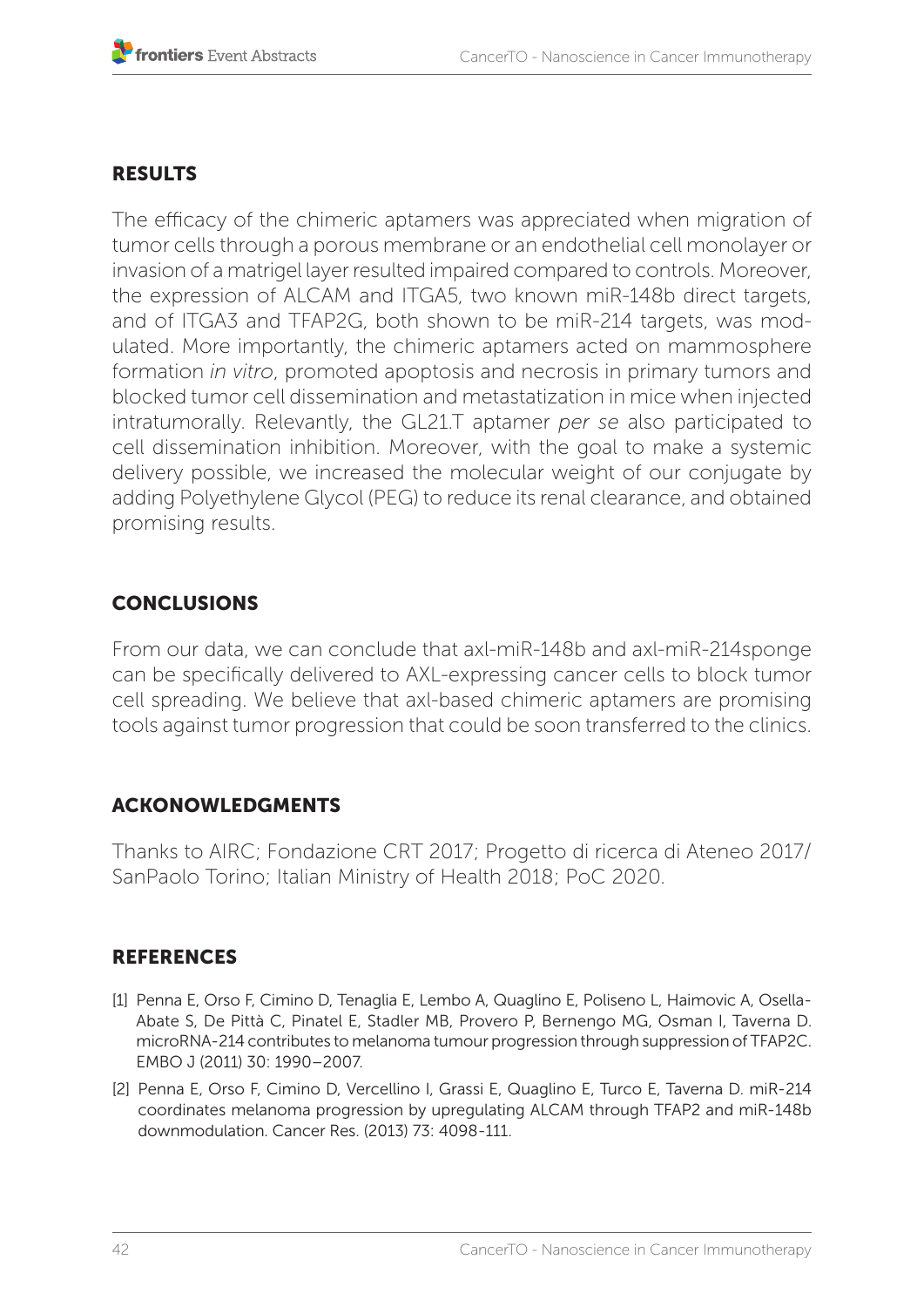- [3] Orso F, Quirico L, Virga F, Penna E, Dettori D, Cimino D, Coppo R, Grassi E, Elia AR, Brusa D, Deaglio S, Brizzi MF, Stadler M, Provero P, Caselle M, Taverna D. miR-214 and miR-148b targeting inhibits dissemination of melanoma and breast cancer. Cancer Res. (2016) 76(17): 5151-62
- [4] Cerchia L, Esposito CL, Camorani S, Rienzo A, Stasio L, Insabato L, Affuso A, de Franciscis V. Targeting Axl with an high affinity inhibitory aptamer. Mol Ther. (2012) 20: 2291-303.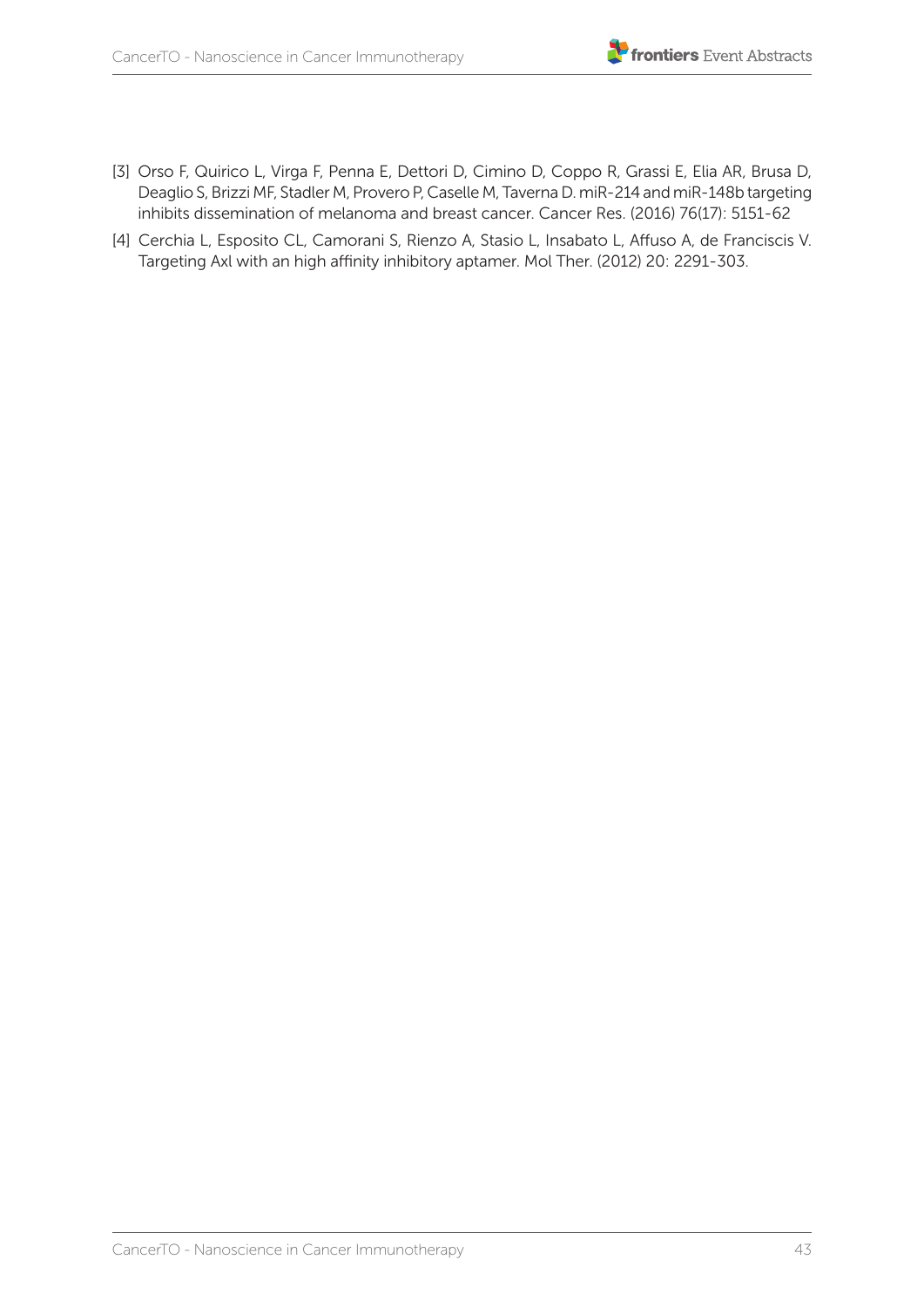# A new chemo-immune-sensitizing strategy based on self-assembling nanoparticles encapsulating zoledronic acid

Muhlis Akman\*, Dimas Carolina Belisario, Martina Godel, Virginia Campani, Maria Pia Patrizio, Lorena Scotti, Claudia Maria Hattinger, Giuseppe De Rosa, Massimo Donadelli, Massimo Serra, Joanna Kopecka, Chiara Riganti

*Department of Oncology, University of Torino \*muhlis.akman@unito.it*

# **OBJECTIVES**

Zoledronic acid is a clinically used aminobisphosphonate indicated for treatment of patients with bone metastases from solid tumors. Moreover, by up-regulating the efflux of the phosphoantigen isopentenyl pyrophosphate (IPP) via ABCA1, it is a strong activator of the antitumor Vγ9δ2 T-lymphocytes [1]. The aim of this work is to validate the use of self-assembling lipid nanoparticles (NanoZol, NZ) as an immune-therapeutic treatment against osteosarcoma refractory to standard chemotherapy, in order to propose new chemo-immune-therapy adjuvant protocols.

## **METHODS**

In ex-vivo experiments, we compared doxorubicin-sensitive human U-2OS and Saos-2 osteosarcoma cells, their doxorubicin resistant (DX) sublines and the 3D cultures derived from parental doxorubicin-sensitive cells. Vγ9δ2 T-lymphocytes were obtained from healthy donors. We examined the effects of NZ on the molecular circuitries up-regulating ABCA1 and on the Vγ9δ2 T-lymphocyte-mediated killing. The immune-activating and the anti-tumor effects of NZ were validated in NSG mice engrafted with human hematopoietic CD34+ cells (Hu-CD34+ mice) bearing doxorubicin-resistant osteosarcoma.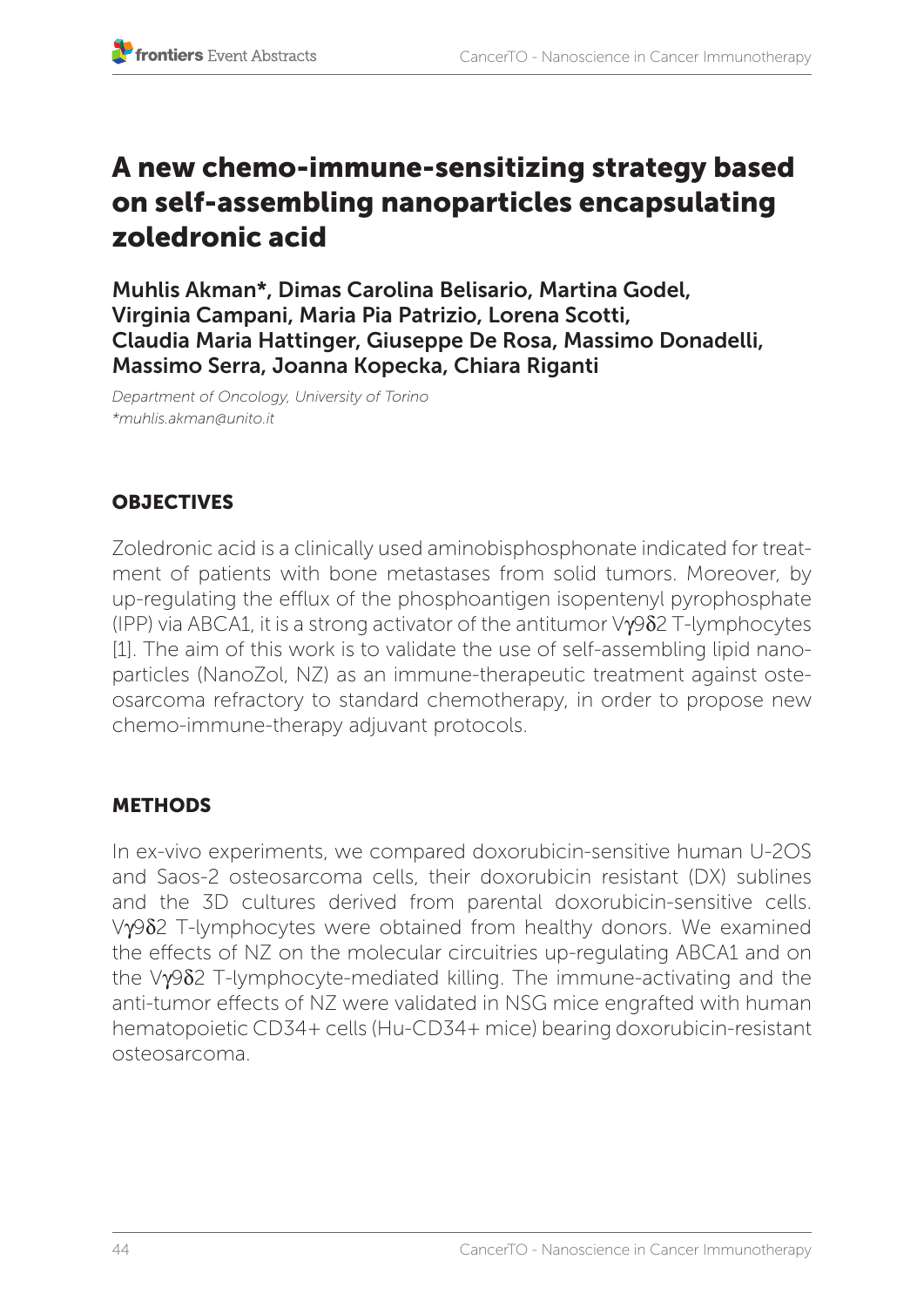## RESULTS

Differently from 2D sensitive cells, 2D DX sublines and 3D cultures have low levels of ABCA1, a feature that makes them resistant to the Vγ9δ2 T-lymphocyte-mediated killing. By targeting the farnesyl pyrophosphate synthase step in the isoprenoid synthetic pathway, NZ inhibits Ras/Akt/mTOR axis and re-activates LXR $\alpha$ . In consequence of the LXR $\alpha$ -driven up-regulation of ABCA1, NZ restores the immune-killing by Vγ9δ2 T-lymphocytes. At the same time, NZ inhibits Ras/ERK1-2/HIF-1α, down-regulates ABCB1 (i.e. the main transporter effluxing of doxorubicin) and restores chemosensitivity. This phenotype is recapitulated in Hu-CD34+ bearing chemo-immuno-resistant osteosarcomas derived from 3D cultures, where NZ reduces tumor growth, increases the ABCA1/ABCB1 ratio, the intratumor Vγ9δ2 T-lymphocytes and the sensitivity to doxorubicin.

# **CONCLUSIONS**

We propose nanoformulations of aminobisphosphonates as multi-target chemo-immune-sensitizing tools against high-grade osteosarcomas, thanks to their high intratumor delivery, enhanced Vγ9δ2 T-lymphocyte tumor cell killing and simultaneous rescue of chemosensitivity. killing and simultaneous rescue of chemosensitivity.

## ACKNOWLEDGMENTS

AIRC (Italian Association for Cancer Research; IG21408); COST (CA17104).

## **REFERENCES**

[1] Castella B et al, Nat. Commun. 2017, doi: 10.1038/ncomms15663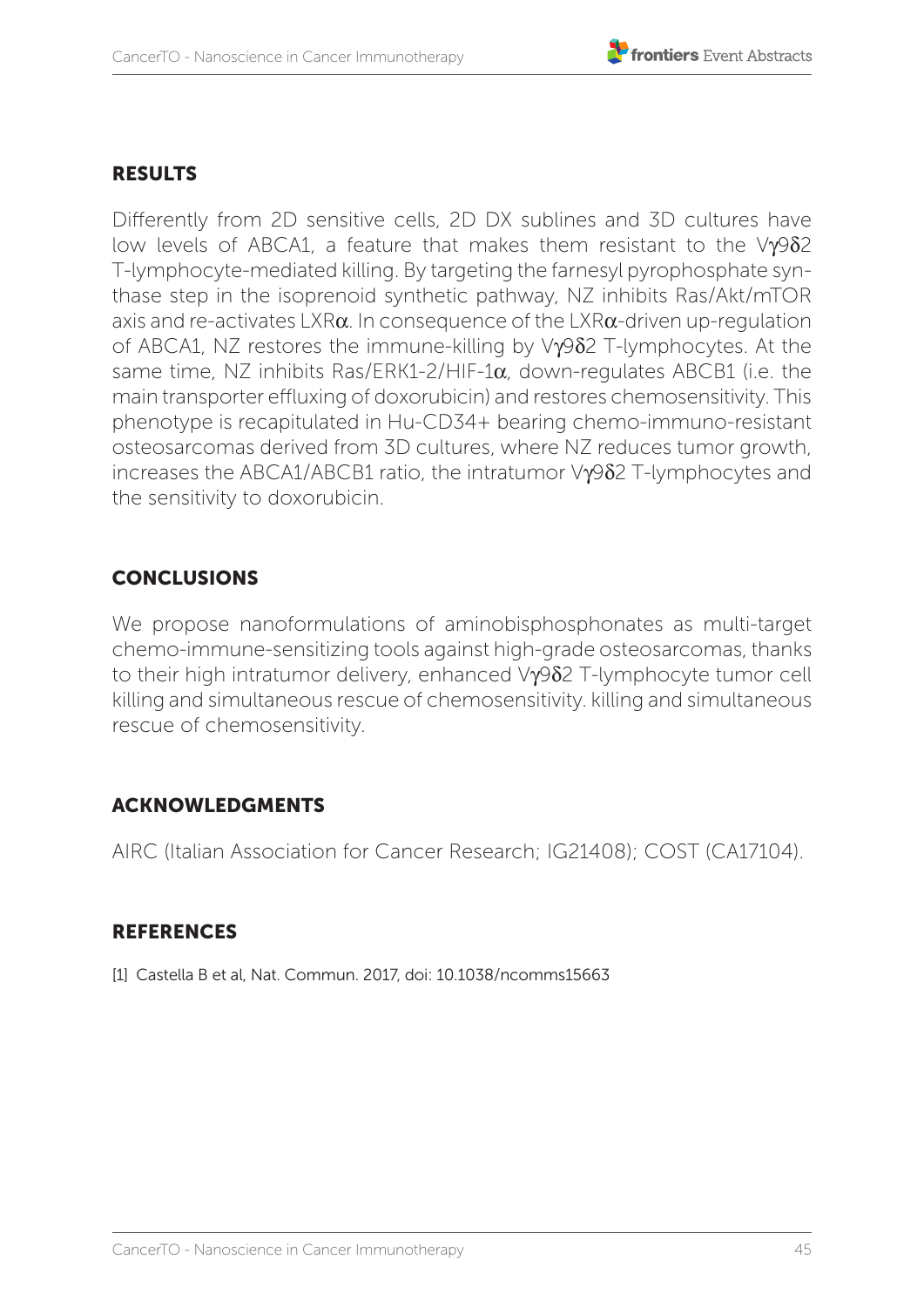# Novel approaches to target oncogenic KRAS complex assembly at the cell membrane

# Chiara Ambrogio<sup>1,2\*</sup>

*1 Department of Molecular Biotechnology and Health Sciences, University of Torino, Via Nizza, Torino, Italy 2 Molecular Biotechnology Center (MBC), Via Nizza, Torino, Italy \*chiara.ambrogio@unito.it, Phone number: +39 011-6703222* 

# **OBJECTIVES**

Mutations in *KRAS* are among the most frequent alterations in human cancers and the prevalent driver event in lung adenocarcinoma (LUAD). There are still no effective targeted therapies for KRAS-driven LUAD, although specific KRAS G12C inhibitors are showing very promising results in clinical trials. We aim at finding innovative therapeutic strategies against KRAS based on molecular dynamics simulations of KRAS complex formation at the cell membrane.

# METHODS

By unbiased molecular dynamics (MD) simulations, we built an atomistic structural model of KRAS nanoclusters starting by a GTP-mediated asymmetric KRAS dimer which results in an open-ended KRAS helical assembly. In parallel, we generated inducible cellular systems of both KRAS LOH (loss of heterozygosity) and KRAS clustering at the cell membrane to force either wild-type/mutant or mutant/mutant KRAS dimerization *in vitro* and *in vivo*.

# RESULTS

The KRAS complex model obtained by molecular dynamics simulations is anchored to the plasma membrane, with the RAS-binding domains (RBDs) and cysteine-rich domains (CRDs) of CRAF along with Galectin-3 (Gal-3) interacting directly with the KRAS helical assembly. This complex produces a millimolar local concentration of CRAF at the plasma membrane, sufficient to ensure dimerization-dependent activation of CRAF.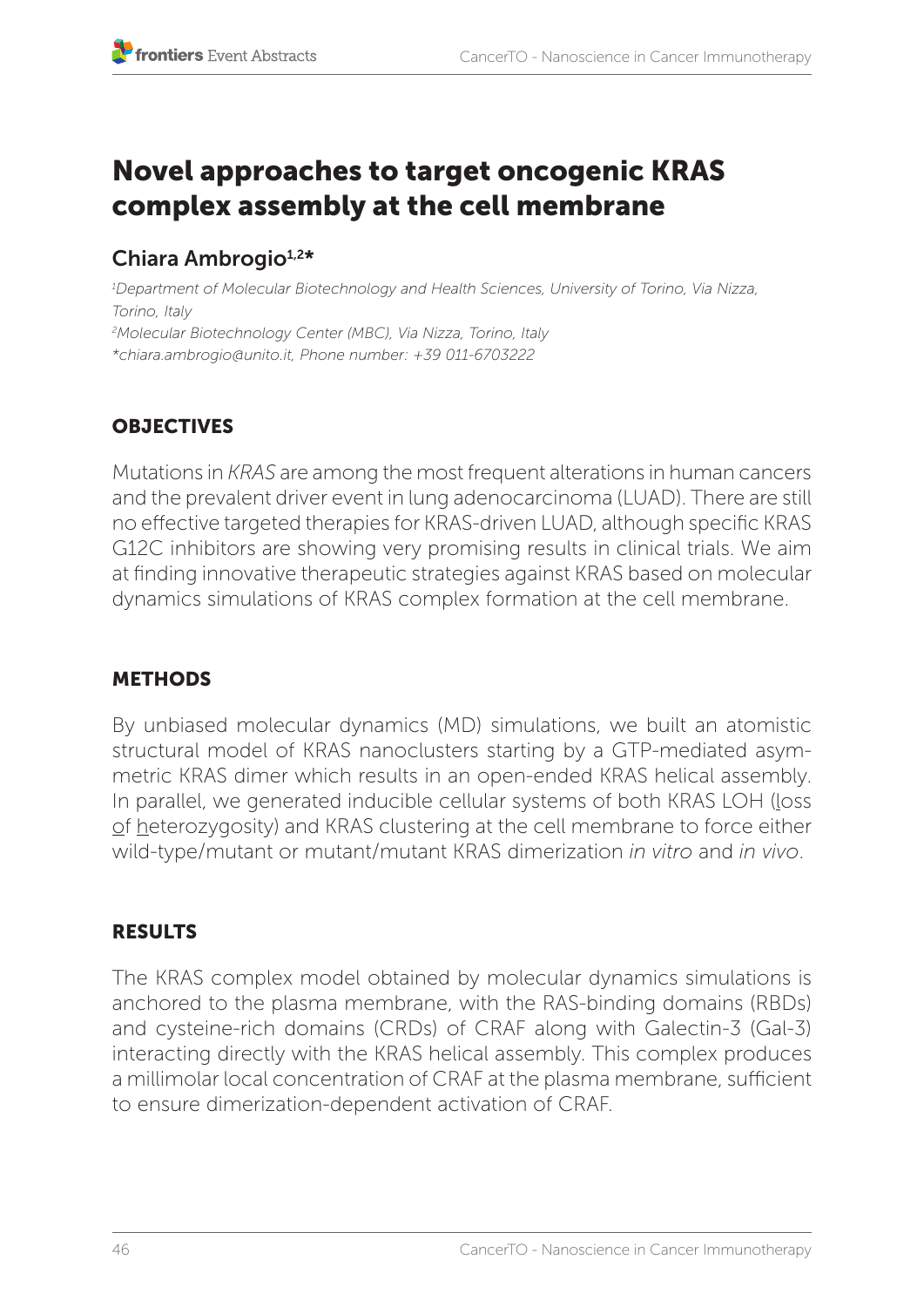

In the cellular systems, we observed that loss of wild-type KRAS enhances tumor fitness in *KRAS* mutant cancer cells while concomitantly increasing sensitivity to MEK inhibition. We also showed that forced dimerization between wild-type/mutant KRAS resulted in impaired cell growth as compared to forced mutant/mutant KRAS dimerization and that dimerization/oligomerization between KRAS proteins is a key regulator for lung adenocarcinoma biology and a determinant of treatment response. Given the challenges of reanalyzing prior clinical trials, future clinical studies of targeted inhibitors should evaluate and/or stratify patients based on the relative expression of wild-type and mutant KRAS alleles to determine their correlation with treatment outcome.

# CONCLUSIONS

Loss of wild-type KRAS enhances tumor fitness in *KRAS* mutant cancer cells while concomitantly increasing sensitivity to MEK inhibition. Dimerization of wild-type KRAS with mutant KRAS results in growth inhibition and changes the therapeutic index for MEK inhibitors. Mutant-mutant KRAS dimerization is critical for the full oncogenic properties of mutant KRAS. Collectively these observations suggest that strategies designed to interfere with KRAS dimerization should be evaluated as a therapeutic approach in *KRAS* mutant cancers.

# ACKNOWLEDGMENTS

The Ambrogio lab is supported by the Career Development Award (CDA) of the Giovanni Armenise-Harvard Foundation and by the European Research Council (ERC Consolidator Grant).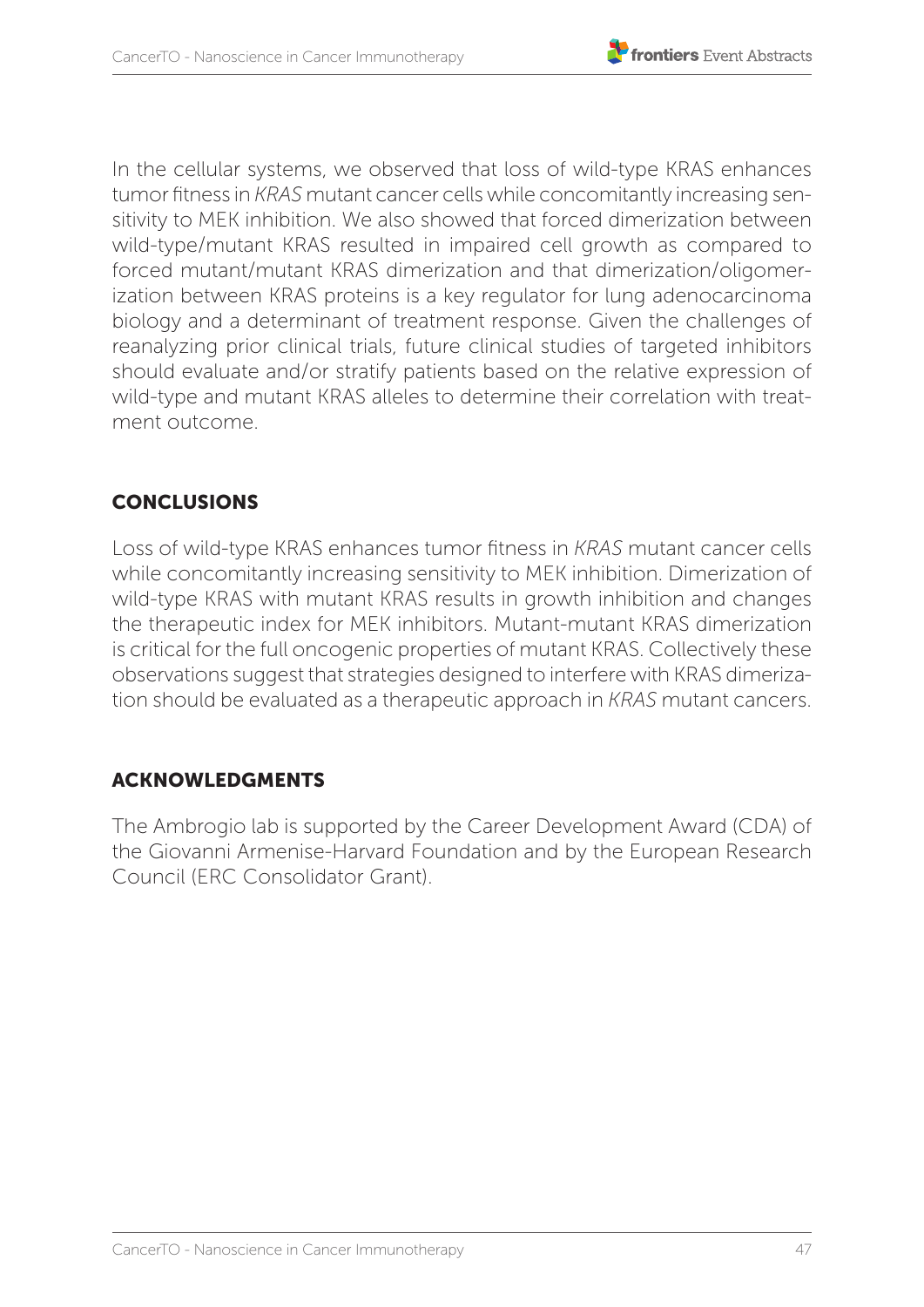# Maternal immunization against ALK: A new weapon against Neuroblastoma

Giuseppina Barutello<sup>1</sup>\*, Federica Riccardo<sup>1</sup>, Claudia Voena<sup>1</sup>, Giulia Peppino<del>'</del>, Elisabetta Bolli<del>'</del>, Elena Quaglino<del>'</del>, Roberto Chiarle<sup>2</sup>, Federica Cavallo<sup>1</sup>

*1 Department of Molecular Biotechnology and Health Sciences, University of Turin, Torino, Italy 2 Children's Hospital Boston, Boston MA, USA \*giuseppina.barutellonito.it, Phone number: +39 0116706458*

# **OBJECTIVES**

Neuroblastoma (NB) is the most common extracranial solid tumor in infancy. Due to the nature of NB, occurring in the early postnatal age or even during fetal life and given our previous findings attesting the efficacy of maternal immunization against a breast cancer-associated antigen in delaying cancer development in genetically predestined offspring [1, 2], a pre-birth immunotherapy approach against one of the major oncogene involved in familial NB development, the anaplastic lymphoma kinase (ALK), has been evaluated. To this aim, I am exploiting a NB mouse model (ALK/MYCN) which spontaneously develops early-onset multifocal lesions due to MYCN amplification coupled with the expression of F1174L-mutated ALK in neural crest-derived cells.

## METHODS

MYCN transgenic females underwent immunization against ALK by DNA electrovaccination by using a plasmid coding for the extracellular and transmembrane domains of human ALK (ALK-ECTM) followed by electroporation, and then they were mated with an ALKF1174L transgenic male. In ALKF1174L/ MYCN offspring, the presence of abdominal, cervical and paraspinal tumors has been evaluated and quantified by Magnetic Resonance Imaging. The humoral immune response induced against ALK in the mothers and their offspring, as well as the presence of immune complexes containing ALK, have been evaluated by ELISA. ALK expression in tumor tissue was assessed by Western blot.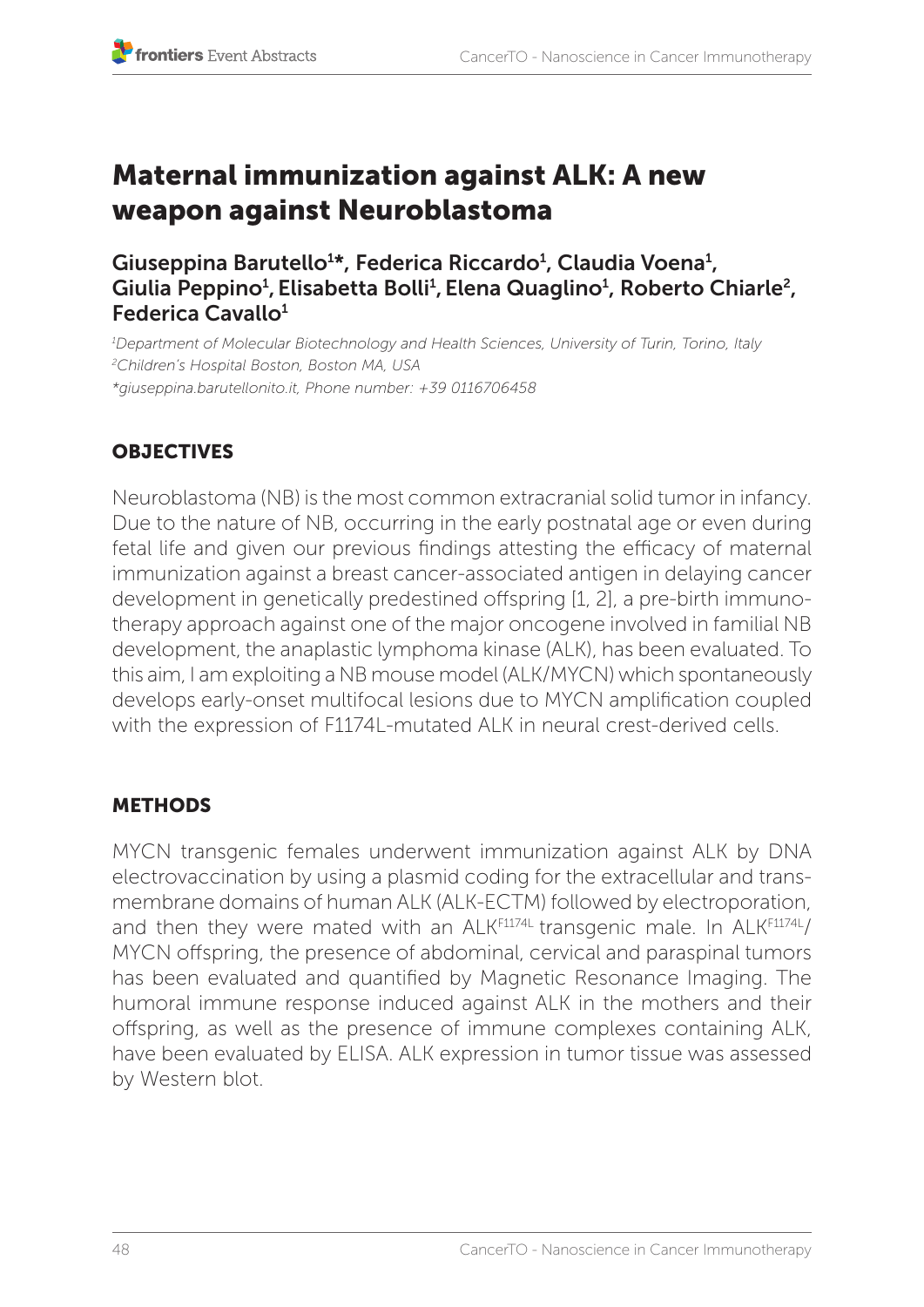# RESULTS

Pre-birth immunization against ALK leads to an extended survival time and to a lower tumor growth kinetic in ALK<sup>F1174L</sup>/MYCN offspring born from ALK-ECTM-vaccinated mothers (ALK-ECTM offspring) as compared to controls born from control empty vector vaccinated mothers. Similar results have been obtained with a NB transplantable tumor model. As expected, maternally derived anti-ALK antibodies were successfully transferred from mothers to newborns; moreover, anti-ALK IgM were found in the sera of five- and six-week old ALK-ECTM offspring, suggesting the induction of the pups' own immune response against ALK. This effect could be due to the breast milk-mediated transfer of immune-complexes containing ALK, found in the milk of vaccinated mothers and in their offspring sera. Finally, MI against ALK induces a decrease in ALK expression in ALK-ECTM offspring tumor tissue.

# **CONCLUSIONS**

Overall, these results indicate that maternal immunization against ALK is able to induce an active immunization against this oncoantigen in the offspring, impairing tumor development and enhancing survival time in a preclinical model of high-risk NB.

## ACKNOWLEDGMENTS

AIRC (Fellowships for Italy) to G.B.

- [1] Barutello G, et al., Antitumor immunization of mothers delays tumor development in cancer-prone offspring. OncoImmunology (2015)*;(4):5,* e1005500.
- [2] Riccardo F, et al., Maternal Immunization: New Perspectives on Its Application Against Non-Infectious Related Diseases in Newborns. Vaccines (Basel). 2017 Aug 1;5(3):20. doi: 10.3390/ vaccines5030020.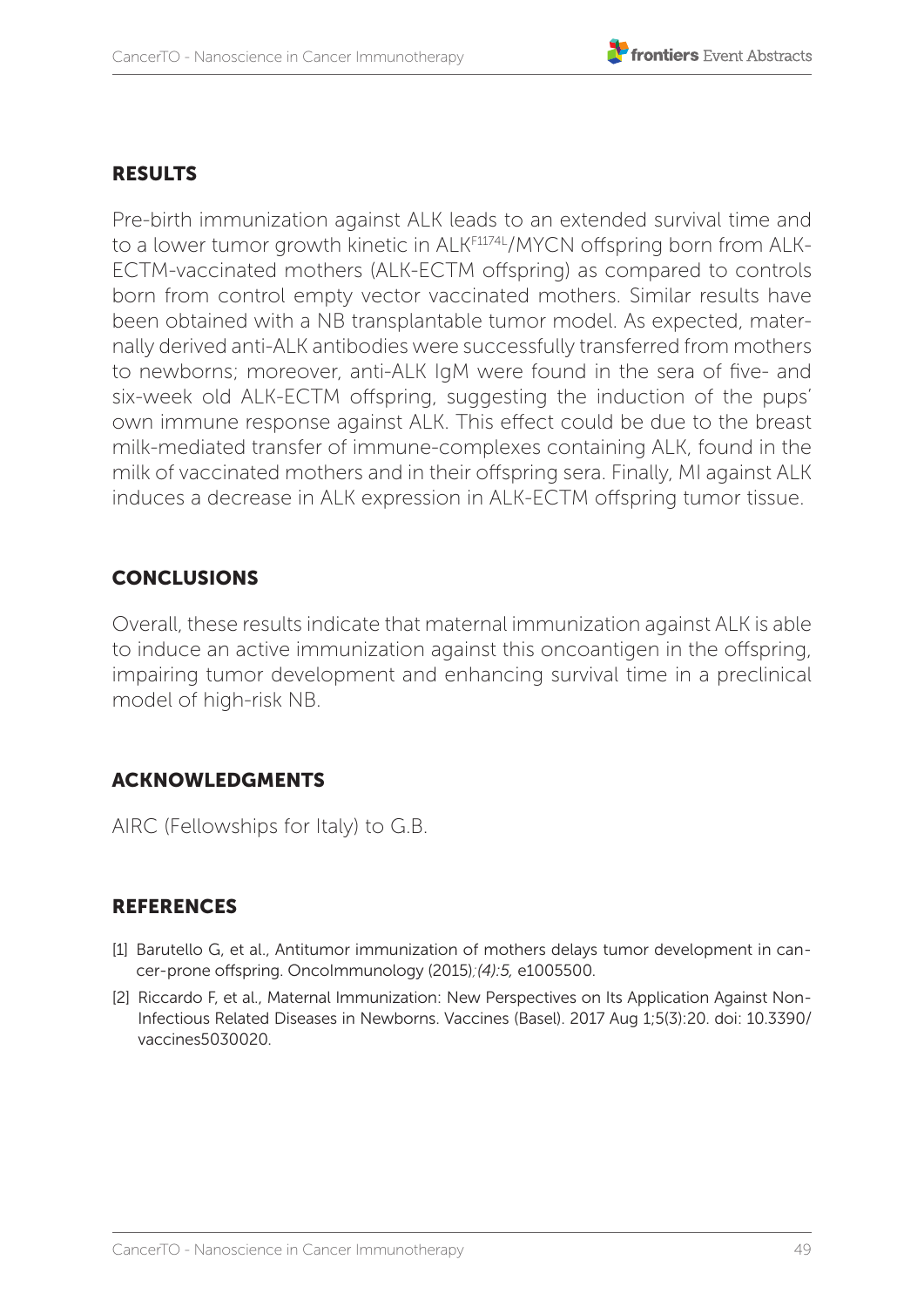# Water soluble NIR absorbing chromophores based on perylene and Si-Rhodamine scaffolds for fluorescence guided surgery

# Davide Botteri<sup>1</sup>, Maria Sittig<sup>2</sup>, Benjamin Dietzek<sup>2</sup>, Kalina Peneva<sup>1\*</sup>

*1 Institute of Organic Chemistry and Macromolecular Chemistry, Friedrich Schiller University, Lessingstraße, Jena Germany 2 Institute of Physical Chemistry, Friedrich Schiller University, Helmholtzweg, Jena, Germany \*kalina.peneva@uni-jena.de, Phone number: +49 3641 948790*

# **OBJECTIVES**

Low molecular weight organic dyes emitting in the near infrared (NIR) (650- 1000 nm) represent optimal contrast agents in fluorescence image guided surgery of tumors as the low energy photons are not absorbed neither scattered by endogenous chromophores [1]. To date, the main limitations that the existing chromophore possess, are low water solubility, photobleaching and tendency to aggregation due to their extended conjugated systems [2]. We are working on the modification of the perylene monoimide scaffold to develop water soluble, highly photostable NIR "always ON probes" for *in vivo* NIR Angiography and sentinel lymph node mapping. Additionally, we are investigating pH activatable ON-OFF Si-Rhodamine probes that can be conjugated with antibodies as targeting moieties toward overexpressed receptors in cancer cells to detect diseased tissues and their boundaries with high signal to noise ratio.

# **METHODS**

Modern methods of characterization of organic compounds and *in vivo*  angiography.

## RESULTS

We designed APMI dyes by installing alkyl amine substituents on the peri positions of the perylene monoimide core to improve their water solubility and extended the conjugated system through the imide group achieving,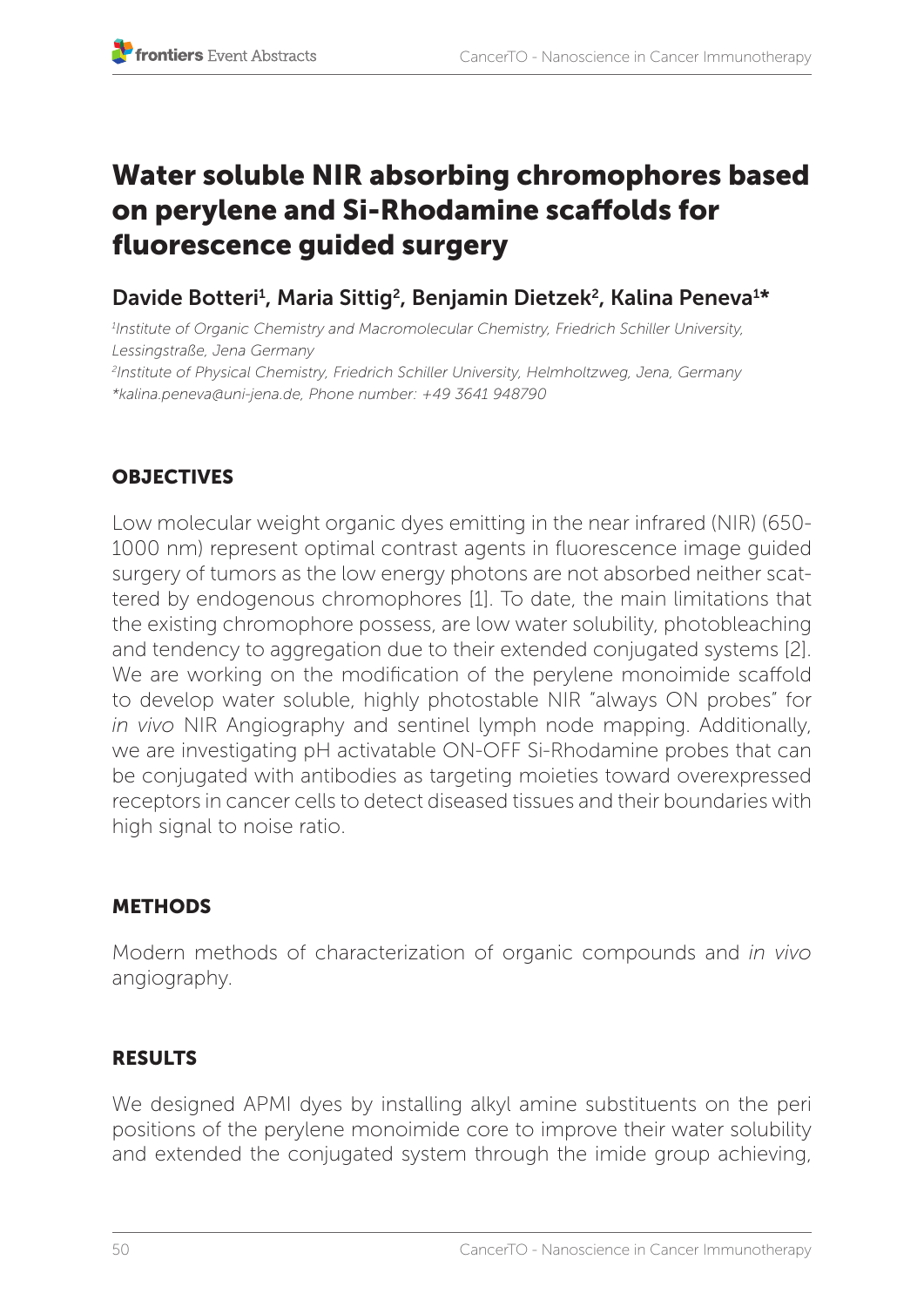

for the first time, red shifted emission maximum of 780 nm in aqueous solution. Furthermore, we could improve their optical properties by protecting the donor nitrogen atoms by introducing aminal and urea bonds, which ultimately led to higher extinction coefficients, 15 k and 21k respectively. We observed an increased Stoke shift up to 131 nm that makes them ideal candidates for applications *in vivo*. We investigated the dye biodistribution profile in rats by using angiography of the main abdominal organs (small bowel, gastric, spleen, ureteral and bladder vessels) following the hepatic excretion, a slow process that allow the dyes to easily stain the liver and the bile. We are currently working on mapping the lymphatic system in cancer and control tissues in pigs. Additionally, we designed pH activatable dyes based on Si-Rhodamine scaffold through the installation of a pH responsive group on the 9th position of the xanthene core. The chromophore showed ON-OFF activation of the fluorescence in the physiological pH range of 7.4.

# **CONCLUSIONS**

We are developing water soluble perylene dyes as photostable contrast agents for *in vivo* angiography and lymph node mapping in animal models and pH responsive Si-Rhodamine dyes for site-specific label of targeting peptides or antibodies against overexpressed receptors in cancer tissues.

- [1] Ballou, B.; Ernst, L. A.; Waggoner, A. S., Fluorescence imaging of tumors in vivo. *Curr Med Chem*  (2005), *12* (7): 795-805.
- [2] Mochida, A.; Ogata, F.; Nagaya, T.; Choyke, P. L.; Kobayashi, H., Activatable fluorescent probes in fluorescence-guided surgery: Practical considerations. *Bioorg Med Chem* (2018) *26* (4): 925-930.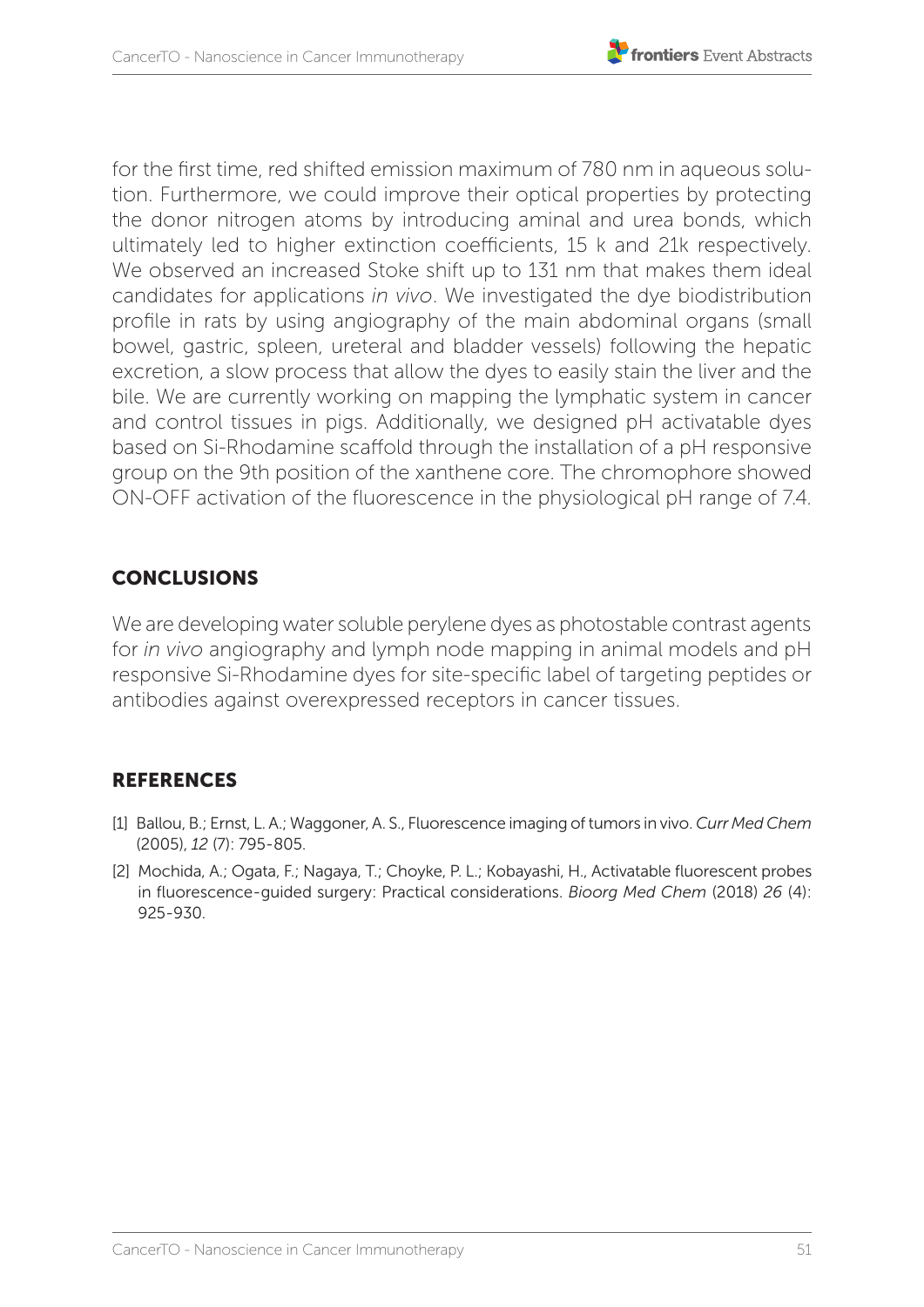# *In vitro* model of ALK+ Anaplastic Large cells lymphoma and vascular interactions and prediction of drug efficacy in a 3D microfluidic chip

# Marco Campisi<sup>1</sup>, Claudia Voena<sup>2</sup>, Ines Mota<sup>3</sup>, Enrico Patrucco<sup>2</sup>, Roger D. Kamm<sup>4,5</sup>, Valeria Chiono<sup>1\*</sup>, Roberto Chiarle<sup>2,3\*</sup>

*1 Department of Mechanical and Aerospace Engineering, Politecnico di Torino, Turin, Italy 2 Department of Molecular Biotechnology and Health Sciences, University of Torino, Turin, Italy 3 Department of Pathology, Boston Children's Hospital and Harvard Medical School, Boston, MA, USA 4Department of Mechanical Engineering, Massachusetts Institute of Technology, Cambridge, MA, USA 5 Department of Biological Engineering, Massachusetts Institute of Technology, Cambridge, MA, USA \*valeria.chiono@polito.it, Roberto.Chiarle@childrens.harvard.edu, Phone number: +39 0110906920, +1 617 919-2662*

# **OBJECTIVES**

Microfluidic technology has the potential to revolutionize cancer diagnosis and therapy. Indeed, several *ex vivo* models are being developed specifically to evaluate the preclinical efficacy of novel and personalized cancer therapeutics.

Those complex *in vitro* models are needed to overcome the limitations of 2D culture to uncover the continuous interactions and chemokine signaling that exist between tumor cells and nontumor cell elements of the tumor microenvironment [1,2]. Among others, patients with Anaplastic Large cell lymphoma (ALCL) typically respond to Anaplastic Lymphoma Kinase (ALK) inhibitor therapies (e.g. crizotinib)[3,4]; however, resistance appears once the treatment is concluded. Histologically, ALCL tumors are identified in and around blood and lymphatic vessel in the lymph node and further evidences have shown that CCL19/21-CCR7 chemokine-receptor signaling axis regulating T cell trafficking might be involved in the resistance of ALCL cells. To prove this mechanism, we developed a microphysiological model of ALCL interacting with a 3D vasculature using a microfluidic chip.

# METHODS

A commercial microfluidic chip with a central gel channel, flanked by two fluidic media channels was used to develop the model. A cell line of ALCL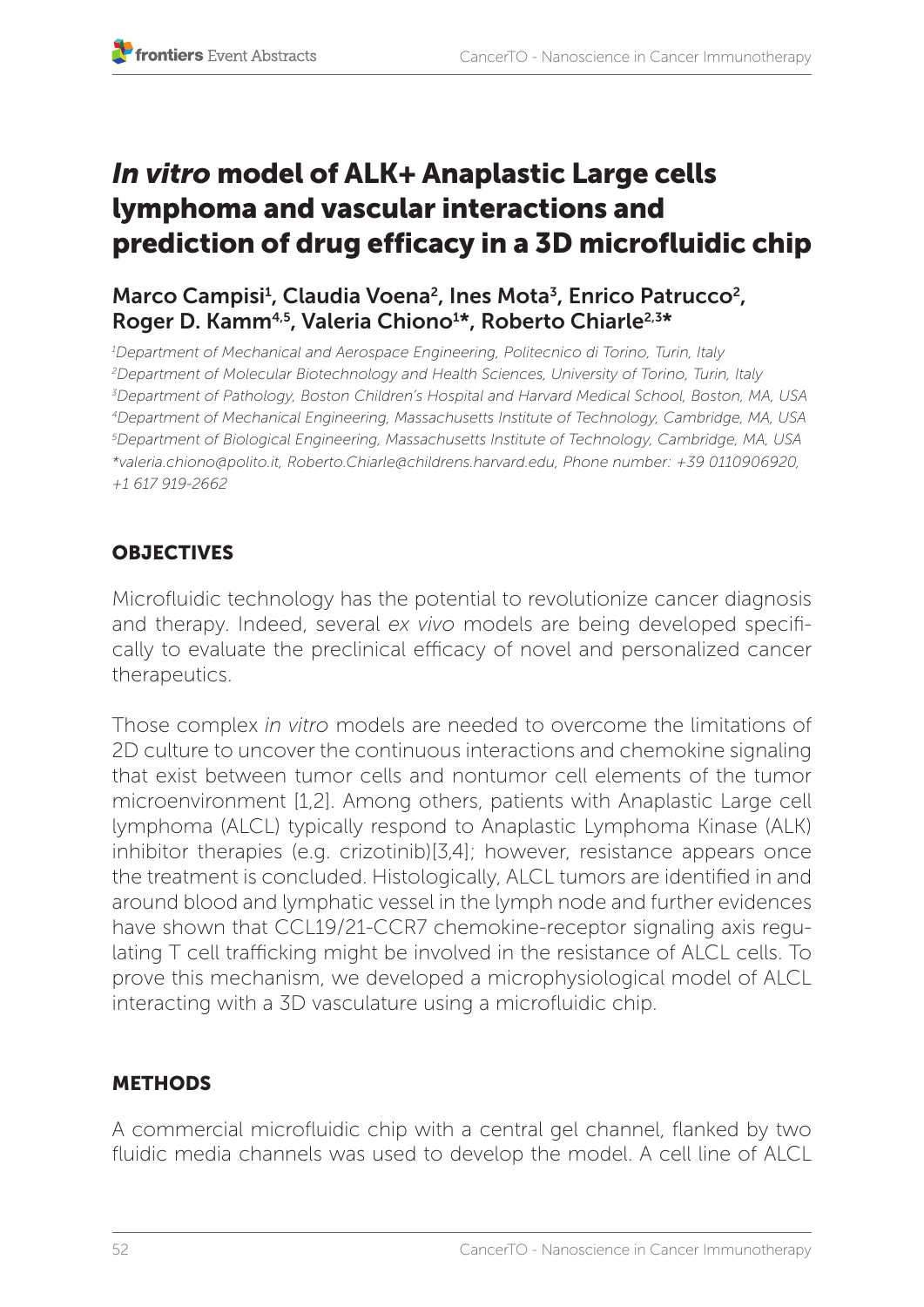

(COST), GFP-transfected, with CCR7 receptor knockout (KO), and human umbilical vein endothelial cells (HUVECs) were cultured in RPMI and EGM-2MV. A collagen hydrogel (2.5 mg/ml) was injected into the central gel region of the 3D chamber and incubated (30 mins at 37 °C) in sterile humidity chambers while channels were hydrated with RPMI. After coating with 150 μg/ml collagen, 50 μL of 3x106 cells/ml HUVECs suspension were injected twice on the fluidic channel to create a 3D macrovessel. To allow the cells to attach to the media-gel interface and to upper part of the 3D channel, the chip was rotated twice and placed in incubator to form a confluent 3D macrovessel in 1 day. Then, 2x105 cells/ml ALCL were added inside of the 3D vascular channel. Medium was refreshed daily, supplemented with +/- 300 nM crizotinib. Image capture and analysis were performed using a confocal microscope.

# RESULTS

The 3D vascular model consisted of a well-formed and perfusable macrovessel (Fig.1a,b) with ALCL flowing inside and interacting with the endothelial cells. Cell viability was evaluated with a luminescent readout reagent. COST macrovessel co-culture showed increased viability of ALCL cells after 3 days of crizotinib treatment compared to COST cultivated in the absence of macrovessels. In addition, CCR7 KO cells showed decreased viability compared to wild type (WT) control cells (Fig.1c).

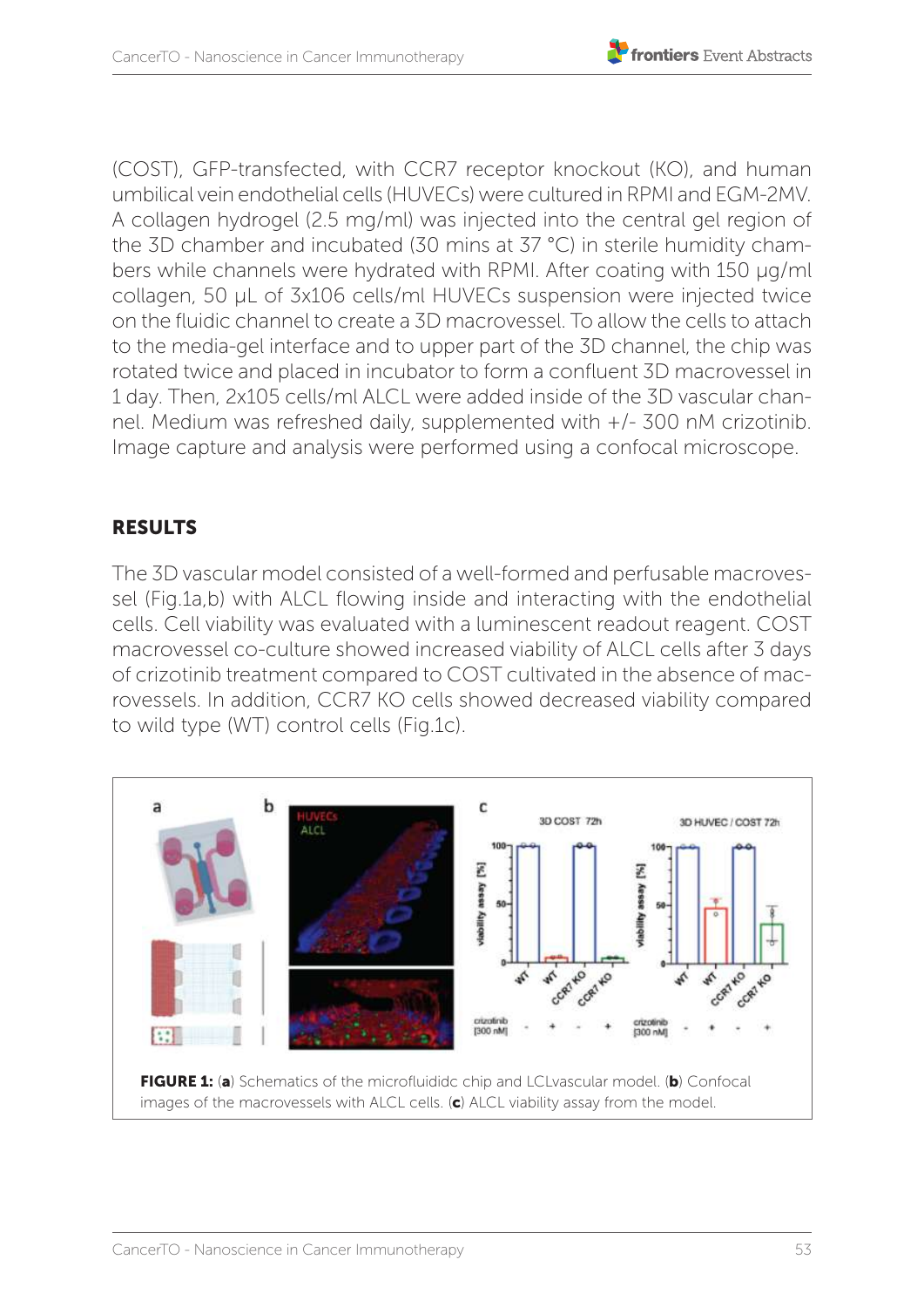## **CONCLUSIONS**

These preliminary results suggest that the 3D ALCL-vascular model might contribute to unveil the mechanisms of interaction and resistance in a complex microenvironment with a more reliable prediction of drug efficacy in humans. However, further studies are necessary to confirm that CCL19/21-CCR7 signaling driven by ALCL-vascular interactions might contribute to ALCL resistance to ALK inhibitor. This robust and physiologically relevant LCL vascular model offers an innovative platform for drug testing and development of novel nanocarriers to predict therapeutic efficacy in pre-clinical applications and to further recapitulate patientspecific cell to cell interactions.

### ACKONOWLEDGMENTS

M.C. was supported by the MIT-POLITO grant (BIOMODE - Compagnia di San Paolo) under the joint "Doctorate of Bioengineering and Medical-Surgical Sciences" of University of Turin and Politecnico di Torino. RC was supported by NIH R01 CA196703.

- [1] A. R. Aref et al., "3D microfluidic ex vivo culture of organotypic tumor spheroids to model immune checkpoint blockade," *Lab Chip, 2018*,18, 3129-3143.
- [2] Y. Shin *et al.*, "Microfluidic assay for simultaneous culture of multiple cell types on surfaces or within hydrogels.," *Nat. Protoc.*, vol. 7, no. 7, pp. 1247–59, 2012.
- [3] R. Chiarle, C. Voena, C. Ambrogio, R. Piva, and G. Inghirami, "The anaplastic lymphoma kinase in the pathogenesis of cancer," *Nat. Rev. Cancer*, vol. 8, no. 1, pp. 11–23, 2008.
- [4] V. R. Holla *et al.*, "ALK: a tyrosine kinase target for cancer therapy," *Mol. Case Stud.*, vol. 3, no. 1, p. a001115, 2017.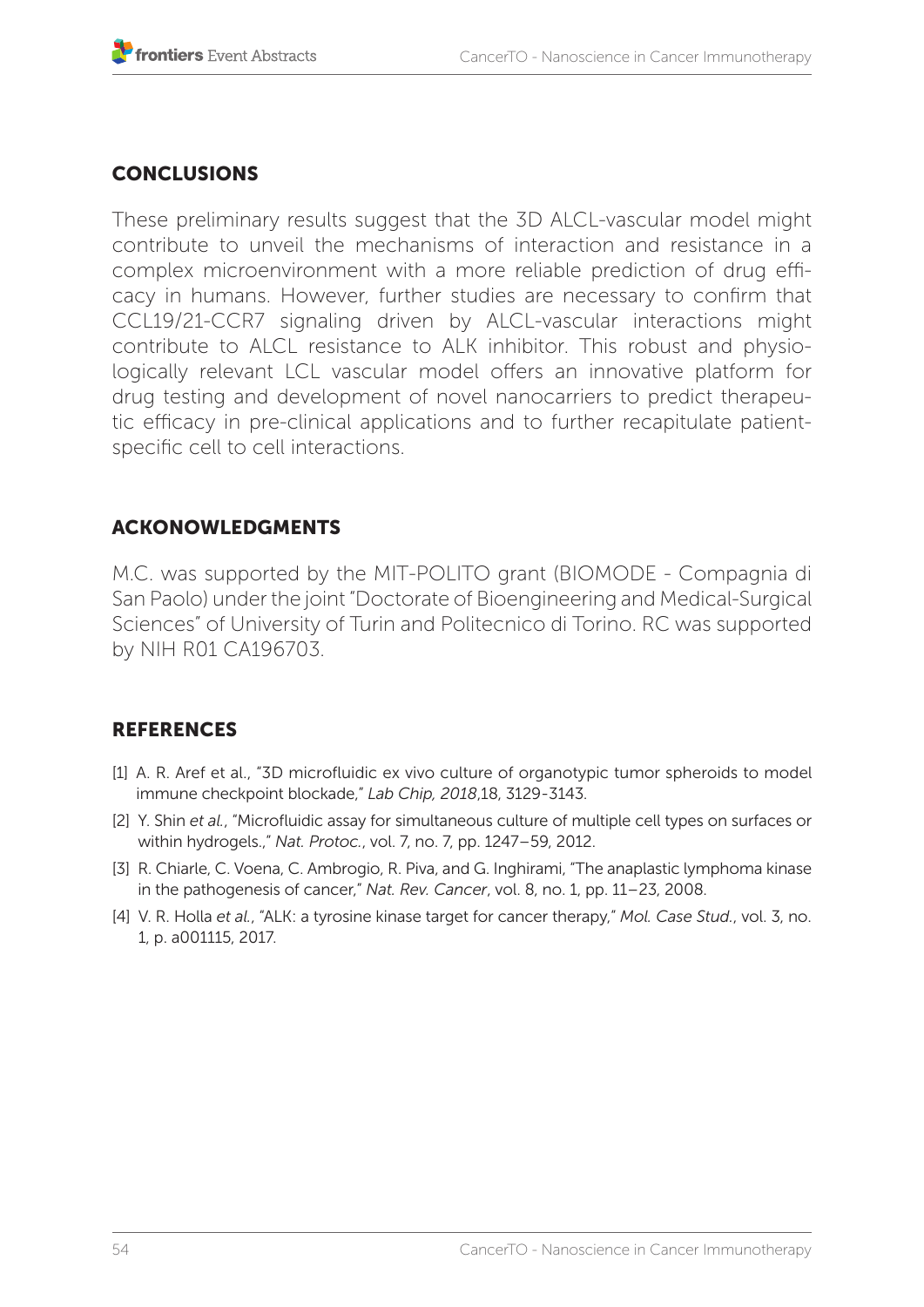# Squaraine dyes as fluorescent turn-on probes for the detection of mucin

# Cosmin Butnarasu<sup>1\*</sup>, Nadia Barbero<sup>2</sup>, Claudia Barolo<sup>2</sup>, Sonja Visentin<sup>1</sup>

*1 Department of Molecular Biotechnology and Health Sciences, University of Torino, Via G. Quarello, Torino, Italy 2 Department of Chemistry, NIS Interdepartmental and INSTM Reference Centre, University of Torino, Via P. Giuria, Torino, Italy*

*\*cosminstefan.butnarasu@unito.it, Phone number: +39 348 9666098*

## **OBJECTIVES**

Mucins are a family of long polymeric glycoconjugates and represent the principal components of mucus which cover all the mucosal surfaces of the human body. In the last years great attention was addressed to expression of mucins in various cancer diseases such as pancreatic adenocarcinomas, colon, rectal, breast and ovarian cancer, as well gastric carcinoma. Mucins have been identified as an important biomarker of adverse prognosis and attractive therapeutic target [1-2]. To date, several techniques have been developed to detect mucins; in particular, fluorometric assays mediated by fluorescent probes gained increasing attention thanks to their convenience, simplicity, non-invasive monitoring capability and usability in biological samples. Among the most promising fluorescent probes, squaraines are characterized by sharp and intense absorption and emission in the visible up to the NIR region, but in aqueous environments, they tend to form aggregates that lead to fluorescence quenching. Despite this drawback, squaraine dyes are proved to turn-on their fluorescence in response to a biological target, finding promising application for living processes, medical diagnosis and biological imaging at the molecular, cellular and organism level [3-4]. The aim of this work is to understand if different squaraine dyes can be used to detect mucin, but also to identify a structure-activity relationship in order to design more effective and selective fluorescent dyes to be use as fluorescent turn-on probes.

## METHODS

The interaction in aqueous media between Porcine Gastric Mucin (PGM) and several squaraines with different substitutions have been investigated by using UV–Vis, circular dichroism and fluorescence spectroscopies. Binding parameters as association (KA) and dissociation (KD) constants of each squaraine-protein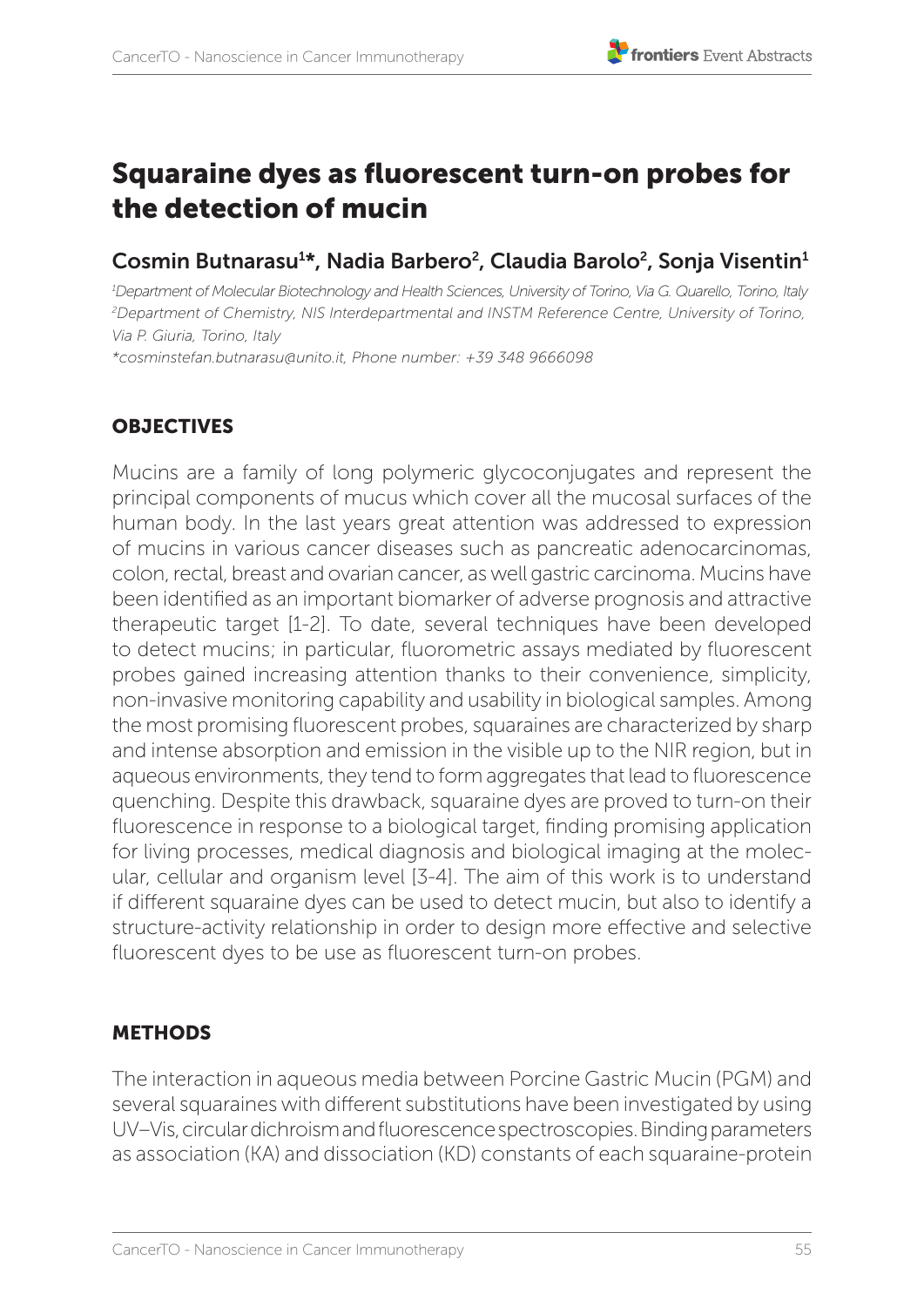complex were calculated, and the fluorescence quantum yield of the complexes was measured.

# **RESULTS**

Squaraine dyes showed a structure-relationship influence upon the kinetic interaction with mucin. In addition, squaraine-mucin complexes displayed interesting emission characteristics since a fluorescence "turn-on" behavior was observed upon increasing additions of mucin in aqueous medium with a good increase of fluorescence quantum yield.

# CONCLUSIONS

The squaraine molecular structure play an important role in the kinetics' of reaction with mucin particularly, the bulkier the squaraine the slower the interaction. Moreover, the hydrophobic interactions seem to play an important role, and based on the fluorescence turn-on observed in presence of other proteins, we hypothesize that the turn-on mechanism can be related to proteins' surface hydrophobicity. These results make the evaluated squaraines as potential biosensors for different biological applications.

## ACKNOWLEDGMENTS

The authors acknowledge the financial support from the University of Torino (Ricerca Locale ex-60%, Linea A, Bando 2020), the support from the Fondazione CRT (II tornata 2019 RF. 2019.2260) and Compagnia di San Paolo (Bando ex-post – Anno 2018).

- [1 Rose, M.C., Physiol. Rev. 2006, 86, 245-278, doi:10.1152/physrev.00010.2005.
- [2] Kufe, D. W., Cancer Biol. Ther. 2008, 7, 81-84, doi:10.4161/cbt.7.1.5631.
- [3] Butnarasu, C., J. Photochem. Photobiol. B Biol, 2020, 205, 111838, doi:10.1016/j. jphotobiol.2020.111838
- [4] Butnarasu, C., Dye. Pigment. 2021, 184, 108873, doi:10.1016/j.dyepig.2020.108873.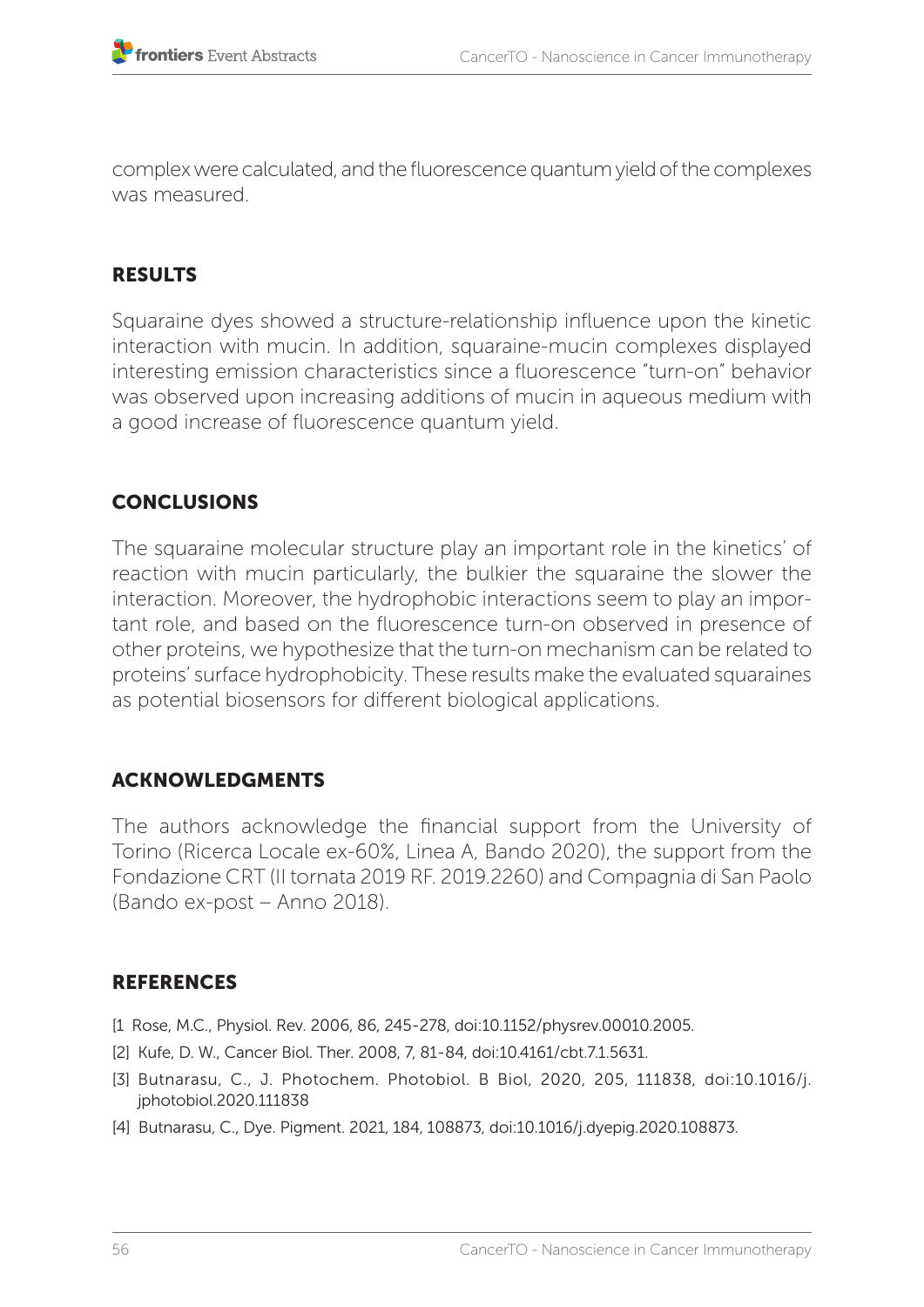

# Development of multifunctional iron-doped ZnO nanoparticles addressing pancreatic cancer cells

Marco Carofiglio, Marco Laurenti, Luisa Racca, Sugata Barui, Nadia Garino, Valentina Cauda\*

*Department of Applied Science and Technology, Politecnico di Torino, Corso Duca degli Abruzzi, Turin, Italy \*marco.carofiglio@polito.it, Phone number: +39 334 7606 030*

# **OBJECTIVES**

Pancreatic ductal adenocarcinoma (PDAC) is currently one of the most devastating diseases for which current therapeutics are of limited benefit. PDAC has an incidence of 5 per 100'000 women worldwide in developed country and an enormous mortality rate of about 90 % [1]. The overall patient survival is improved by "only" 4 months in the last decade. Therefore, novel therapeutic and early diagnostic techniques are required to address this tumor.

Zinc oxide nanoparticles (ZnO NPs) are gaining attention in nanomedicine, due to their high versatility and properties, which can be easily tailored by means of various strategies. One of the most promising ones is doping: introducing ions of different elements may induce new functionalities to ZnO NPs [2] which can be exploited to design a theranostic nanoparticle. Here iron-doped ZnO NPs (Fe:ZnO NPs) functionalized with oleic acid and amino groups are developed to achieve a multipurpose theranostic nanomaterial: on the one hand, Fe doping elicits magnetic responsiveness with potential uses as contrast agent in magnetic resonance imaging (MRI); on the other hand the amino-functionalized ZnO NP is able to develop reactive oxygen species (ROS) generation under ultrasound (US) activation, aiming to kill pancreatic cancer cells.

#### **METHODS**

Fe:ZnO NPs were synthesized with different iron concentrations (0, 6, 12 at.%) by a wet chemical method with an oleic acid shielding, while the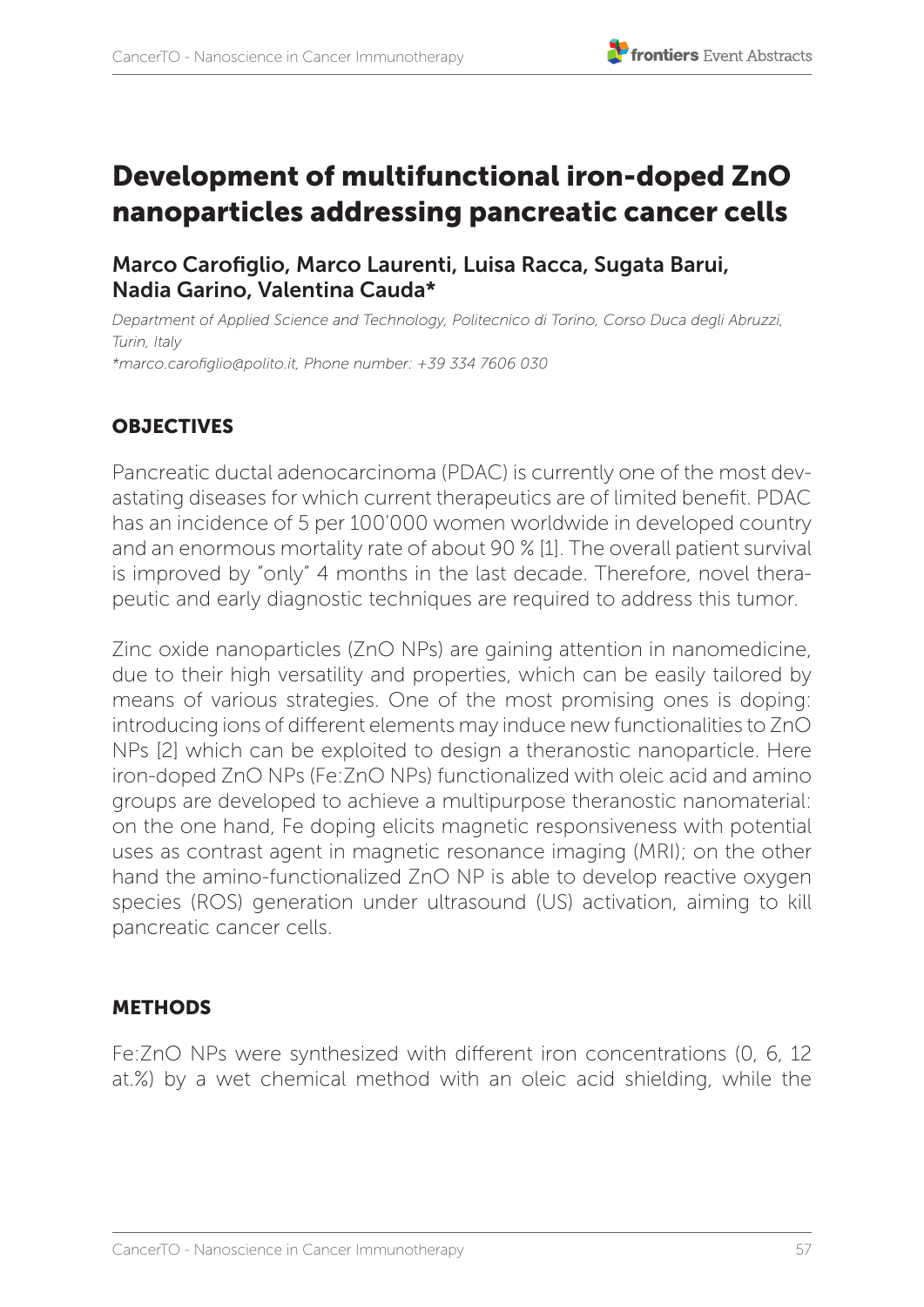amino group functionalization was performed with a post-synthetic grafting approach [3] and exploited for dye labelling. The resulting nanoparticles were characterized from the crystallographic and morphological standpoints by X-Ray diffractometry (XRD) and scanning electron microscopy respectively. Energy Dispersive X-ray Spectrometry (EDS), Fourier transform infrared spectroscopy (FTIR) and X-ray photoemission spectroscopy were used to establish the composition of the resulting particle. Furthermore, their magnetic response was evaluated through a DC magnetometer [3], while the ROS generation under US stimulation was established through electron paramagnetic resonance spectroscopy (EPR) coupled with the spin-trapping technique [4].

To assess the biological behavior of the Fe:ZnO NPs, viability and nanoparticles uptake tests were carried out on pancreatic cancers cells (e.g. BxPC-3) by means of the WST-1 assay and cytofluorimetry analysis.

# **RESULTS**

Fe:ZnO NPs developed in this work revealed to be spherical 8 nm ZnO particles presenting a wurtzitic crystalline structure (Figure 1a) and an actual doping level of 0, 4.8 and 7.8 at. %. EDS and FTIR analyses confirmed the functionalization with oleic acid and amino groups. Iron doping was proven to be effective, with concentration dependence, in increasing the magnitude of the paramagnetic signals obtained in DC magnetization measurements, as well as the reactive oxygen species generation under US stimulation (Figure 1b and c).In addition, Fe:ZnO NPs showed to be safe up to 20 µg/ mL concentration and no significant cell viability reduction was found at this concentration, considering the different levels of doping. Nanoparticles uptake experiments were used to assess the number of NPs that could contribute to intracellular reactive oxygen species generation upon US stimulation, establishing that a high percentage of cells have internalized the NPs with a fast internalization rate.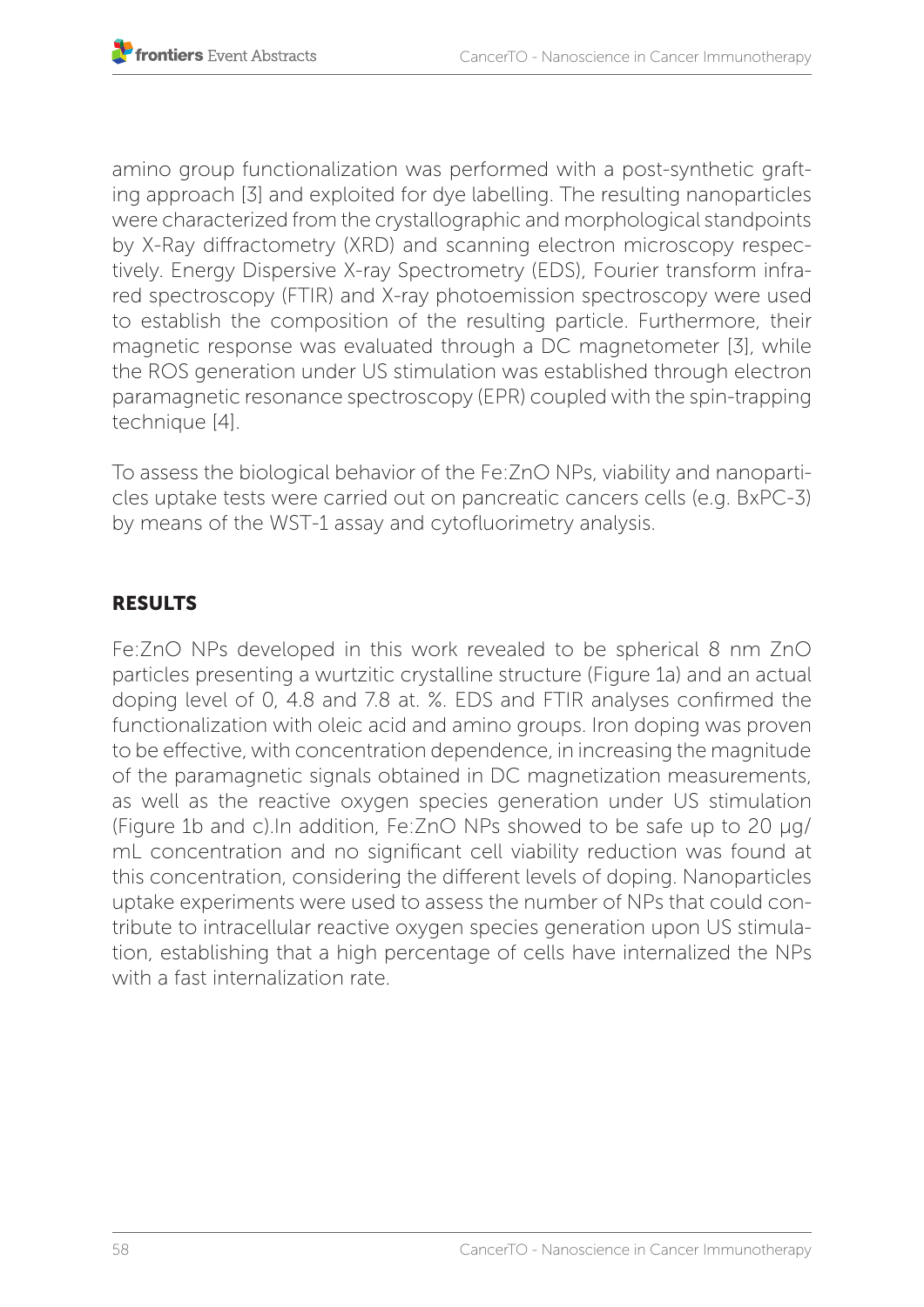

# **CONCLUSIONS**

Iron-doped ZnO NPs were successfully synthetized and characterized. The physical and chemical characterizations reveal the potential use of these nanoparticles as a powerful theranostic system for cancer cells, where the imaging is accomplished by MRI and the therapy is performed through NP-assisted US stimulation. Viability tests suggest the safety of the developed device up to 20 µg/mL, allowing to go further with biological tests in which cells are physically stimulated with NP-assisted US.

# ACKONOWLEDGMENTS

Part of this work has received funding from the European Research Council (ERC) Horizon 2020 (Grant Agreement No 678151 – Project Acronym "TROJANANOHORSE" – ERC starting Grant) and Grant Agreement n. 842964 – Project Acronym "MINT" – Marie Skłodowska-Curie Actions: Individual Fellowship).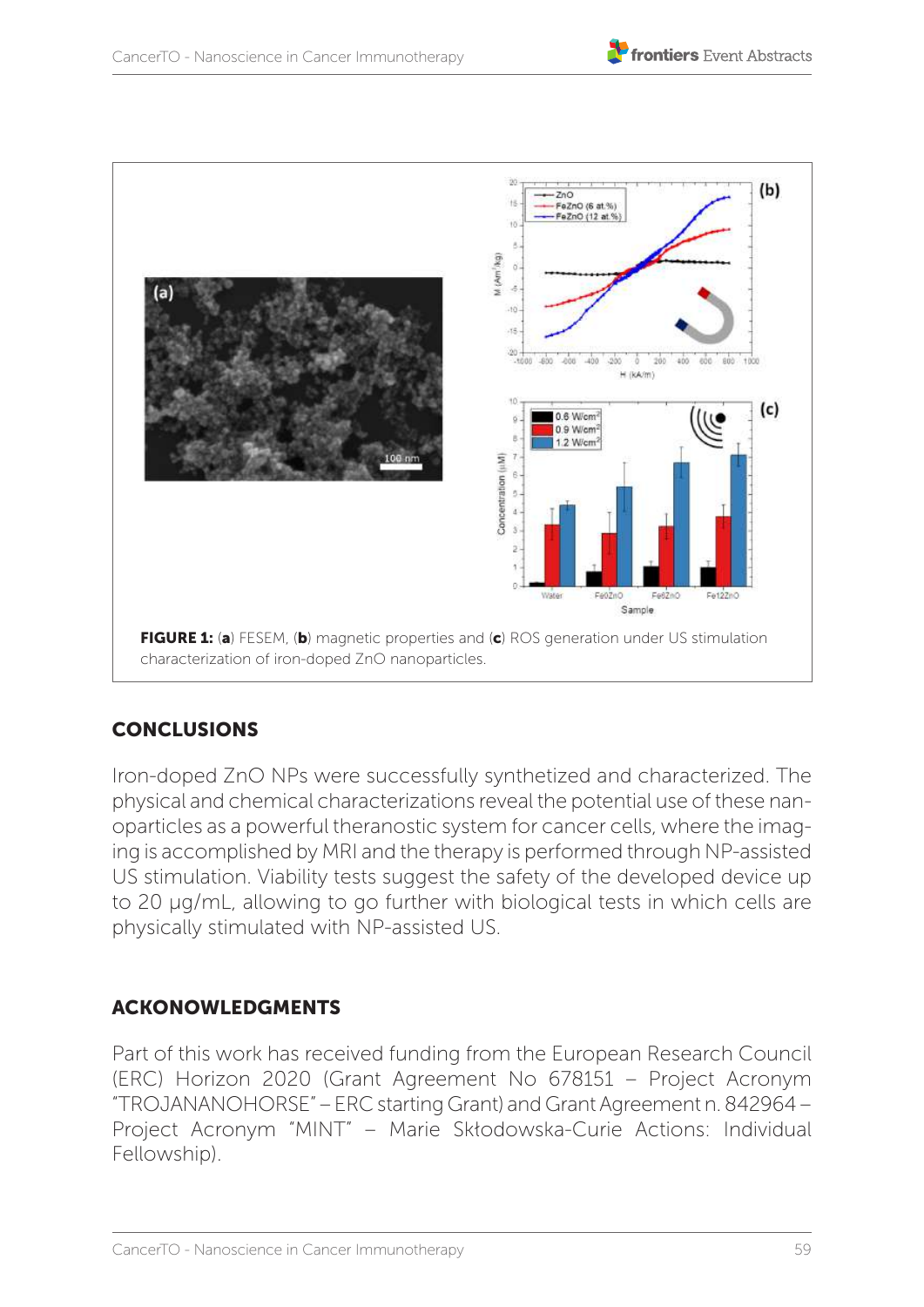- [1] Bray F., Ferlay J., Soerjomataram I., Siegel R.L.Torre L.A. Jemal A. Global cancer statistics 2018: GLOBOCAN estimates of incidence and mortality worldwide for 36 cancers in 185 countriesCA Cancer Journal for Clinicians, 2018, Vol.68, Issue 6 pp. 394-424, ISSN 00079235, doi: 10.3322/ caac.21492
- [2] Carofiglio M., Barui S., Cauda V., Laurenti M. Doped zinc oxide nanoparticles: synthesis, characterization and potential use in nanomedicine Applied Sciences, 2020, Vol. 10(15), pp. 5194, EISSN 2076-3417, doi: 10.3390/app10155194
- [3] Barui S., Gerbaldo R., Garino N. Brescia R., Laviano F., Cauda V. Facile chemical synthesis of doped ZnO nanocrystals exploiting oleic acid *Nanomaterials* 2020, *10*(6), 1150; doi: 10.3390/ nano10061150
- [4] Vighetto V., Ancona A., Racca R. Limongi T., Troia A., Canavese G., Cauda V. The synergistic effect of nanocrystals combined with ultrasound in the generation of reactive oxygen species for biomedical applications Front. Bioeng. Biotechnol., vol. 7. 26 November 2019 | https://doi. org/10.3389/fbioe.2019.00374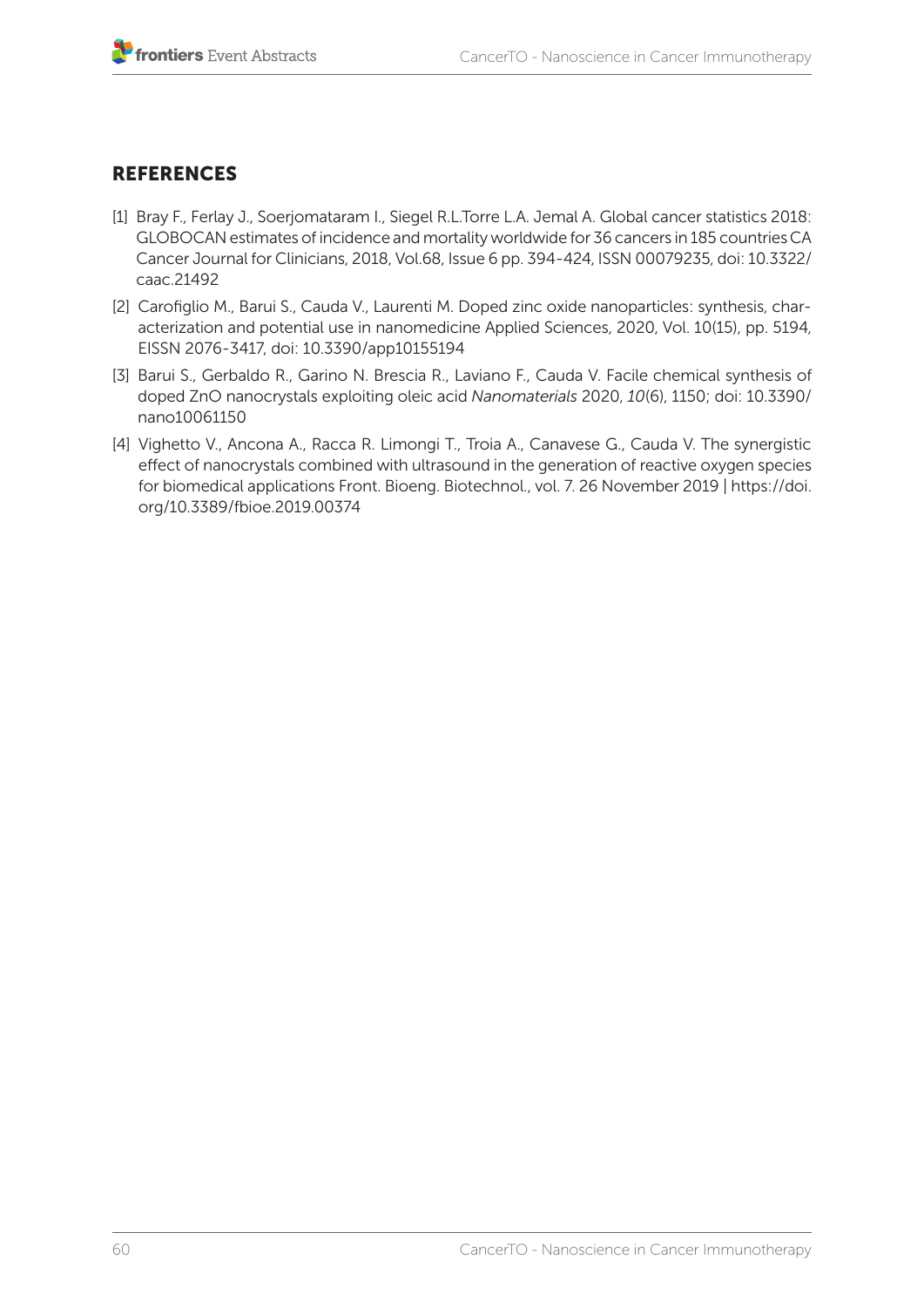

# Teneurin 4 as novel triple negative breast cancerassociated antigen and potential biomarker

## Giulia Peppino, Giuseppina Barutello, Roberto Ruiu, Maddalena Arigoni, Federica Riccardo, Laura Conti, Raffaele Adolfo Calogero, Elena Quaglino\*

*Department of Molecular Biotechnology and Health Sciences, University of Torino, Via Nizza, Italy \*elena.quaglino@unito.it, Phone number: +39 011 6706458*

### **OBJECTIVES**

Triple negative breast cancer (TNBC) is one of the most aggressive type of human breast cancer. Being negative for the expression of estrogen and progesterone receptors and Her2, chemotherapy and radiotherapy remain the two main options for treatment. However, these therapies display a reduced efficacy in the elimination of the small population of cancer stem cells (CSC) able to give rise to recurrence and metastases. For this reason, the objective of this work is to identify novel TNBC stem cells targets suitable for immunotherapy.

#### METHODS

To enrich the CSC population, we established tumorsphere cultures from mouse 4T1 and human MDA-MB231 mammary cancer cell lines. RNA-Seq was used to identify differences in gene expression between tumorspheres and their monolayer counterpart. TNBC cells were silenced through RNAi and 4T1 knock-out (KO) cells were obtained exploiting the CRISPR/Cas9 technology. To evaluate the role of TENM4 in self-renewal and in migratory ability, silenced and KO cells were tested in vitro with tumorsphere-forming ability assay and transwell invasion assay. To evaluate TENM4 as TNBC biomarker TENM4 expression in exosomes from supernatant of 4T1 and MDA-MB231 cells were tested with western blot. Finally, TENM4 presence in the sera and in the exosomes of 4T1 and MDA-MB231 tumor bearing mice and breast cancer patients was tested by using ELISA assay.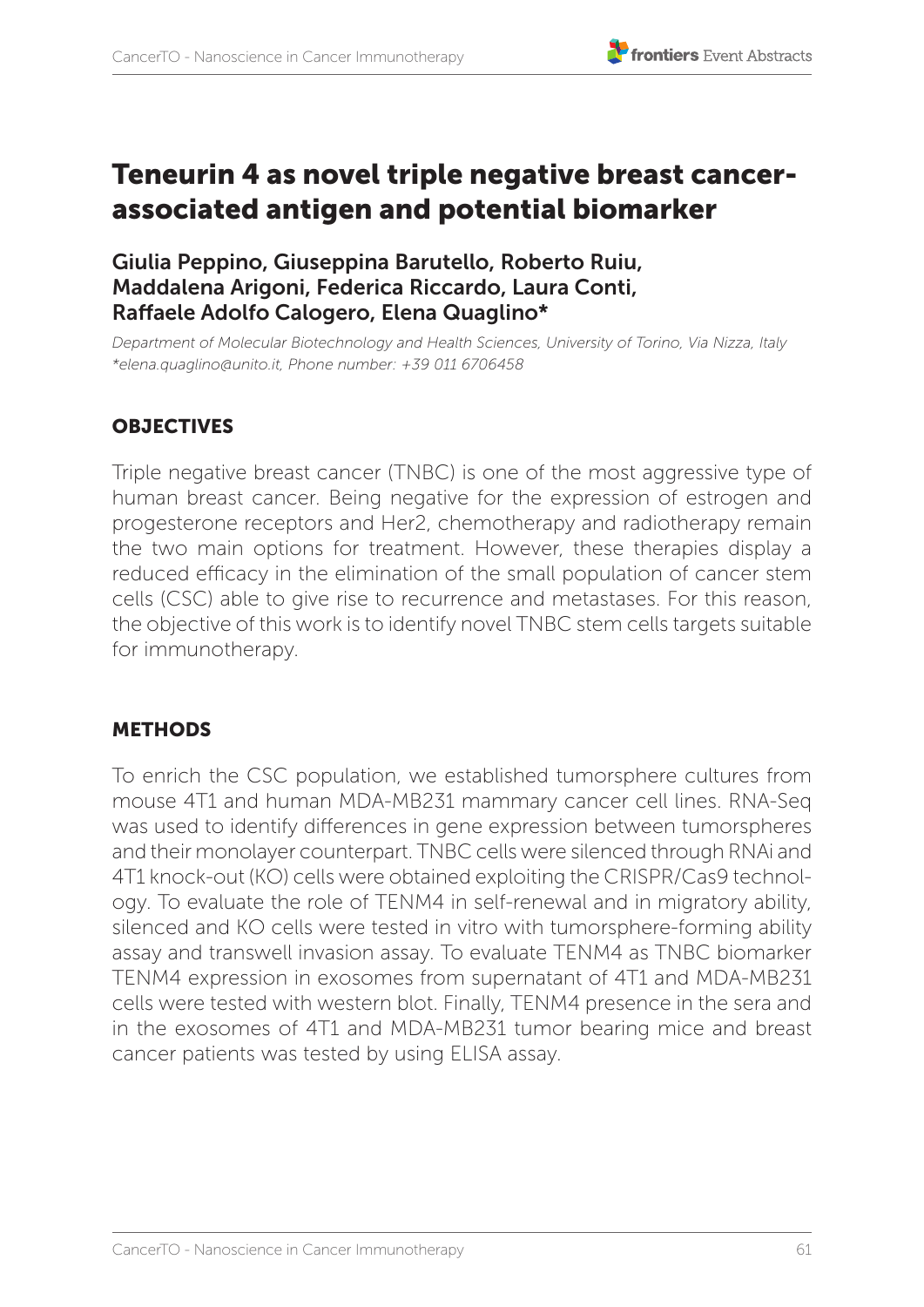## RESULTS

TENM4 was identified as one of the transmembrane proteins overexpressed in mouse and human TNBC stem cells-enriched tumorspheres as compared to epithelial ones. TENM4 silencing significantly impairs the tumorsphere-forming potential of 4T1 and MDA-MB231 cells and their ability to migrate, suggesting a possible role of TENM4 in cancer stem-like features, as well as in invasion capacity. A lower tumorsphere-forming ability was also observed in 4T1 TENM4 KO cells. Moreover, while injection of 4T1 KO or wild-type cells in BALB/C mice didn't affect tumor growth, a lower number of lung metastasis was observed in mice injected with 4T1 KO cells, further supporting an involvement of TENM4 in cell invasion. Interestingly, publicly available datasets revealed a trend of correlation between TENM4 higher expression in TNBC and shorter patients' relapse-free survival. Furthermore, preliminary data demonstrate the presence of TENM4 in the sera of 4T1 and MDA-MB-231 tumor bearing mice, in the plasma of some breast cancer patients and in exosomes of 4T1 and MDA-MB231 cells supernatants.

# CONCLUSIONS

Overall, our results demonstrate that TENM4 expression is up-regulated in TNBC stem cells. Moreover, the role of TENM4 in tumor-initiating potential and cell migration points out the possibility to use TENM4 as valuable immune-target for TNBC treatment. Furthermore, the presence of TENM4 in the supernatant of TNBC cells and in the sera of breast cancer patients, suggest its potential use as biomarker.

## ACKNOWLEDGMENTS

This research was funded by AIRC, grant number IG 20505. The RNA-Seq was funded by Compagnia San Paolo (Progetti di Ricerca Ateneo/CSP).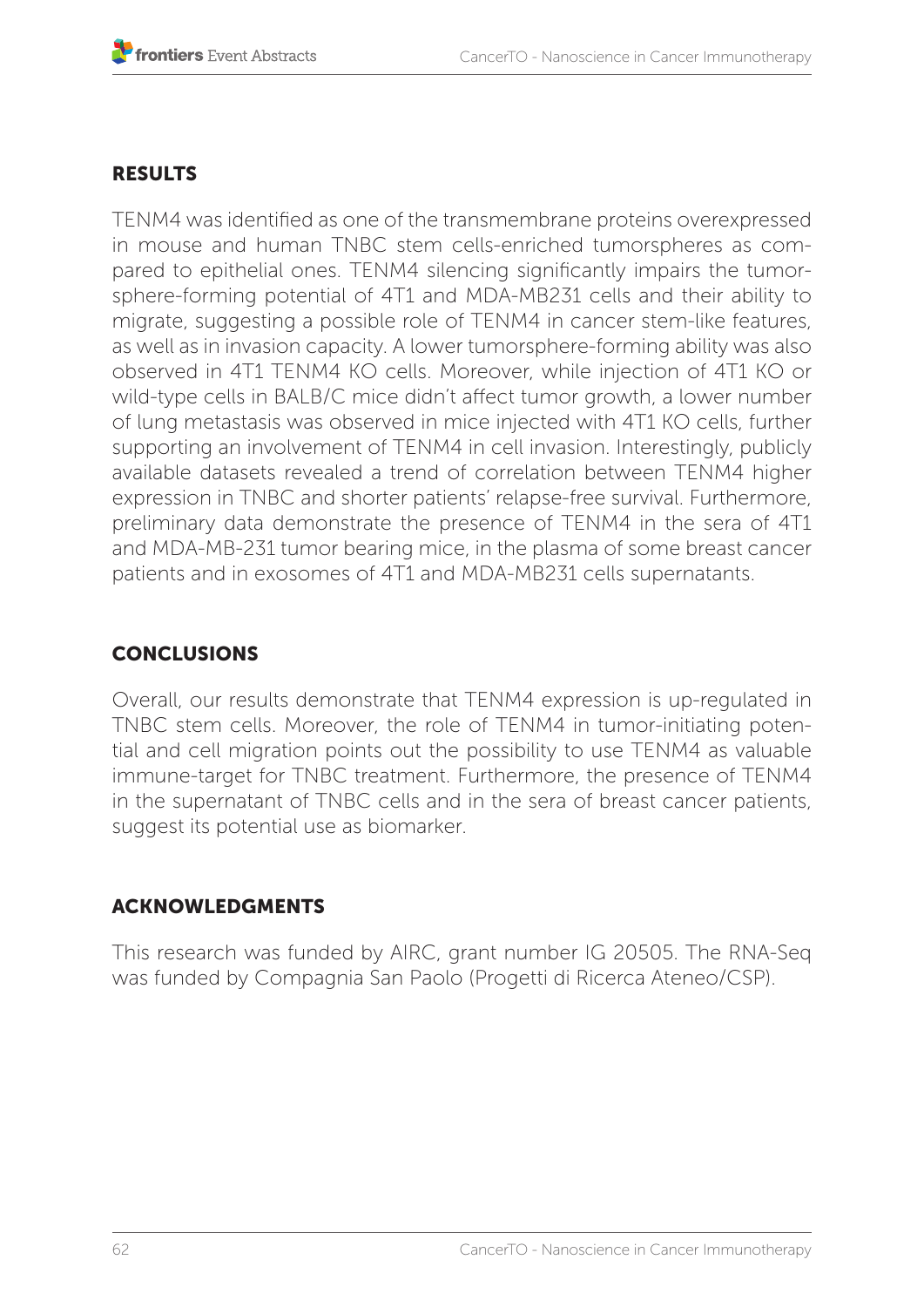# Bypassing cancer drug resistance mechanisms by tuning ERCC1-XPF and p53 activity

# Gloria Ciniero1 \*, Francesco Gentile2, Ahmed H. Elmenoufy2, Emeline Cros-Perrial<sup>3</sup>, Frederick G. West<sup>2</sup>, Michael Weinfeld<sup>2</sup>, Marco A. Deriu<sup>1</sup>, Lars P. Jordheim<sup>3</sup>, Jack A. Tuszynski<sup>1</sup>

*1 Department of Mechanical and Aerospace Engineering, PolitoBIOMedLab, Politecnico di Torino, Corso Duca degli Abruzzi, Torino, Italy 2 University of Alberta, Faculty of Medicine & Dentistry, Edmonton, AB T6G 2R3, Canada 3 Université Claude Bernard Lyon 1, CRCL, 4 Avenue Rockefeller, Lyon, France \*gloria.ciniero@polito.it* 

# **OBJECTIVES**

The ERCC1-XPF 5'-3' DNA endonuclease complex is involved in the nucleotide excision repair (NER) pathway, which is one of the key mechanisms responsible for resistance development to chemotherapeutic agents [1] [2]. A strategy to improve effects of traditional crosslinking drugs and reduce development of resistance is to target both the endonuclease and p53. These proteins play a key role in the efficacy of DNA damage induced apoptosis. Indeed, a loss in function of p53 allows cells to survive despite great genomic impairment [3]. The overall objectives of the present study are: i) to evaluate, by in vitro tests, the efficacy of in silico predicted ERCC1-XPF inhibitors [1] on both p53 WT cells and mut-p53 expressing cells [4]. ii) trying to reactivate p53 function in mut-p53 cells and restore their susceptibility towards ERCC-XPF inhibitors and cisplatin.

# **METHODS**

Using cytotoxicity studies, synergy between inhibitors and DNA damaging drugs has been assessed. MTT assays were performed and the dose-response curves were fitted with the aid of software CompuSyn, to quantitatively assess the level of synergy for specific drug combinations. Doing so, the key parameter CI (combination index) was obtained, which value indicates if synergy is present or not. PLA was performed on p53 WT cells for further investigation on the nature of the drug synergy, targeting the complex ERCC1-XPF. This allowed to observe the abundance and the location of the complex in the cell trough a fluorescence microscope. Moreover, Annexin-PI studies were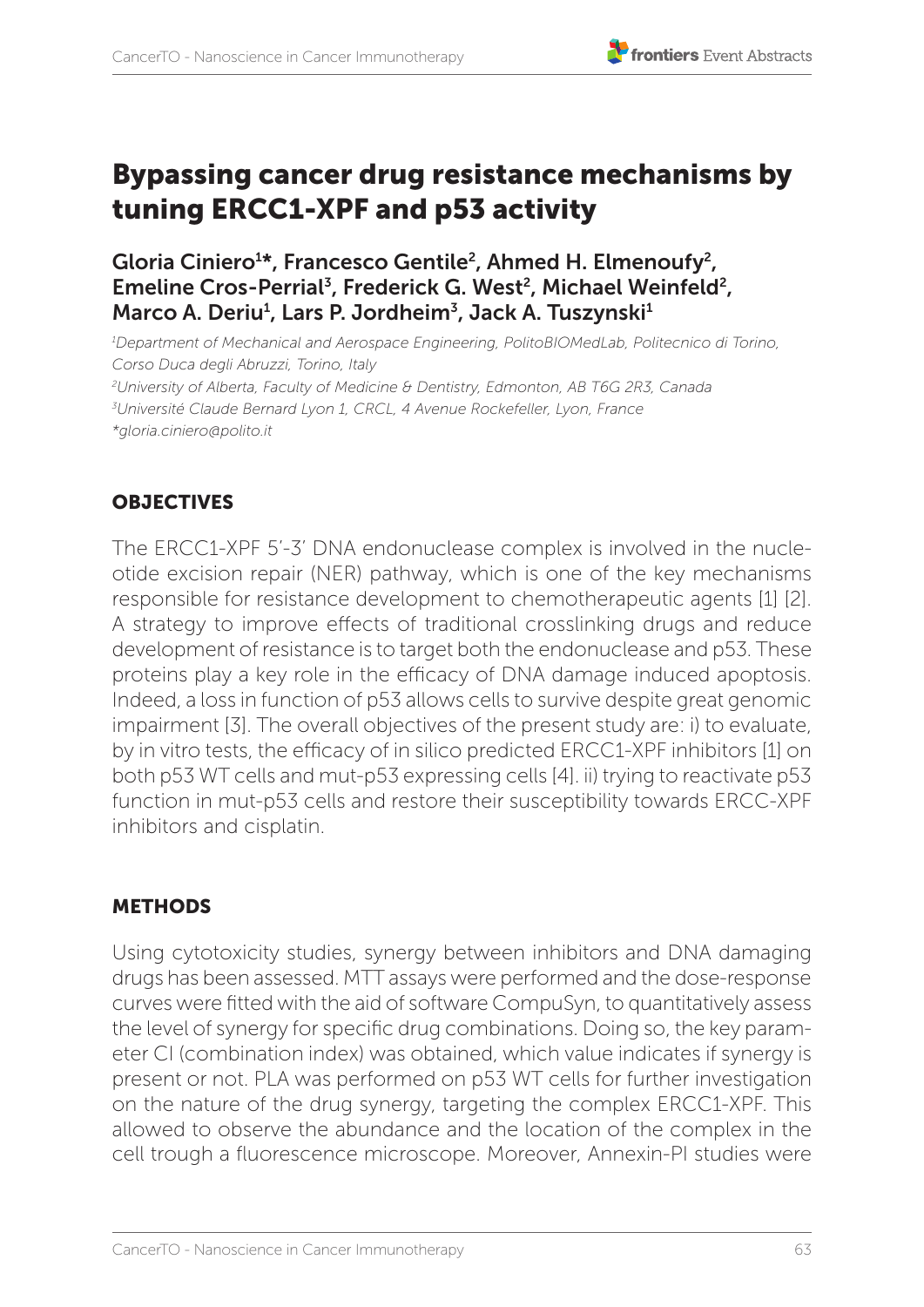preformed to investigate whether p53 reactivators could restore synergy in mutp53 cells.

# **RESULTS**

MTT data provided evidence for a possible synergistic effect between compounds, that correlates with affinity values from the in silico predictions. In particular, on two p53 WT cell lines, the CI value of new compound combinations seemed to reflect a synergistic effect. Moreover, the synergy itself, was evident in the p53 WT cells, but not in the mut-p53 cells. From the PLA, shown in figure, the new compounds (A4 and B9) were macroscopically observed to reduce the ERCC1-XPF interaction, even in presence of cisplatin, which upregulates this complex. Therefore, experimental results demonstrated that inhibition of the ERCC1-XPF complex is stronger upon usage of the new compounds (A4 and B9), compared to the reference compound (F06). Annexin-PI FACS experiments showed improvement of apoptosis in association with p53 reactivator PRIMA-1.

# **CONCLUSIONS**

Results [4] evidence the efficacy of the ERCC1-XPF inhibitors in disrupting this DNA repair complex, thus preventing the development of drug resistance mechanisms and improving the effects of DNA damaging drugs. The efficacy improvement seems to be conserved in p53 WT cells only, for this reason we have further tested p53-activating compounds in combination with the inhibitors of ERCC1-XPF. Preliminary data evidence that toxicity of cisplatin and B9 is conserved in the reactivated mut-p53 cells, paving the way for possible clinical applications of our inhibitors.

- [1] Gentile, F, Elmenoufy, AH, Ciniero, G, et al. Computer-aided drug design of small molecule inhibitors of the ERCC1-XPF protein–protein interaction. Chem Biol Drug Des. 2020; 00: 1– 12. https://doi.org/10.1111/cbdd.13660
- [2] Lars Petter Jordheim, Khaled H. Barakat, Laurence Heinrich-Balard, et al. Small Molecule Inhibitors of ERCC1-XPF Protein- Protein Interaction Synergize Alkylating Agents in Cancer Cells. Molecular Pharmacology 2013; 84 (1) 12-24. https://doi.org/10.1124/mol.112.082347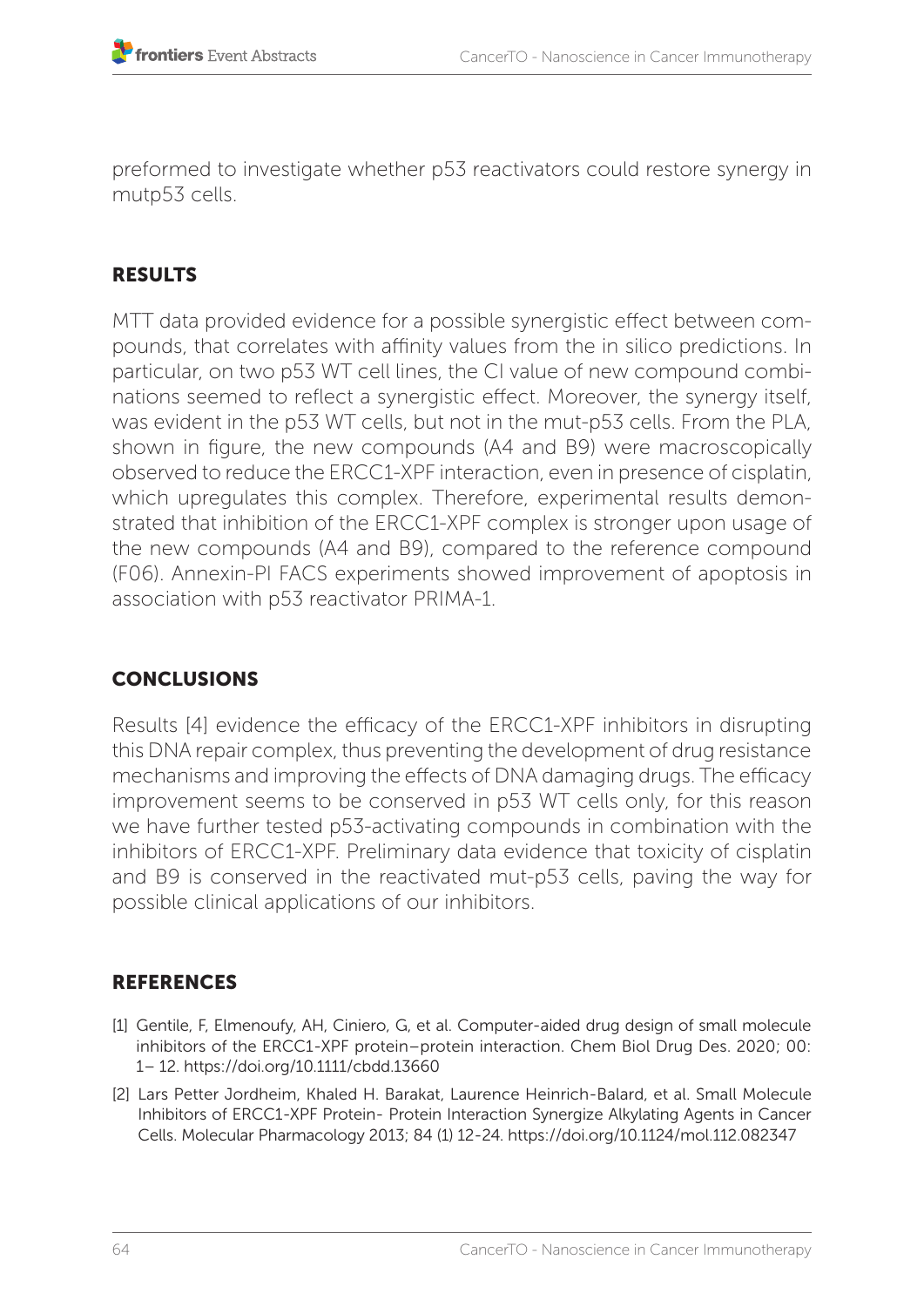

- [3] Luc Friboulet, Jean-Charles Soria and Ken A Olaussen The "Guardian of the genome" an old key to unlock the ERCC1 issue. Clin Cancer Res 2019 DOI: 10.1158/1078-0432.CCR-18-4123.
- [4] Ciniero G, Elmenoufy AH, Gentile F, et al. Enhancing the activity of platinum-based drugs by improved inhibitors of ERCC1- XPF-mediated DNA repair. Cancer Chemother Pharmacol. 2021 Jan 5. https://doi.org/10.1007/s00280-020-04213-x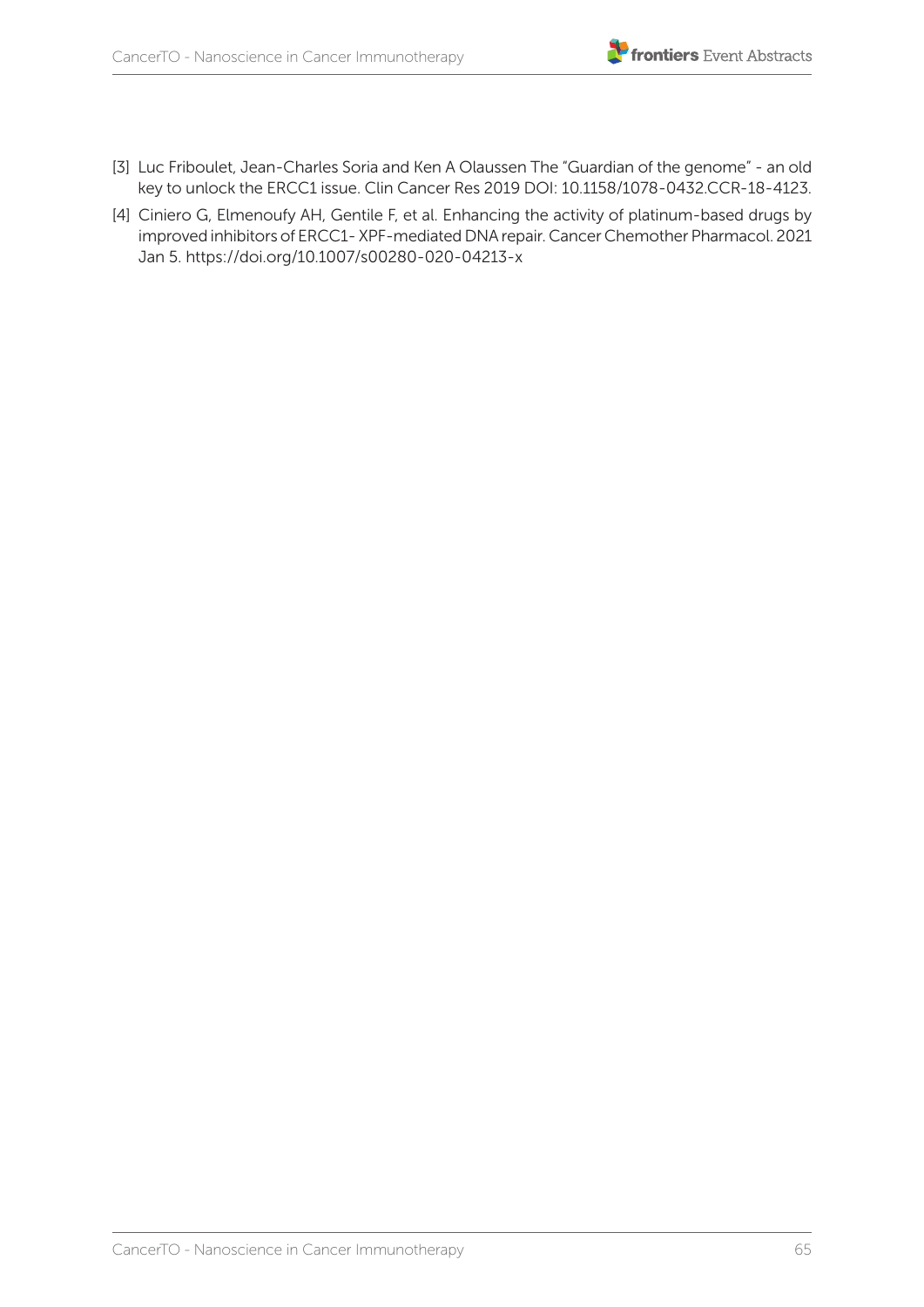# Investigating the role of CSPG4 as a target for immunotherapy in osteosarcoma

Lidia Tarone<sup>1\*</sup>, Davide Giacobino<sup>2</sup>, Selina Iussich<sup>2</sup>, Paolo Buracco<sup>2</sup>, Federica Cavallo<sup>1†</sup>, Federica Riccardo<sup>1†</sup>

*1 Department of Molecular Biotechnology and Health Sciences, University of Turin, Molecular Biotechnology Center, Via Nizza, Turin, Italy 2 Department of Veterinary Sciences, University of Turin, Largo Paolo Braccini, Grugliasco (TO), Italy † These authors contributed equally \*lidia.tarone@unito.it, Phone number: +39 011 6706458* 

# **OBJECTIVES**

Osteosarcoma (OSA) is a fatal tumor mainly due to the high frequency of recurrence, metastasis and resistance to standard therapies, representing the leading cause of cancer death among children and adolescents. The chondroitin sulfate proteoglycan (CSPG)4 is overexpressed by several tumor types that fail to respond to conventional therapeutic regimens, including OSA. Therefore, it could be an ideal target for innovative therapeutic approaches such as immunotherapy, especially for those patients that do not benefit from currently available treatments.

Since OSA is a rare disease and the young age of patients diagnosed hampers the understanding of its pathogenesis, the possibility of identifying and testing new therapies is generally limited. Thus, the finding of adequate pre-clinical models for testing anti-OSA therapies is required. Canine OSA is now widely recognized as a reliable avatar of the human disease, making OSA-bearing dogs a valuable translational pre-clinical model for testing new therapies. We have previously investigated the effect of CSPG4 targeting by means of monoclonal antibodies, alone or combined with chemotherapy, in both human and canine OSA cells *in vitro* [1]. As a step forward, the importance of understanding whether CSPG4 is able to confer a survival advantage and aggressive behavior in OSA tumorigenesis, and the pre-clinical efficacy of an anti-CSPG4 immunotherapy in dogs is under investigation.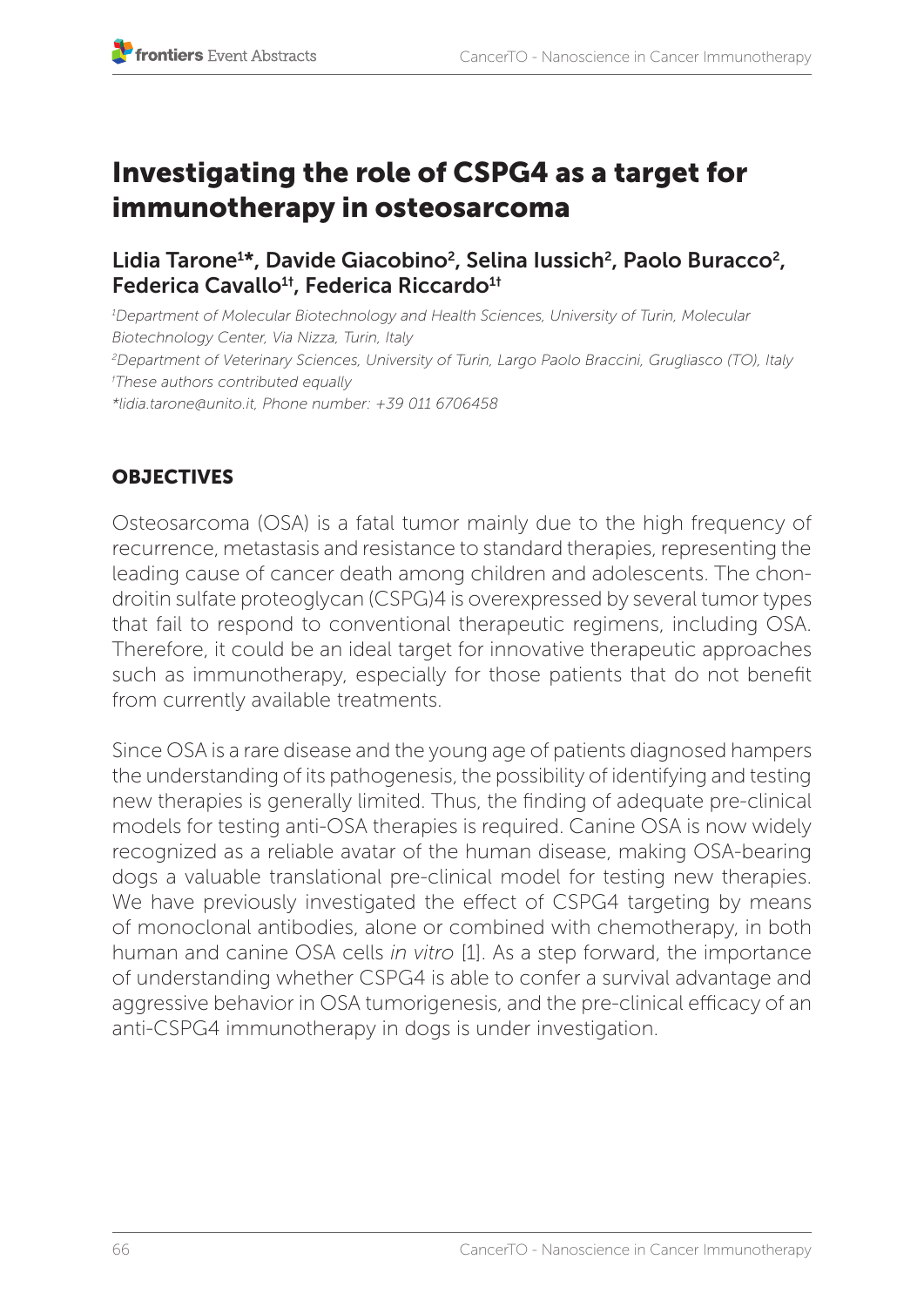### METHODS

We downregulated CSPG4 expression through siRNAs in a CSPG4+ OSA cell line and overexpressed it in a CSPG4- cell line. Functional assays were performed to evaluate the effects of CSPG4 downmodulation in terms of proliferation, migration, tumorspheres formation and chemoresistance. The activation of the ERK signaling pathway following CSPG4 overexpression was evaluated by western blot. Naturally-occurring OSA-bearing dogs are being enrolled in a clinical veterinary trial and adjuvantly treated with an anti-CSPG4 DNA vaccine. Flow cytometry analysis was performed to evaluate the vaccine-induced antibody response.

### RESULTS

Our previous comparative study established the role of CSPG4 immunetargeting in both human and canine OSA *in vitro* [1]. CSPG4 down-modulation in human U2-OS cells, naturally over-expressing CSPG4, demonstrated to be significantly effective in reducing CSPG4 dependent proliferation, migration, tumorspheres generation and viability *in vitro*. CSPG4 overexpression in canine D22 cells activated the downstream Erk signaling pathway and conferred resistance to cytotoxic drug treatment. Adjuvant anti-CSPG4 vaccination in spontaneously occurring OSA-bearing dogs is demonstrating to be safe and able to induce a humoral immune response.

## **CONCLUSIONS**

Overall, these results suggest the possible role of CSPG4 in sustaining OSA progression. Further investigations are required to provide more insights toward the understanding of the immune response triggered by vaccination and its possible effect on prolonging the survival of canine patients. In the future, these findings could be eventually translated in a human clinical setting, hopefully improving life expectancy of OSA patients that cannot benefit from current available therapies.

## ACKONOWLEDGMENTS

F. Riccardo was supported by a Veronesi fellowship.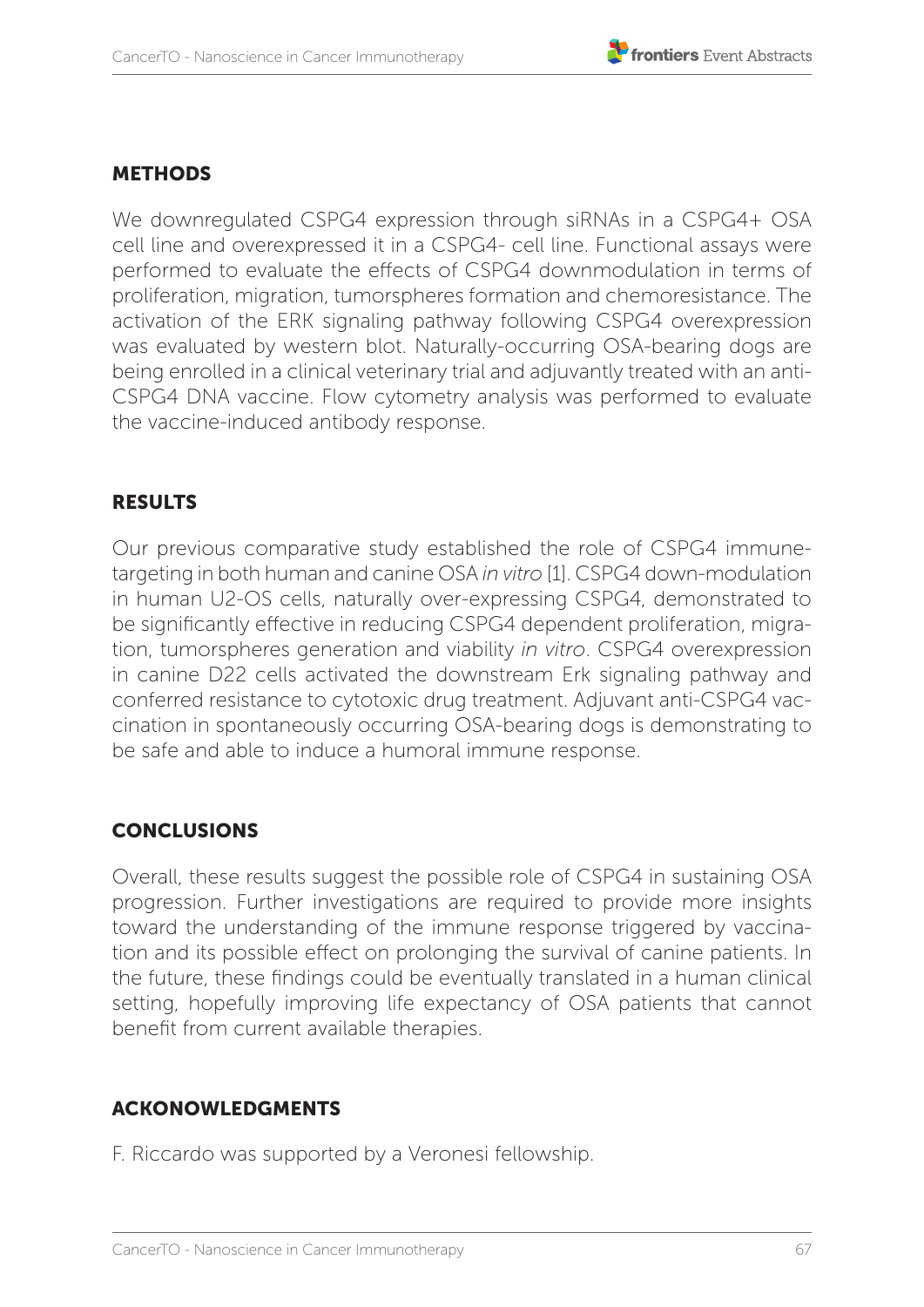#### **REFERENCES**

[1] Riccardo F, Tarone L, Iussich S, et al. Identification of CSPG4 as a promising target for translational combinatorial approaches in osteosarcoma. Ther Adv Med Oncol. 2019; 11: 1758835919855491.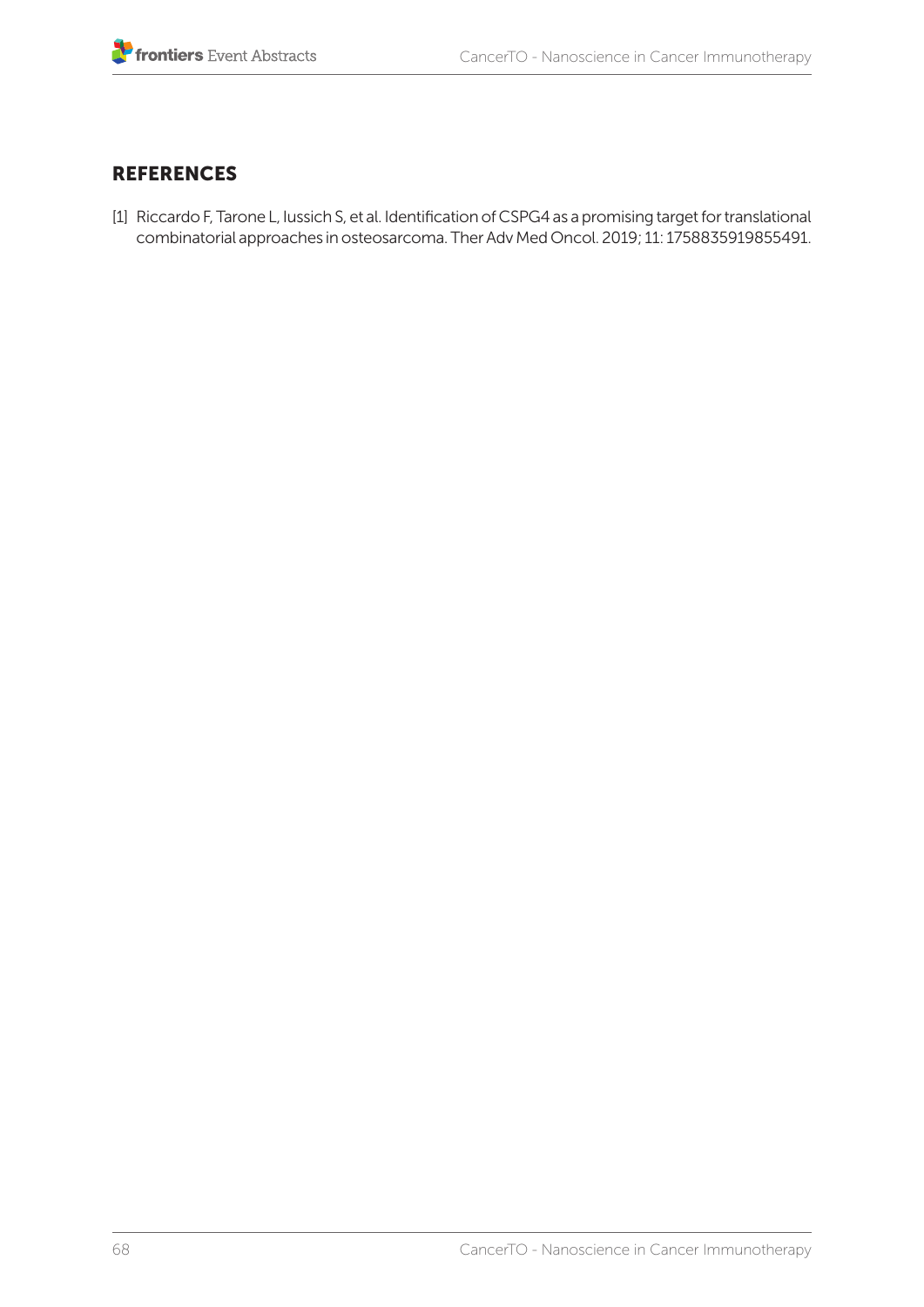

# BRAF and VEGF targeting in melanoma stimulates tumor immunity that increases efficacy of immune checkpoint inhibitor

Valentina Comunanza<sup>1,2</sup>, Chiara Gigliotti<sup>1,2</sup>, Valentina Martin<sup>2</sup>, Simona Lamba<sup>2</sup>, Claudio Isella<sup>1,2</sup>, Enzo Medico<sup>1,2</sup>, Alberto Bardelli<sup>1,2</sup>, Dario Sangiolo<sup>1,2</sup>, Federica di Nicolantonio<sup>1,2</sup>, Federico Bussolino<sup>1,2</sup>

*1 Department of Oncology – University of Torino Candiolo Italy 2 Candiolo Cancer Institute, FPO – IRCCS Candiolo Italy \*valentina.comunanza@ircc.it*

# **OBJECTIVES**

VEGFA is a key promoter of both tumor angiogenesis and tumor immunosuppressive functions and for this reason is an attractive target for combinatorial cancer therapy. VEGF pathway inhibition may endorse and facilitate the development of antitumor immunity and enhance the efficacy of anti-cancer therapies.

## METHODS

Here, we used 2 different BRAFV600E melanoma syngeneic models to study in vivo the simultaneous targeting of VEGF and BRAF pathways within immunocompetent melanoma models. It has previously demonstrated that targeting VEGFA enhanced the antitumor effect of BRAFi by normalizing the tumor vasculature, remodeling the extracellular matrix and recruiting M1 macrophages in BRAFV600E-driven melanoma and colorectal xenograft models [1].

## RESULTS

We showed that the concurrent BRAF and VEGFA inhibition promotes antitumor immunity and sensitizes mouse melanoma tumors to PD-1 checkpoint blockade better than single BRAF and VEGFA inhibition. In particular, we demonstrated that contrasting the VEGF effect along with simultaneous BRAF inhibition can turn into a promotion of both innate and adaptive immunity. Immune phenotype analysis revealed that the combinatorial regimen activated the host immune system inducing the tumor infiltration of several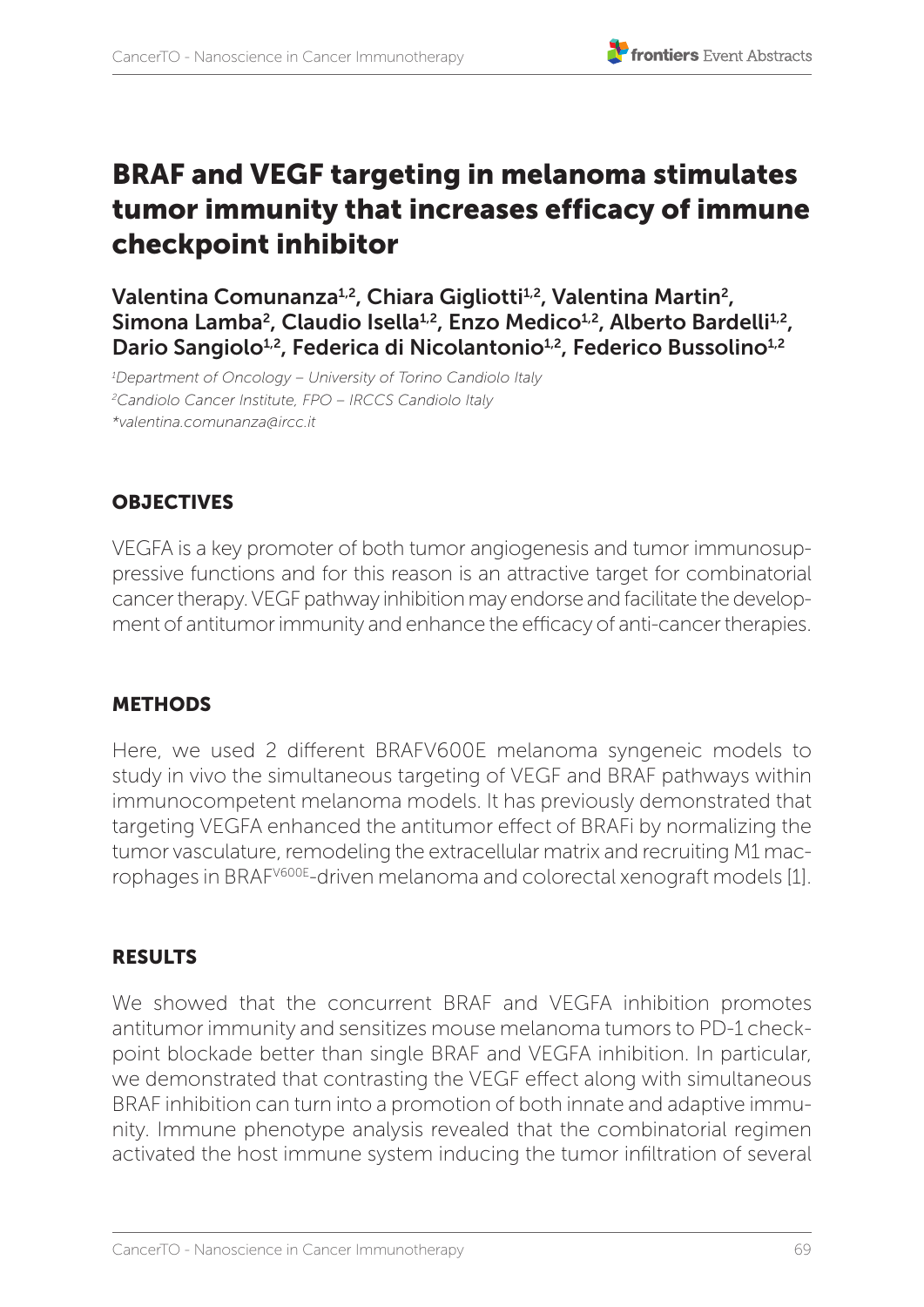key effectors of antitumor immunity: macrophages with tumor suppressive features, NKs, CD4+ and cytotoxic CD8+ lymphocytes.

Interestingly, we observed that blocking PD-L1/PD-1 signaling could help to prevent the early exhaustion od CD8+ T cells and the addition of anti-PD-1 antibody to VEGFA and BRAF co-targeting improved tumor growth control. Moreover, we demonstrated that triple combination therapy (BRAFi + anti-VEGFA + anti-PD-1) promoted complete and durable regression in 50% of BRAFV600E-driven mouse melanomas. In vivo neutralization of CD8+ T cells and M1 macrophages revealed that these 2 immune cell populations were required for the efficacy of triple combination therapy (BRAFi + anti-VEGFA  $+$  anti-PD-1).

# **CONCLUSIONS**

Our preclinical findings revealed that dual BRAF and VEGF blockade shifted the tumor immune environment toward an antitumor phenotype and this study demonstrated the potential of tumor-conditioning strategy that may unleash or increase the efficacy of anti-PD-1/PD-L1 antibodies for cancer immunotherapy.

## **REFERENCES**

[1] Comunanza V, Corà D, Orso F, et al. VEGF blockade enhances the antitumor effect of BRAFV600E inhibition. EMBO Mol Med. 2017;9(2):219–237. doi:10.15252/emmm.201505774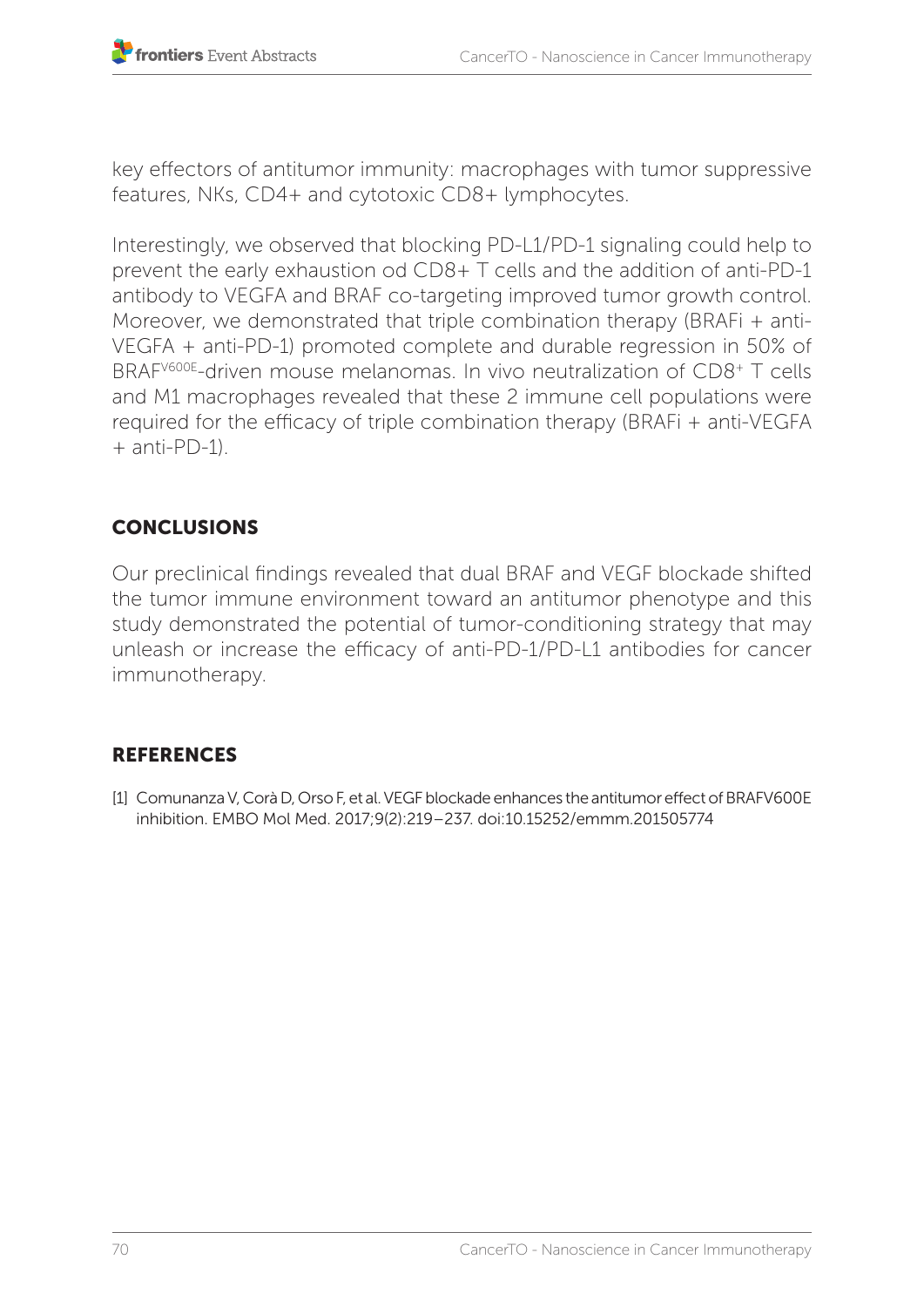# In vivo imaging of macro-environment before tumor appearance: A novel approach to identify early tumor biomarkers in pancreatic cancer

## Luisa de Latouliere, Isabella Manni, Giulia Piaggio\*

*IRCCS Regina Elena National Cancer Institute, Via Elio Chianesi, Rome Italy \*giulia.piaggio@ifo.gov.it, Phone number: 00390652662458*

## **OBJECTIVES**

In the entire body the organ fates are determined by cellular and molecular interplay between tissues, micro-environment, and macro-environment. We have recently developed a mouse model engineered to express the luciferase reporter gene in cells undergoing active proliferation [1,2]. We noticed that in the hematopoietic system of these mice with pancreatic cancers invariably, light increases several weeks before tumor appearance. Based on this consideration we hypothesize that systemic proliferation events occur in the animal macro-environment at early stages, before tumor appearance. Emerging evidences highlight the temporal and spatial activation of hematopoiesis and immune response during cancer progression. We aims to characterize the cellular components of the macro-environment during early steps of transformation, identify critical biomarkers specific of early steps of cancer cell transformation and validate them for clinical application.

#### **METHODS**

Using noninvasive imaging tools to measure in longitudinal studies cell proliferation in the entire living animal of mouse model for pancreatic ductal adenocarcinoma (PDAC), the LSL-KrasG12D/+; Pdx-1 Cre (KC), we spatiotemporally identified early steps of pre-neoplastic transformation, involving waves of BM and spleen cell proliferation before tumor take place when molecular events pro- or anti-tumor growth could take place [3]. To clarify whether the proliferating cells during early steps of pre-neoplastic transformation are multipotent, pluri-potent or committed cells we will perform Cytof analysis on isolated BM and spleen cells before, during and after increase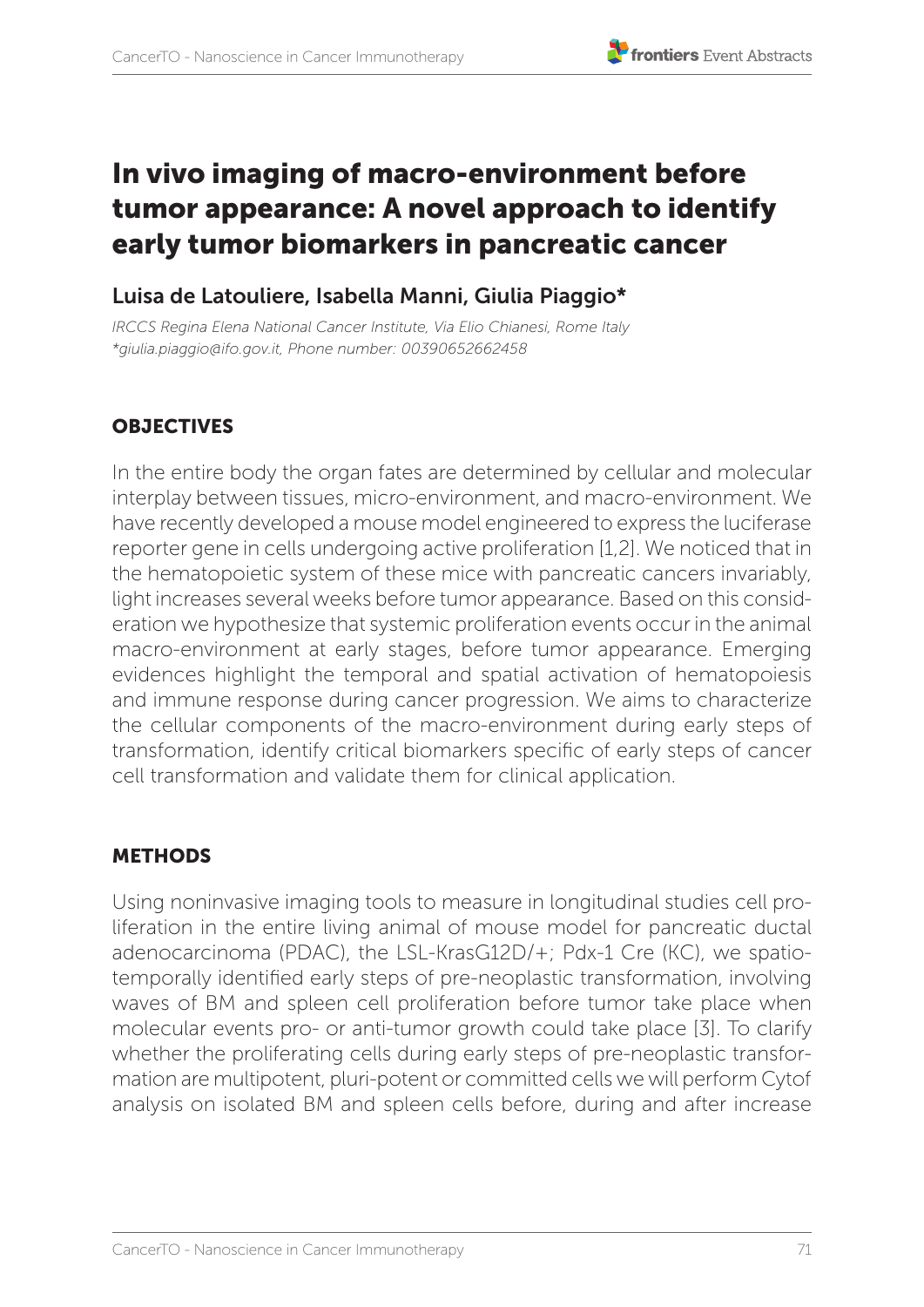of photon emission from MKC mice. Once the proliferating cell type has been identified, expression of chemokine and cytokine receptors will be investigated. Levels of cytokines and chemokines in sera will be analysed using mouse multiplex arrays.To translate these results in clinic we plane to analyzed the novel identified early tumor biomarkers in sera of patients with PANin, PDAC, and in healthy volunteers.

### RESULTS

We crossed MITO-Luc and KC mice [3] and we used these mice (MKC) to measure proliferation in longitudinal studies by in vivo BLI. Although PDAC arise in a variable time span (22-56 weeks of life), PANins are already present in 100% of mice at 12 weeks of life [3]. In MKC animals (n=14), but not of the control mice (n=10), we noticed that photon emission increases at 9/10 weeks of life. These data indicate that systemic proliferation occurs at early stages of pancreatic tumor development. To characterize the cellular component of the macro-environment during early steps of transformation we injected EdU in MKC mice at 9 weeks of life and after 2 hours spleen cells were purified and analyzed by FACS analysis with an anti-EdU and an anti-CD3 antibody. In the spleen of MKC mice at 9 weeks of life there is an increase of EdU-incorporating cells (0,37% in MK versus 1,47% in MKC) thus demonstrating that in this model the increase in photon emission is due to cell proliferation. Interestingly, only a small fraction of proliferating cells from MKC mice are CD3+ (6,45%), versus 15,2% in proliferating cells from MK mice [4].

# **CONCLUSIONS**

The use of the MITO-Luc mice to study how incipient tumors potentially affect the proliferation of cells at distant sites, prior to the appearance of detectable tumors is an innovative application of the imaging technology.

# ACKONOWLEDGMENTS

BANDO RICERCA FINALIZZATA 2018: Starting Grant SG-2018-12366731 funding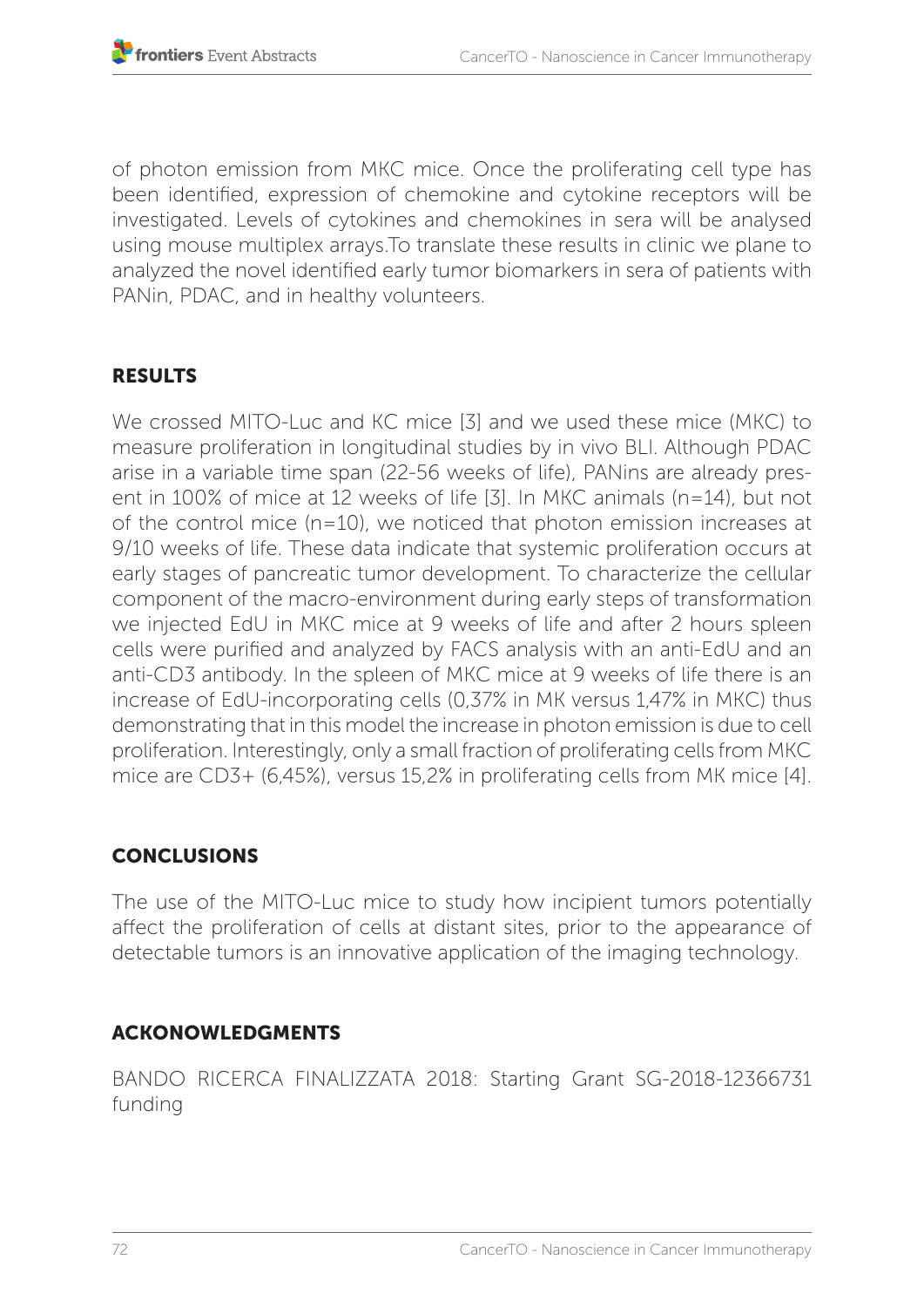

- [1] Goeman et al. Mol Biol Cell. 2012 (8):1467-74.
- [2] Gurtner et al. 2016 Dec 9. pii:S1874-9399(16)30283-8.
- [3] de Latouliere et al. Ann Anat. 2016 Sep;207:2-8.
- [4] Hingorani et al. Cancer Cell. 2003 Dec;4(6):437-50.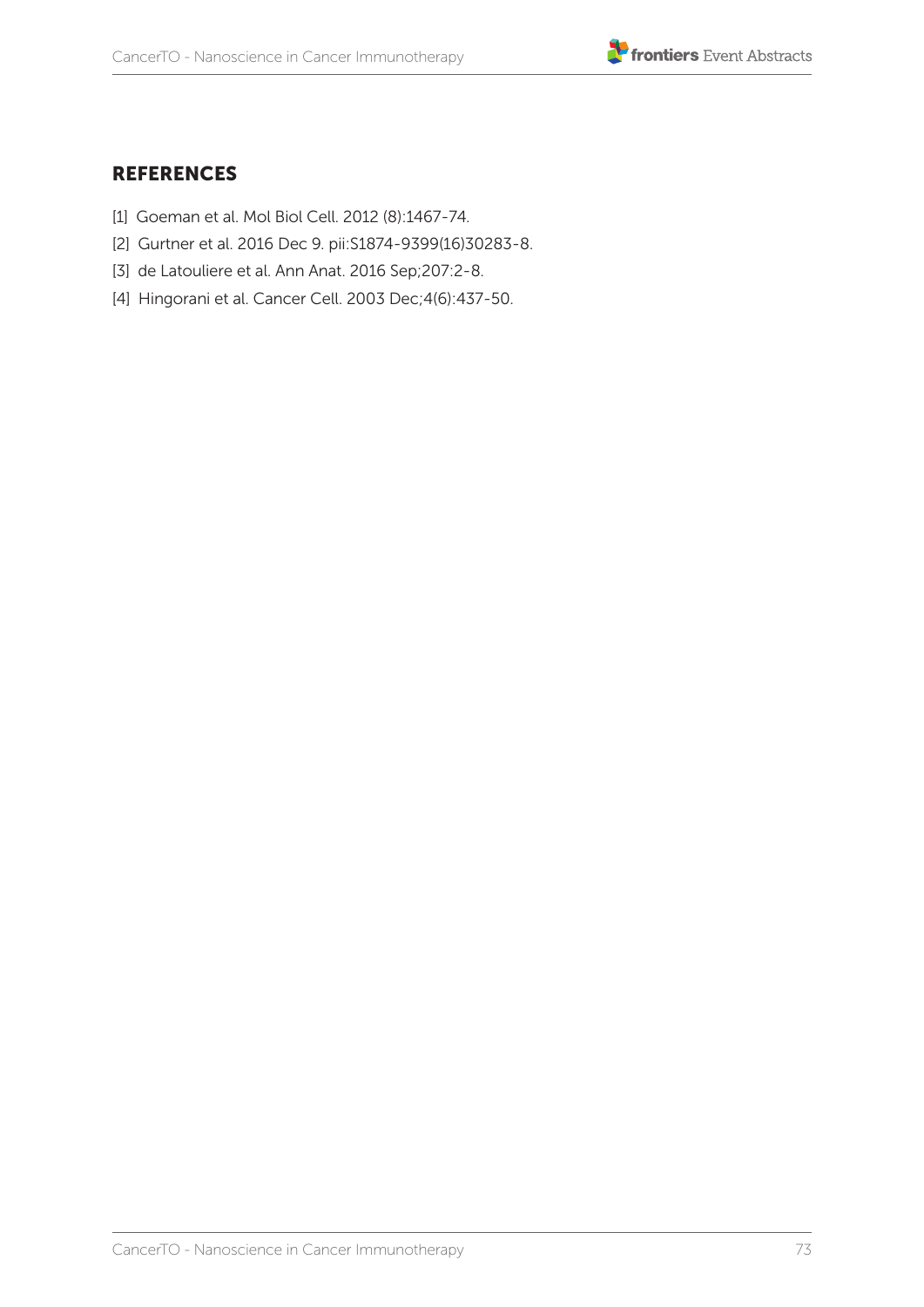# Toll-Like Receptor 2 targeting impairs breast cancer progression and overcomes resistance to chemotherapy

### Antonino Di Lorenzo\*, Elisabetta Bolli, Elena Quaglino, Roberto Ruiu, Federica Cavallo, Laura Conti

*Department of Molecular Biotechnology and Health Sciences, University of Turin antonino.dilorenzo@unito.it*

# **OBJECTIVES**

Toll-Like Receptor 2 targeting impairs breast cancer progression and overcomes resistance to chemotherapy Objectives Toll-Like Receptor 2 (TLR2) acts as a double-edge sword in cancer. Indeed, it is a fundamental player of innate immunity that recognizes molecules associated to pathogen invasion and tissue damages, promoting inflammation and immune responses. However, TLR2 is also expressed on tumor cells of different origin, including breast cancer, where its expression is associated with poor prognosis. Indeed, we have previously demonstrated that TLR2 is overexpressed in breast cancer stem cells (CSCs), responsible for cancer progression, therapy resistance and invasion, and promotes their self-renewal through an autocrine pathway initiated by high mobility group box 1 (HMGB1). To dissect the dual role of TLR2 in breast cancer and develop new anti-cancer therapies, here we further investigated the effects exerted by TLR2 in breast cancer progression and resistance to chemotherapy in preclinical models.

# **METHODS**

We crossed transgenic mice expressing the rat HER2-neu oncogene, which spontaneously develop mammary tumors, with TLR2 wild type or knockout mice, to generate TLR2WT-neuT and TLR2KO-neuT mice, respectively. We compared tumor progression and performed FACS analysis of CSCs and immune cells in tumors and other compartments. We derived cancer cell lines from primary tumors of TLR2WT and TLR2KO mice in order to characterize in vitro the TLR2- mediated cancer cell intrinsic pro-tumor effects. Moreover, we analyzed the effect of TLR2 inhibitors in combination with chemotherapy on mouse and human breast cancer cell lines.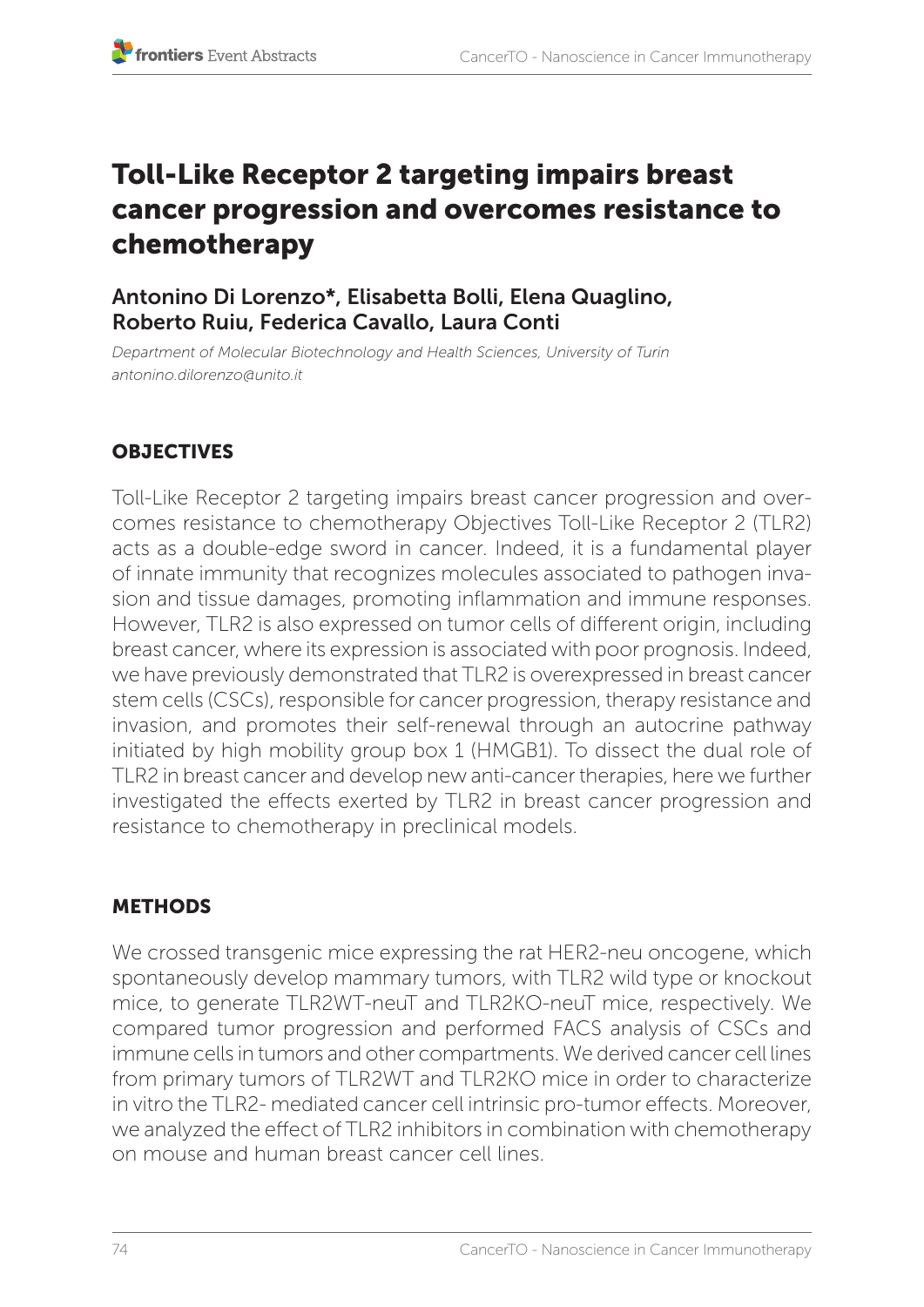# RESULTS

TLR2KO-neuT mice showed a delayed tumor onset and increased survival as compared to TLR2WT-neuT mice, which was accompanied by a reduction in CSCs and T regulatory cells. Transplantation experiments demonstrated that TLR2 acts mainly through cancer cell intrinsic mechanisms. The in vitro characterization of tumor-derived TLR2WT and TLR2KO cell lines demonstrated that TLR2 affects cancer cell proliferation and CSC self-renewal. Furthermore, TLR2 conferred resistance to chemotherapy in mouse and human breast cancer cell lines. This effect was mediated by chemotherapy-induced release of TLR2 ligands, such as the (HMGB1), which through TLR2 signaling promote breast CSC self-renewal and proliferation. Treatment with a TLR2 inhibitor impaired viability and induced apoptosis of breast cancer cell lines, and a synergistic effect was observed when combined with chemotherapy.

### **CONCLUSIONS**

Taken together, our results enlightened the pro-tumorigenic role of TLR2 in breast cancer progression and chemoresistance in preclinical models of breast cancer. Moreover, we demonstrated that TLR2 silencing or inhibition impair breast tumor progression and restore sensitivity to therapy, opening new perspectives in the treatment of breast cancer.

#### ACKNOWLEDGMENTS

This work was supported by the Italian Association for Cancer Research [grant number IG21468 to FC], Fondazione Ricerca Molinette Onlus, Ricerca Finalizzata 2013 [grant number RF 2013-02354892 to LC] and from the University of Torino, Italy.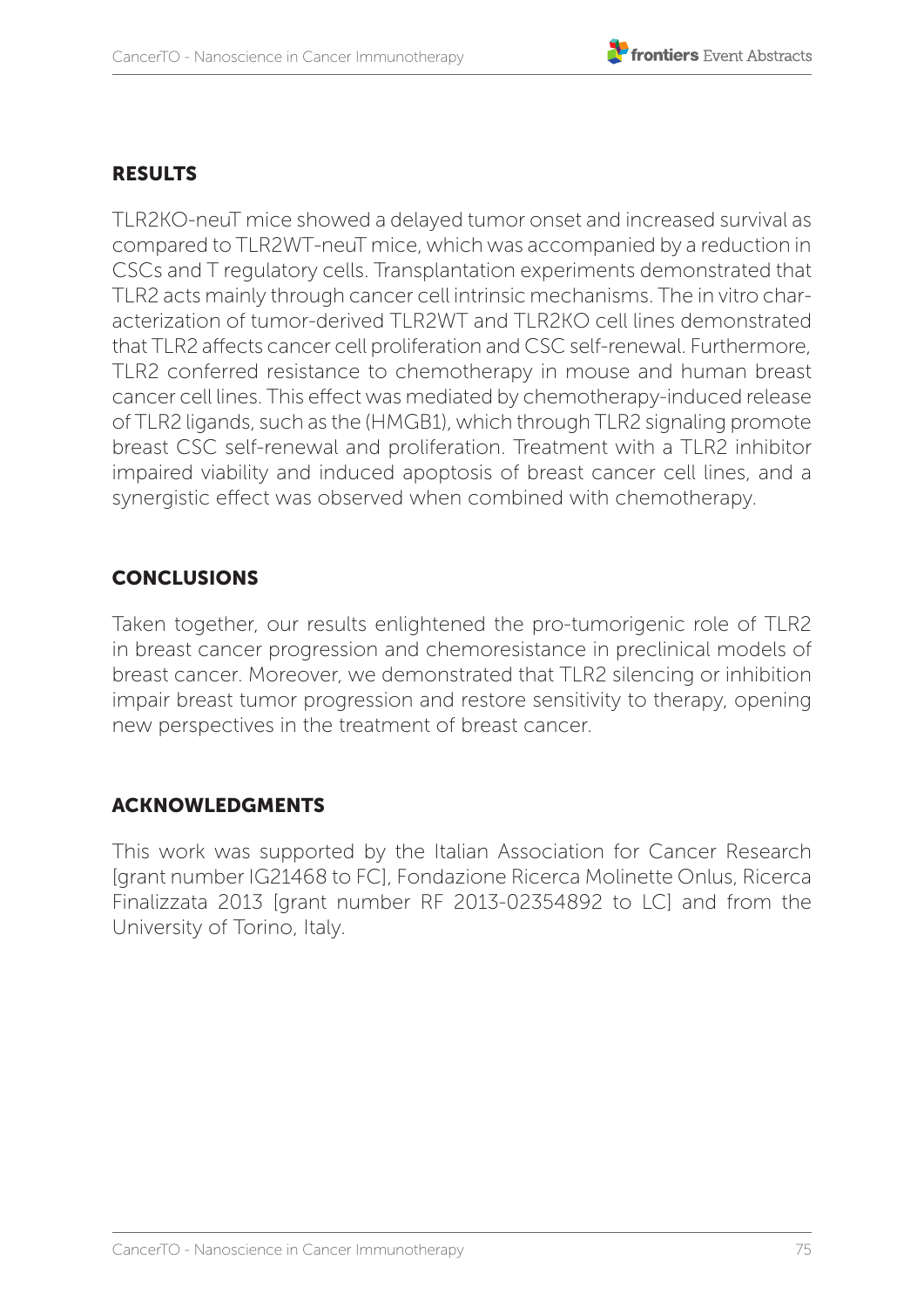# Zinc oxide nanocrystals shielded by extracellular vesicles as hybrid nanoconstructs against cancer cells

Bianca Dumontel<sup>1\*</sup>, Francesca Susa<sup>1</sup>, Tania Limongi<sup>1</sup>, Marta Canta<sup>1</sup>, Luisa Racca<sup>1</sup>, Nadia Garino<sup>1,2</sup>, Doriana Debellis<sup>3</sup>, Roberto Marotta<sup>3</sup>, Valentina Cauda1

 *Department of Applied Science and Technology, Politecnico di Torino, Corso Duca degli Abruzzi, Turin, Italy Center of Sustainable Future Technologies–CSFT@Polito, Istituto Italiano di Tecnologia, Via Livorno, Turin, Italy Electron Microscopy Facility, Fondazione Istituto Italiano di Tecnologia, via Morego, Genoa, Italy \*bianca.dumontel@polito.it, Phone number: +39 011 0907380*

# **OBJECTIVES**

Thanks to their cellular origin and biological role of intercellular messengers, extracellular vesicles (EVs) have been recently evaluated as interesting candidates for the formulation of specific, biomimetic and stable delivery vehicles for therapeutic payloads. However, the efficient encapsulation of cargos and the maintenance of the EVs integrity and functionalities after the loading process are still major challenges [1]. In this context, we optimize the encapsulation of zinc oxide nanocrystals (ZnO NCs) in cell-derived EVs for the creation of a nanoconstruct for the treatment of cancer cells. The hybrid product will combine the intrinsic and selective cytotoxicity of ZnO nanostructures [2] with the natural delivery features of EVs.

# **METHODS**

Chemically synthesized ZnO NCs were combined with EVs, isolated from cell culture supernatants, by different procedures designed to maximized the loading efficiency. These were based on the optimization of thermodynamic and electrostatic interactions between the two components [3] or on the application of freeze-thaw cycles as active stimulus to permeabilize the EVs membrane. The final nanoconstructs were fully characterized in terms of loading efficiency and morphology, paying particular attention also to their colloidal and biological behaviors, analyzed by nanoparticle tracking analysis (NTA) and *in vitro* tests.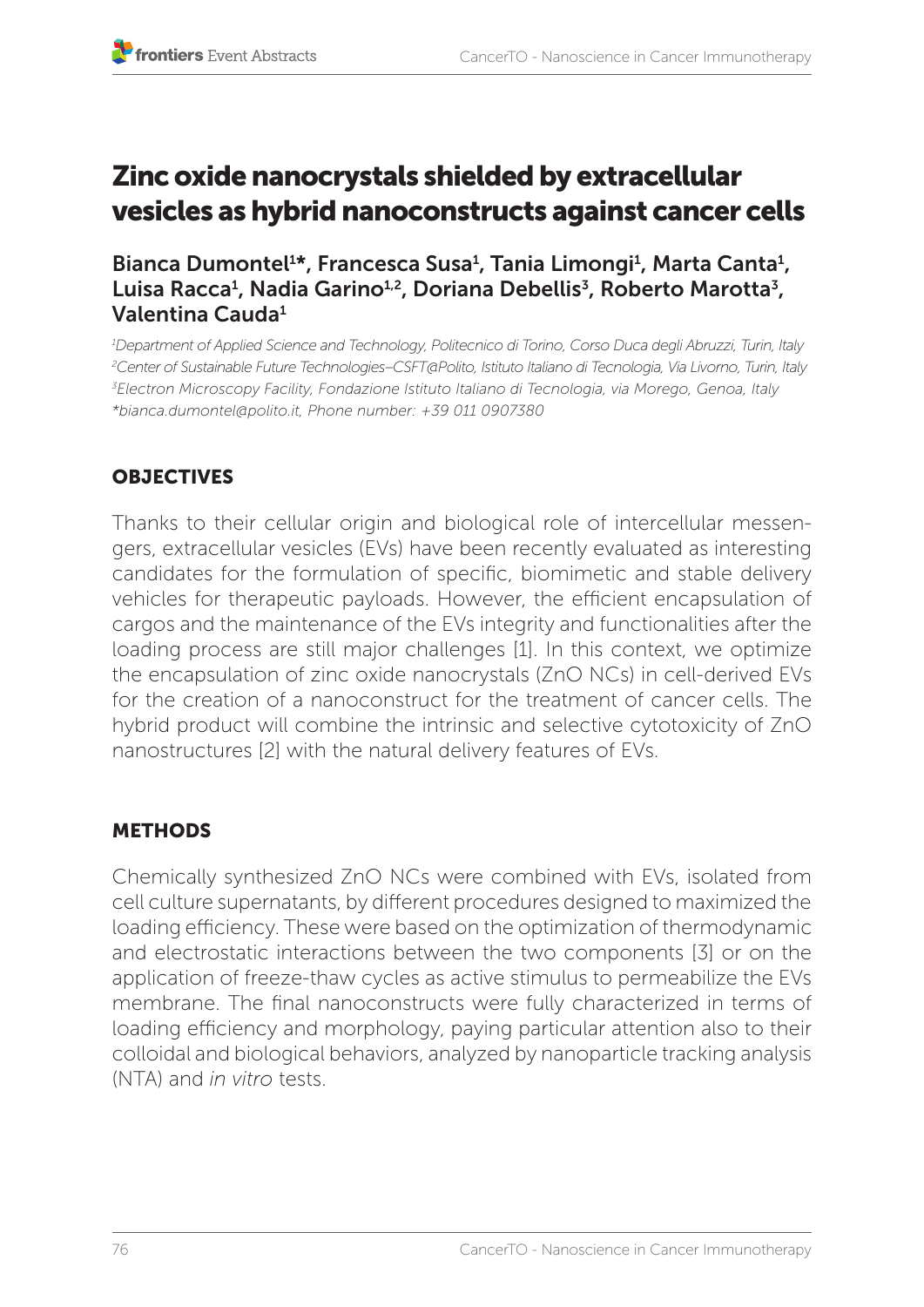#### RESULTS

The encapsulation of ZnO NCs in EVs was successfully achieved, obtaining hybrid nanoconstructs characterized by promising loading efficiency and well-preserved morphology, even after the application of an active loading method. Stability tests performed on the obtained nanoconstructs demonstrated also that the EVs-shielding efficiently prevents the aggregation of ZnO NCs, ensuring a great colloidal stability in physiological media. *In vitro* tests [3] demonstrated that the presence of EVs envelope guaranteed also a more efficient delivery inside cancer cells while preserving the intrinsic toxicity of ZnO NCs.

#### CONCLUSIONS

In this study, we show the successful encapsulation of ZnO NCs in cell-derived EVs. The obtained hybrid nanoconstructs combine the cytotoxic potential of ZnO with the biostability and capability of interaction with target cells of EVs. The biological origin of EVs would also improve the biomimetic and biocompatible features of our hybrid nanoconstruct, making it a promising tool for therapeutic applications against cancer cells.

#### ACKNOWLEDGMENTS

This work has received funding from the European Research Council (ERC) under the European Union's Horizon 2020 research and innovation programme (grant agreement N° 678151 - Project Acronym "TROJANANOHORSE"- ERC Starting Grant).

- [1] Kibria G, Ramos E K, Wan Y, Gius D R, Lin H, Exosomes as a Drug Delivery System in Cancer Therapy: Potential and Challenges. Molecular Pharmaceutics (2018) 15 (9): 3625-3633.
- [2] Hanley C, Layne J, Punnoose A, Reddy K M, Coombs I, Coombs A, Feris K, Wingett D, Preferential killing of cancer cells and activated human T cells using ZnO nanoparticles. Nanotechnology (2008) 19 (29), 295103.
- [3] Dumontel B, Susa F, Limongi T, Canta M, Racca L, Chiodoni A, Garino N, Chiabotto G, Centomo M L, Pignochino Y, Cauda V, ZnO nanocrystals shuttled by extracellular vesicles as effective Trojan nano-horses against cancer cells. Nanomedicine (2019) 14 (21): 2815-2833.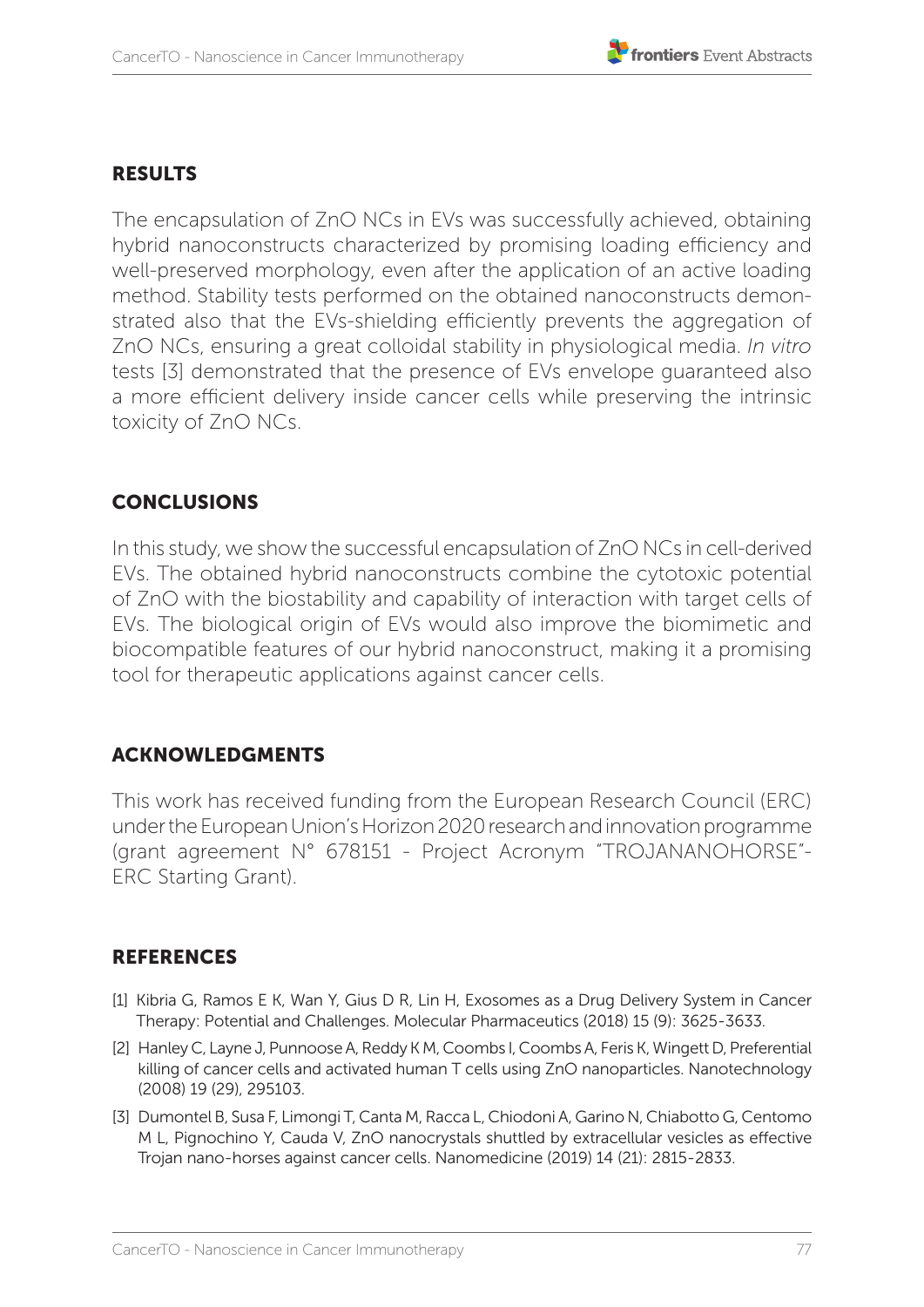# In vitro and in vivo magnetic drug targeting by using biomimetic magnetite nanoparticles

# F Oltolina<del>1</del>, A D'Urso<sup>1</sup>\*, A Peigneux<sup>2</sup>, G Iglesias Salto<sup>3</sup>, D Colangelo<sup>1</sup>, C Jiménez-Lopez<sup>2</sup>, M Prat<sup>1</sup>

*1 Dipartimento di Scienze della Salute, Università del Piemonte Orientale A. Avogadro, Via Solaroli, Novara, Italy 2 Departamento de Microbiología, Universidad de Granada, Campus Fuentenueva, s/n, Granada, Spain 3 Departamento de Física Aplicada, Facultad de Ciencias Universidad de Granada, Campus Fuentenueva, s/n, Granada, Spain \*annarita.durso@uniupo.it; Phone number: +39 3459242450*

# **BACKGROUND**

Nanotechnology and nanoparticles (NPs) have become very attractive for their applications in different fields, comprising biology, medicine and oncology in particular, since cancers are still the second cause of morbidity and mortality in western countries, and thus require new therapeutic strategies. In this context, magnetite nanoparticles are even more interesting as they can be manipulated by an external magnetic field, besides being multifunctional platforms. We have recently shown that MamC-mediated biomimetic magnetic nanoparticles (BMNPs) can be considered effective multifunctional doxorubicin (DOXO) nanocarriers that allow a targeted chemotherapy driven by a gradient magnetic field (GMF) [1], a pH-sensitive release of DOXO, which is even enhanced by the exposure of the nanoparticles to an alternating magnetic field (AMF) [2]. The latter can also develop hyperthermia. Objectives We have now investigated the in vitro magnetic behavior of these BMNPs on cells, their in vivo biocompatibility, magnetic drug targeting, and ability to mediate thermoablation of tumors.

# METHODS

Cytocompatibility/cytotoxicity of DOXO-free and DOXO-BMNPs in presence/ absence of a gradient magnetic field (GMF) in 4T1 cell (MTT assay, ROS production, apoptotic/proliferation pathways in western blot), as well as their cellular uptake (iron quantification and Pearl's blue staining) were evaluated. The biocompatibility and in vivo distribution of DOXO-free BMNPs, as well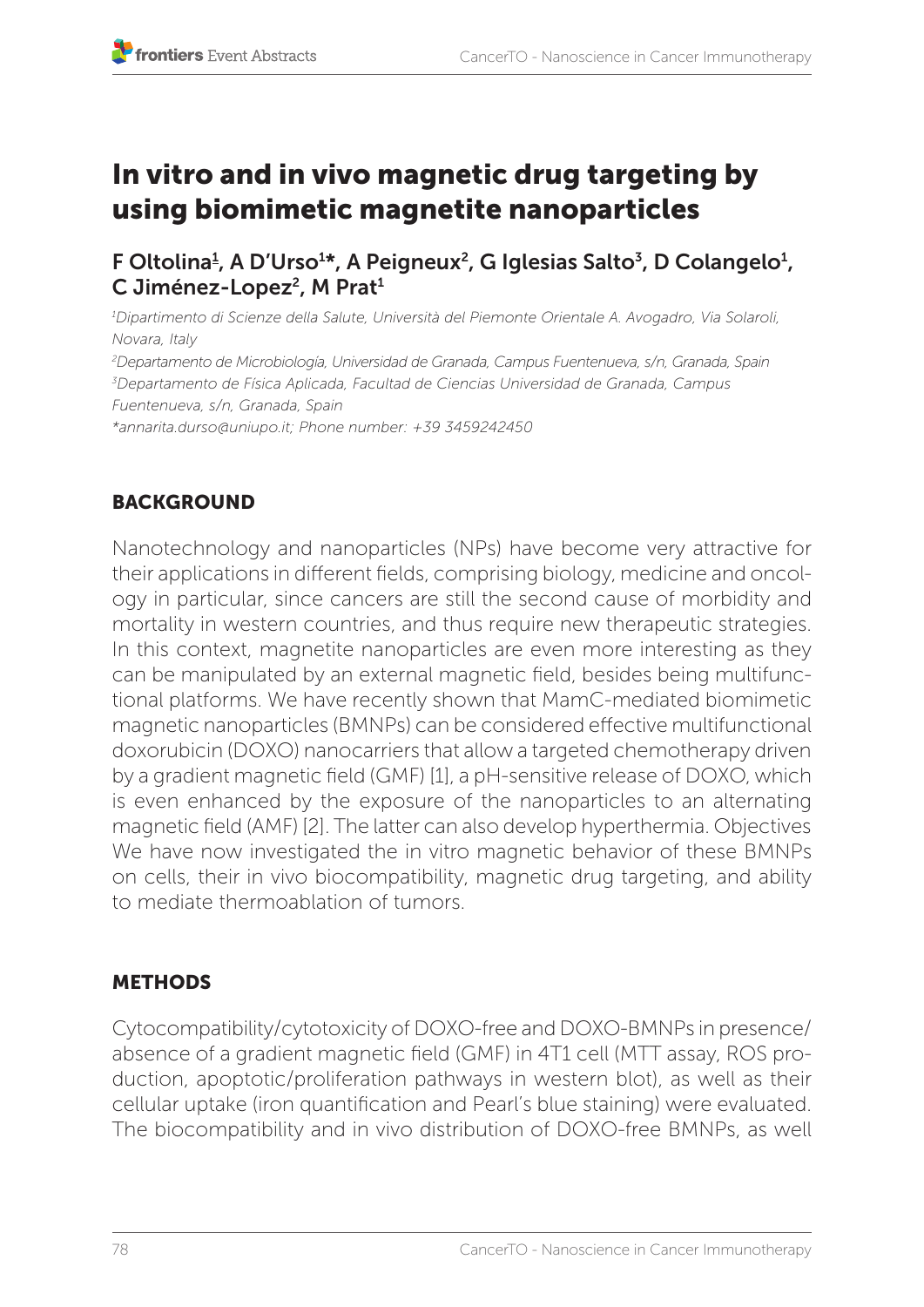as the effect of DOXO-BMNPs injected in BALB/c mice bearing 4T1 induced mammary carcinomas after applying a GMP and an AMF were analyzed.

### **RESULTS**

In vitro in the presence of GMF, DOXO-free and DOXO-BMNPs were uptaken by cells more efficiently than in its absence; in GMF+ conditions DOXO-BMNPs were more cytotoxic discharging the drug in the cell nuclei and activating caspases more efficiently, while DOXO-free BMNPs were not toxic. In vivo DOXO-free BMNPs, administered systemically, were biocompatible and did not induce morphological alterations in the major organs. Furthermore, when DOXO-BMNPs were intravenously injected twice a week for six time in BALB/c mice bearing 4T1 induced carcinomas and a GMF was applied over the tumor for 1 hour, higher amounts of BMNPs were accumulated in the tumor site and tumor growth was inhibited compared to mice injected with DOXO-BMNPs but not treated with the GMF. In another set of in vivo experiments with the same animal model, the injection of DOXO-BMNPs in situ together with the application of an AMF, resulted in a significant tumor weight decrease of ~40% compared to mice injected only with soluble DOXO (~25%), relative to untreated control animals.

# **CONCLUSIONS**

These promising results show the suitability of the BMNPs as magnetic nanocarriers for local targeted chemotherapy, which can be combined with hyperthermia.

#### ACKNWOLEDGMENTS

This research was funded by AIRC—Italy, grant number IG n. 13166, Compagnia di San Paolo - 12-CSP-C04-018.

- [1] Oltolina Fet al. Tumor Targeting by Monoclonal Antibody Functionalized Magnetic Nanoparticles. Nanomaterials (2019) 9:1575.
- [2] Peigneux A et al. Functionalized Biomimetic Magnetic Nanoparticles as Effective Nanocarriers for Targeted Chemotherapy. Part. Syst. Charact. (2019) 36:1900057.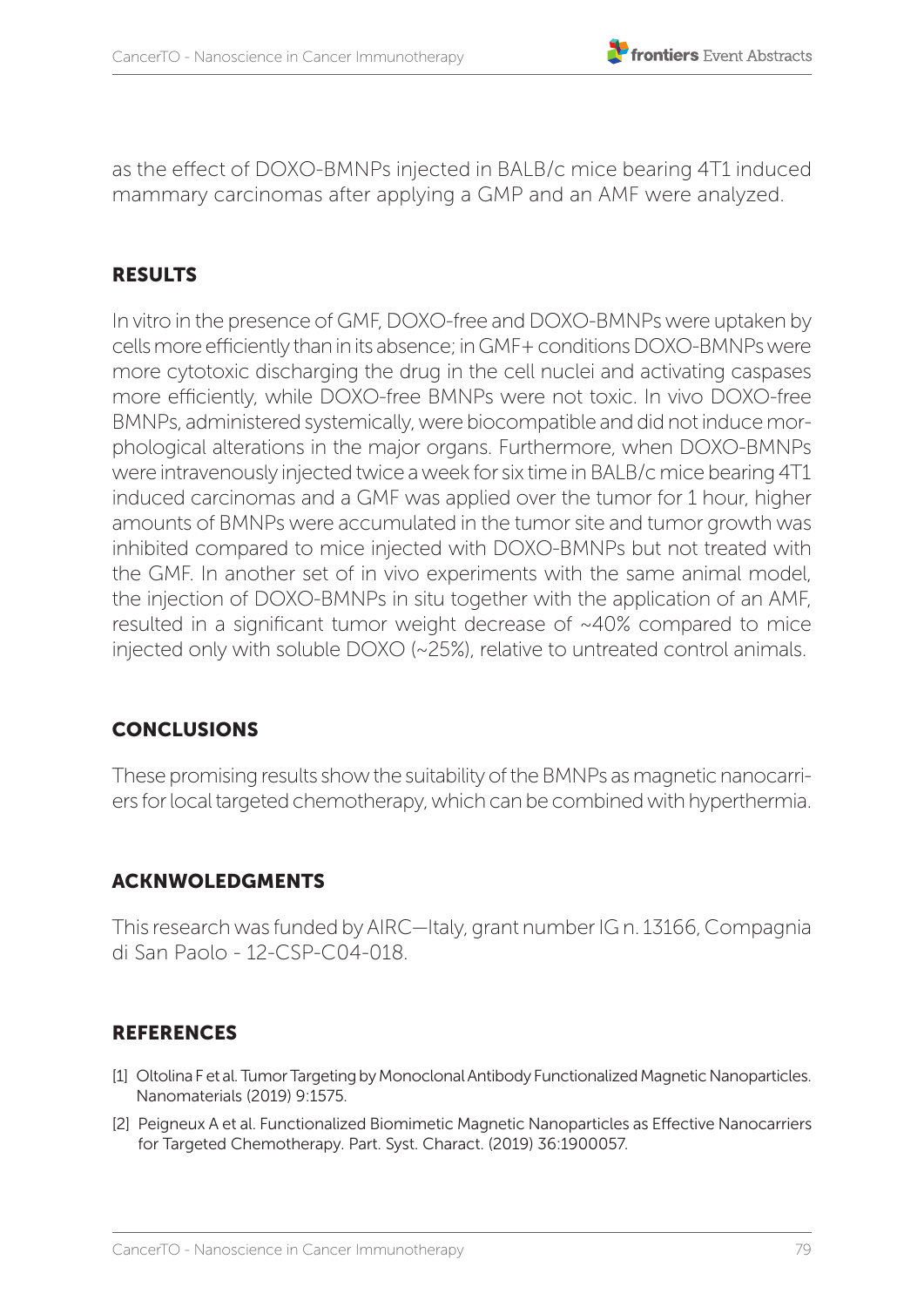# IL-33 activates eosinophils to influence tumor cell phenotype and the microenvironment

Adriana Rosa Gambardella<sup>1</sup>, Sara Andreone<sup>1</sup>, Jacopo Mancini<sup>1</sup>, Adele De Ninno<sup>2</sup>, Giovanna Ziccheddu<sup>1</sup>, Cristiana Zanetti<sup>1</sup>, Isabella Parolini<sup>1</sup>, Luca Businaro<sup>2</sup>, Claudia Afferni<sup>3</sup>, Fabrizio Mattei<sup>1</sup>, Giovanna Schiavoni<sup>1\*</sup>

*1 Department of Oncology and Molecular Medicine, Istituto Superiore di Sanità, Viale Regina Elena, Rome, Italy 2 Institute for Photonics and Nanotechnologies, National Research Council (CNR), Via Cineto Romano, Rome, Italy 3 Istituto Superiore di Sanità, National Center for Drug Research and Evaluation, Viale Regina Elena, Rome, Italy \*giovanna.schiavoni@iss.it, Phone number: +39 0649906099* 

# **OBJECTIVES**

Eosinophils (EO) are innate effectors of Th2-related pathologies that infiltrate most tumors, playing diverse roles [1]. Upon activation, these cells can exert direct cytotoxic functions against tumor cells. We recently showed that IL-33 is a potent activation stimulus for EO, inducing contact-dependent degranulation and tumor cell killing [2]. Here, we evaluated whether IL-33 activated EO could affect the phenotype of "surviving" tumor cells, by investigating several biological processes related to melanoma progression: epithelial to mesenchymal transition, cell cycle and immunovisibility/immunogenicity. Finally, we evaluated the mechanisms underlying such effects through analysis of EO extracellular vesicles (EO-EVs).

# METHODS

We co-cultured murine EO exposed to IL-33 (EO33) or to IL-5 (EO5) with tumor cells (B16.F10 melanoma, MC38 colon carcinoma or TC1 lung adenocarcinoma) and investigated the expression of genes involved in tumor progression and immunovisibility in tumor cells by qRT-PCR. We assessed the capacity of conditioned medium derived from EO-tumor cell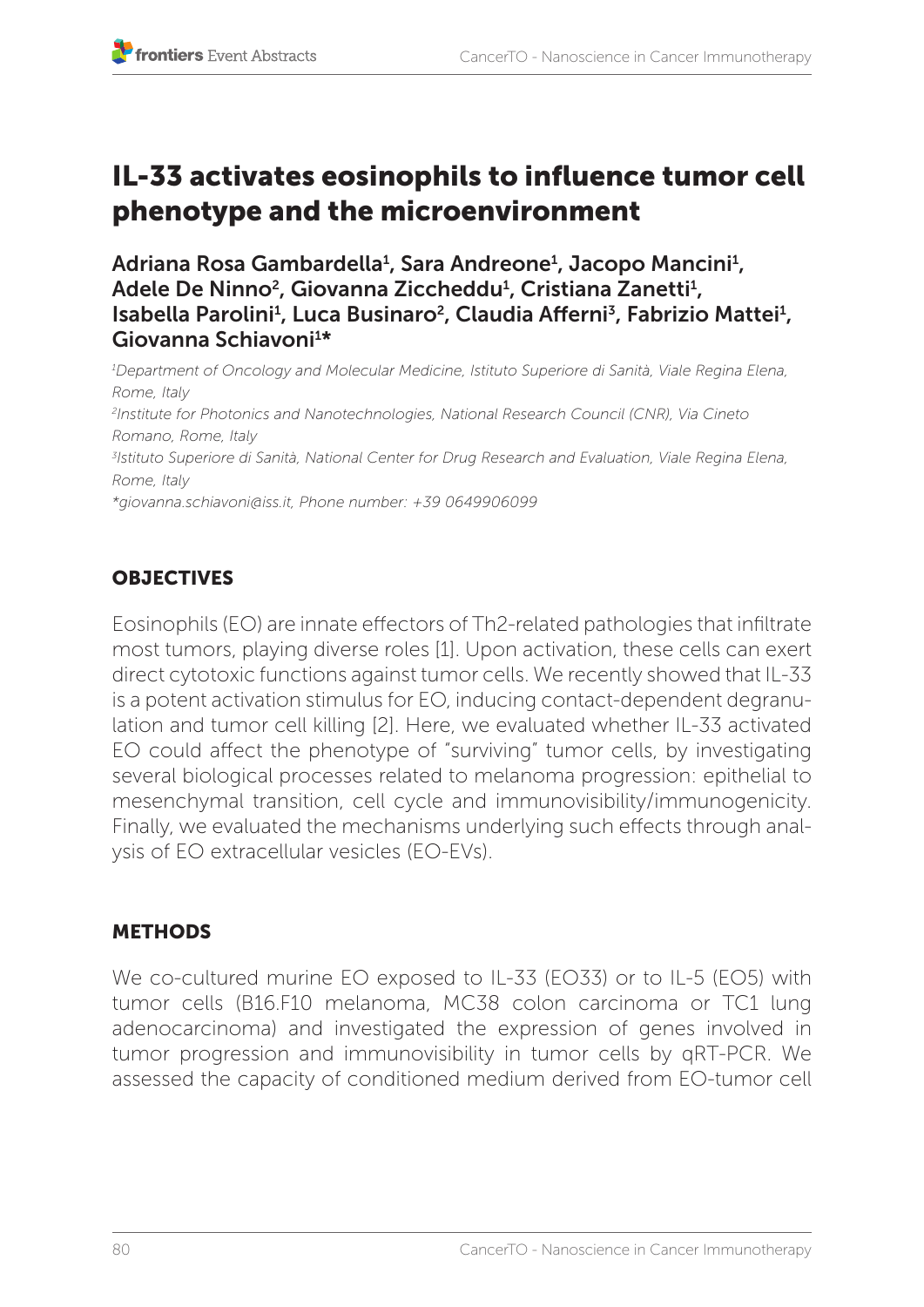co-cultures to attract dendritic cells (DCs) both in transwell migration assay and in microfluidic devices. We evaluated the EO33-EVs engagement in order to understand their role in several biological activities in a 0.4 μm transwell separated co-culture and following EO-EVs purification. In human and mouse model, we analysed the inhibition of tumor 3D spheroid formation due to EO33-EVs' secretome and EO33-tumor cells co-culture medium.

#### RESULTS

Our data demonstrated that tumor cell phenotype endures alterations following co-culture with EO33, but not EO5, in contact-dependent and independent manner. Upon co-culture with EO33, tumor cells expressed increased levels of p21, involved in cell cycle G1/S transition blockade. We also observed upregulation of epithelial marker CDH1 and a downregulation of mesenchymal marker CDH2*,* indicating a lower metastatic phenotype. Moreover, tumor cells co-cultured with EO33 expressed higher levels of MHC-II and CD74 and released soluble factors capable of attracting DCs, meaning an increased tumor cell immunogenicity. In human and mouse models, our experiments demonstrated that conditioned medium derived from EO33-tumor cell co-cultures inhibits tumor spheroid formation determined by tumor cell aggregation loss of capability (Figure 1).

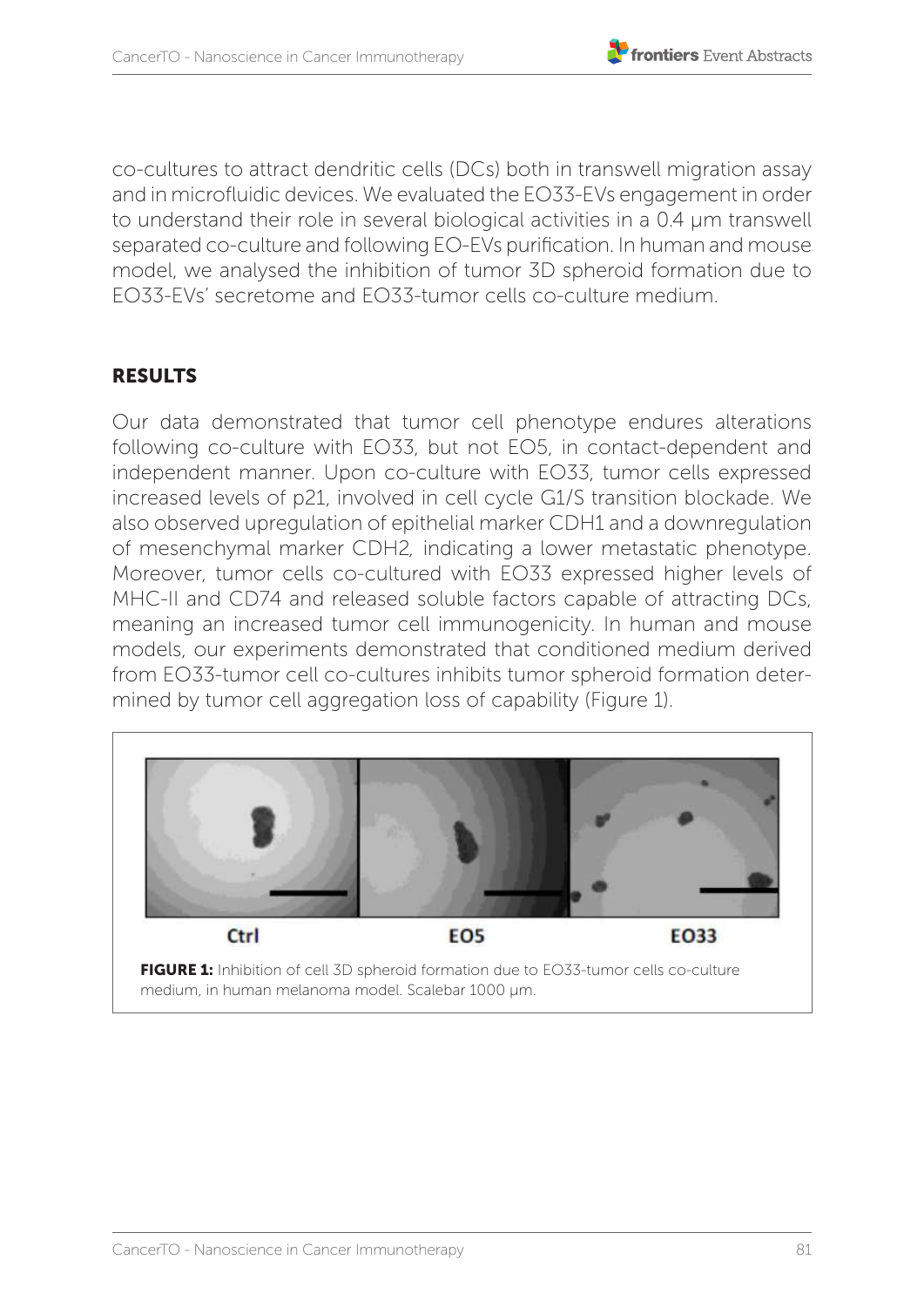#### **CONCLUSIONS**

Our studies suggest that activation of eosinophils with IL-33 not only promotes tumor cell killing, but can also modify tumor cell features, preventing metastatic progression and increasing immunovisibility and immunogenicity. These results further extend the knowledge on the potential of these granulocytes within the tumor microenvironment, which may be exploited for novel therapeutic options in cancer patients. CtrlEO33EO5

#### ACKONOWLEDGMENTS

This research was funded by AIRC (IG 21366 to G.S.)

- [1] Varricchi G, Galdiero MR, Loffredo S, Lucarini V, Marone G, Mattei F, Marone G, Schiavoni G. Eosinophils: The unsung heroes in cancer? Oncoimmunology (2017) 7(2):e1393134.
- [2] Andreone S, Spadaro F, Buccione C, Mancini J, Tinari A, Sestili P, Gambardella AR, Lucarini V, Ziccheddu G, Parolini I, Zanetti C, D'Urso MT, De Ninno A, Businaro L, Afferni C, Mattei F, Schiavoni G. IL-33 Promotes CD11b/CD18-Mediated Adhesion of Eosinophils to Cancer Cells and Synapse-Polarized Degranulation Leading to Tumor Cell Killing. Cancers (2019) 11(11).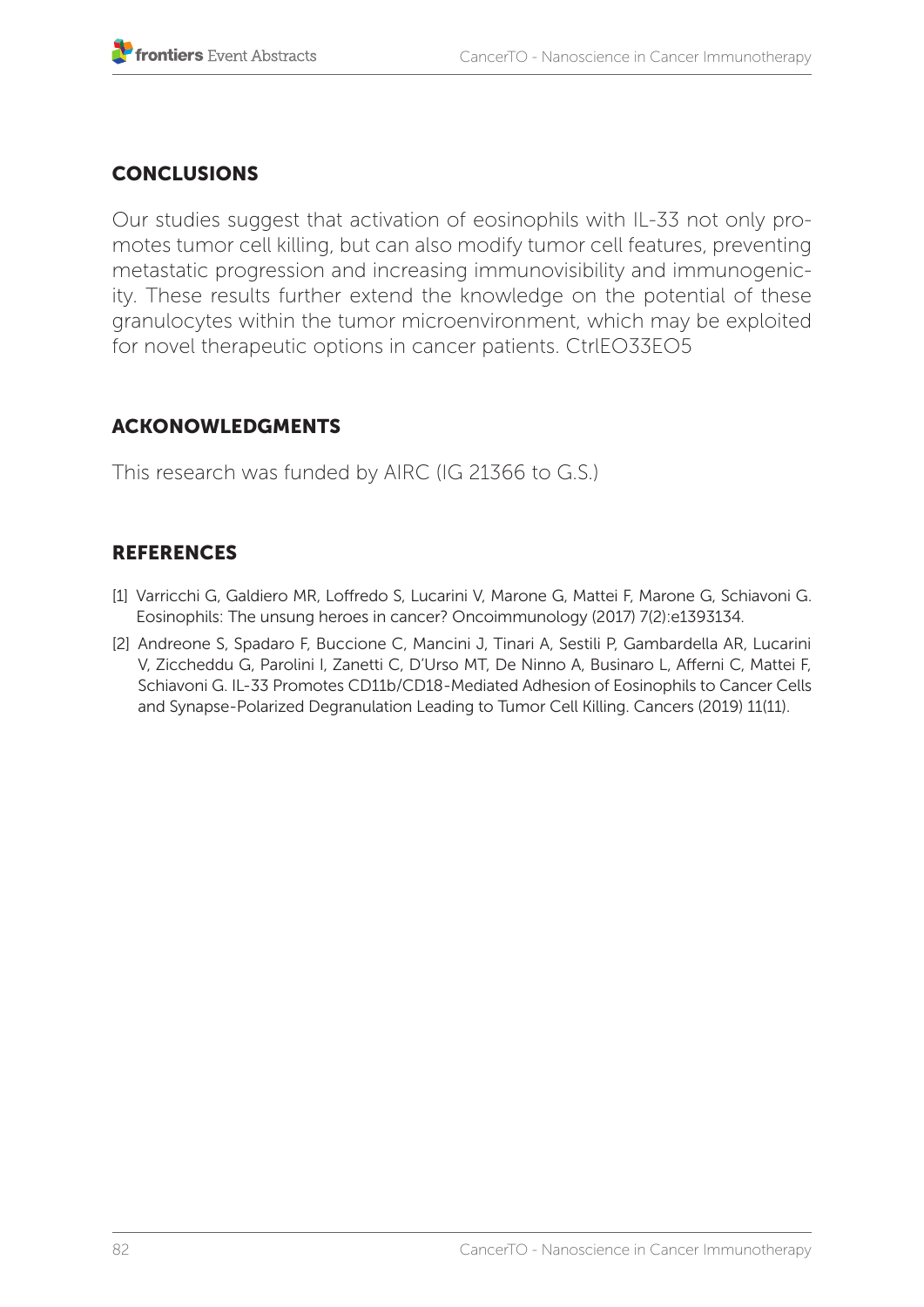#### **T** frontiers Event Abstracts

# P-glycoprotein inhibitors as inducers of immunogenic cell death

# Martina Godel<sup>1</sup>\*, Joanna Jopecka<sup>1</sup>, Elisabetta Teodori<sup>2</sup>, Marialessandra Contino<sup>3</sup>, Chiara Riganti<sup>1\*</sup>

*1 Department of Oncology, University of Torino, via Santena, Torino, Italy 2 Department of Neurosciences, Psychology, Drug Research and Child Health, Section of Pharmaceutical and Nutriceutical Sciences, University of Firenze, via Ugo Schi, Sesto Fiorentino, Italy 3 Department of Pharmacy-Pharmaceutical Sciences, University of Bari, via Orabona, Bari, Italy \*martina.godel@unito.it, chiara.riganti@unito.it* 

#### **OBJECTIVES**

Dying cancer cells produce different damage-associated molecular patterns (DAMPs) molecules, recognized by the immune cells which induce the so-called immunogenic cell death (ICD). ICD starts with the exposure of calreticulin (CRT) on the cell surface and the release signal molecules, such as ATP, allowing the interaction of cancer cells with dendritic cells (DCs), that phagocytize tumor cells and activate anti-tumor CD8+ T-lymphocytes [1]. Doxorubicin is a strong ICD inducer, but doxorubicin-resistant cells are also ICD-resistant [2]. The main mechanism is the high presence of ATP Binding Cassette transporter B1 or P-glycoprotein (ABCB1/Pgp), which effluxes doxorubicin and interacts with CRT impairing its immunesensitizing function [2]. This work investigated if Pgp inhibitors, initially designed as chemosensitizers, may restore ICD by inhibiting the immune-suppressive functions of Pgp.

#### METHODS

We screened three different cell lines, human doxorubicin-sensitive colon cancer HT29 cells, non-small cell lung cancer A549 cells and triple-negative breast cancer MDA-MB-231, and the counterparts with acquired resistance to doxorubicin (HT29/DX, A549/DX and MDA-MB-231 DX). Cells were treated with the first-in-class Pgp-inhibitor Tariquidar and compound R-3, a N,Nbis(alkanol)amine aryl ester derivative with the same potency, calculated as EC50, of Tariquidar. DCs were generated from monocytes, isolated from peripheral blood of healthy donors, and phagocytosis assays were performed as performed in [3]. DCs were co-cultured for 10 days with autologous T-cells, and the presence of active antitumor CD8+ lymphocytes was determined by flow cytometry. Pgp KO clones were produced by CRISPR-Cas technology.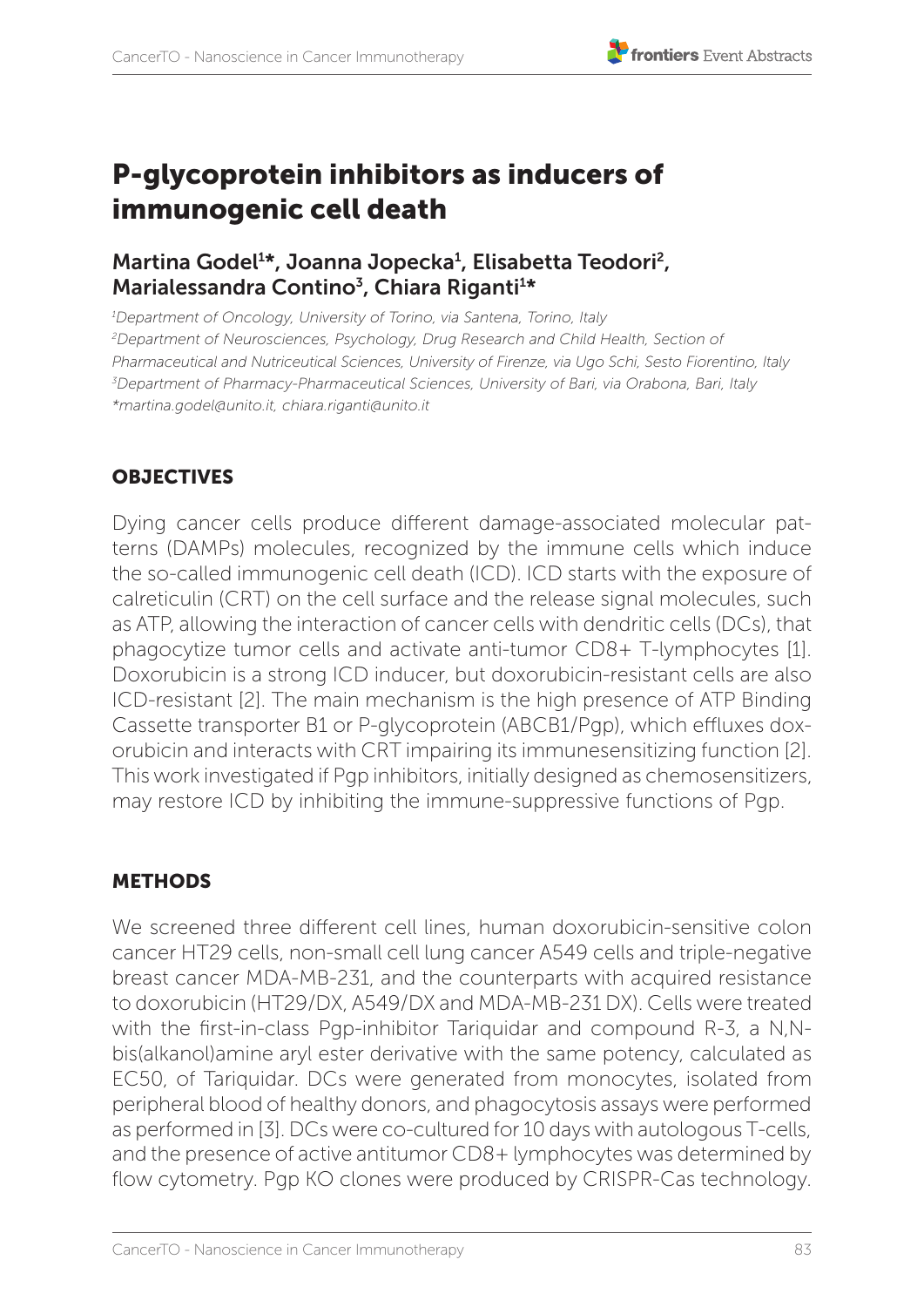#### RESULTS

Our results showed that both Tariquidar and R-3 decreased Pgp activity and increased doxorubicin retention and toxicity. Both compounds induced the exposure of CRT on the cell surface of cells when with doxorubicin, as well as the release of DAMP molecules such as ATP, thus increasing the signals triggering ICD. However, Tariquidar-treated cells were not phagocytized by DCs and were not able to activate CD8+ lymphocytes, while R-3-treated cells went through a complete ICD. While Tariquidar did not alter the presence of Pap on the cell surface, whereas R-3 promoted Pap internalization, ubiquitination and disruption of its interaction with CRT, restoring a proper cancer cells-DCs interaction. The need of disrupting the interaction between Pgp and CRT to restore ICD was confirmed in Pgp-KO cells that underwent a complete ICD, as R-3-treated cells.

### **CONCLUSIONS**

We demonstrated that highly-expressed Pgp impairs the complete ICD by preventing the immune-sensitizing functions of CRT on cell surface. We suggest that Pgp inhibitors, able to destabilize and ubiquitinate Pgp, may be re-purposed as immunesensitizer agents against chemoresistant tumors.

#### ACKONOWLEDGMENTS

Italian Association for Cancer Research (AIRC; IG21408).

- [1] Galluzzi L. et al., Immunogenic cell death in cancer and infectious disease. Nat. Rev. Immunol. (2017). 17, 97–111.
- [2] Salaroglio I. C. et al., Increasing intratumor C/EBP-β LIP and nitric oxide levels overcome resistance to doxorubicin in triple negative breast cancer. J Exp Clin Cancer Res (2018) 27;37(1):286.
- [3] Obeid, M.et al. Calreticulin exposure dictates the immunogenicity of cancer cell death. Nat. Med. (2007), 13, 54–61.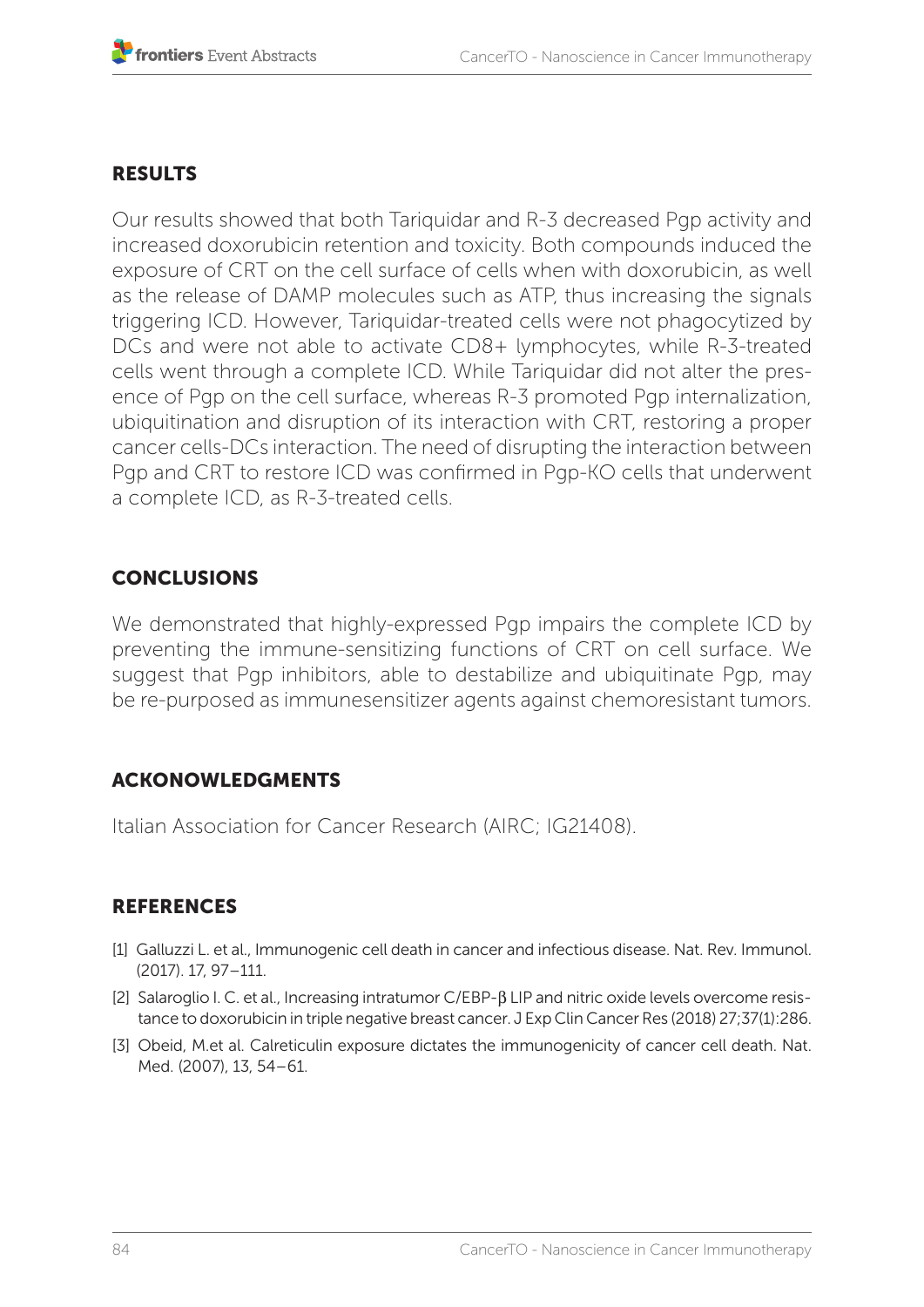# Predictive factors gender-related of response to Pembrolizumab in non-small cell lung cancer

# Sofia La Vecchia\*

*Department of Oncology, University of Turin \*sofia.lavecchia@unito.it*

### **OBJECTIVES**

The recent introduction of immune-checkpoint inhibitors (ICPI) – mainly the anti-programmed death 1 (PD1)/PD-ligand 1 (PD-L1) Pembrolizumab – has improved the prognosis of non-small cell lung cancer (NSCLC) patients in 20-35% cases. Recent network meta-analyses reported a differential response to immunotherapy (IOT) between the two genders but it is not known if they are responsible for the gender-differential benefit of IOT. Our aims are to identify gender-related biomarkers, predictive of ICPI response in NSCLC and build a gender-tailored IOT for NSCLC patients. Clarifying specific gender-dependent and/or hormonal-dependent molecular circuitries will help to identify new druggable targets in order to improve the efficacy of IOT treatment in NSCLC patients.

#### **METHODS**

We analyzed a panel of 80 genes with NanoString technology to identify the most significantly associated with lower metastasis rate and better outcome of 42 patients treated with Pembrolizumab in monotherapy. ERα expression and 17-β-estradiol production were analyzed with qRT-PCR and ELISA. Key signalling pathways activating Er $\alpha$  was evaluated by immunoblot, the ER $\alpha$ binding to CD274/PD-L1 promoter was evaluated by ChIP. We analyzed the combined effects of Pembrolizumab and letrozole in humanized animals injected with male and female NSCLC lines, in terms of tumor growth, overall survival (OS), intra-tumor PD-L1 expression, proliferating and active CD8+ and NK cells among the tumor-infiltrating lymphocytes (TILs).

#### RESULTS

According to NanoString analysis in patients, ESR1 gene, encoding for ERα, is the only one significantly associated with lower metastasis rate, better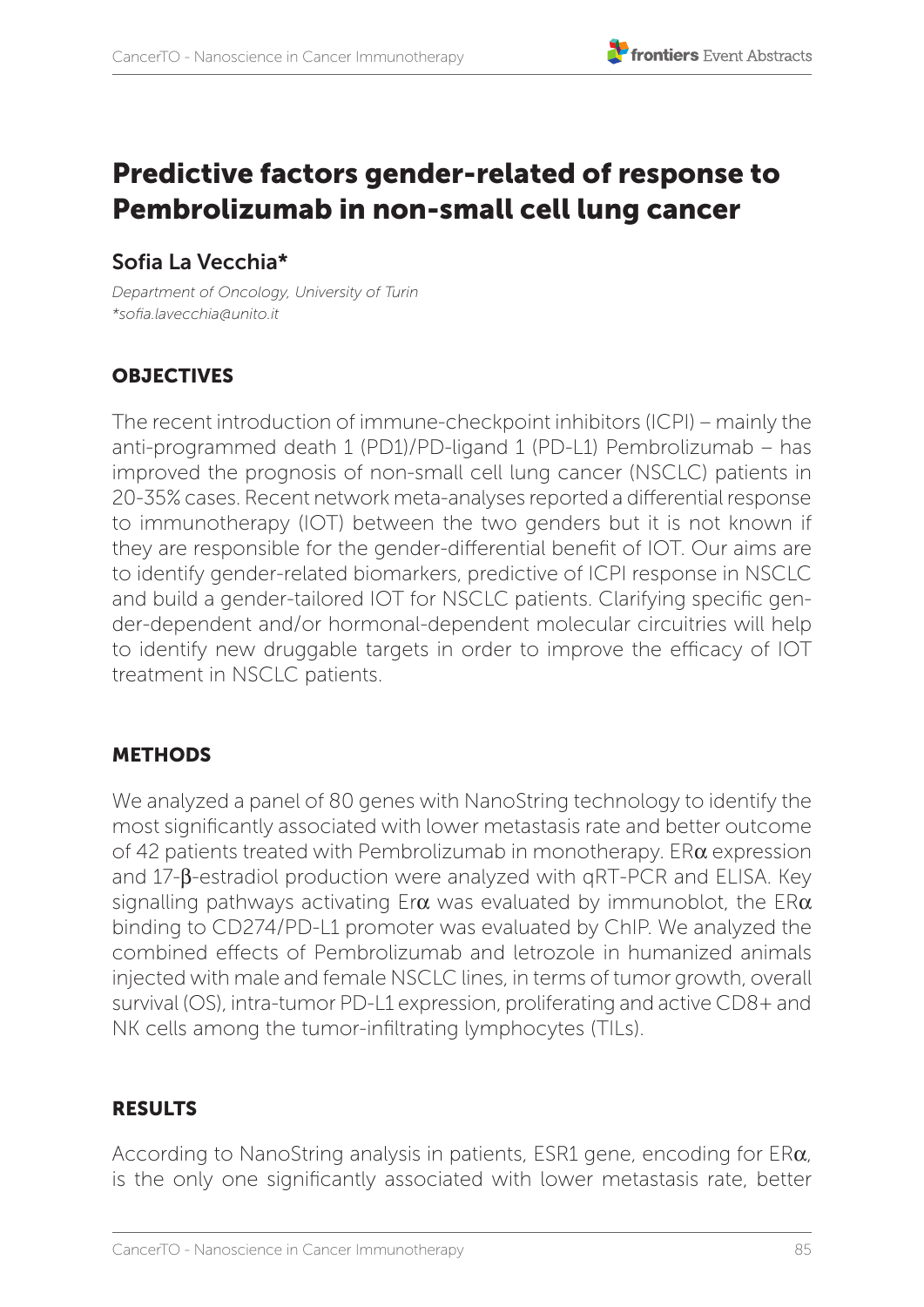progression free survival (PFS) and OS in patients treated with Pembrolizumab in monotherapy, particularly in females. To investigate if there was a molecular link between  $ER\alpha$  and Pembrolizumab efficacy we analyzed a panel of 30 human NSCLC cell lines of female and male origin. The amount of ERα and 17-β-estradiol, produced by endogenous aromatase, was directly related to the expression of PD-L1.  $ER\alpha$  transcriptionally up-regulated CD274/PD-L1 gene, with higher effects in females. In cells with high EGFR activity, EGFRdownstream effectors Akt and ERK1/2 increased the amount of transcriptionally active phospho(Ser118)ERα, which in turns up-regulates PD-L1. The efficacy of Pembrolizumab in humanized mice bearing NSCLC xenografts was significantly enhanced by the aromatase inhibitor letrozole that reduced PD-L1 and increased the percentage of anti-tumor CD8+ and NK TILs. The benefit was maximal in 17-β-estradiol/ERα highfemale xenografts, minimal in 17-β-estradiol/ERα lowmale xenografts.

# **CONCLUSIONS**

Our data demonstrate that 17-β-estradiol/ERα status predicts the response to Pembrolizumab in NSCLC, potentially explaining the gender-related differential benefit of the IOT. Aromatase inhibitors may be explored in pivotal studies as adjuvant agents in gender-tailored IOT studies for NSCLC.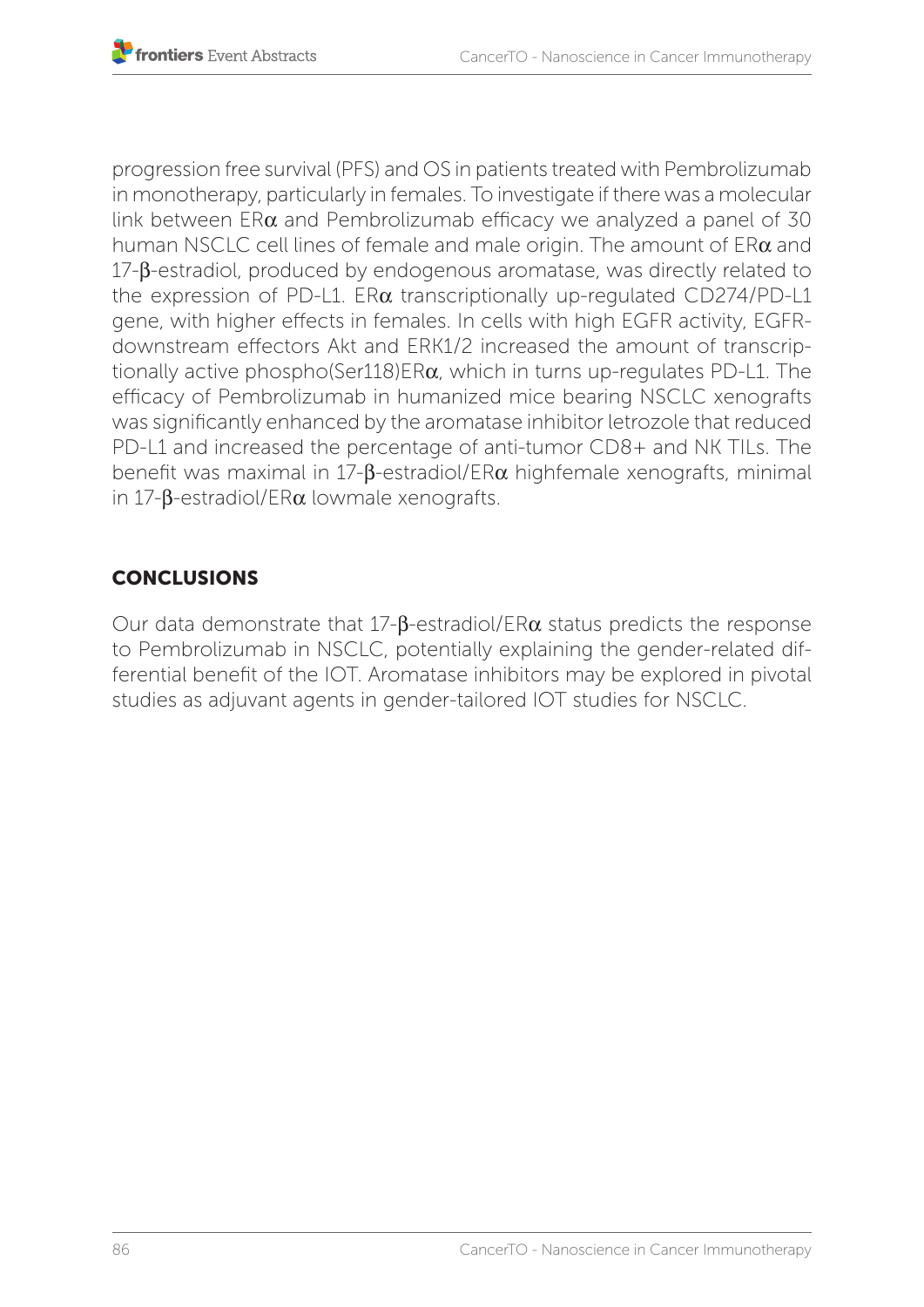# Doxorubicin-decorated attenuated *Listeria monocytogenes* (Dox-Lmat): A new chemoimmunotherapeutic "Smart Pill"

Irene Lepori<sup>1,2</sup>, Marianna Vitiello<sup>1,2</sup>, Elisabetta Barresi<sup>3</sup>, Paolo Maria Tentori<sup>4</sup>, Monica Evangelista<sup>1</sup>, Giovanni Signore<sup>7</sup>, Lorena Tedeschi<sup>1</sup>, Claudia Gravekamp<sup>5</sup>, Francesco Cardarelli<sup>4</sup>, Sabrina Taliani<sup>3</sup>, Federico Da Settimo<sup>3</sup>, Sloan Siegrist<sup>6</sup>, Laura Poliseno<sup>1,2\*</sup>

 *Institute of Clinical Physiology-CNR, Pisa, Italy Core Research Laboratory-ISPRO, Pisa, Italy Dipartimento di Farmacia, Università di Pisa, Italy 4NEST-Scuola Normale Superiore, Istituto Nanoscienze-CNR (CNR-NANO), Pisa, Italy Department of Microbiology and Immunology, Albert Einstein College of Medicine, New York, USA 6Department of Microbiology, University of Massachusetts (UMass), Amherst, USA Fondazione Pisana per la Scienza ONLUS, Pisa, Italy \*laura.poliseno@cnr.it, Phone number: +39 050 315 2780*

# **OBJECTIVES**

Attenuated *Listeria monocytogenes* (Lmat) is a bacterium used as anticancer vaccine, because it shows (i) selective tropism for cancer tissues and (ii) the intrinsic capability to stimulate the immune system against primary tumors and metastases[1]. Our aim is to generate a chemo-immunotherapeutic tool, using Lmat as carrier for chemotherapeutics.

# **METHODS**

We firstly functionalized Lmat with Alkyne groups, upon metabolic incorporation of Alkyne-bearing probes. Then, we performed a bio-compatible Copper-catalyzed-Alkyne-Azide-Cycloaddition (CuAAC) to obtain Lmat decorated with Azide-bearing Doxorubicin (Dox-Lmat).

# RESULTS

We successfully decorated Lmat surface with the fluorescent drug Dox, generating a "Lmat-PILL", as confirmed by FACS analysis, fluorescent microscopy,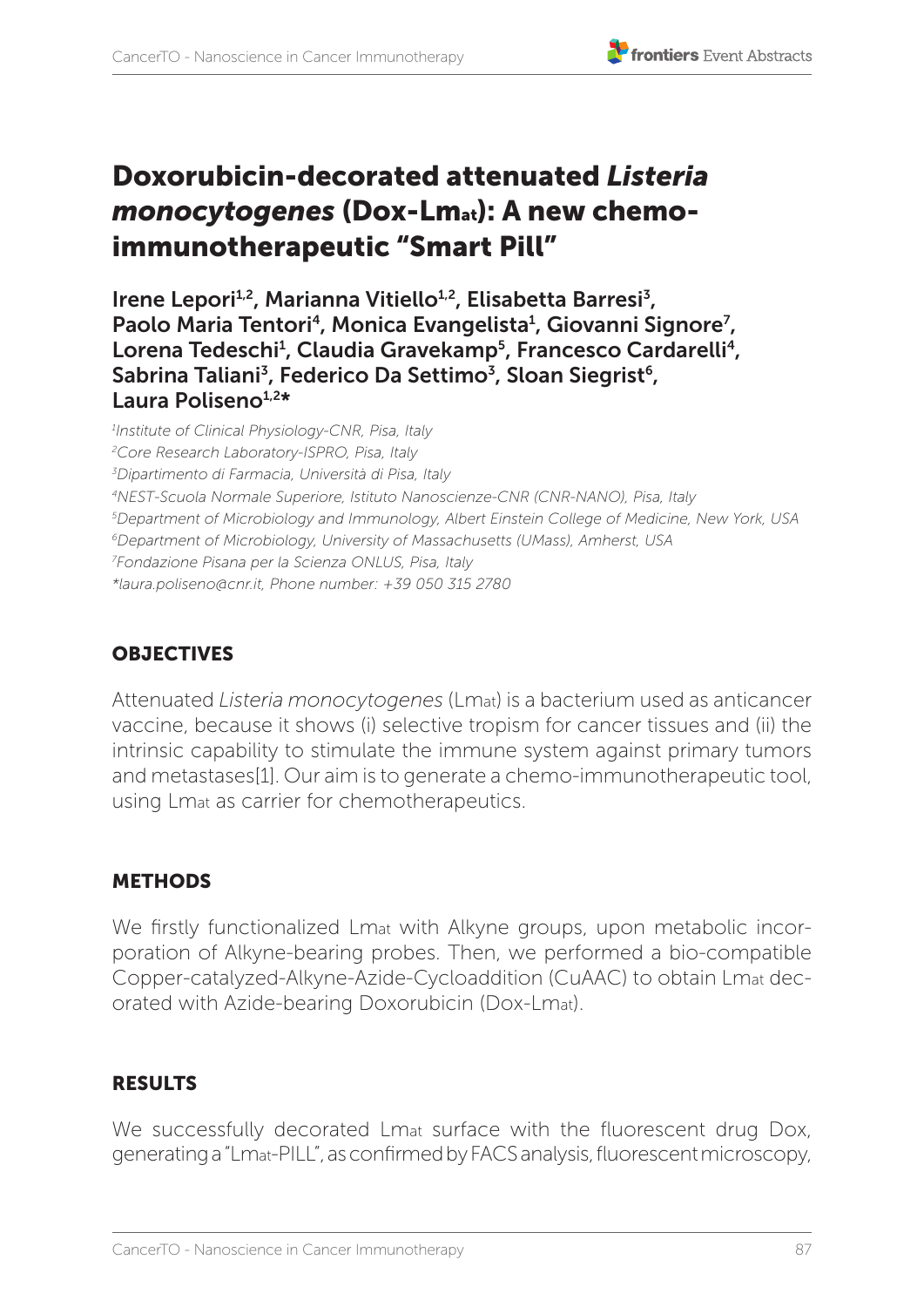

and Fluorescence Lifetime Imaging (FLIM) (Figure 1). Dox-Lmat not only retains the physiological features of control Lmat, but our preliminary results show its increased cytotoxicity on infected cells, as demonstrated by measuring intracellular ROS, which are known to be triggered by both Lmat and Dox.

# **CONCLUSIONS**

We successfully generated a Dox-decorated Lmat and our preliminary results *in vitro* indicates its increased cytotoxicity on melanoma cells, compared to control Lmat. Therefore, we propose our Lmat-PILL as a new chemoimmunotherapeutic tool.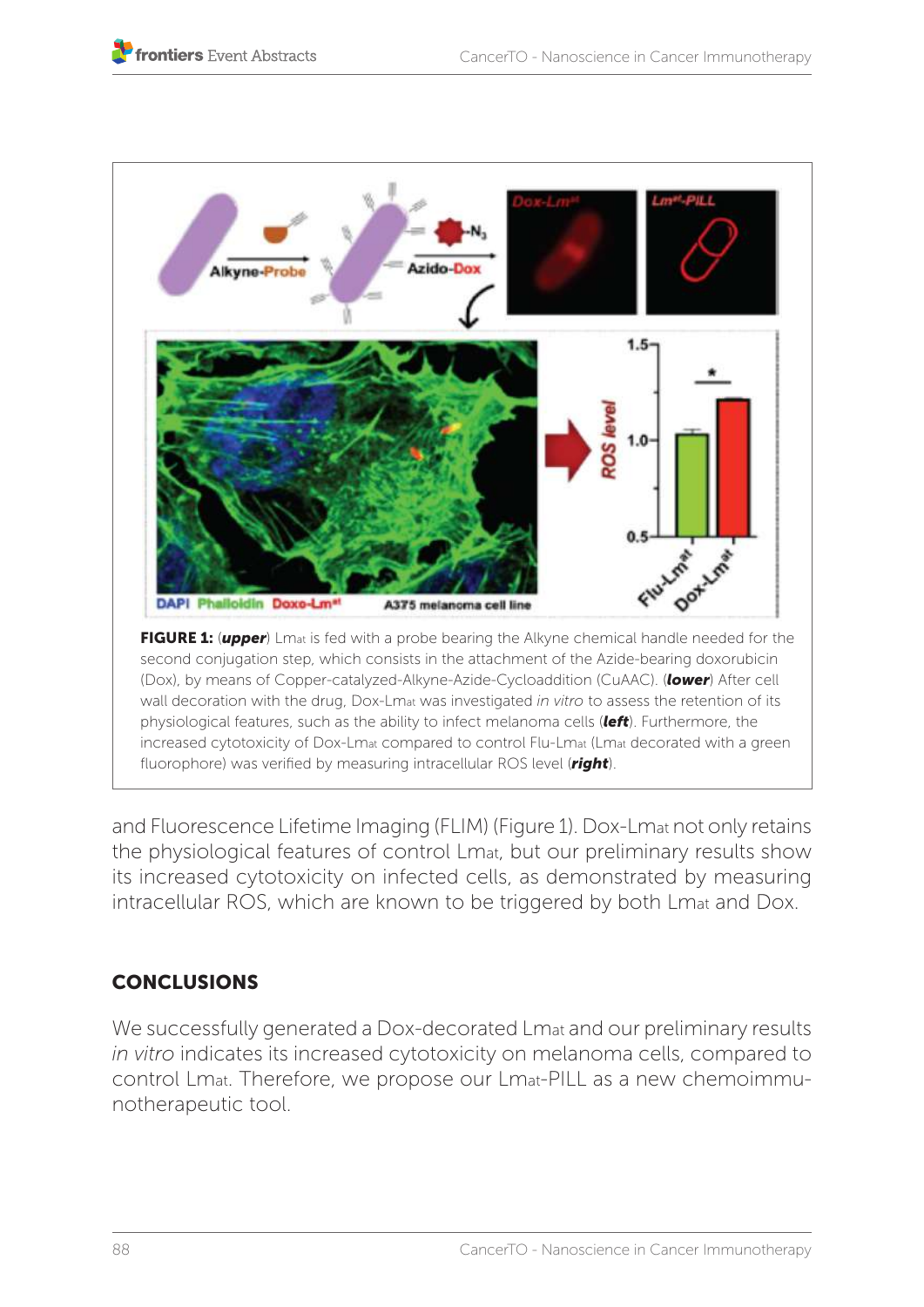#### ACKNOWLEDGMENTS

This work was supported by ISPRO-Istituto per lo Studio, la Prevenzione e la Rete Oncologica [institutional funding to LP]. It was also partially supported by AIRC-Associazione Italiana Ricerca sul Cancro [MFAG #17095 to LP].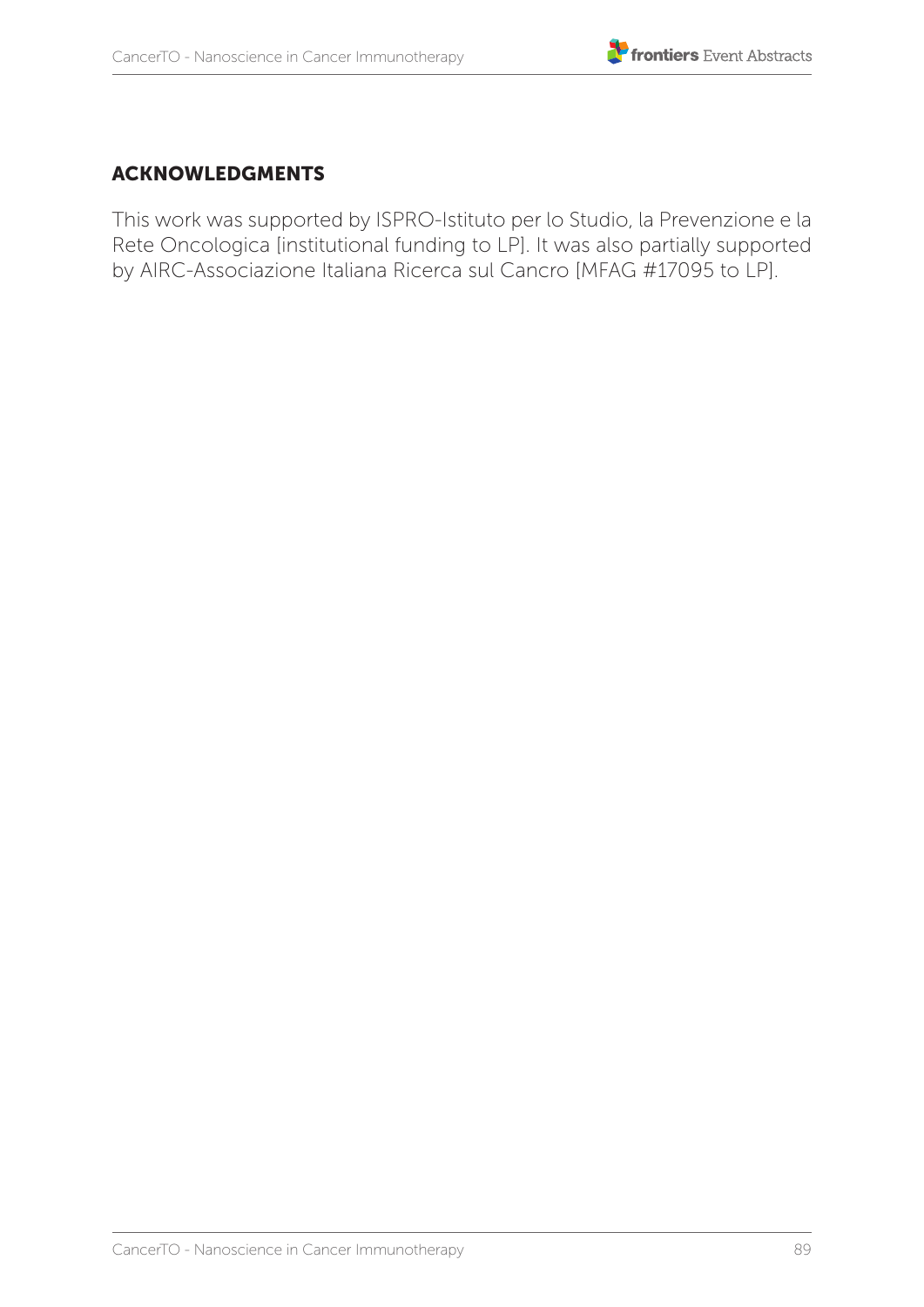# Immobilization of LDH enzyme on mesoporous silica with FDH as a cofactor regeneration system for the evaluation of novel cancer drugs

# Carminna Ottone<sup>2</sup>, Marco Piumetti<sup>1</sup>\*, Melodj Dosa<sup>1</sup>, Valentina Cauda<sup>1</sup>

*1 Department of Applied Science and Technology, Politecnico di Torino, Corso Duca degli Abruzzi, Turin, Italy*

*2 Escuela de Ingeniería Bioquímica, P. Universidad Católica de Valparaíso, Av. Brasil, Valparaiso, Chile \*marco.piumetti@polito.it, Phone number: +39 011 0904 753*

# **OBJECTIVES**

Tumor cells are characterized by the uncontrolled growth and the production of high amount of lactic acid via the Cori cycle (anaerobic conditions). The production of lactic acid is catalyzed by the A form of Lactate dehydrogenase (LDH A) [1]. Thus, the immobilization of LDH has shown to serve as a simple method to study the inhibition by means of anticancer inhibitors [2]. In our previous work, we successfully immobilized the Formate dehydrogenase (FDH) on synthesized mesoporous silica, Mesoporous Cellular Foams-type (MCF). In this scenario, the similarities between the protein structure of FDH and LDH allows predicting a good performance of MCF as support for LDH enzyme.

#### METHODS

The glyoxyl functionalized MCF support was prepared as reported in literature [3]. The enzyme activity was evaluated by the variation of the concentration of NADH in the presence of sodium formate (for the FDH) or sodium pyruvate (for the LDH) [2]. Immobilization time, enzyme loading and the presence of protecting glycerol as protecting agent can be studied to optimized the immobilization process.

#### RESULTS

The immobilization of FDH on MCF support was successful achieved, where an immobilization yield (IY) of 60 % and a specific activity (SA) of 1 UI/g was obtained. By labelling the enzyme with fluoresceine isothiocyanate (FITC),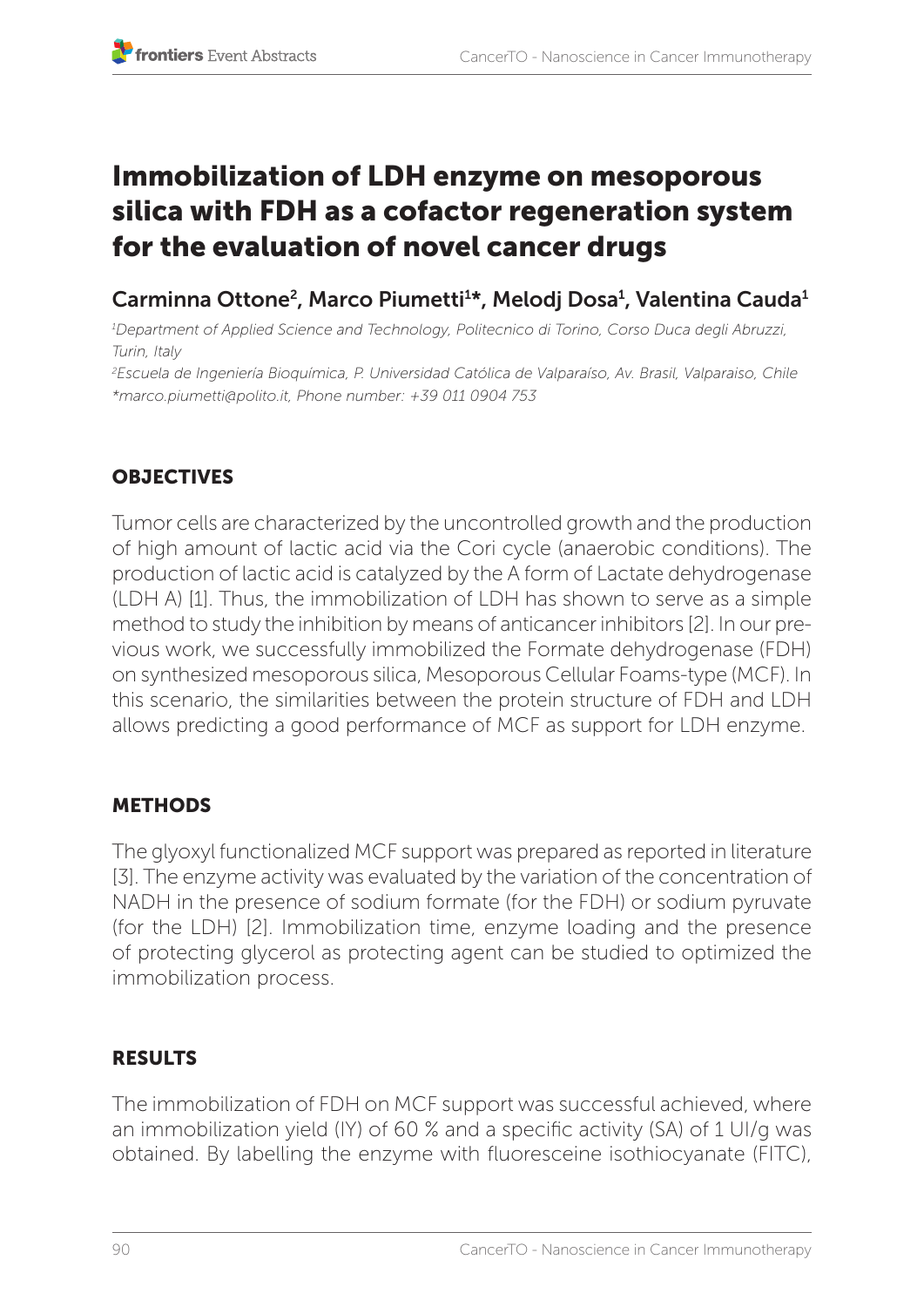



the presence of immobilized FDH was evidenced by optical fluorescence microscopy (Figure 1B) in contrast with the control (Figure 1A). Since the immobilization protocol was well consolidated and simple, it could be modified and be used for the LDH immobilization.

#### **CONCLUSIONS**

Thanks to our previous study, we were able to immobilize FDH on mesoporous silica support (MCF). This method presents many advantages, as it is modulable to be used with different supports and enzymes and mass transfer limitations are avoided, at certain pore size. The aim is to study the immobilization of LDH on the same mesoporous silica supports and target LDH with anticancer inhibitors.

- [1] Heiden M G V, Cantley L C, Thompson C B Understanding the warburg effect: The metabolic requirements of cell proliferation. Science (2009) 324: 1029–1033.
- [2] Cheng, G., et al (2020). Magnetic nanoparticles-based lactate dehydrogenase microreactor as a drug discovery tool for rapid screening inhibitors from natural products. Talanta, 209, 120554.
- [3] Bernal C, Sierra L, Mesa M Improvement of thermal stability of β-galactosidase from *Bacillus circulans* by multipoint covalent immobilization in hierarchical macro-mesoporous silica. Journal of Molecular Catalysis B: Enzymatic (2012) 84: 166-172.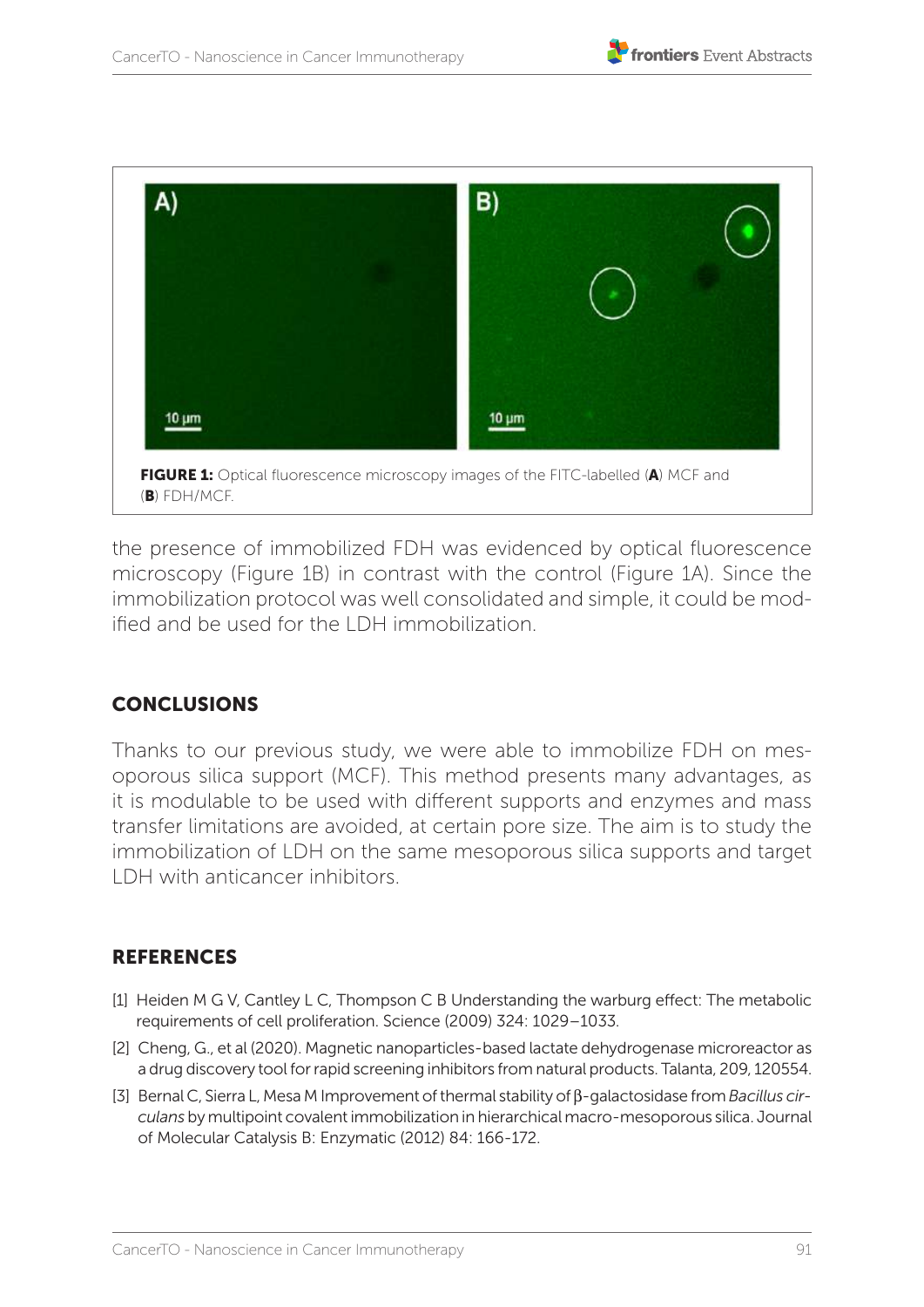# Understanding the molecular binding mechanism of colchicine derivatives targeting **b**III human tubulin isotype

Lorenzo Pallante<sup>1</sup>, Eric Adriano Zizzi<sup>1</sup>, Marcello Miceli<sup>1</sup>, Gianvito Grasso<sup>2</sup>, Adam Huczynski<sup>3</sup>, Jack A. Tuszynski<sup>1,4</sup>, Marco A. Deriu<sup>1\*</sup>

*1 Department of Mechanical and Aerospace Engineering, PolitoBIOMed Lab, Politecnico di Torino, C.so Duca degli Abruzzi, Torino, Italy 2 Dalle Molle Institute for Artificial Intelligence (IDSIA), Centro Galleria, Manno, Switzerland 3 Department of Chemistry, Adam Mickiewicz University, Umultowska, Poznan, Poland 4Department of Oncology, University of Alberta, Edmonton, Alberta, Canada \*marco.deriu@polito.it, Phone number: +39 0110903394*

# **OBJECTIVES**

Microtubules (MTs), made up by the self-association of  $\alpha$  and  $\beta$  tubulin, have been widely studied as targets for anti-cancer treatment due to their cardinal role during mitosis. In recent years, colchicine derivatives have been extensively tested on different cell lines as promising antimitotic agents able to reduce well-known colchicine drawbacks [1]. In this study, we performed a virtual screening of recently synthesized colchicine derivatives to pinpoint the molecular mechanisms driving the binding to the human βIII tubulin isotype, which is considered an excellent drug-target for anti-tumoral therapies.

# **METHODS**

Human 3D models of βIII tubulin isotype were generated by homology modelling and optimized by molecular dynamics (MD) simulations. Colchicine derivatives were docked to the tubulin structure and each obtained complex was further investigated by short MD simulation (1ns). The binding energy of the complex was estimated by MM-GBSA and the ligand pose was compared to colchicine. The best colchicine derivative was chosen for further long (100 ns) MD investigations.

#### RESULTS

Among all ligands, short MD trajectories have remarked a peculiar 4 chlorinethiocolchicine derivative, named as C19. This ligand was characterized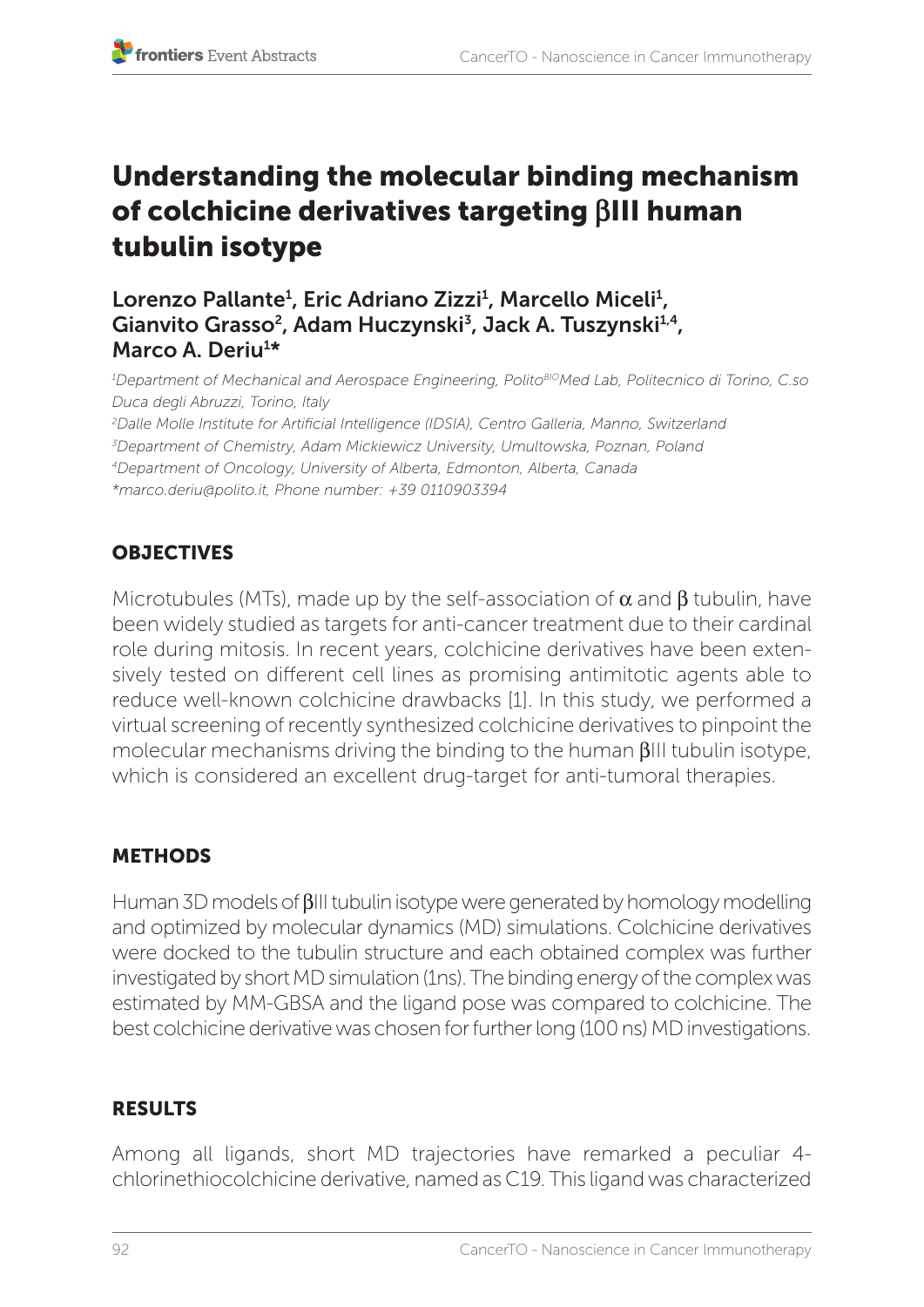

by binding energy similar to colchicine and a unique docking pose in the tubulin-binding cleft. All other derivatives, instead, showed binding poses very similar to colchicine. To further investigate the peculiar features of C19, 100ns-long MD simulations have been performed on C19-βIII tubulin and colchicine-βIII tubulin complexes to characterize the conformational dynamics associated with the ligand binding. Interestingly, C19 was able to create stronger interactions with an unstructured region of the binding cleft, namely the  $\alpha$ T5 loop, thanks to an increase of the ligand-receptor interacting surface (Figure 1).

# **CONCLUSIONS**

Among all considered compounds, the C19 has demonstrated a profound different conformational behaviour in the colchicine binding site and higher affinity for the  $\alpha$ T5 loop. It is worth mentioning that this loop has been already indicated as a key structure to bind antiproliferative compounds [2]. The uniqueness of the C19 binding mechanism is a promising feature to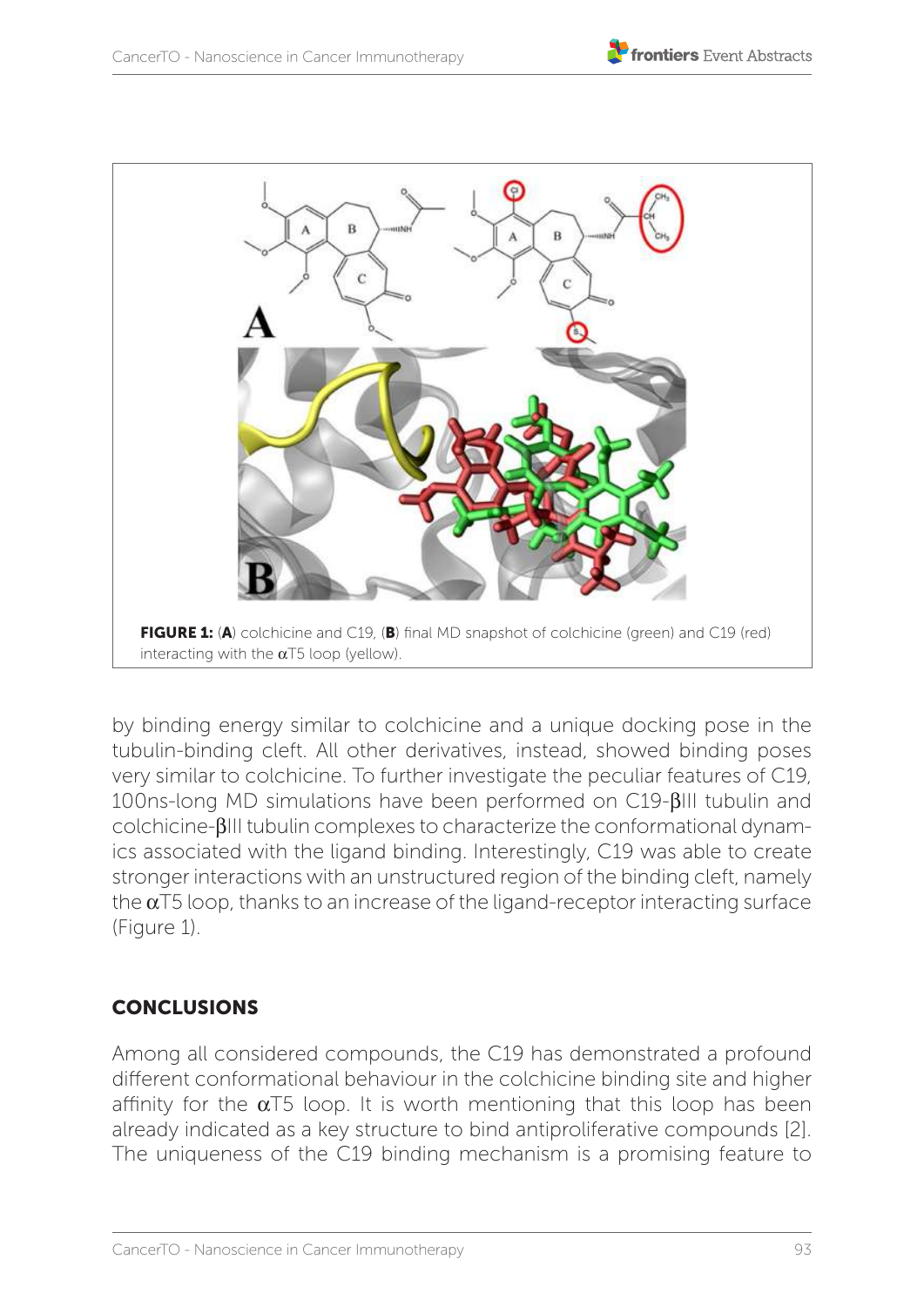rationally drive future studies aimed at refining the action of the colchicine derivatives and overcoming colchicine drawbacks. Therefore, this compound deserves further in-depth investigation to effectively prove its potency and affinity for the βIII tubulin isotype, which is mostly expressed in cancer cells and related to drug resistance.

- [1] Krzywik, J., Aminpour, M., Maj, E., Mozga, W., Wietrzyk, J., Tuszyński, J. A., and Huczyński, A. New Series of Double-Modified Colchicine Derivatives: Synthesis, Cytotoxic Effect and Molecular Docking. *Molecules* 2020, 25, 3540.
- [2] Bueno, O., Estévez Gallego, J., Martins, S., Prota, A. E., Gago, F., Gómez-SanJuan, A., Camarasa, M.-J., Barasoain, I., Steinmetz, M. O., Díaz, J. F., Pérez-Pérez, M.-J., Liekens, S., and Priego, E.-M. High-affinity ligands of the colchicine domain in tubulin based on a structure-guided design. *Scientific Reports* 2018, 8, 4242.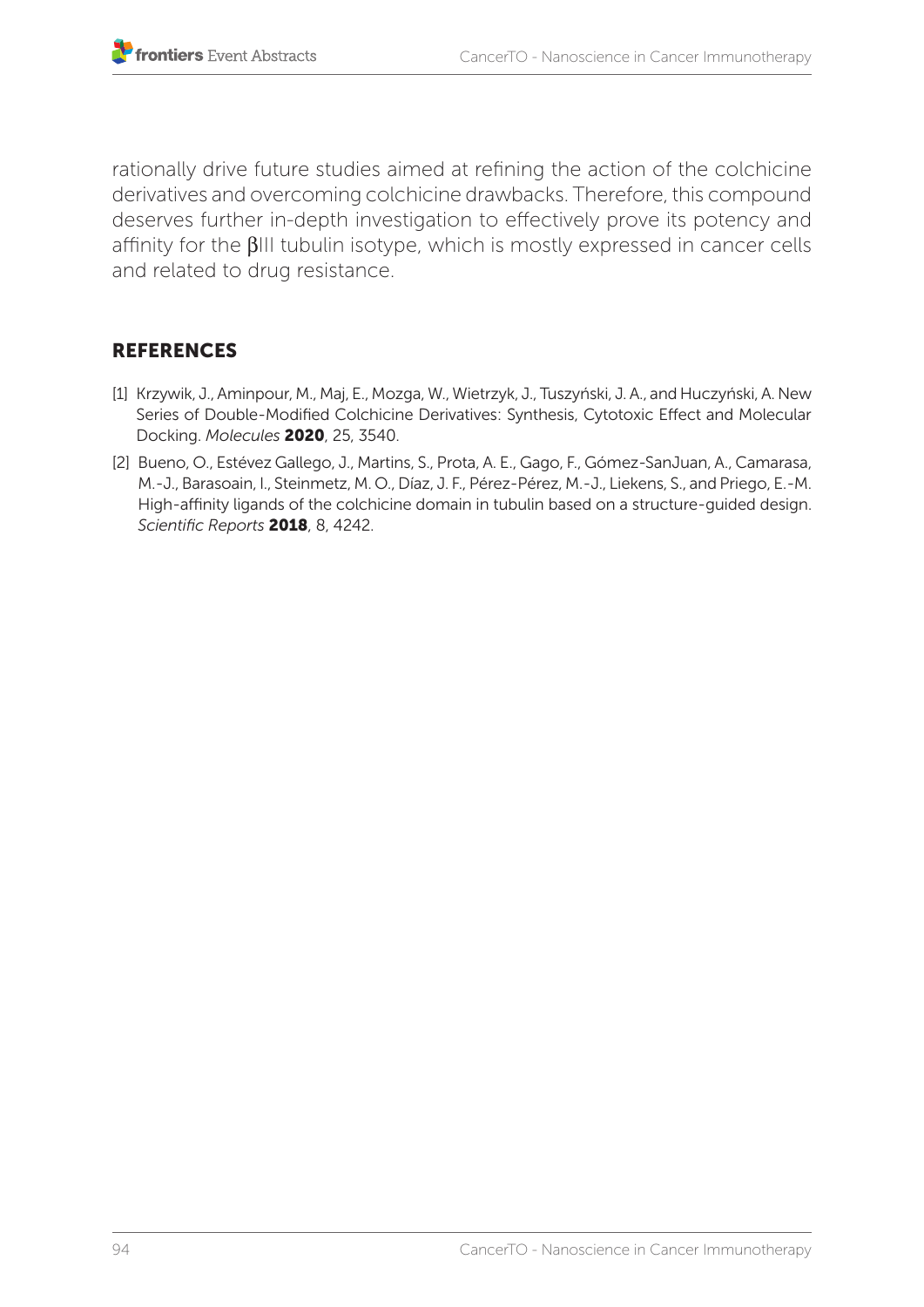# Collective aggregation dynamics of cancer cells

#### Miriam Palmiero<sup>1,2</sup>, Ilenia Iaia<sup>1,2</sup>, Valentina Monica<sup>1,2</sup>, Laura Di Blasio<sup>1,2</sup>, Barbara Peracino<sup>3</sup>, Alberto Puliafito<sup>1,2</sup>, Luca Primo<sup>1,2\*</sup>

 *Candiolo Cancer Institute-FPO, IRCCS, Str. Prov, Candiolo, Italy Department of Oncology, University of Turin, Candiolo, Italy Department of Clinical and Biological Sciences, University of Turin, San Luigi Hospital, Orbassano, Italy \*luca.primo@ircc.it, Phone number: +39 011 993 3505*

#### **OBJECTIVES**

The ability of cancer cells (CC) to spread by invading neighboring tissue is a hallmark of cancer. Invasion can occur both by isolated cells and by aggregates that migrate collectively. This work arises from previous evidence of chemotaxis-driven aggregation (CDA) of CC: they are able to migrate toward each other in a directional manner forming larger clusters when seeded in a 3D matrix, by following a gradient of a diffusible factor [1]. Prompted by this evidence, we aim at understanding the universality of such phenomenon and at investigating the dynamics of such process.

#### METHODS

30 CC lines selected on the basis of their aggressiveness, were seeded in a 3D gel and observed by means of time-lapse microscopy for about three weeks. To gain insights into the dynamics of CDA, we performed time-lapse experiments at high spatiotemporal resolution in a subset of cell lines stable transduced with fluorescent reporters. Chemotaxis assays were performed to see whether cells were attracted by their own and by other cell lines conditioned media.

#### RESULTS

We showed that 6 CC lines derived from different tissues of origin are able to perform CDA. This behaviour is not common to all CC lines and is independent of the tissue of origin. Indeed, we identified cell lines which just grow as spheroids when seeded in 3D gel, without moving directionally toward other clusters. We showed that CDA is mediated by the emission of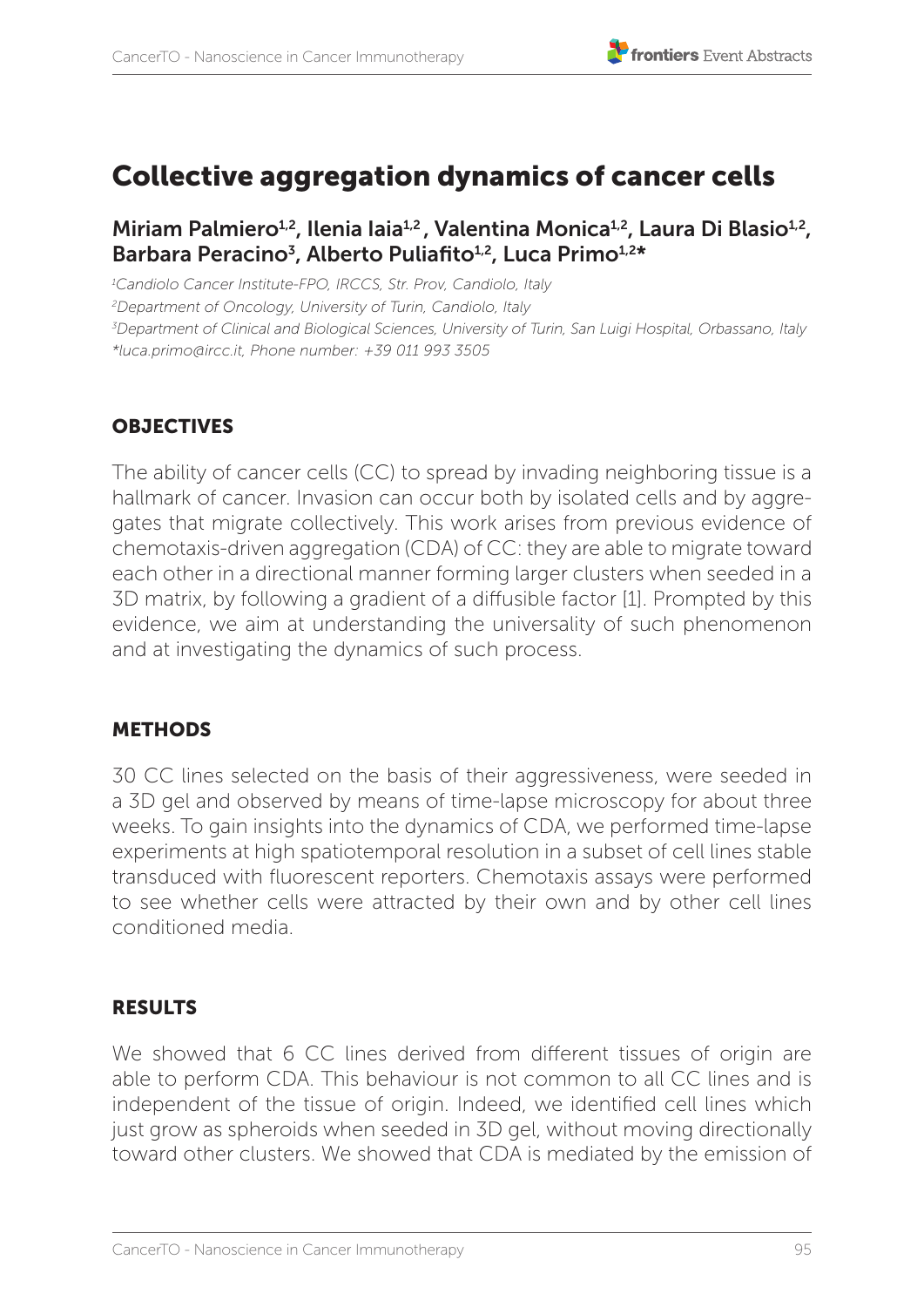actin-rich protrusions. The perturbation of actin or myosin polymerization leads to an impairment of CDA, by reducing the number of protrusions or changing the structure of the clusters respectively. Measurements of cluster coalescence rate demonstrate that aggregation time is independent of initial seeding density, suggesting that aggregation is not due to the random motion of cells. Aggregating cell lines are able to migrate toward their own conditioned media and toward conditioned media collected from other cell lines that are able to aggregate, supporting the hypothesis that CDA is mediated by autocrine loops of ligand-receptor couples. Furthermore, we showed that different cell lines can form heterotypic aggregates by means of CDA.

### **CONCLUSIONS**

Our results point at CDA as a universal mechanism present in multiple cancer types. Results about the dynamics of the aggregation are not consistent with a random motion of cells, but point to a long-distance interaction between clusters. This could provide new insights into the mechanisms of collective aggregation of CC, which is emerging as a mechanism by which CC detach from the primary tumor and spread into the body, in opposition to the detachment of single cells from a multicellular structure.

Future elucidation of the molecular mechanisms underlying CDA might unfold the impact of such a migration strategy on cancer progression.

#### **REFERENCES**

[1] Puliafito A Three-dimensional chemotaxis-driven aggregation of tumor cells. Sci. Rep. (2015) 5:15205.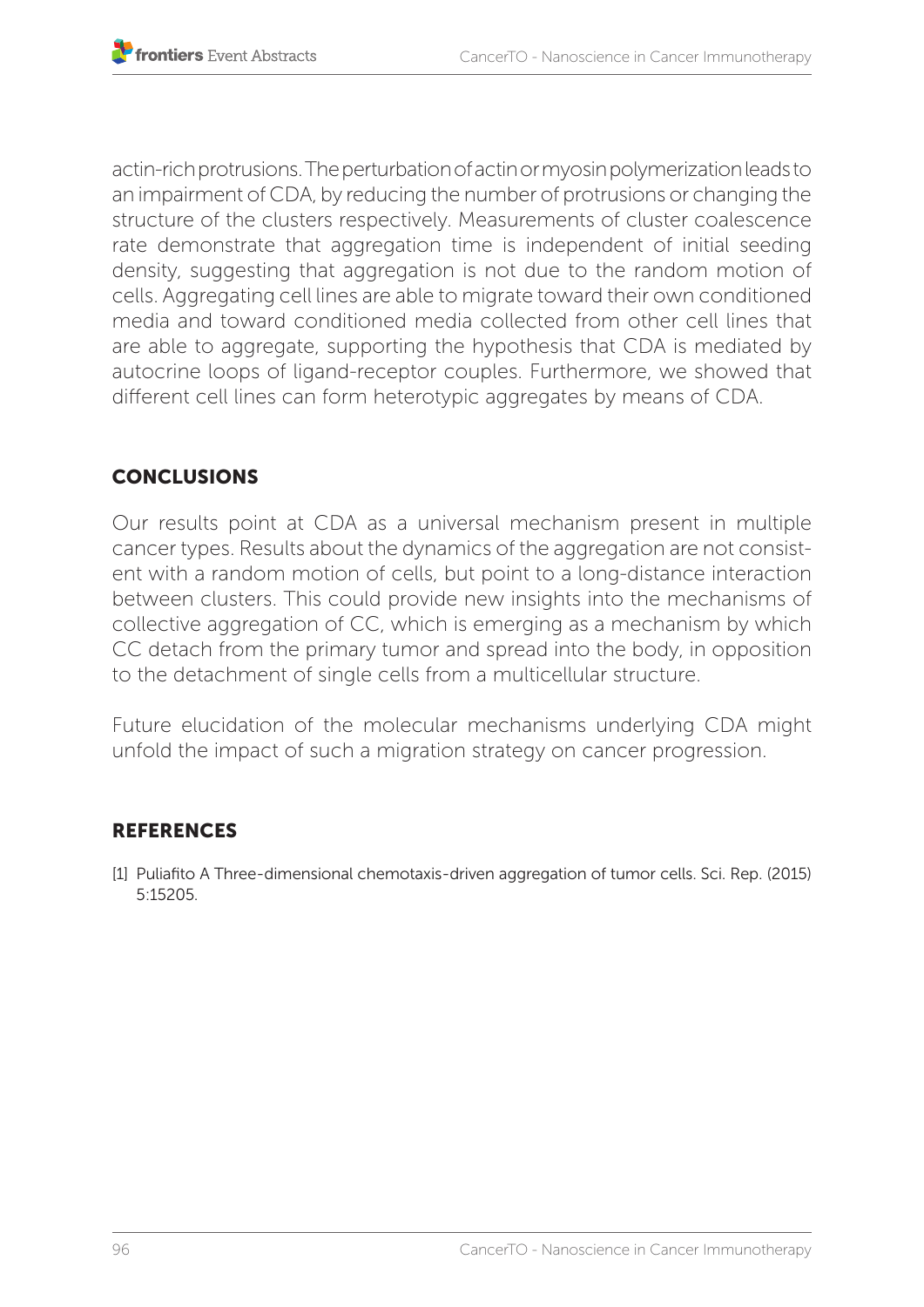# HLA-independent killer lymphocytes and chemo-targeted therapy: An integrated approach against uterine leiomyosarcoma and other soft tissue sarcomas

Federica Capozzi<sup>1</sup>, Giorgia Giordano<sup>1,2</sup>, Maria Laura Centomo<sup>1,2</sup>, Elisa Prola<sup>3</sup>, Erika Fiorino<sup>1,2</sup>, Giulia Mesiano<sup>1,2</sup>, Alessandra Merlini<sup>1,2</sup>, Giulio Ferrero<sup>3,4</sup>, Annamaria Massa<sup>1</sup>, Valeria Leuci<sup>1</sup>, Loretta Gammaitoni<sup>1</sup>, Massimo Aglietta<sup>1,2</sup>, Dario Sangiolo<sup>1,2</sup>, Giovanni Grignani<sup>1#</sup>, Ymera Pignochino<sup>1,3\*#</sup>

*1 Medical Oncology, Candiolo Cancer Institute, FPO-IRCCS, St. Provinciale Candiolo (TO), Italy 2 Department of Oncology, University of Turin, Torino, Italy 3 Department of Clinical and Biological Sciences, University of Turin, Torino, Italy 4Department of Computer Science, University of Turin, Torino, Italy #co-last authors; \*ymera.pignochino@unito.it, Phone number: +39 340 392 9618* 

# **OBJECTIVES**

Uterine leiomyosarcomas (UL) are aggressive soft tissue sarcomas (STS) expressing smooth muscle antigens. Advanced STS have severe prognosis and no curative options. We showed that chemotherapy with trabectedin (TR) and targeted-therapy with the PARP-1 inhibitor olaparib (OL) is feasible in STS patients. Nonetheless, different degrees of response from initial complete remission to partial response and finally relapses were observed. Drug resistance and relapses are likely attributed to a subpopulation of quiescent cancer cells with stem cell features (CSCs). In this work, we explored adoptive cell immunotherapy with Natural Killer (NK) or Cytokine–induced killer cells (CIK) against UL and STS cell lines surviving to TR+OL treatment. Moreover, we investigated the effect of this integrated approach on the putative CSC compartment.

# METHODS

Two UL cell lines (DMR, MES-SA) and two STS cell lines (HT-1080 and S018) were treated with TR+OL at IC75 for 72 h to obtain the 25% surviving fraction. The expression of the NK/CIK activating ligands (MICA/B, ULBPs, CD112, CD155) were analyzed by flow cytometry on UL and STS cell lines. UL and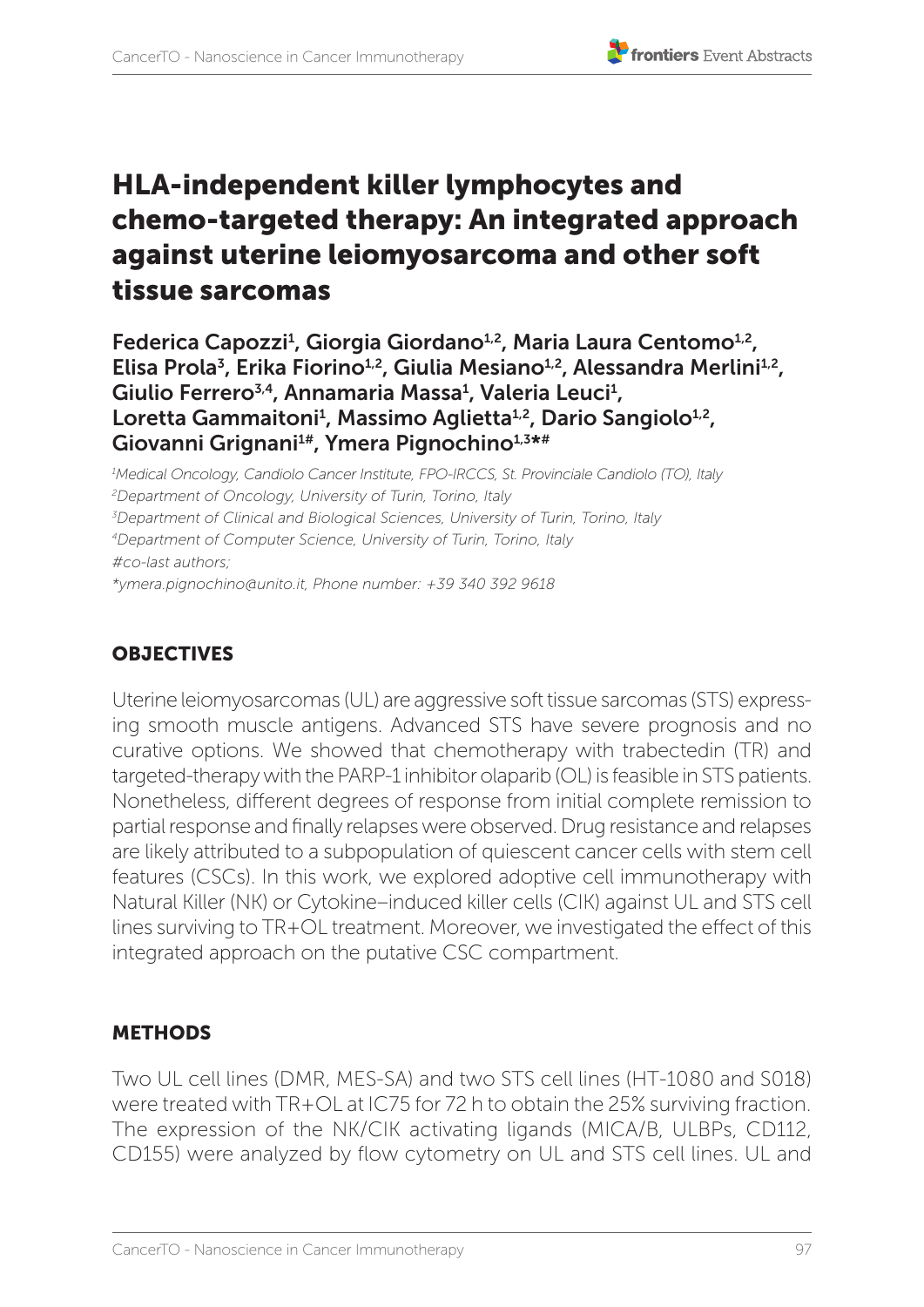STS cells were challenged with adoptive NK/CIK immunotherapy with different scalar effector/target ratios (1:1; 1.3; 1:12 and 10:1; 3:1; 1:1, respectively) and tumor cell viability were tested after 72h with ATP assay and after 7 days with colony growth assays. The CSCs compartment was visualized by OCT-4 marker on the surviving UL and STS fractions both after trabectedin+ olaparib treatment and NK co-culture.

#### RESULTS

NK/CIK activating ligands were expressed on UL and STS cells at variable levels, and these molecules were maintained (in S018) or even increased after TR+OL treatment (1.7-9-fold increase in DMR, MES-SA, HT-1080, p<0.05). Tumor cells surviving TR+OL treatment were killed by NK/CIK equally (S018) or even more efficiently than untreated cells (0.6-10; 1.4-3.3; 1.2-2.9 fold increase of killing at 1:12; 1:3; 1:1 NK/T ratio with DMR, MES-SA, HT-1080, p<0.05; 1.6-1.9 fold increase of tumor killing of DMR by CIK, p< 0.001). The putative CSCs fraction were visualized in MES-SA, DMR, HT-1080 based on OCT-4 expression showing that TR both as single agent or in combination with OL, caused a relative increase in the proportion of this subpopulation if compared to untreated controls (1.2-2.8 fold, p<0.05). The subsequent co-culture with NK cells did not significantly change this proportion showing the CSCs are relative resistant to chemotherapy but sensitive to immunotherapy.

# **CONCLUSIONS**

In conclusion, we showed that NK/CIK based adoptive immunotherapy was active against UL and STS cells surviving TR+OL therapy. Moreover, NK acted both on bulk population and on supposed CSCs compartment. Our results support the potentiation of TR+OL treatment by the subsequent HLA-independent adoptive cell immunotherapy with NK/CIK. This integrated approach warrants further investigations both in in vivo models and in clinical settings.

#### ACKNOWLEDGMENTS

This work was supported by Ministero della Salute-Ricerca Finalizzata- Giovani Ricercatori GR-2016-02362726 to Y.P.;RC 2019 Ministero della Salute; AIRC IG 17226, FPRC 5x1000 Ministero della Salute" 2015, FPRC 5xmille 2013,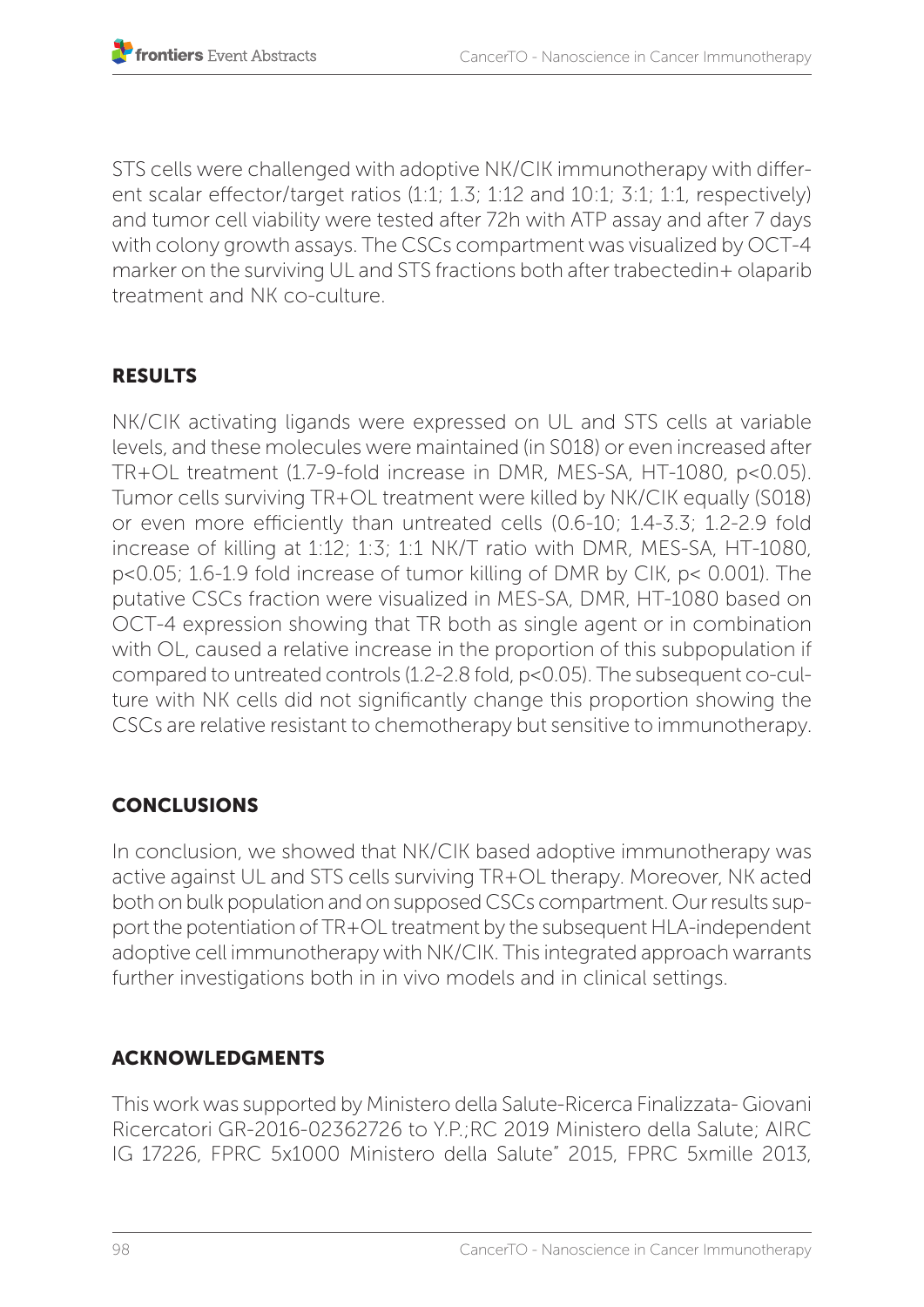

and Fondazione per la ricerca sui tumori dell'apparato muscoloscheletrico e rari ONLUS to Giovanni Grignani; AIRC IG 20259 and FPRC ONLUS 5x1000 Ministero della Salute 2015 to D.S;. F.C. was supported by AIRC fellowship "Volontari Comitato Abruzzo-Molise" Rif. 21173.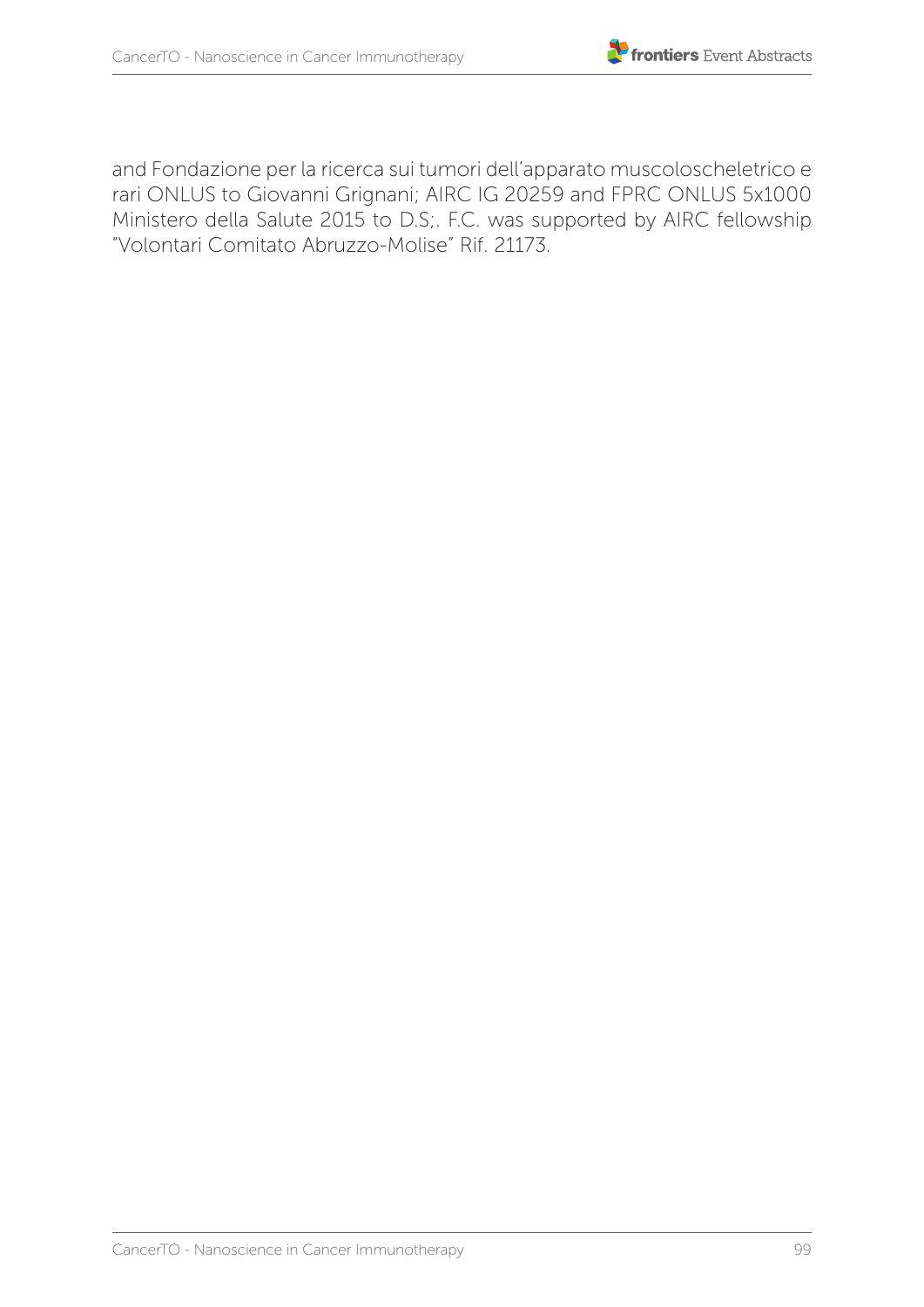# Synthesis and characterization of organic and hybrid photosensitizers for photodynamic therapy

# Carlotta Pontremoli\*

*Department of Chemistry, NIS Interdepartmental and INSTM Reference Centre, University of Turin \*carlotta.pontremoli@unito.it*

# **OBJECTIVES**

Over the recent years, extensive efforts have been devoted to the development of near-infrared (NIR) dyes for biological applications, especially for photodynamic therapy (PDT). Polymethine dyes must be considered as innovative photosensitizers (PS) due to the easy and low-cost synthesis along with remarkable absorption property in the far-red NIR region, perfectly matching the biological tissues' transparency window (600-900 nm) [1]. In particular, NIR polymethine cyanines (CY) and squaraines (SQ) are well suited for this purpose and have been extensively studied for these applications, thanks to their high molar absorption coefficients, remarkable brightness, fluorescence and photostability, especially in organic media [2]. However, despite their excellent photodynamic activity, their chemical instability and self-aggregation properties when in contact with biological media still limit their effective clinical application. To overcome these drawbacks, the incorporation of these dyes in nanoparticles (NPs) is extremely important to prevent the formation of dye aggregates in aqueous environment. The present contribution deals with the design and synthesis of SQ and CY polymethine dyes with different substitution groups. These dyes were then encapsulated in solid lipid nanoparticles (SLN), in order to improve their bioavailability and pharmacokinetic profile in view of possible applications in the clinical field.

# METHODS

New series of SQ and CY dyes, based on indolenine and benzo-indolenine rings, were synthetized by microwave irradiation and photophysically characterized (UV-Vis and fluorescence spectroscopy) before being in vitro tested for the evaluation of their cytotoxicity and photo-toxicity. In addition, with the aim to increase solubility and stability in aqueous solutions, some of the dyes were entrapped into solid lipid nanoparticles.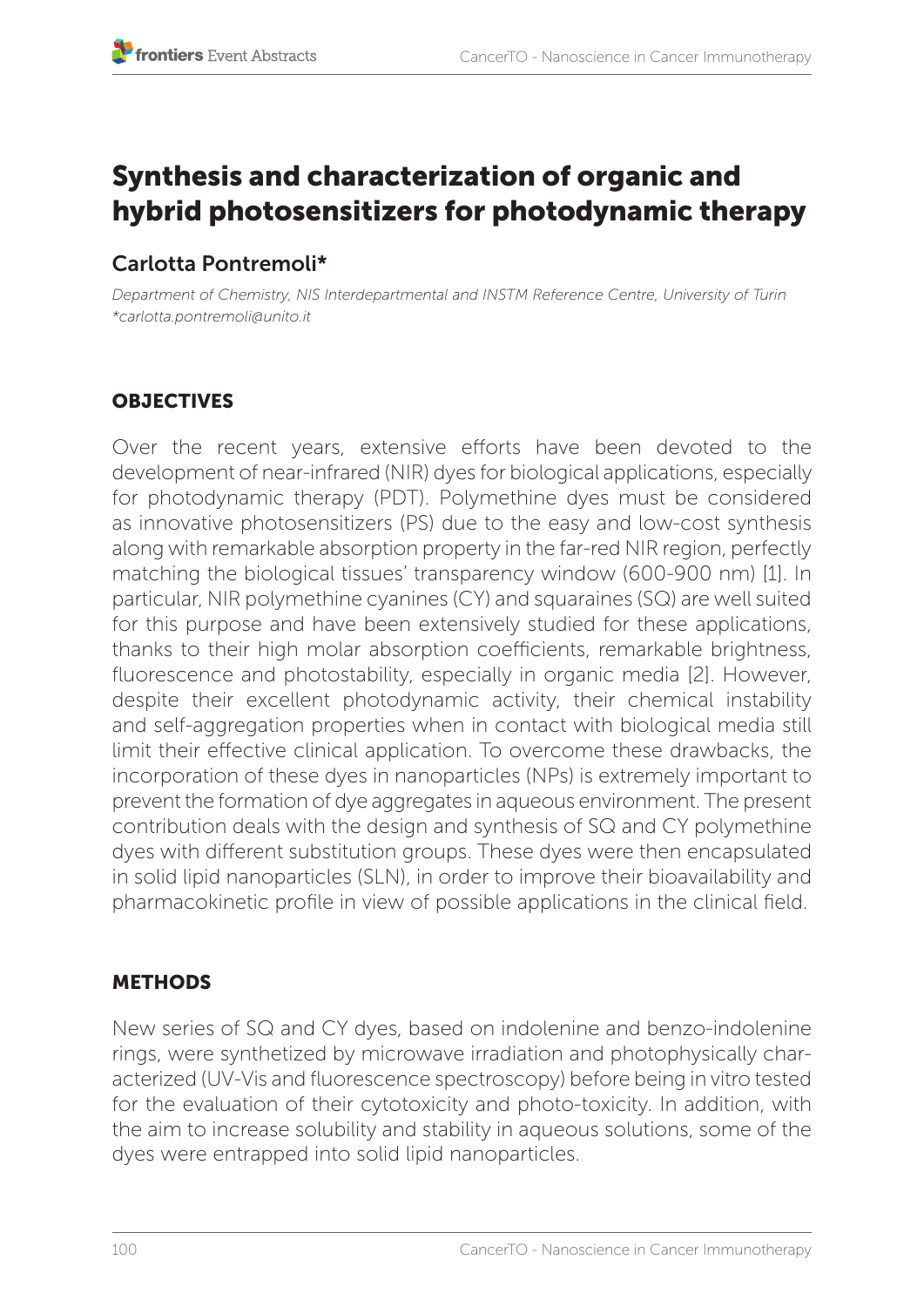### RESULTS

A cyanine and a squaraine dye based on bromo benzoindolenine ring were efficiently encapsulated into SLN in order to overcome their solubility issues in aqueous solutions. Dye-loaded SLN displayed a homogeneous size of <200 nm and high entrapment efficiency, preserving dyes' excellent spectroscopic properties. In particular, CY-SLN led to a photoactivity on MCF-7 cells showing a good uptake and a partial mitochondrial localization, suggesting the potential application as PS for photodynamic anticancer treatment.

#### **CONCLUSIONS**

SLN are a valuable delivery strategy for polymethine dyes in biomedical applications, although further investigation on in vivo models is needed in order to assess the real applicability of these nanosystems in both diagnostic and therapeutic fields.

#### ACKNOWLEDGMENTS

The authors acknowledge the financial support from the University of Torino (Ricerca Locale ex-60%, Linea A, Bando 2020), the support from the Fondazione CRT (II tornata 2019 RF. 2019.2260) and Compagnia di San Paolo (Bando ex-post – Anno 2018).

- [1] R.R. Avirah, Org. Biomol. Chem. 10 (2012) 911-920. doi:10.1039/c1ob06588b.
- [2] N. Barbero, Chem. An Asian J. (2019). doi:10.1002/asia.201900055.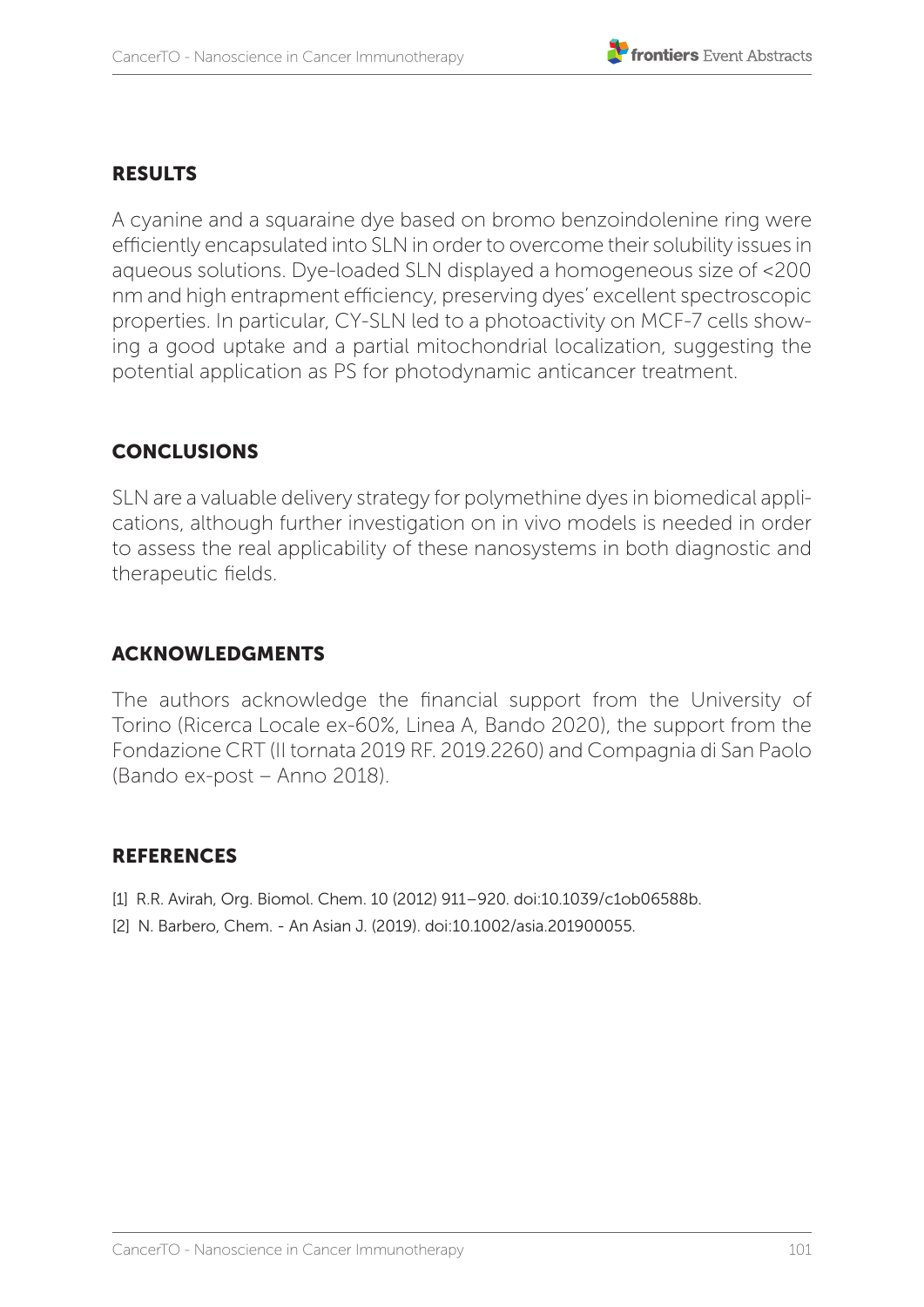# Zinc oxide nanocrystals and ultrasound: A new strategy to fight cervical cancer

L. Racca\*, T. Limongi, V. Vighetto, B. Dumontel, A. Ancona, M. Canta, G. Canavese, N. Garino, V. Cauda

*Department of Applied Science and Technology, Politecnico di Torino, Corso Duca degli Abruzzi, Turin, Italy \*luisa.racca@polito.it, Phone number: +39 0110907380* 

# **OBJECTIVES**

Cervical cancer is the fourth most common cancer in women, and is in the top three cancers affecting women younger than 45 years old. Traditional therapeutic protocols include surgery, radiation therapy and chemotherapy [1]. Nanomedicine, however, could represent a new strategy to decrease the mortality of this pathology, reducing the negative outcomes related to traditional anticancer approaches [2]. An innovative proposal in this field is the administration of nanotools remotely activated by an external physical stimulation. In this study thus the possibility to exploit the synergism between ZnO NCs (ZnO NCs) and ultrasound (US) to affect the viability of cervical cancer cells was investigated.

# **METHODS**

The cytotoxicity and internalization of aminopropyl-functionalized ZnO NCs was evaluated on cervical adenocarcinoma KB cells. Furthermore, the presence of a synergistic effect between ZnO NCs and US was evaluated performing single and multiple US treatments per day on KB cells pre-incubated with ZnO NCs. Pilot studies on the mechanism of the observed synergism have been performed, evaluating cell proliferation, after the incubation of ZnO NCs and US treatments, whit the addition of reactive oxygen species (ROS) scavengers, and the kinetics of cell death.

#### RESULTS

ZnO NCs resulted to be non-toxic for KB cells and they were efficiently internalized in cancer cells. Regarding the evaluation of the synergism, a significant decrease of cell viability was recorded when cells incubated with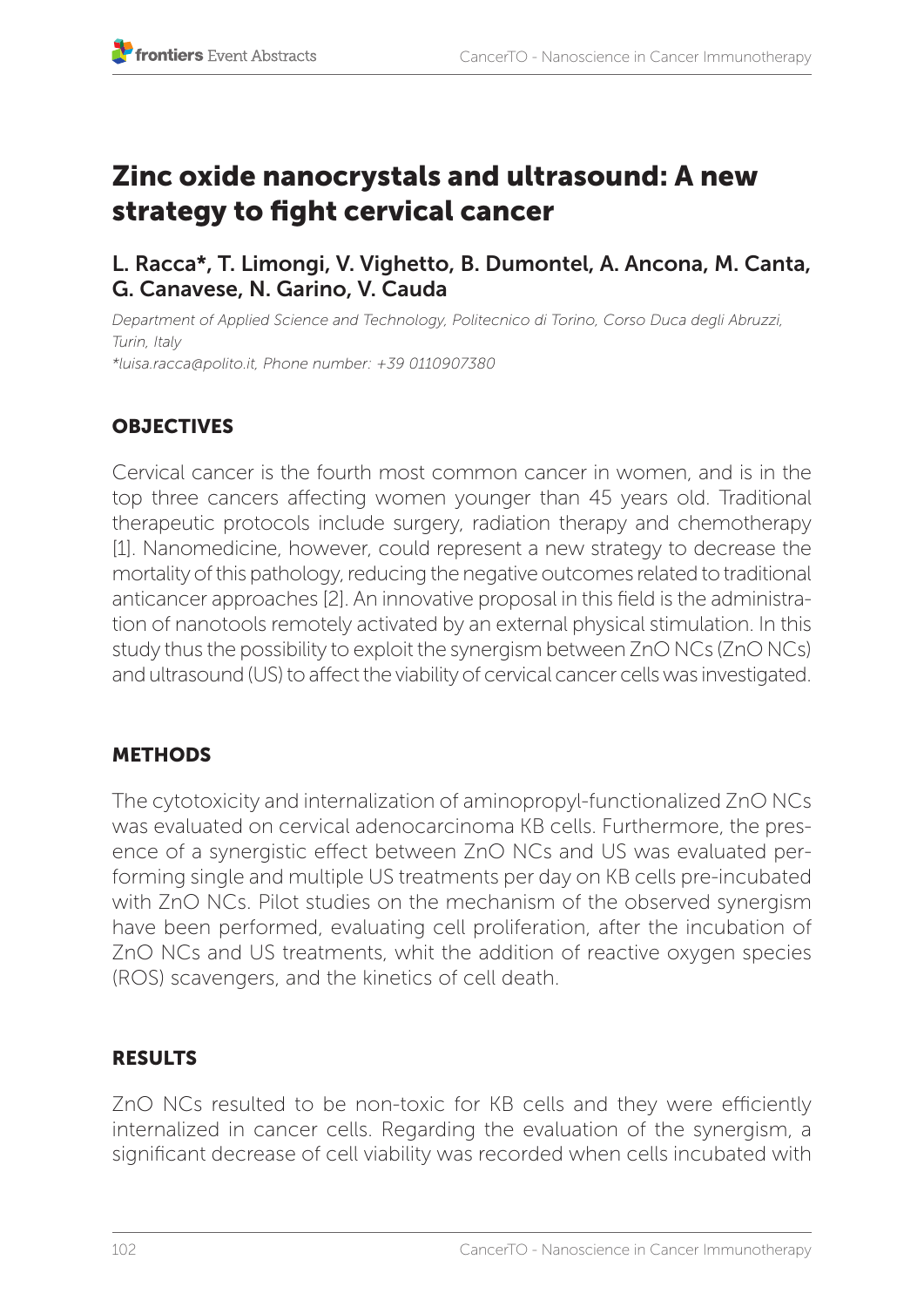

ZnO NCs were treated multiple times with US. The addition of two different ROS scavengers revealed ROS marginal role in the pathways involved, whereas the kinetic evaluation of cell death highlighted the progressive increase of apoptosis and secondary necrosis caused by the combination of ZnO NCs and US.

### **CONCLUSIONS**

Herein, for the first time, the synergistic action of ZnO NCs and US to achieve cervical cancer cell death was demonstrated. Further studies are going to focus on the evaluation of the US-assisted therapy with ZnO NCs shielded into a lipid envelop, to improve their biocompatibility and let them a biomimetic property, decorated with monoclonal antibodies for targeting.

#### ACKNOWLEDGMENTS

This work has received funding from the European Research Council (ERC) under the European Union's Horizon 2020 research and innovation program (grant agreement No 678151 – Project Acronym "TROJANANOHORSE" – ERC starting Grant). We wish to gratefully thank the ELvation Medical company for the supply free of charge of the PW2 instrument (R. Wolf).

- [1] Arbyn et al. 'Estimates of incidence and mortality of cervical cancer in 2018: a worldwide analysis' *The Lancet Global Health,* 8: e191-203
- [2] Racca L. et al. 'Zinc Oxide Nanocrystals and High-Energy Shock Waves: A New Synergy for the Treatment of Cancer Cells' *Front Bioeng Biotechnol*, 8, 577, 2020.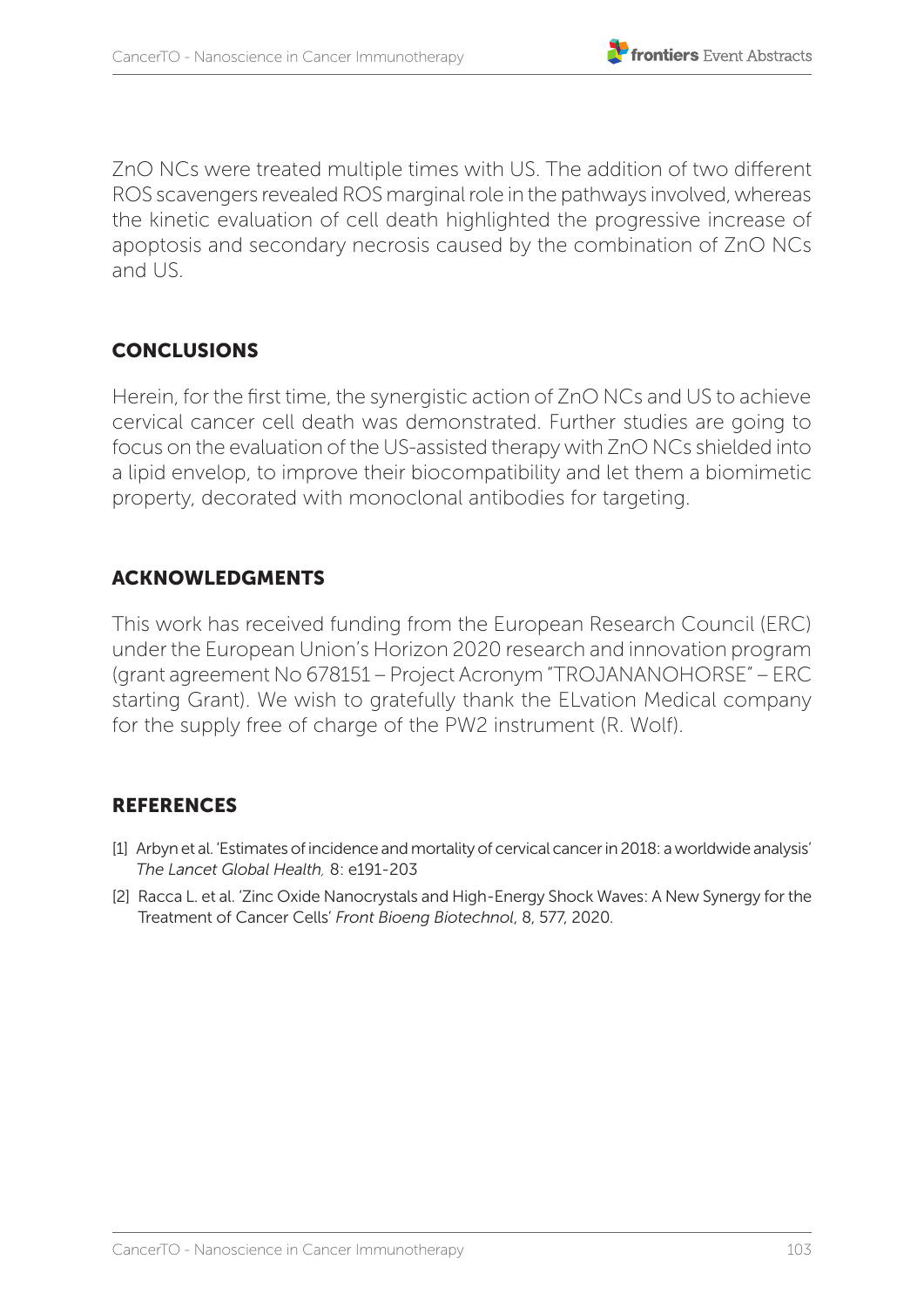# Investigating the cystine/glutamate antiporter xCT in the interaction between mammary cancer and the immune system

# Roberto Ruiu\*, Chiara Cossu, Laura Conti, Luca Ponzone, Elisabetta Bolli, Enzo Calautti, Federica Cavallo

*Department of Molecular Biotechnology and Health Sciences, university of Turin \*roberto.ruiu@unito.it*

# **OBJECTIVES**

The transmembrane protein xCT imports extracellular cystine in exchange for intracellular glutamate and is fundamental for intracellular redox balance. Enhanced xCT expression in cancer cells provides protection against harmful reactive oxygen species (ROS) generated by altered metabolic states and by chemotherapeutic drugs. Therefore, xCT represents a relevant target for cancer treatment. xCT expression is also needed for the activation and function of different immune cell populations, and cystine and glutamate are important players in the biology of both transformed cells and immune cells. However, whether the overall outcome of xCT depletion in the tumor and in the immune system results in promotion or suppression of tumor growth is unknown. The aims of this project are to investigate how xCT depletion in tumor cells affects tumor progression in a fully immunocompetent mouse model and if xCT depletion in the immune system negatively or positively affects tumor growth.

# **METHODS**

We generated xCT-KO mouse mammary cancer cells (4T1) and tested their malignant properties including proliferation, motility, and resistance to oxidative stress. Flow cytometry was used to characterize the immune cell populations. We generated xCTnull BALB/c mice to investigate the role of xCT in the immune system of tumor-bearing mice, and assessed both humoral and cellular immune response through ELISA and in vivo cytotoxicity assay, respectively. Finally, we generated xCTnull / ErbB2-transgenic BALB-neuT mice to study the contribution of xCT to tumor initiation and progression in a mammary cancer-prone model.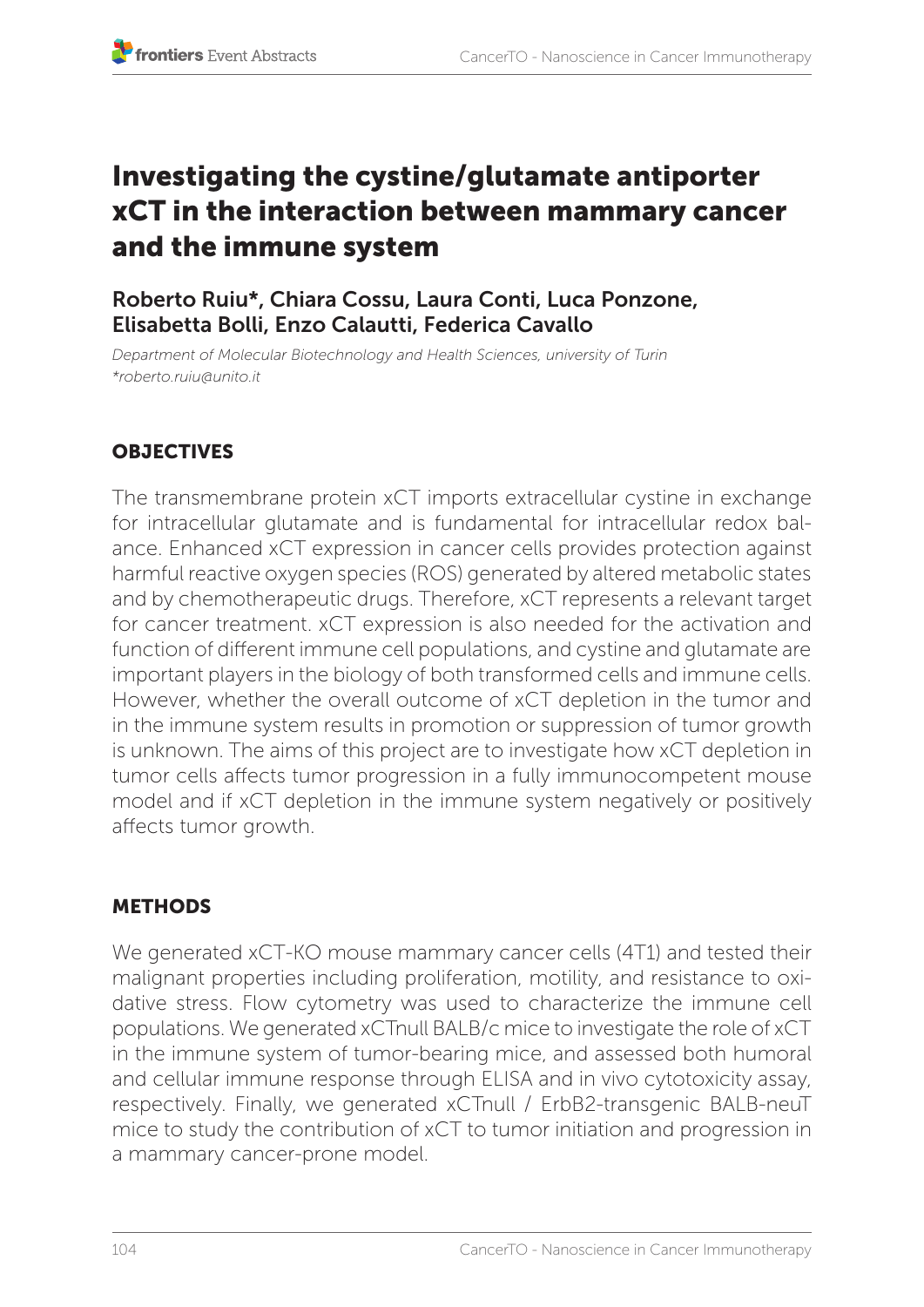#### RESULTS

xCT depletion in 4T1 cells impaired clonogenic potential, sensitized cells to oxidative stress and affected VEGF and GM-CSF secretion. Furthermore, xCT-KO 4T1 cell showed reduced migration in vitro and lung metastasization in vivo. On the other side, depletion of xCT in the immune system partially altered the composition of the tumor immune infiltrate and prevented activation/polarization of immune cells cultured ex vivo. Nevertheless, lack of xCT in the immune system did not impair the proper mounting of both humoral and cellular immune response in vivo. Finally, xCT depletion in BALB-neuT mice did not impair autochthonous tumor initiation.

### CONCLUSIONS

While xCT is required for both cancer cell malignancy and proper immune system functionality in vitro, it is partially dispensable in vivo. The mechanisms at the basis of this discrepancy need to be identified. Moreover, further in vivo analysis will reveal if the immune system plays a role in the reduced metastatic ability of xCT-KO cancer cells. Finally, while xCT depletion does not interfere with tumor initiation, xCT depletion could sensitize otherwise normally growing tumors to oxidative stress-inducing therapies in vivo, opening up possibilities for a better design of combinatorial approaches involving xCT targeting. Further experiments are required to confirm or reject this hypothesis.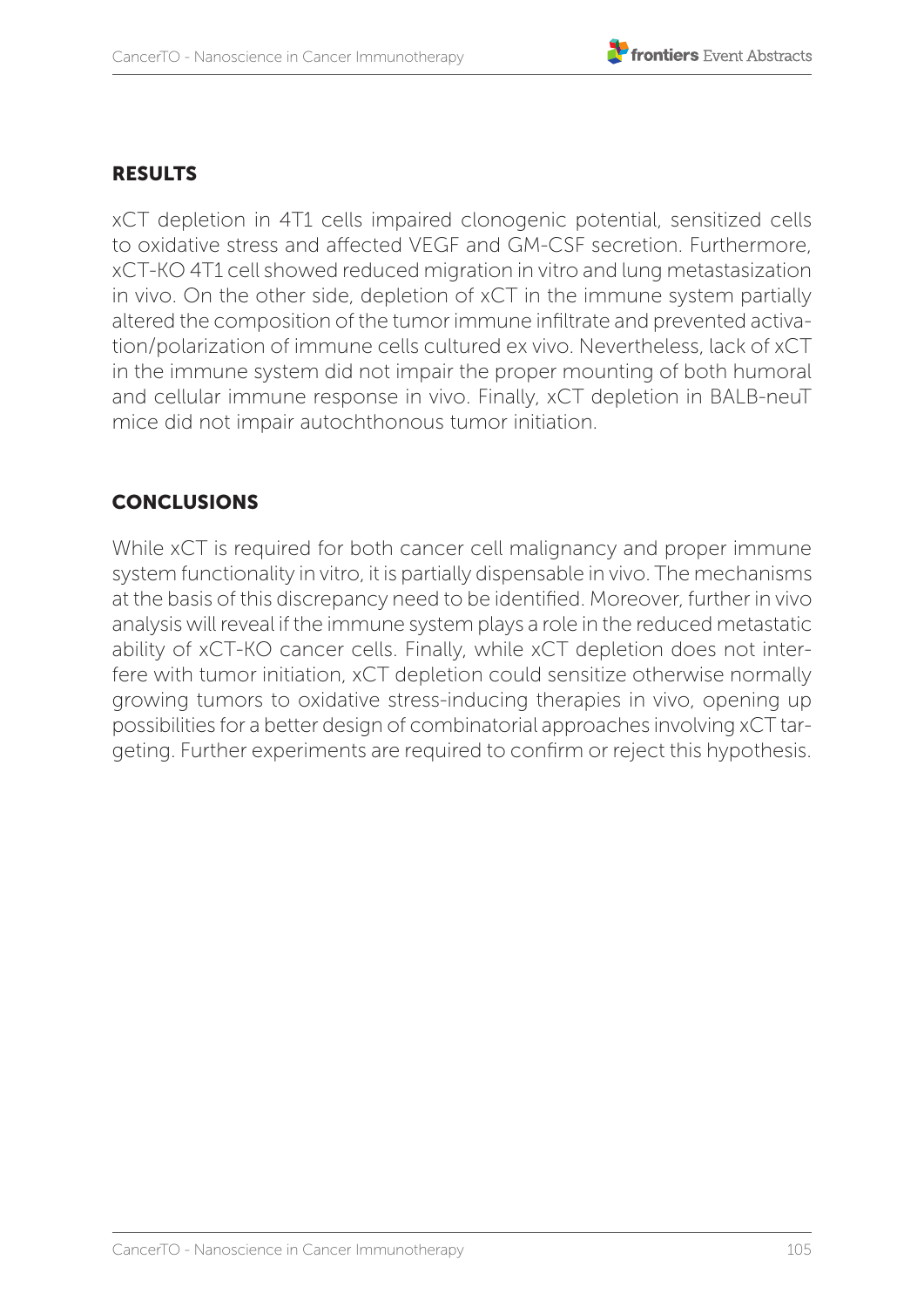# Characterization of PIRB role in modulating pancreatic cancer immune infiltrate

Alessandro Scagliotti\*, Cecilia Roux, Claudia Curcio, Gianluca Mucciolo, Silvia Brugiapaglia, Francesco Novelli, Paola Cappello

*Department of Molecular Biotechnology and Health Sciences, University of Turin \*alessandro.scagliotti@unito.it*

# **OBJECTIVES**

Murine paired immunoglobulin-like receptor B (PIRB) and its human ortholog leukocyte immunoglobulin-like receptor B (LILRB) are widely expressed inhibitory receptors with multiple tissue-dependent functions. PIRB is a type I transmembrane protein expressed on the surface of macrophages, granulocytes, mast cells, dendritic cells and B lymphocytes. PIRB presents an intracellular tail with 3 Immunoreceptor Tyrosine-based Inhibitory Motives (ITIM), acting as an immune-checkpoint by contacting its principal ligand, class I major histocompatibility complex (MHC) molecules. Previous studies have underlined how PIRB loss is associated with the presence of hypersensitive B cells which display a higher production of antibodies, of highly cytotoxic T cells and of myeloid cells polarized toward an M1-like anti-tumoral phenotype [1]. The potential involvement of PIRB in the adaptive immune response prompted us to better characterize its role in modulating the anti-tumoral immune response in models of pancreatic ductal adenocarcinoma (PDA). PIRB human homologs were also demonstrated to directly support leukemia and solid cancer development [1]. Therefore, we investigated its intrinsic roles in pancreatic tumoral cells by generating a Pirb-/- PDA cell line (K-PIRB).

# METHODS

Mice lacking PIRB gene (Pirb-/-) were crossed with pancreatic cancer–prone KrasG12D/Cre (KC) and KrasG12D/Trp53R172H /Cre (KPC) mice. Pancreata from Pirb-/- and wild-type (WT) genetically engineered mice (GEM) were collected at the indicated times, fixed in formalin and paraffin embedded.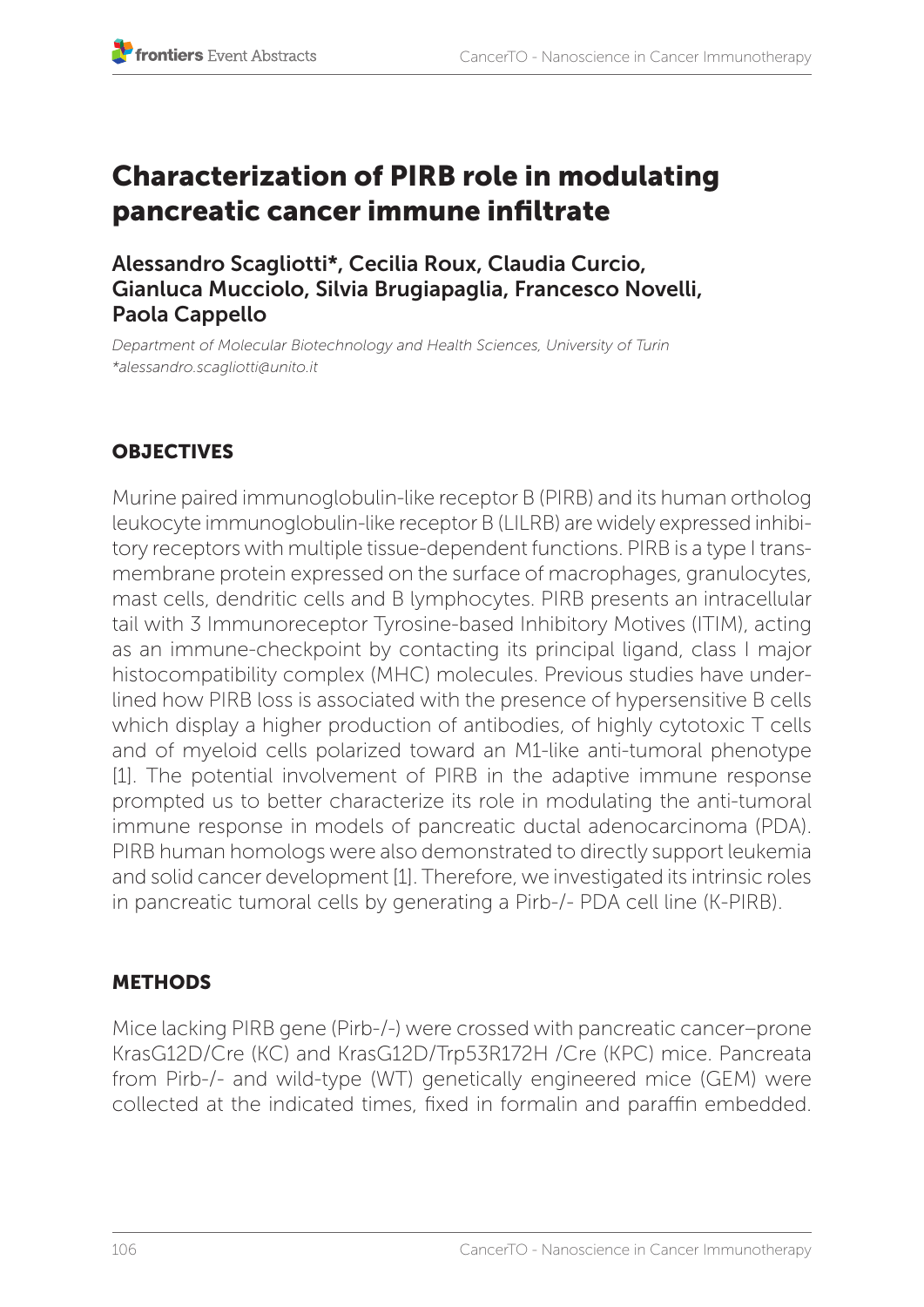Tissues were used for Hematoxylin and Eosin and Immunohistochemical stainings. K-PIRB cells were obtained from a tumor mass arose in a KPC Pirb-/- and purified from stromal cells in consecutive steps.

#### RESULTS

We found that PIRB ablation significantly improved survival of Pirb-/- GEM compared to WT counterpart and this correlated with a reduced percentage of transformed ducts in a late-stage disease. Preliminary histological and Immunohistochemical analyses of pancreatic tissues demonstrated an increased in tumor infiltrating CD8+ and CD4+ T lymphocytes (TIL), as well as an increased count of intra-tumoral B cells in Pirb-/- GEM mice compared to WT GEM. In parallel, Pirb-/- GEM mice showed a significant increase in blood circulating CD8+ T lymphocytes together with a significant reduction in CD11b+Gr1+ myeloid derived suppressor cells (MDSCs) population. Concerning intrinsic roles, preliminary results showed how K-PIRB, in comparison to a Pirb proficient PDA cell line (K8484), had a lower viability on a two-dimension surface and were able to significantly increase their MHC class I expression after 24, 48 and 72 hours of stimulation with IFNg.

# **CONCLUSIONS**

Overall, our results support the need to further characterize PIRB molecules as potential candidate to develop novel immunotherapy strategies for the treatment of PDA.

#### **REFERENCES**

[1] Kang et al, Cell Cycle 2016, doi: 10.1080/15384101.2015.1121324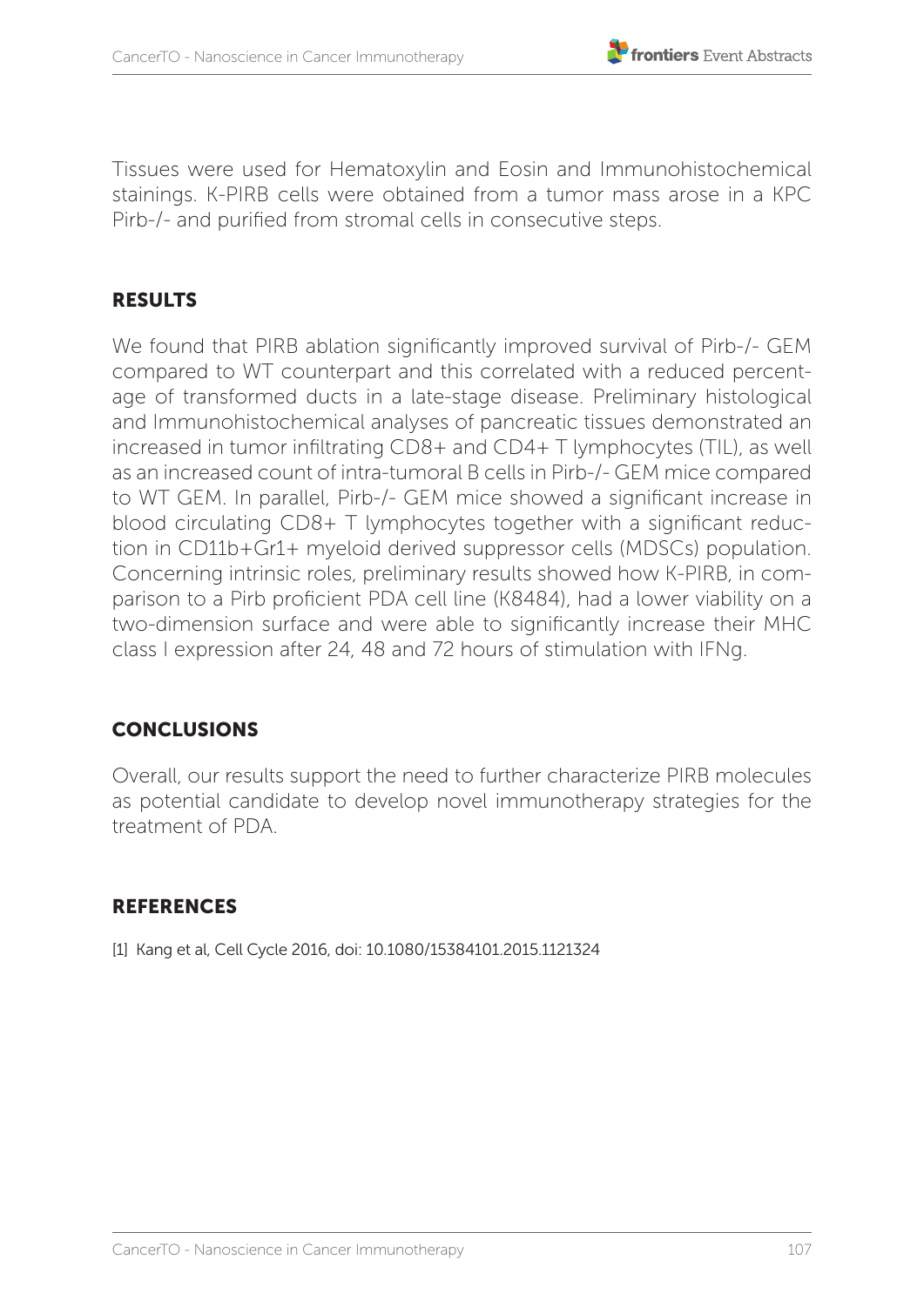# Cell penetrating peptides folding mechanism and cellular translocation

# Filip Stojceski\*, Stefano Muscat, Andrea Danani, Gianvito Grasso\*

*Dalle Molle Institute for Artificial Intelligence (IDSIA), University of Italian Switzerland (USI), University of Applied Science and Art of Southern Switzerland (SUPSI), Manno, Switzerland \*gianvito.grasso@idsia.ch* 

# **OBJECTIVES**

Cell-penetrating peptides (CPPs) are short peptides able to penetrate the plasmatic membrane at low micro-molar concentrations, without binding any chiral receptor [1]. In the past, CPPs have demonstrated a great ability to covalently or non-covalently link several cargoes. In this context, CPPs could increase the uptake of drugs in tumor cells and thereby increase the efficacy of the treatment, allowing to administer lower doses of the drug and reducing side effects [2]. A better understanding of CPPs conformational dynamics is of paramount interest and computational techniques represent the right tool to explore at atomistic level the CPPs folding in different biological environment. The outcome of this work could help the design of new chimeric CPPs with an improved cell penetration ability.

# **METHODS**

We have performed a systematic investigation of CPPs conformational rearrangements in two environments: water and POPC lipid bilayer. Classical Molecular Dynamics (MD) and Metadynamics (MTD) enhanced sampling technique have been employed to address this issue. Several CPPs were considered: Cady, MAP, MPG, TAT, PEP, VEC, TP10, pAntp, Trasportant and EP1. The AMBER99SB-ILDN force field was used for defining system topology.

## RESULTS

Considering the simulations in pure water environment, most of the CPPs showed mostly a random coil conformation with the only exception of PEP peptide, which exhibited a prevalent alpha helix configuration. MTD simulations have highlighted fruitful information about the conformation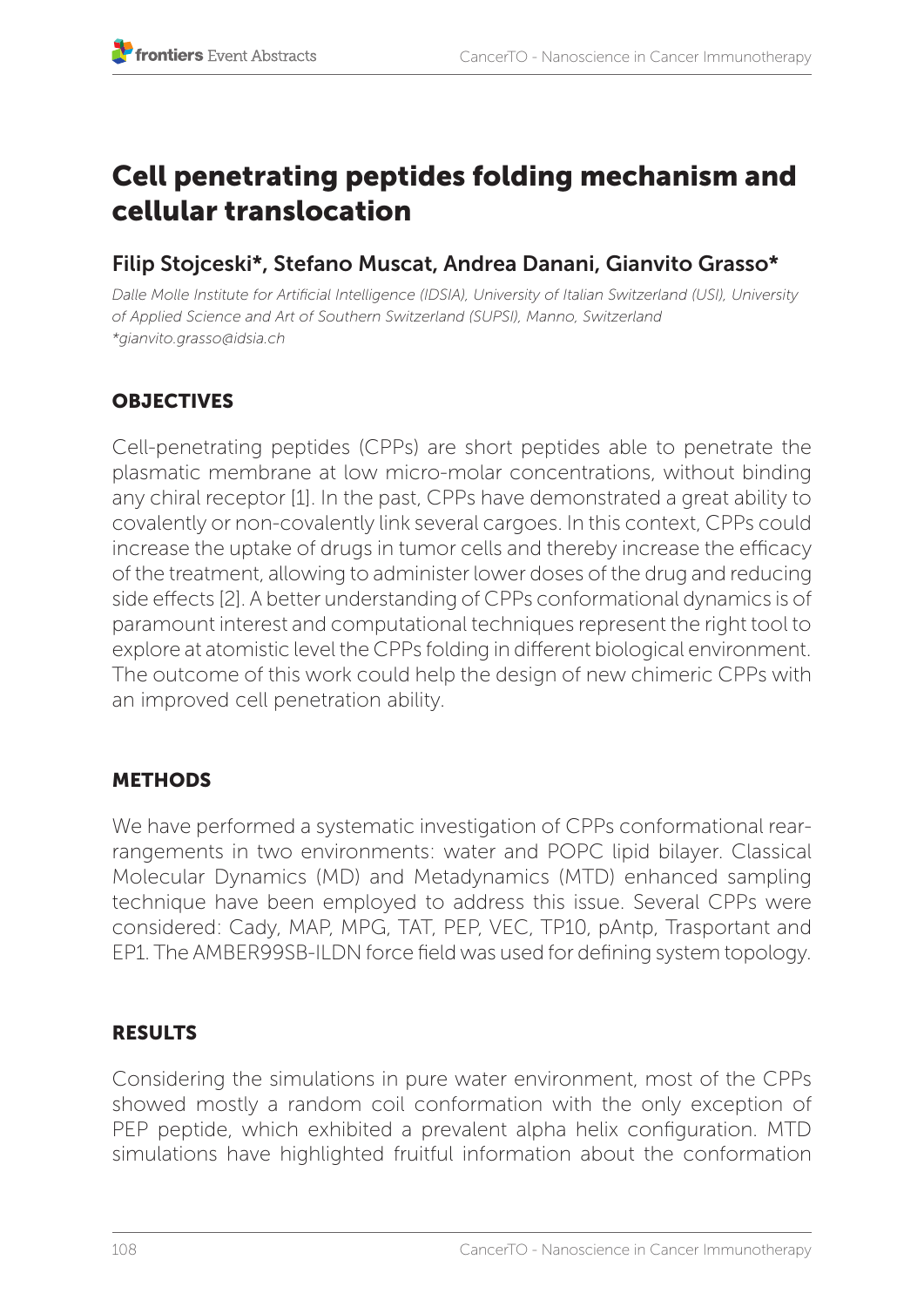



of the CPPs in presence of the lipid bilayer, showing a high level of alpha helix structures. Instead, results from MD have confirmed the tendency of the most of CPPs considered to re-arrange their structure in a random coil conformation (Figure 1). It is worth remark that the environment may result a key feature to predict the CPPs conformation, which may play a crucial role in the penetration mechanism [3].

## **CONCLUSIONS**

This work shed light how the surrounding environment may influence the shape and folding of CPPs. Our study may be considered as a first step for designing of engineered CPPs able to acquire specific conformations as dependent on specific environmental conditions in order to improve the internalization process.

## **REFERENCES**

[1] G. Guidotti et al., "Cell-Penetrating Peptides: From Basic Research to Clinics," *Trends Pharmacol. Sci.*, (2017) 38:406-424.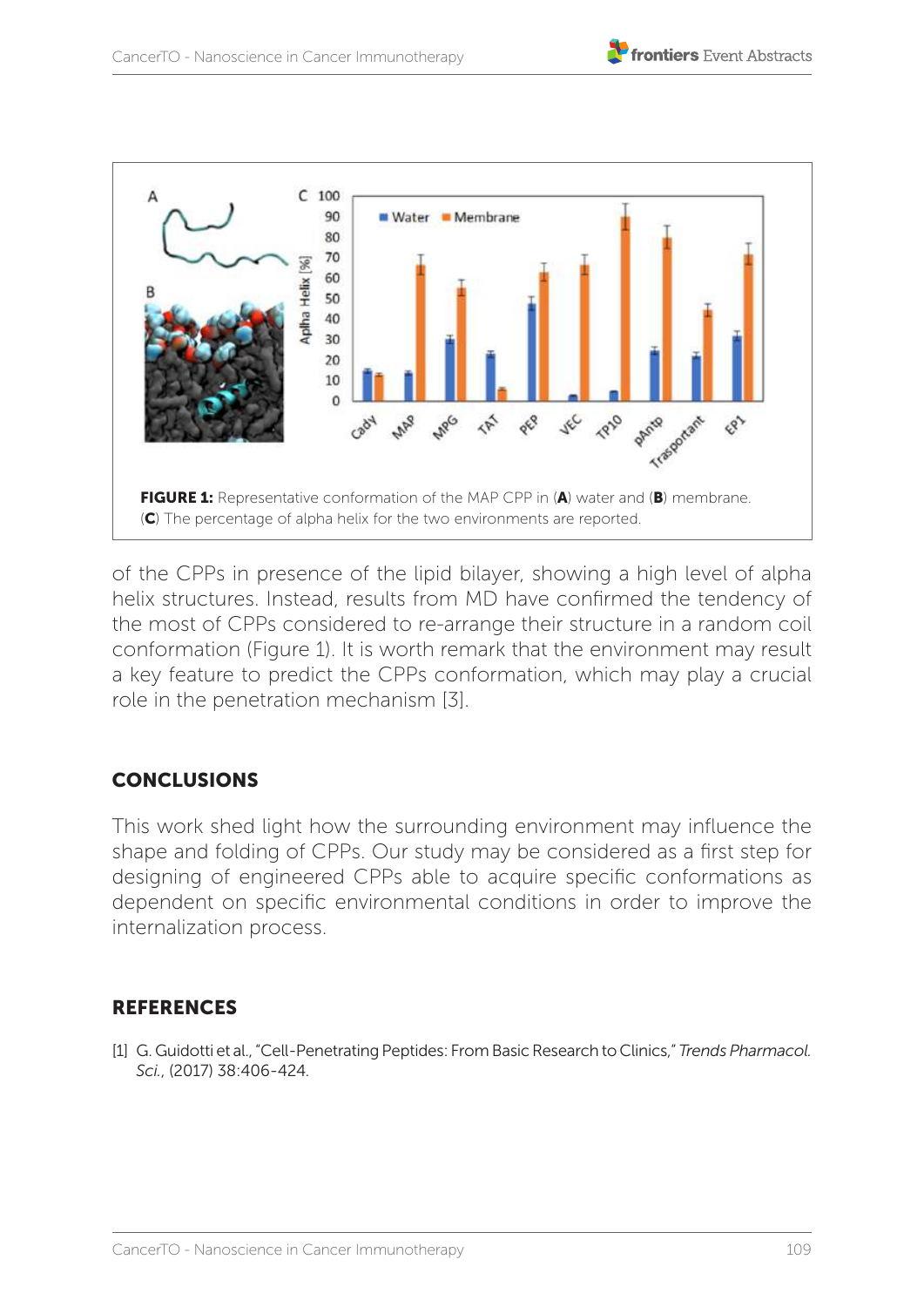- [2] J. Regberg et al., "Applications of cell-penetrating peptides for tumor targeting and future cancer therapies," *Pharmaceuticals*, (2012) 5:991-1007.
- [3] S. T. Henriques et al., "Environmental factors that enhance the action of the cell penetrating peptide pep-1: A spectroscopic study using lipidic vesicles," *Biochim. Biophys. Acta - Biomembr.*, (2005) 1669:75–86.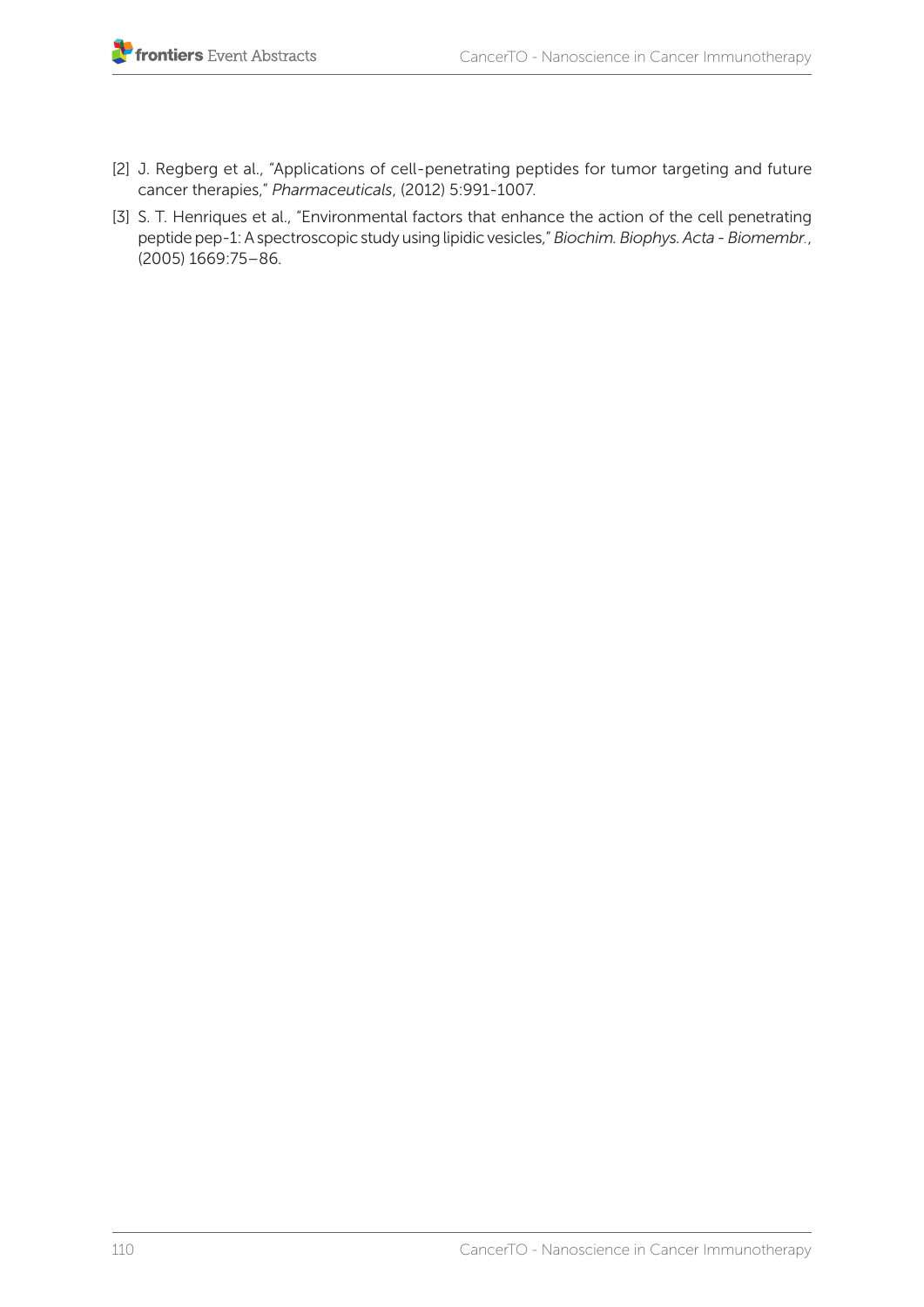# Extracellular vesicles: From isolation to cancer therapy applications

## Francesca Susa<sup>1\*</sup>, Tania Limongi<sup>1</sup>, Luisa Racca<sup>1</sup>, Doriana Debellis<sup>2</sup>, Roberto Marotta<sup>2</sup>, Roberto Pisano<sup>1</sup>, Valentina Cauda<sup>1</sup>

*1 Department of Applied Science and Technology, Politecnico di Torino, C.so Duca degli Abruzzi, Turin, Italy* 

*2 Fondazione Istituto Italiano di Tecnologia, Electron Microscopy Facility, via Morego, Genova, Italy \*francesca.susa@polito.it, Phone number: +39 0110907413*

## **OBJECTIVES**

The subjects of the study are extracellular vesicles (EVs) in terms of optimization of their isolation methods, morphological and functional characterization, stability and storage conditions for further engineered modification towards cancer therapy.

## **METHODS**

A new hybrid smart device, called TrojaNanoHorse (TNH), is under development loading EVs with ZnO nanoparticles for a drug-free nanotherapeutic cancer treatment approach [1]. EVs were isolated by differential ultracentrifugation from B-lymphocyte and characterized at different storage conditions (-80, -20, 4, 25 and 37°C, for 1, 7 and 30 days) through electron microscopy (EM), nanoparticle tracking analysis (NTA), Bradford assay (BA) and flow cytometry (FC). The EVs' internalization in either healthy lymphocytes and cancer cells (i.e. Daudi and HL60 cell lines) was investigated with FC and fluorescence microscopy (FM) at 24 and 48 hours at 5, 10 and 20 μg/ml concentration.

## RESULTS

EVs observed at EM display a fair percentage of exosomes with the typical cup-shaped morphology. EVs average dimension is around 110 nm with 1x1011  $\pm$  6x10<sup>10</sup> particles/ml and 140  $\pm$  36 µg/ml of surface proteins concentration. In absence of cryo preservation additives, we verify that ice crystal formation in subzero temperatures strongly damages EVs, thus, 4°C is the temperature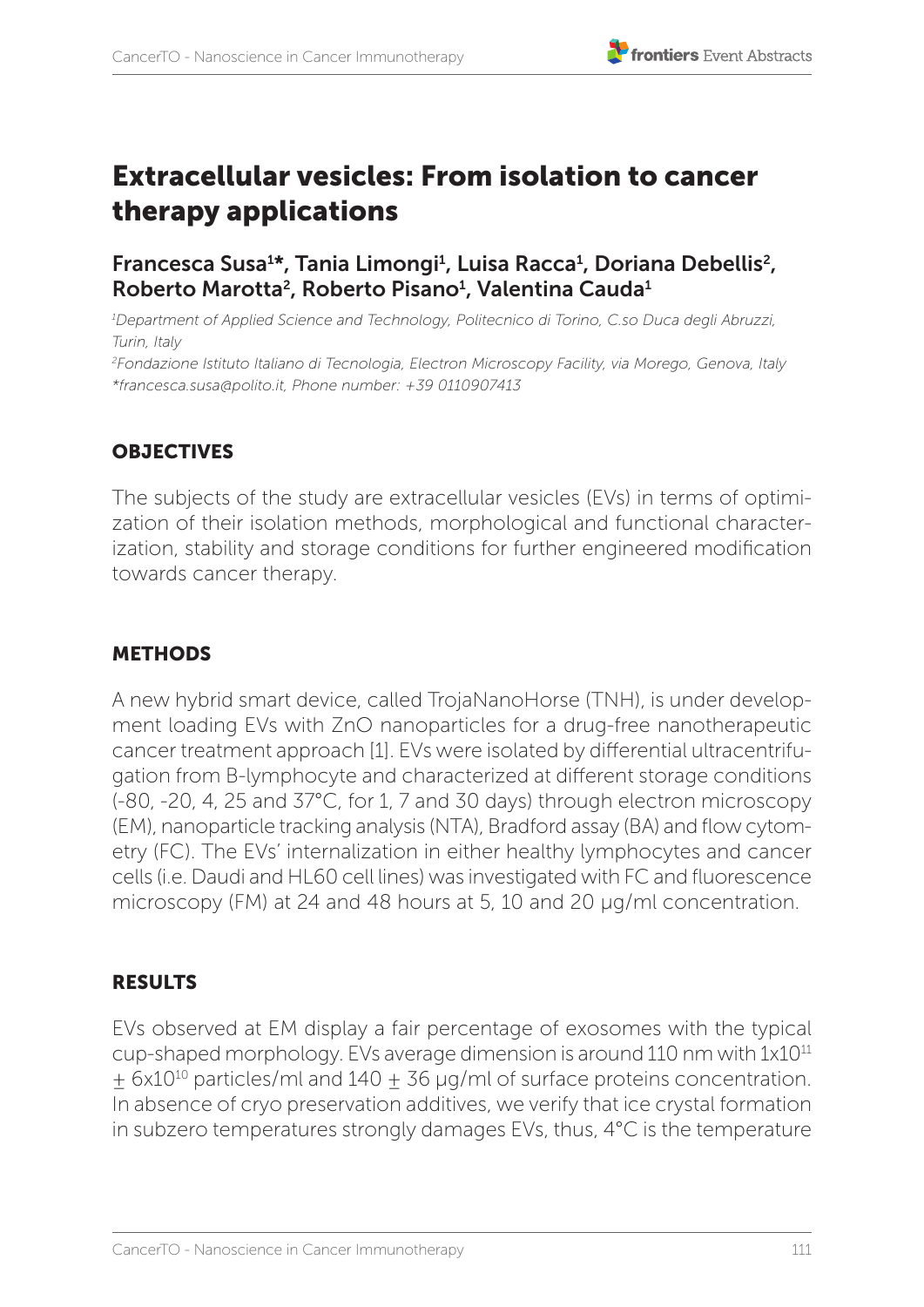to prefer for few days of preservation, while, for more than one week, lower temperatures are recommended.

The presence of exosomes in the population of EVs is also confirmed at FC by the expression of two typical exosome surface markers, CD63 and CD81. Furthermore, CD20 surface presence is successfully quantified in lymphocytes EVs, as on the membrane of the three different cell lines. EVs internalization for the 10 μg/ml at 48h results statistically higher in Daudi (94.6±1.7%) if compared to lymphocytes  $(79+3%)$  and HL60  $(67+3%)$ .

# **CONCLUSIONS**

EVs isolated with ultracentrifugation technique show a heterogeneous population, among which exosomes are surely present. Upon isolation, the storage temperature must be carefully chosen depending on the length of the preservation time to reduce the damages due to the ice crystals formation and to avoid the impairment of further applications. For the TNH optimization its surface functionalization with targeting ligands is scheduled with the aim of reducing its internalization by healthy cells enhancing its uptake by the cancerous ones.

# ACKONOWLEDGMENTS

This work has received funding from the European Research Council (ERC) under the European Union's Horizon 2020 research and innovation programme (grant agreement No 678151 – Project Acronym "TROJANANOHORSE" – ERC starting Grant).

## **REFERENCES**

[1] Dumontel B, Susa F, Limongi T, et al ZnO nanocrystals shuttled by extracellular vesicles as effective Trojan nano-horses against cancer cells. Nanomedicine (2019) 14:21: 2815-2833.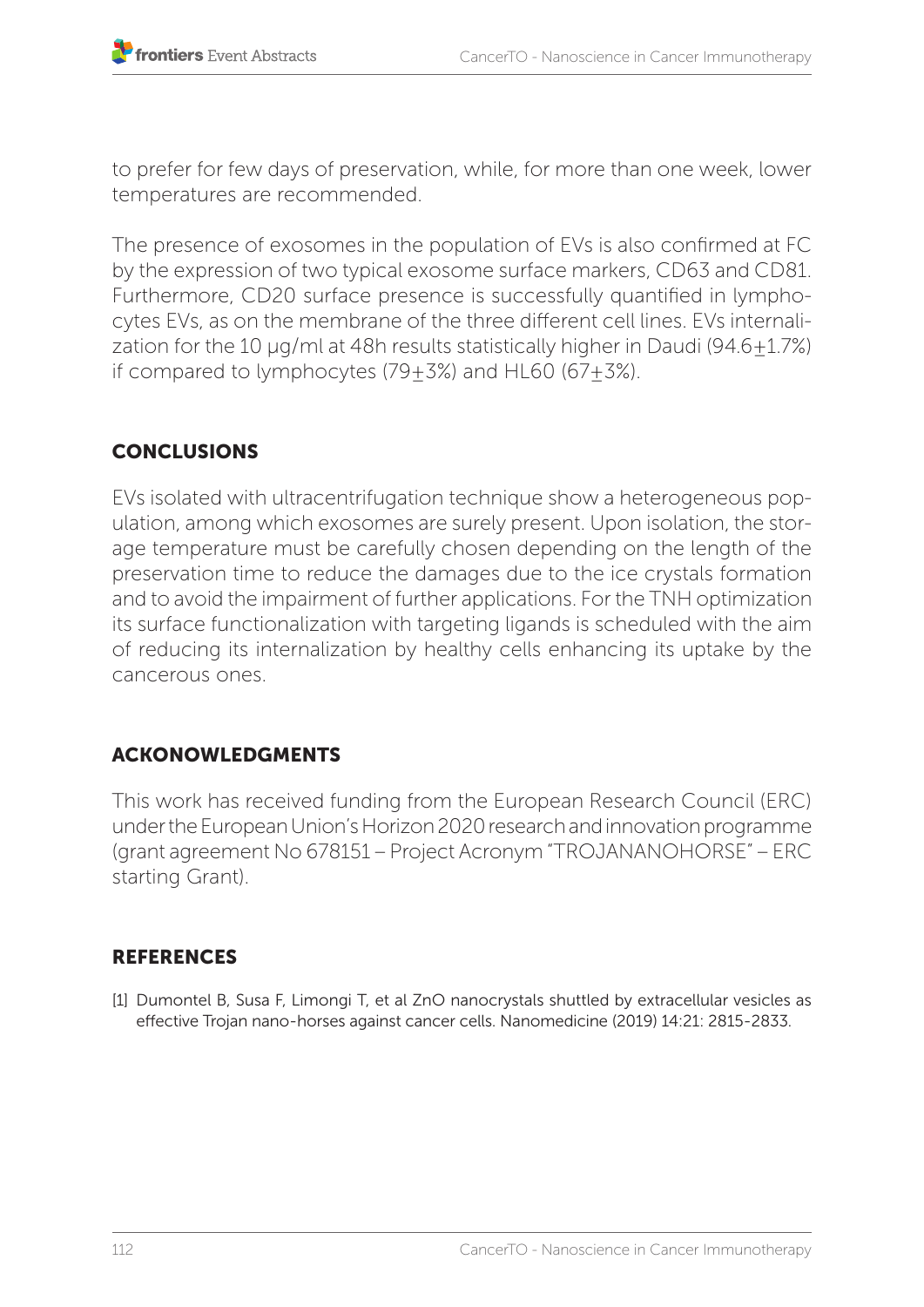

# Cancer-associated fibroblasts targeting and killing using FAP-selective ferritin nanodrugs

Marta Truffi\*, Leopoldo Sitia, Arianna Bonizzi, Serena Mazzucchelli, Sara Negri, Cristina Sottani, Elena Grignani, Maria Antonietta Rizzuto, Davide Prosperi, Luca Sorrentino, Carlo Morasso, Raffaelel Allevi, Filippo Silva, Marta Sevieri, Fabio Corsi

*Laboratory of Nanomedicine and Molecular Imaging, Istituti Clinici Scientifici Maugeri IRCCS \*marta.truffi@icsmaugeri.it*

## **OBJECTIVES**

Cancer-associated fibroblasts (CAFs) are key actors in the context of tumor microenvironment. They are emerging as interesting stromal target in many solid tumors since they contribute to cancer progression, drug resistance and immune suppression. Our aim was to develop a nanosized delivery agent able to specifically target and kill protumorigenic CAFs, thus reshaping the tumor microenvironment and favoring cancer eradication.

## **METHODS**

Bionanoparticles made of human H-ferritin chains were used as versatile and biocompatible protein nanocarrier for the pro-apoptotic drug navitoclax. To steer drug delivery in CAFs, ferritin nanocages were engineered by surface functionalization with antibody fragments specific for the fibroblasts activation protein (FAP), a recognized marker of protumorigenic CAFs. Targeting capability of functionalized versus bare nanoparticles was assessed by flow cytometry on primary murine CAFs and human activated myofibroblasts overexpressing FAP. The pro-apoptotic activity of the nanodrugs was assessed by confocal microscopy and viability assay in cell culture in vitro.

# **RESULTS**

Functionalized nanocages showed enhanced binding to FAP-overexpressing CAFs than non-functionalized ferritins, while they only had limited binding to FAP-negative cancer cells. Navitoclax loading into H-ferritins exerted efficient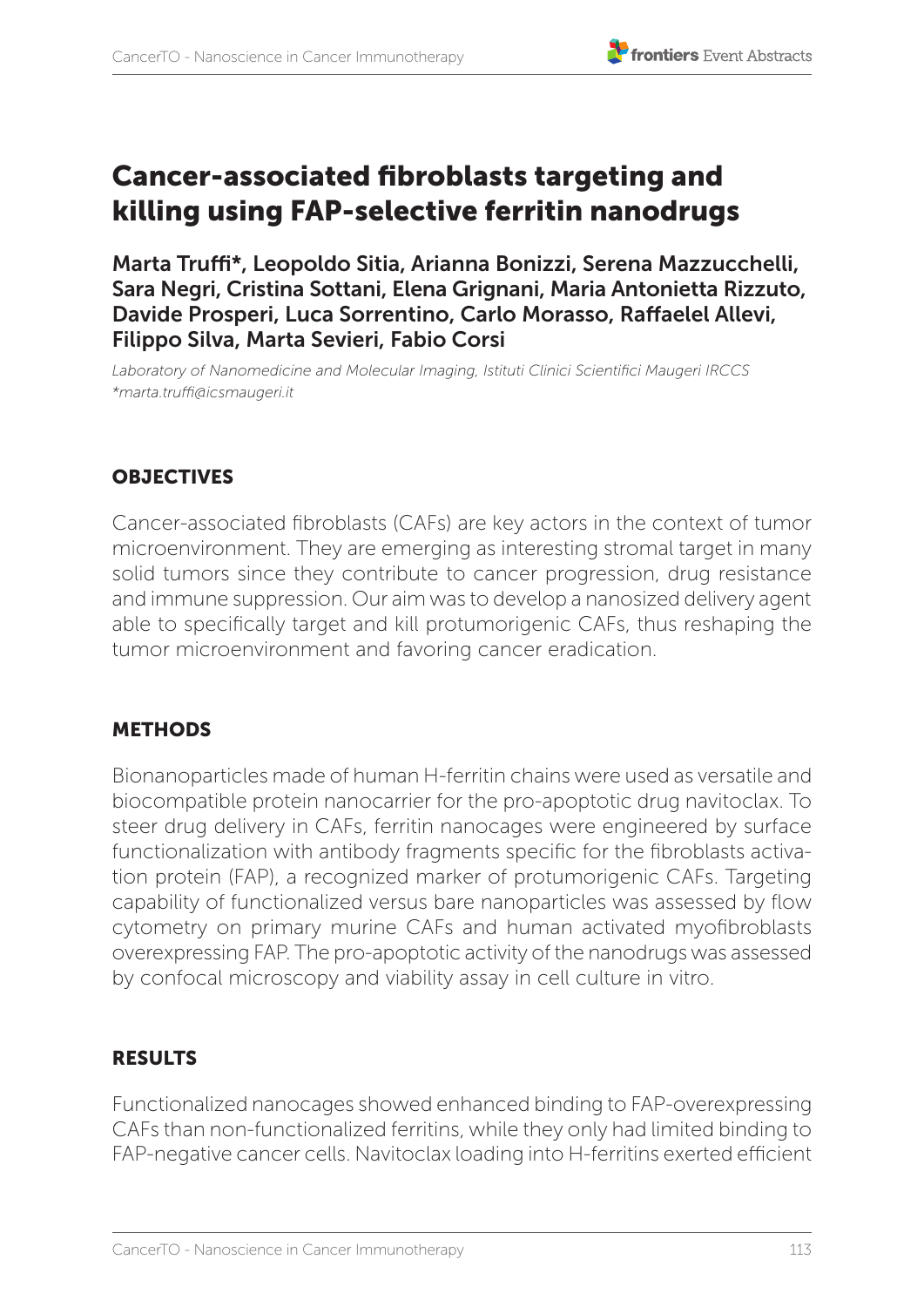pro-apoptotic activity in sensitive cells; moreover, the nanoformulation improved drug stability in aqueous solutions. In vitro treatment of FAP-overexpressing cells with functionalized drug-loaded nanoparticles induced improved reduction of cell viability as compared to non-functionalized nanodrug, while no difference was observed in FAP-negative cells equally treated. Accordingly, a significantly higher uptake of navitoclax was observed with functionalized versus bare nanoparticles only in FAP-overexpressing cells.

# **CONCLUSIONS**

Our data show that FAP targeting by drug-loaded ferritins could be a promising strategy to enhance specific drug delivery into CAFs, thus opening new therapeutic possibilities aimed at remodelling the tumor microenvironment.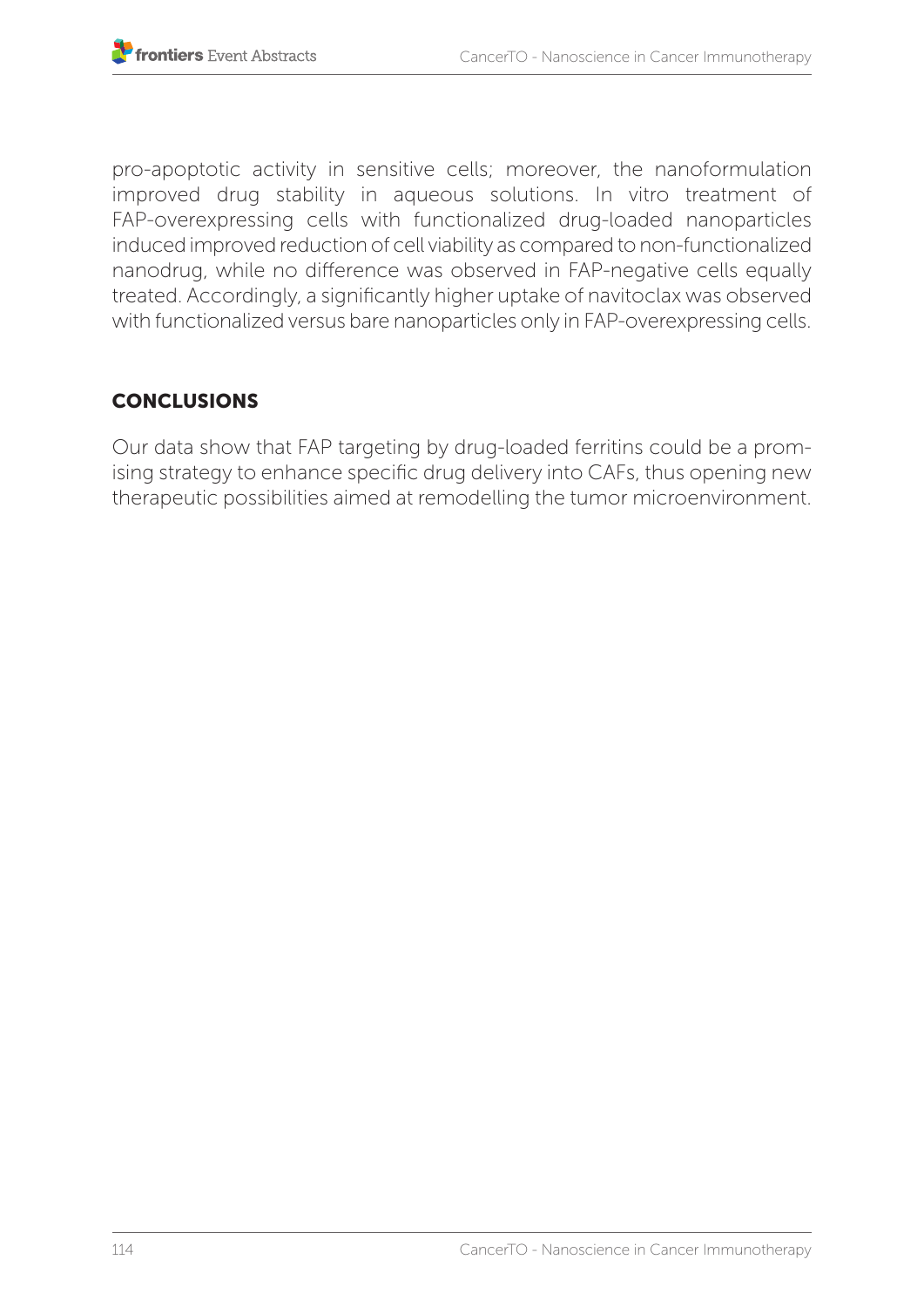# Zinc oxide nanocrystals combined with ultrasound for the controlled generation of Reactive Oxygen Species

# V. Vighetto<sup>1</sup>, A. Ancona<sup>1</sup>, L. Racca<sup>1</sup>, T. Limongi<sup>1</sup>, A. Troia<sup>2</sup>, G. Canavese<sup>1</sup>, V. Cauda<sup>1\*</sup>

*1 Department of Applied Science and Technology, Politecnico di Torino, C.so Duca degli Abruzzi, Turin, Italy*

*2 Ultrasounds & Chemistry Lab, Advanced Metrology for Quality of Life, Istituto Nazionale di Ricerca Metrologica (I.N.Ri.M.) Strada delle Cacce, Turin, Italy* 

*\*veronica.vighetto@polito.it, Phone number: +0110904325*

#### **OBJECTIVES**

Reactive Oxigen Species (ROS) effects on living cells viability and proliferation are numerous. Due to their ability to react with different types of biological molecules, ROS are involved in many cell functions<sup>1</sup>. The ability of maintain the redox homeostasis is crucial and an imbalance can lead to a variety of possible diseases. Controlled generation of ROS can be exploited to generate oxidative stress in cells, leading to cell death, with the aim of developing drug and drug-free therapeutic tools for anticancer treatments. Aminopropylfunctionalized ZnO NCs (ZnO-NH<sub>2</sub> NCs) are proved able to produce ROS in a tunable and reproducible manner, when stimulated by ultrasound (US), using an already approved medical device, LipoZero G39. The generation of hydroxyl radicals is the result of inertial cavitation under the US exposure.

## **METHODS**

Dynamic Light Scattering technique, Field Emission Scanning Electron Microscopy, Transmission Electron Microscopy, X-Ray Diffraction were used to characterize the ZnO-NH<sub>2</sub> NCs previously synthetized via microwaveassisted sol-gel synthesis. A large variety of parameters were evaluated: US frequency and power as well as ZnO-NH<sub>2</sub> NCs concentration. The generation of ROS was evaluated by Passive Cavitation Detection, Electron Paramagnetic Resonance and Ultrasound B-mode imaging.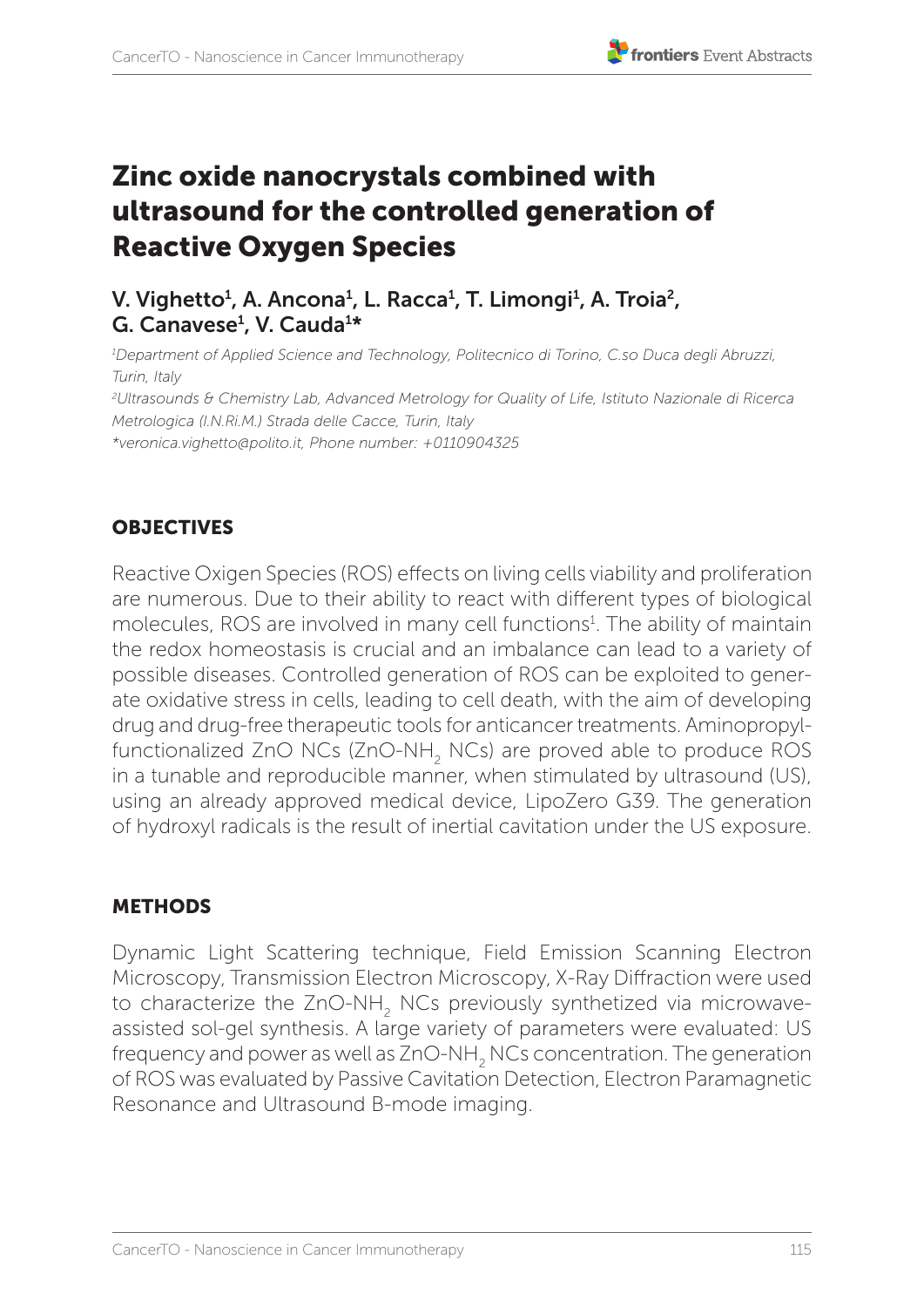## RESULTS

When ZnO-NH<sub>2</sub> NCs were present in the aqueous solution a significative enhancement of ROS production, and an improved cavitation signal was measured compared with the water alone. The same behavior was verified in PBS, cell culture media and in presence of tissue mimicking materials<sup>2</sup>, as ex vivo tissue and phantom.

# **CONCLUSIONS**

It is verified that ZnO-NH<sub>2</sub> NCs are ultrasound responsive nano-agent due to their ability to induce inertial cavitation under pulsed US exposure, which consequently leads to a large ROS production. Controlled ROS production was also assessed in biological media as PBS and cell culture media. This result suggests the applicability of this technology in the biological field. as a possible tool to induce cancer cells death, predicting high potential healthcare applications.

## ACKNOWLEDGMENTS

This work received funding from the European Research Council (ERC) under the European Union's Horizon 2020 research and innovation programme (grant agreement No 678151 – Project Acronym "TROJANANOHORSE" - ERC Starting Grant) and from the Moschini Spa company in the PoliTo-Proof of Concept project n.16417.

## **REFERENCES**

- [1] Fu, P. P.; Xia, Q.; Hwang, H.-M.; Ray, P. C.; Yu, H. Mechanisms of Nanotoxicity: Generation of Reactive Oxygen Species. J. Food Drug Anal. 2014, 22 (1), 64–75. https://doi.org/10.1016/j. jfda.2014.01.005.
- [2] Vighetto V, Ancona A, Racca L, Limongi T, Troia A, Canavese G and Cauda V (2019) The Synergistic Effect of Nanocrystals Combined With Ultrasound in the Generation of Reactive Oxygen Species for Biomedical Applications. Front. Bioeng. Biotechnol. 7:374. doi: 10.3389/fbioe.2019.00374.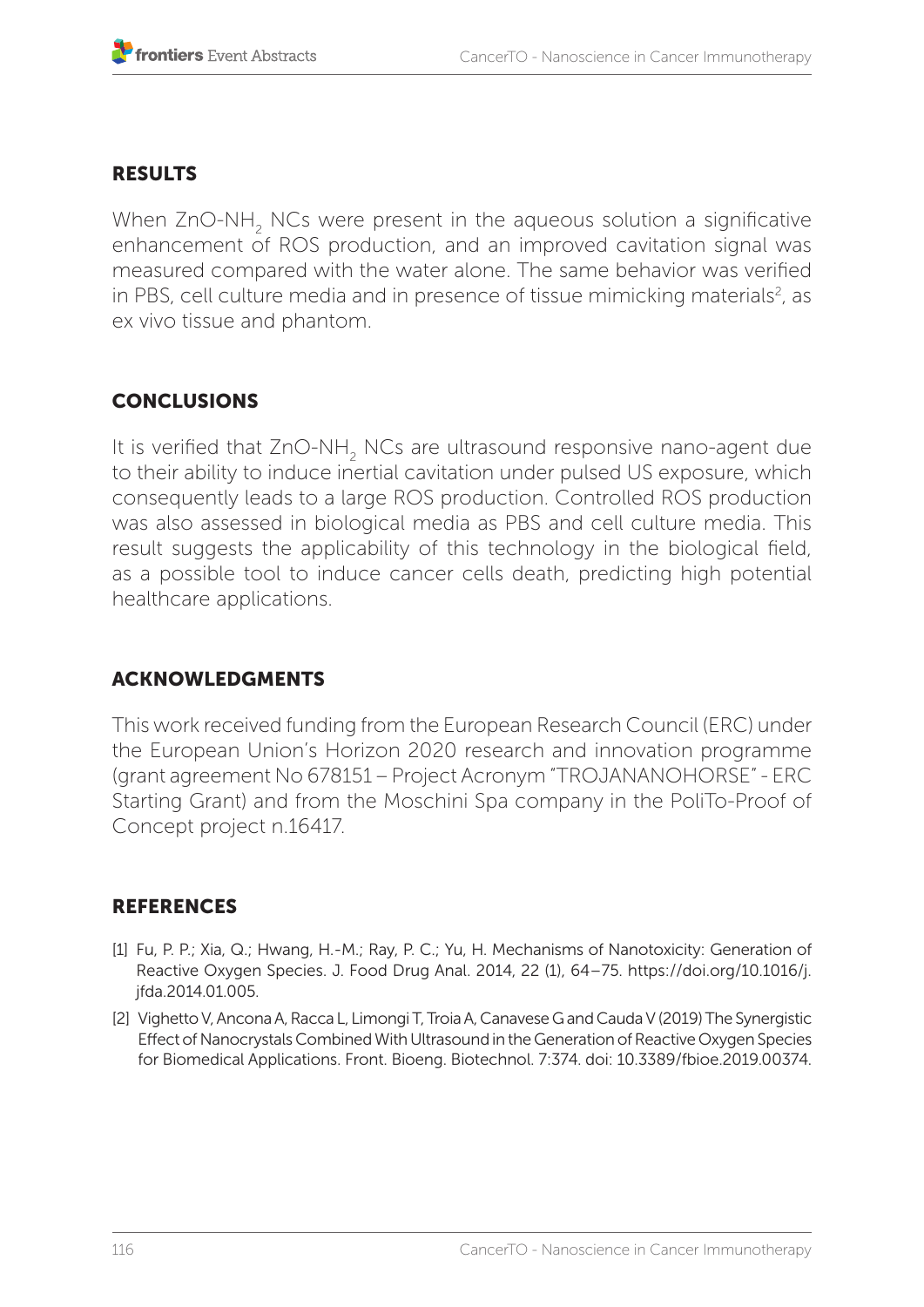# The perivascular niche protects ALK+ lymphoma cells from ALK inhibition through the CCL19/ 21-CCR7 axis

Claudia Voena<sup>1</sup>\*, Cristina Mastini<sup>1</sup>, Marco Campisi<sup>2</sup>, Carlotta Costa<sup>1</sup>, Chiara Ambrogio<sup>1</sup>, Giulia Germena<sup>1</sup>, Silvia Peola<sup>1</sup>, Cinzia Martinengo<sup>1</sup>, Enrico Patrucco<sup>1</sup>, Ines Mota<sup>1,3</sup>, Maddalena Arigoni<sup>1</sup>, Martina Olivero<sup>4,5</sup>, Raffaele Calogero<sup>1</sup>, Valeria Chiono<sup>2</sup>, Roger D. Kamm<sup>6,7</sup>, Emilio Hirsch<sup>1</sup>, Jon Aster<sup>8</sup>, Roberto Chiarle<sup>1,3\*</sup>

*1 Department of Molecular Biotechnology and Health Sciences, University of Torino, Torino, Italy 2 Department of Mechanical and Aerospace Engineering, Politecnico di Torino, Turin, Italy 3 Department of Pathology, Children's Hospital and Harvard Medical School, Boston, MA, USA 4Candiolo Cancer Institute, FPO-IRCCS, Candiolo, Torino, Italy 5 Department of Oncology, University of Torino, Torino, Italy 6Department of Mechanical Engineering, Massachusetts Institute of Technology, Cambridge, MA, USA 7 Department of Biological Engineering, Massachusetts Institute of Technology, Cambridge, MA, USA 8Department of Pathology, Brigham and Women's Hospital, Harvard Medical School, Boston, MA, USA \*claudia.voena@unito.it; roberto.chiarle@unito.it, Phone number: +39 011 6336861*

# **OBJECTIVES**

The ALK inhibitor crizotinib showed promising therapeutic efficacy for relapsed/refractory Anaplastic Large Cell Lymphoma (R/R ALCL). However, in patients that achieve complete remission, crizotinib discontinuation causes rapid disease relapses due to the expansion of persister lymphoma cells that are never completely eradicated by the ALK inhibitor<sup>1</sup>. Growing evidence shows that ALK+ ALCL can persist for years in patients being undetectable. ALCL grows around blood and lymphatic vessels in the lymph node<sup>2</sup>. We hypothesize that this perivascular niche provides pro-survival signals contributing to ALK+ ALCL persistence and TKI resistance.

# **METHODS**

We performed RNA-seq analysis on ALK+ ALCL cells and scRNA-seq analysis in one ALK+ ALCL primary sample to identify differentially expressed chemokines and chemokine-receptors and found the CCL19/21-CCR7 axis. To explore the involvement of CCL19/21 and CCR7 we knocked-out CCR7 in ALK+ALCL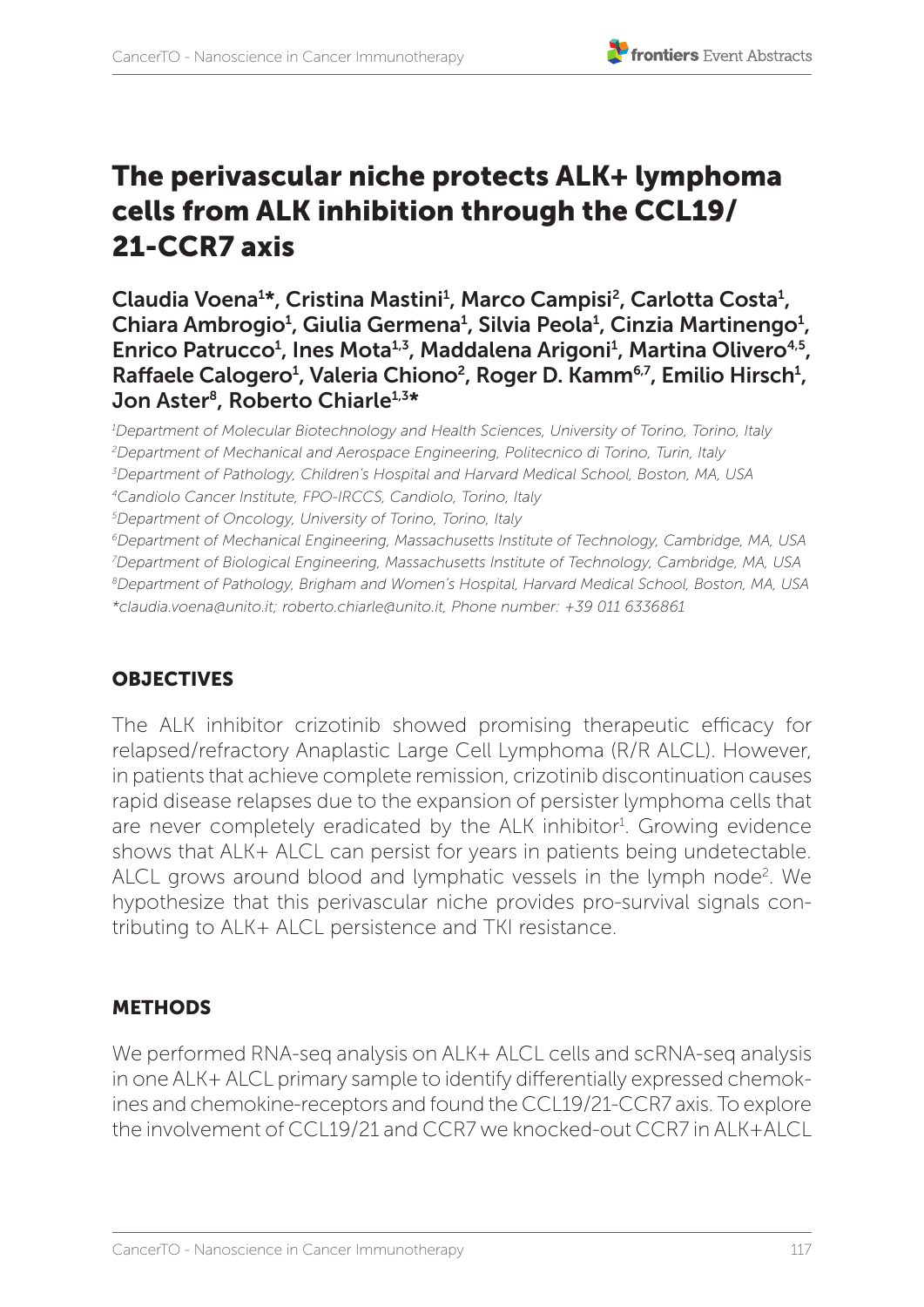cells using the CRISPR/Cas9 system. We developed a 3D microchip model of the perivascular niche where lymphoma cells interact with a blood vessel (Huvec cells) and treated CCR7wt and CCR7ko lymphoma cells with crizotinib. Cell viability was evaluated by CellTiter-Glo Luminescent Cell Viability Assay.

### RESULTS

By RNA-seq analysis on ALK+ ALCL cells and scRNA-seq analysis in one ALK+ ALCL primary sample, we found that ALK+ cells expressed the chemokine receptor CCR7, while endothelial cells and fibroblasts expressed CCR7 ligands, CCL19 and CCL21. Therefore, we explored whether the CCL19/21-CCR7 chemokine-receptor signaling axis could be involved in the persistence of ALK+ ALCL cells during ALK inhibitor treatment. We show that treatment

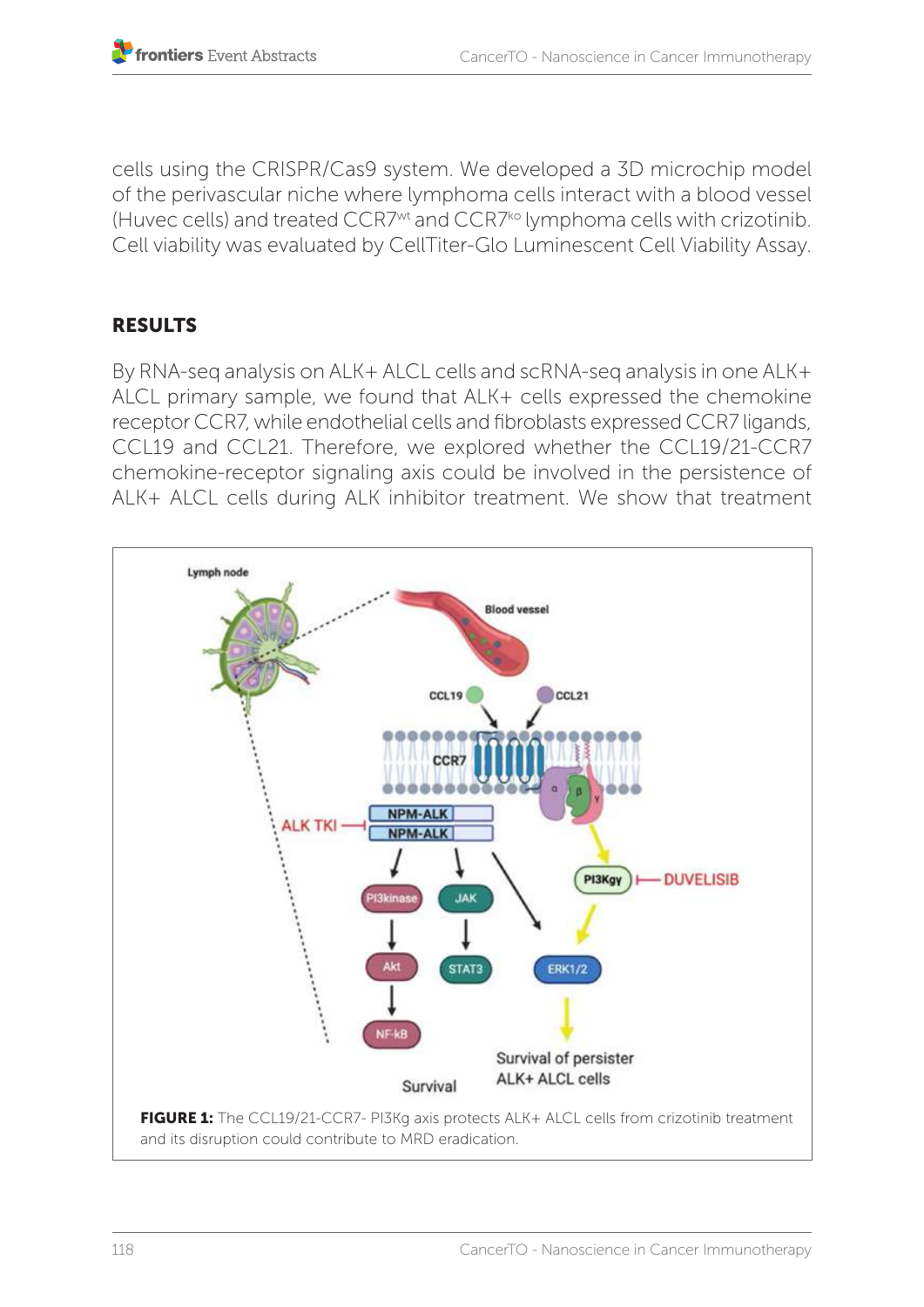

with crizotinib caused upregulation of CCR7 in ALK+ ALCL cells via STAT3, as demonstrated by ChIP-seq data. Besides, stimulation of ALK+ ALCL cells with both CCL19/21 potently activated the MAPK signaling and sustained MAPK activation during ALK inhibition by crizotinib. Mechanistically, we demonstrate that this MAPK activation is mediated by PI3Ky-dependent CCR7 signaling (Figure 1). Indeed, this effect was strongly reduced in murine lymphoma  $P13K\gamma^{k\circ}$  cells, generated from NPM-ALK transgenic mice crossed with PI3K $\gamma^{k\circ}$ mice. Treatment with the PI3Kg/δ dual inhibitor duvelisib abrogated the MAPK phosphorylation induced by CCL19/21. When we knocked-out the CCR7 gene via CRISPR/Cas9, human ALK+ ALCL showed markedly reduced activation of the MAPK pathway upon stimulation with CCL19/21. Next, using a 3D microchip model of the perivascular niche we demonstrated that the presence of endothelial cells conferred resistance to crizotinib and sustained cell viability of  $CCR7^{WT}$  cells, whereas the protective effect was lost in  $CCR7^{KO}$ cells. In *in vivo* experiments CCR7 was required for lymphoma cell survival and diffusion to the brain during crizotinib treatment.

# **CONCLUSIONS**

Overall, our results suggest that the perivascular niche could promote survival of ALK+ ALCL persister cells and protect them from the effect of ALK TKIs via the CCL19/21-CCR7 axis. The disruption of this survival axis could contribute to eradicating minimal residual disease (MRD) in combination with ALK TKI.

# **REFERENCES**

- [1] Gambacorti-Passerini, C., Mussolin, L., and Brugieres, L. (2016). Abrupt Relapse of ALK-Positive Lymphoma after Discontinuation of Crizotinib. The New England journal of medicine 374, 95-96.
- [2] Swerdlow, S. H., Campo, E., Pileri, S. A., Harris, N. L., Stein, H., Siebert, R., Advani, R., Ghielmini, M., Salles, G. A., Zelenetz, A. D., and Jaffe, E. S. (2016). The 2016 revision of the World Health Organization classification of lymphoid neoplasms. Blood 127, 2375-2390.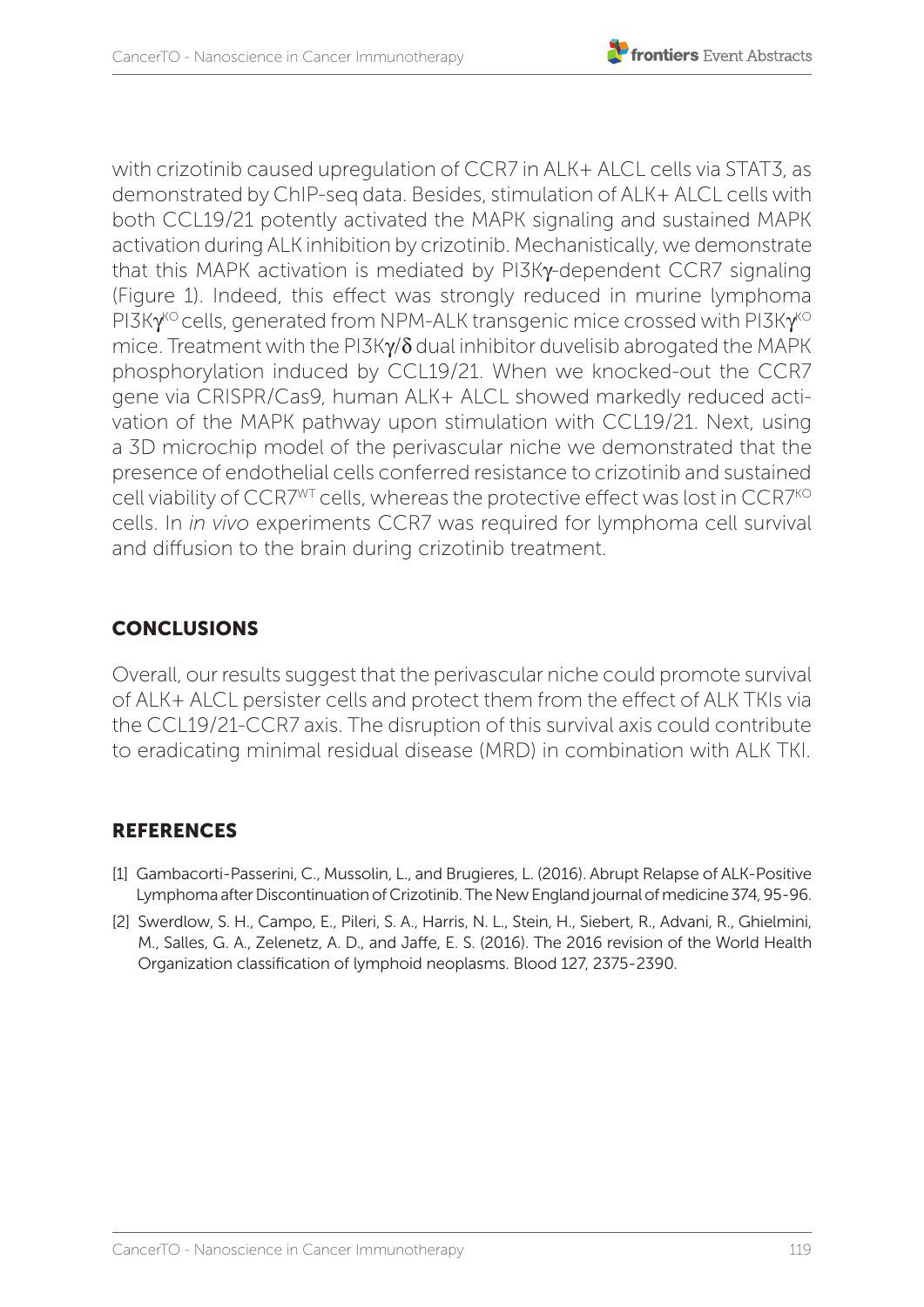# PAMAM and PPI dendrimers as potential anti-cancer drug carriers: A computational investigation

# Eric A. Zizzi<sup>1</sup>, Lorenzo Pallante<sup>1</sup>, Marcello Miceli<sup>1</sup>, Krzysztof Sztandera<sup>2</sup>, Mateusz Bątal<sup>2</sup>, Jack A. Tuszynski<sup>1</sup>, Marco A. Deriu<sup>1\*</sup>

*1 Department of Mechanical and Aerospace Engineering, PolitoBIOMed Lab, Politecnico di Torino, C.so Duca degli Abruzzi, Torino, Italy 2 Department of General Biophysics, University of Lodz, Faculty of Biology and Environmental Protection, Pomorska St., Lodz, Poland \*marco.deriu@polito.it, Phone number: +39 0110903394* 

# **OBJECTIVES**

Photodynamic therapy (PDT) is a promising technique for several types of anti-cancer therapy, exploiting a photosensitizer, a light source and oxygen. The present work computationally investigates the properties of poly(amidoamine) (PAMAM) and poly(propyleneimine) (PPI) dendrimers of generation 3 and 4 as potential nanoscale drug delivery systems [1] for Rose Bengal (RB), a candidate photosensitizer for PDT.

# METHODS

The starting configurations corresponding to neutral pH for G3 and G4 PPI and PAMAM dendrimers were generated using the Dendrimer Builder Toolkit [2]. Protonation of amines was checked and corrected according to the Ising model [3]. 200-ns Molecular Dynamics simulations of neat dendrimers were carried out in GROMACS 2020.4 after equilibration. Final dendrimer configurations were extracted and used as starting structures for further, 200-ns MD simulations with Rose Bengal at 10:1 ratio with respect to the dendrimers in the surrounding solvent. Dendrimer geometry and behaviour was analysed from the neat simulations in terms of radii of gyration (RoG) and Radial Distribution Functions (RDF) of external amines, negative Cl- ions and water. The formation of dendrimer-RB complexes was analysed in the simulations with RB.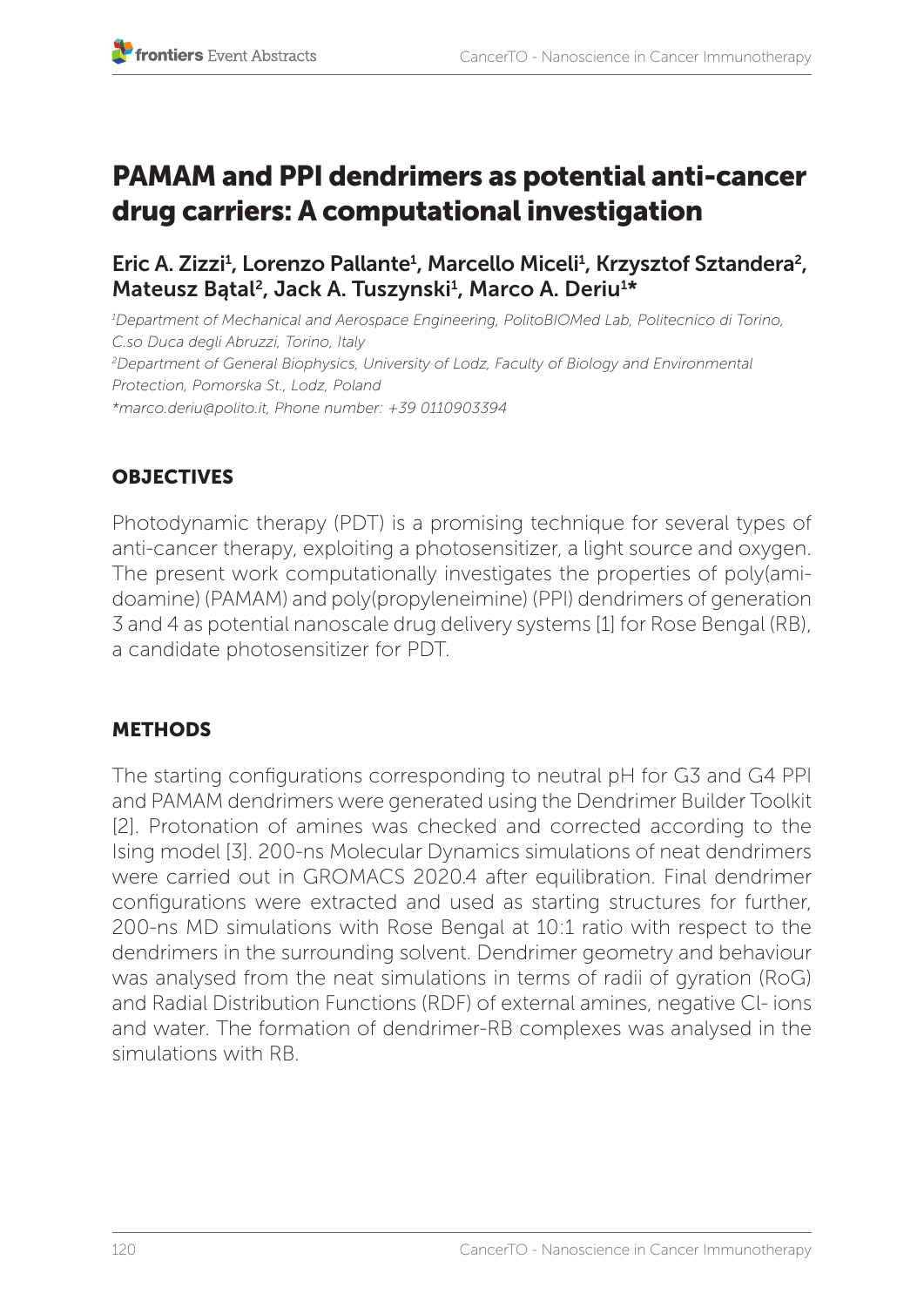# RESULTS

Analysis of the RoG over the last 20 ns of neat MD simulations shows stable results, consistent with data from previous literature (Fig. 1). The RDF for negative Cl- ions showed the counterion penetration with peaks between 0.5 and 1.0 nm for both PPI G3 and G4, with more subdued penetration maxing at around 1.5 nm for PAMAM G3 and G4. The RDF for water showed penetration towards the dendrimer core, in agreement with previous computational and experimental results, in the case of PPI G3 and G4, with peaks at 0.5 nm. PAMAM showed comparably less water density, with RDFs gradually increasing from 0.3 nm from the core. Simulations in the presence of Rose Bengal show the formation of a stable dendrimer-drug complex after about 20-50 ns, with all RB molecules remaining bound to the dendrimers, which undergo conformational rearrangements that lock RB into position, as visible in the snapshot in Fig.2.

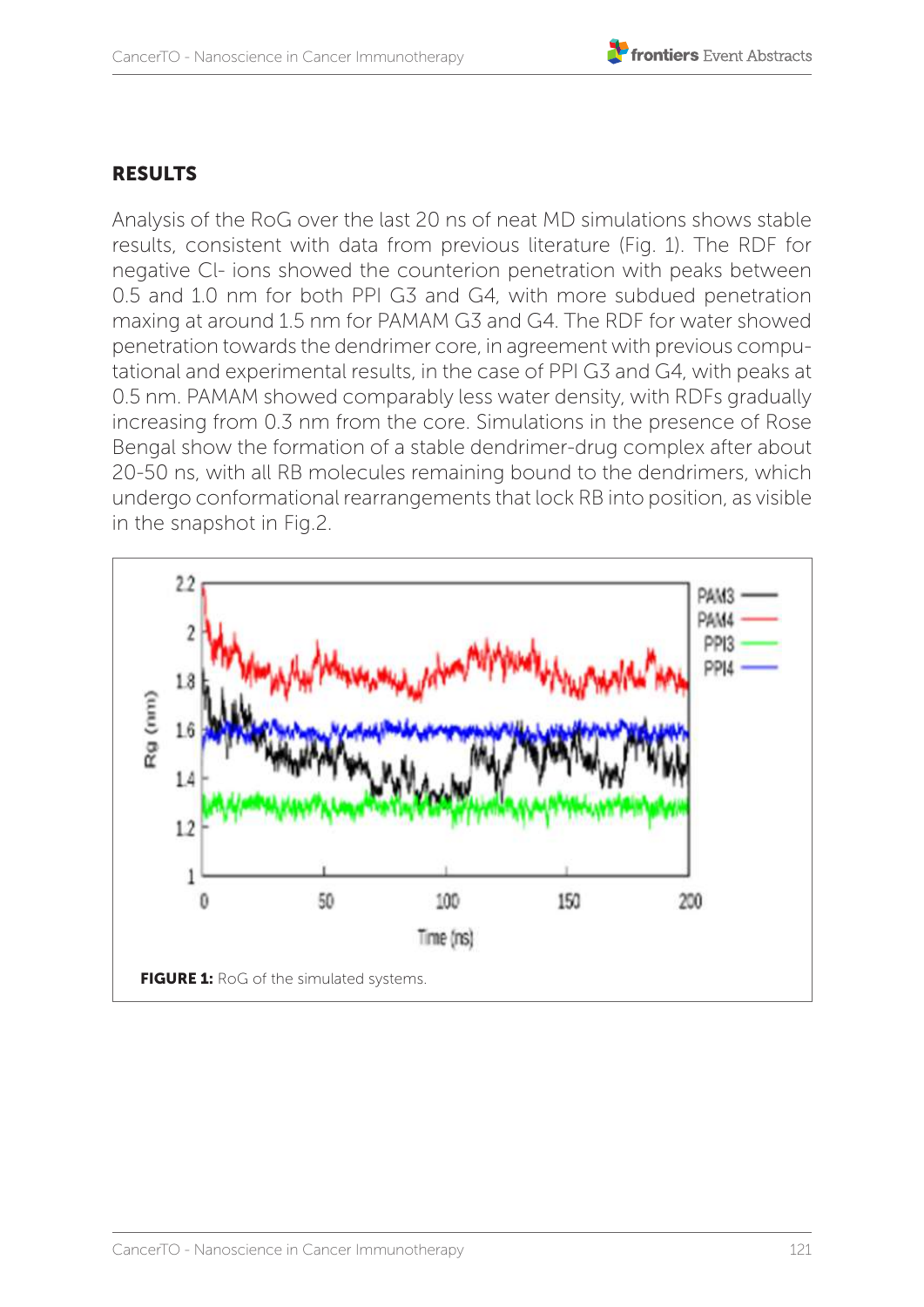

## **CONCLUSIONS**

MD simulations show that both PPI and PAMAM G3 and G4 dendrimers are promising drug delivery systems for Rose Bengal. Indeed, a single dendrimer is shown to be able to form a stable complex with up to 10 RB molecules, a might as such constitute a valid scaffold for enhanced RB delivery for PDT cancer therapy.

## **REFERENCES**

- [1] Dabrzalska M, Janaszewska A, Zablocka M, Mignani S, Majoral JP, Klajnert-Maculewicz B. Cationic Phosphorus Dendrimer Enhances Photodynamic Activity of Rose Bengal against Basal Cell Carcinoma Cell Lines. Mol Pharm. 2017;14(5):1821-1830
- [2] V. Maingi, V. Jain, P. V. Bharatam and P. K. Maiti, J. Comput. Chem.,2012, 33, 1997–2011, http:// www.physics.iisc.ernet. in/?maiti/dbt/home.html.
- [3] Koper, G. J. M.; van Genderen, M. H. P.; Elissen-Román, C.; Baars, M. W. P. L.; Meijer, E. W.; Borkovec, M. Protonation mechanism of poly(propylene imine) dendrimers and some associated oligo amines. J. Am. Chem. Soc. 1997, 119, 6512−6521